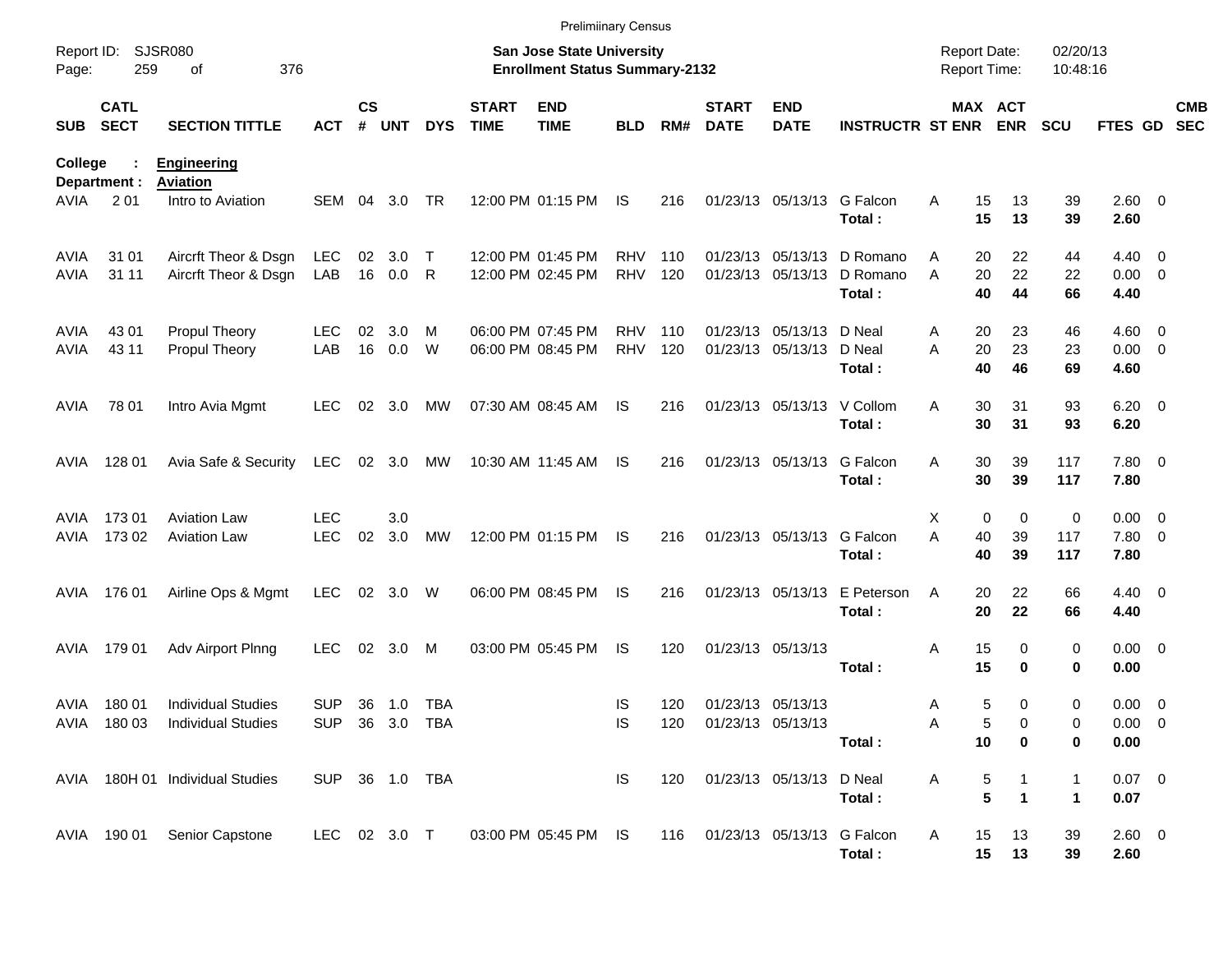|                     |                            |                                          |                          |                |            |              |                                        | <b>Prelimiinary Census</b>                                                |            |            |                             |                                                  |                                                       |                                            |                             |                        |                                 |                                            |                          |
|---------------------|----------------------------|------------------------------------------|--------------------------|----------------|------------|--------------|----------------------------------------|---------------------------------------------------------------------------|------------|------------|-----------------------------|--------------------------------------------------|-------------------------------------------------------|--------------------------------------------|-----------------------------|------------------------|---------------------------------|--------------------------------------------|--------------------------|
| Report ID:<br>Page: | 260                        | SJSR080<br>376<br>оf                     |                          |                |            |              |                                        | <b>San Jose State University</b><br><b>Enrollment Status Summary-2132</b> |            |            |                             |                                                  |                                                       | <b>Report Date:</b><br><b>Report Time:</b> |                             | 02/20/13<br>10:48:16   |                                 |                                            |                          |
| <b>SUB</b>          | <b>CATL</b><br><b>SECT</b> | <b>SECTION TITTLE</b>                    | <b>ACT</b>               | <b>CS</b><br># | <b>UNT</b> | <b>DYS</b>   | <b>START</b><br><b>TIME</b>            | <b>END</b><br>TIME                                                        | <b>BLD</b> | RM#        | <b>START</b><br><b>DATE</b> | <b>END</b><br><b>DATE</b>                        | <b>INSTRUCTR ST ENR</b>                               | MAX                                        | <b>ACT</b><br><b>ENR</b>    | <b>SCU</b>             | <b>FTES GD</b>                  |                                            | <b>CMB</b><br><b>SEC</b> |
| AVIA<br>AVIA        | 192 01<br>192 11           | Instru Flight Tech<br>Instru Flight Tech | <b>LEC</b><br>LAB        | 02<br>16       | 3.0<br>0.0 | $\top$<br>R. | 09:00 AM 10:45 AM<br>09:00 AM 11:45 AM |                                                                           | IS.<br>IS. | 116<br>133 | 01/23/13<br>01/23/13        | 05/13/13<br>05/13/13                             | G Falcon<br>G Falcon<br>Total:                        | 20<br>A<br>22<br>A<br>42                   | 21<br>21<br>42              | 42<br>21<br>63         | 4.20<br>0.00<br>4.20            | - 0<br>- 0                                 |                          |
| AVIA                | 194 01                     | Pilot Avion & GA Sys LEC                 |                          |                | 02 3.0     | TBA          |                                        |                                                                           |            |            | 01/23/13                    | 05/13/13                                         | P Kelly<br>Total:                                     | 30<br>A<br>30                              | 26<br>26                    | 78<br>78               | 5.20<br>5.20                    | - 0                                        |                          |
| AVIA<br>AVIA        | 195 01<br>195 03           | Intern Avia Indust<br>Intern Avia Indust | <b>SUP</b><br><b>SUP</b> | 36<br>36       | 3.0<br>3.0 | TBA<br>TBA   |                                        |                                                                           | IS<br>IS   | 120<br>120 | 01/23/13<br>01/23/13        | 05/13/13<br>05/13/13                             | Total:                                                | 20<br>A<br>20<br>A<br>40                   | 0<br>$\mathbf 1$            | 0<br>3<br>3            | 0.00<br>0.20<br>0.20            | $\overline{\phantom{0}}$<br>$\overline{0}$ |                          |
|                     | Department : Aviation      |                                          |                          |                |            |              |                                        |                                                                           |            |            |                             | <b>Lower Division:</b><br><b>Upper Division:</b> | <b>Department Total:</b><br><b>Graduate Division:</b> | 372<br>125<br>247                          | 317<br>134<br>183<br>0<br>0 | 751<br>267<br>484<br>0 | 50.07<br>17.80<br>32.27<br>0.00 |                                            |                          |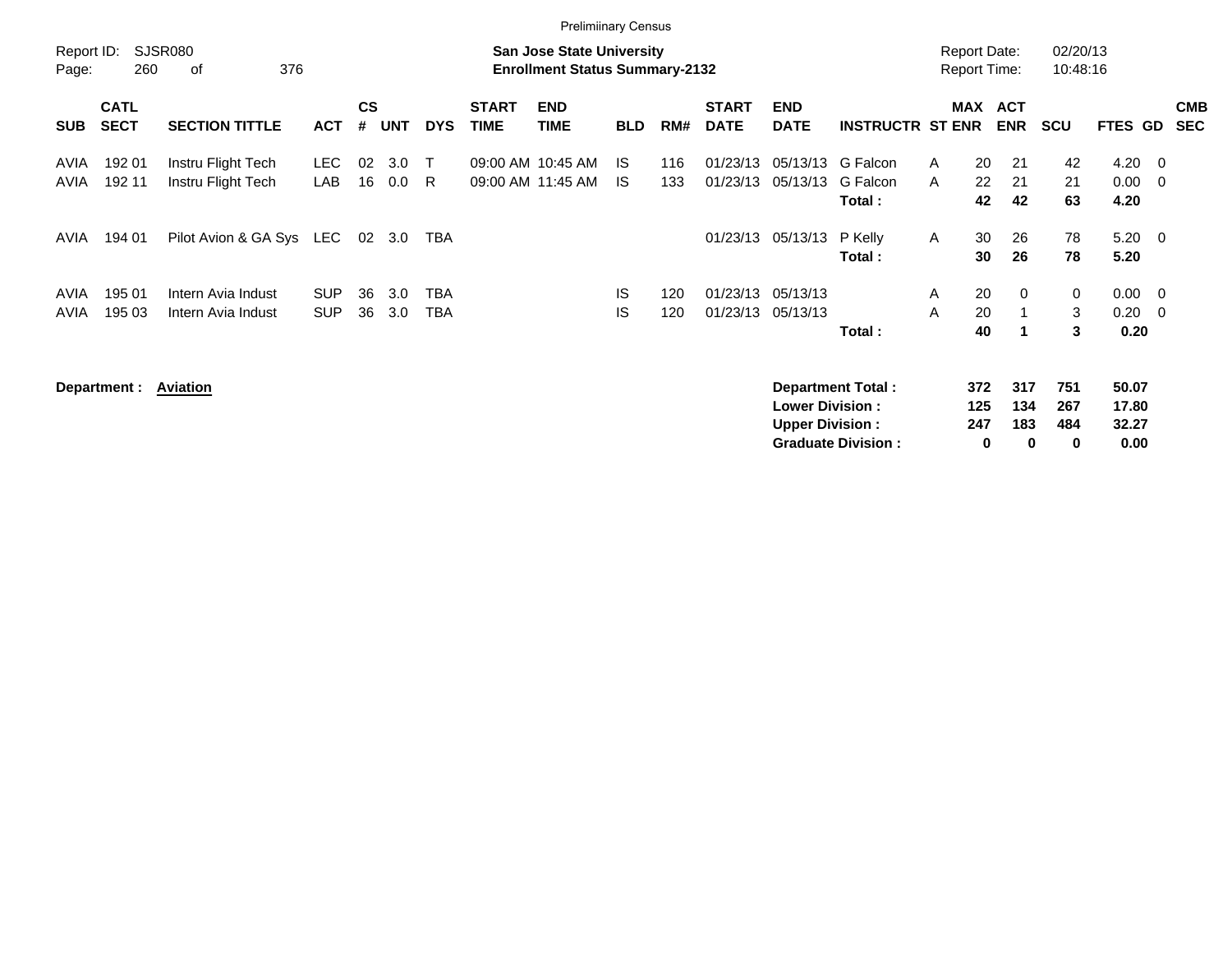|            |                            |                                                    |              |                    |            |                         |                             | <b>Prelimiinary Census</b>                                         |            |     |                             |                           |                                                            |                                     |                                            |                      |                        |                         |                          |
|------------|----------------------------|----------------------------------------------------|--------------|--------------------|------------|-------------------------|-----------------------------|--------------------------------------------------------------------|------------|-----|-----------------------------|---------------------------|------------------------------------------------------------|-------------------------------------|--------------------------------------------|----------------------|------------------------|-------------------------|--------------------------|
| Page:      | Report ID: SJSR080<br>261  | 376<br>οf                                          |              |                    |            |                         |                             | San Jose State University<br><b>Enrollment Status Summary-2132</b> |            |     |                             |                           |                                                            | <b>Report Date:</b><br>Report Time: |                                            | 02/20/13<br>10:48:16 |                        |                         |                          |
| <b>SUB</b> | <b>CATL</b><br><b>SECT</b> | <b>SECTION TITTLE</b>                              | <b>ACT</b>   | $\mathsf{cs}$<br># | <b>UNT</b> | <b>DYS</b>              | <b>START</b><br><b>TIME</b> | <b>END</b><br><b>TIME</b>                                          | <b>BLD</b> | RM# | <b>START</b><br><b>DATE</b> | <b>END</b><br><b>DATE</b> | <b>INSTRUCTR ST ENR ENR</b>                                |                                     | MAX ACT                                    | <b>SCU</b>           | <b>FTES GD</b>         |                         | <b>CMB</b><br><b>SEC</b> |
| College    | Department :               | <b>Engineering</b><br><b>Aerospace Engineering</b> |              |                    |            |                         |                             |                                                                    |            |     |                             |                           |                                                            |                                     |                                            |                      |                        |                         |                          |
| AE         | 114 01                     | Aerosp Structures                                  | SEM          |                    | 04 3.0     | MW                      |                             | 04:30 PM 05:45 PM                                                  | <b>IS</b>  | 216 |                             | 01/23/13 05/13/13         | J Hunter<br>Total:                                         | A                                   | 35<br>44<br>35<br>44                       | 132<br>132           | 8.85 1<br>8.85         |                         |                          |
| AE         | 140 01                     | Rigid Body Dynamic                                 | SEM 04 3.0   |                    |            | MW                      |                             | 01:30 PM 02:45 PM                                                  | CL         | 202 |                             | 01/23/13 05/13/13         | J Hunter<br>Total:                                         | A                                   | 35<br>34<br>35<br>34                       | 102<br>102           | $6.80$ 0<br>6.80       |                         |                          |
| AE<br>AE   | 162 01<br>162 02           | Aerodynamics II<br>Aerodynamics II                 | SEM<br>LAB   | 04<br>16           | 3.0<br>0.0 | <b>TR</b><br><b>TBA</b> |                             | 03:00 PM 04:15 PM                                                  | ENG        | 164 |                             |                           | 01/23/13 05/13/13 N Mourtos<br>01/23/13 05/13/13 N Mourtos | A<br>A                              | 35<br>45<br>35<br>45                       | 90<br>45             | 9.15<br>$0.00 \quad 3$ | $\overline{\mathbf{3}}$ |                          |
|            |                            |                                                    |              |                    |            |                         |                             |                                                                    |            |     |                             |                           | Total:                                                     |                                     | 70<br>90                                   | 135                  | 9.15                   |                         |                          |
| AE         | 165 01                     | <b>Flight Mechanics</b>                            | SEM          | - 04               | 3.0        | MW                      |                             | 10:30 AM 11:45 AM                                                  | ENG        | 232 |                             | 01/23/13 05/13/13         | J Hunter<br>Total:                                         | A                                   | 35<br>38<br>35<br>38                       | 114<br>114           | $7.75 \quad 3$<br>7.75 |                         |                          |
| AE         | 169 01                     | <b>Computational Fluid</b>                         | <b>SEM</b>   | 04                 | 3.0        | <b>MW</b>               |                             | 09:00 AM 10:15 AM                                                  | CL.        | 202 |                             |                           | 01/23/13 05/13/13 P Papadopoul A                           |                                     | 45<br>35                                   | 90                   | $9.10 \quad 2$         |                         |                          |
| AE         | 169 02                     | <b>Computational Fluid</b>                         | LAB          | 16                 | 0.0        | <b>TBA</b>              |                             |                                                                    |            |     |                             |                           | 01/23/13 05/13/13 P Papadopoul A<br>Total:                 |                                     | 35<br>45<br>70<br>90                       | 45<br>135            | 0.00 2<br>9.10         |                         |                          |
| AE         |                            | 171B 01 Aircraft Design II                         | LAB          |                    | 16 3.0     | TBA                     |                             |                                                                    |            |     |                             | 01/23/13 05/13/13         |                                                            | Α                                   | 30<br>23<br>30<br>23                       | 69                   | $4.60 \ 0$             |                         |                          |
|            |                            |                                                    |              |                    |            |                         |                             |                                                                    |            |     |                             |                           | Total:                                                     |                                     |                                            | 69                   | 4.60                   |                         |                          |
| AE         |                            | 172B 01 Spacecraft Design II                       | LAB          |                    | 16 3.0     | TBA                     |                             |                                                                    |            |     |                             | 01/23/13 05/13/13         | Total:                                                     | Α                                   | 30<br>13<br>13<br>30                       | 39<br>39             | $2.60 \t 0$<br>2.60    |                         |                          |
| AE         | 210 01                     | Adv Space Sys Eng                                  | SEM 04 3.0   |                    |            | W                       |                             | 06:00 PM 08:45 PM                                                  | <b>ENG</b> | 164 |                             | 01/23/13 05/13/13         | N Djordjevic A                                             |                                     | 15<br>25                                   | 45                   | 3.75 15                |                         |                          |
|            |                            |                                                    |              |                    |            |                         |                             |                                                                    |            |     |                             |                           | Total:                                                     |                                     | 25<br>15                                   | 45                   | 3.75                   |                         |                          |
| AE         | 264 02                     | Adv Compressible Flo LEC                           |              |                    | 04 3.0     | TR                      |                             | 06:00 PM 07:15 PM                                                  | <b>CL</b>  | 318 |                             | 01/23/13 05/13/13         | N Mourtos<br>Total:                                        | Α                                   | 25<br>14<br>25<br>14                       | 42<br>42             | 3.50 14<br>3.50        |                         |                          |
| AE         |                            | 295A 01 Project I                                  | SUP 25 3.0 R |                    |            |                         |                             | 06:00 PM 08:45 PM ENG 164 01/23/13 05/13/13 N Mourtos              |            |     |                             |                           | Total:                                                     | A                                   | 20<br>6<br>20<br>$6\phantom{1}6$           | 18<br>18             | 1.50 6<br>1.50         |                         |                          |
| AE         |                            | 295B 01 Project II                                 | SUP 25 3.0 R |                    |            |                         |                             | 06:00 PM 08:45 PM                                                  |            |     |                             |                           | ENG 164 01/23/13 05/13/13 N Mourtos                        | Α                                   | 20<br>9                                    | 27                   | $2.25$ 9               |                         |                          |
|            |                            |                                                    |              |                    |            |                         |                             |                                                                    |            |     |                             |                           | Total:                                                     |                                     | $\boldsymbol{9}$<br>20                     | 27                   | 2.25                   |                         |                          |
| AE         |                            | 298 01 Spec Proj in Aerospa SUP 25 3.0 TBA         |              |                    |            |                         |                             |                                                                    |            |     |                             |                           | 01/23/13 05/13/13 N Mourtos<br>Total:                      | A                                   | 20<br>$\overline{c}$<br>$\mathbf{2}$<br>20 | 6<br>6               | $0.50$ 2<br>0.50       |                         |                          |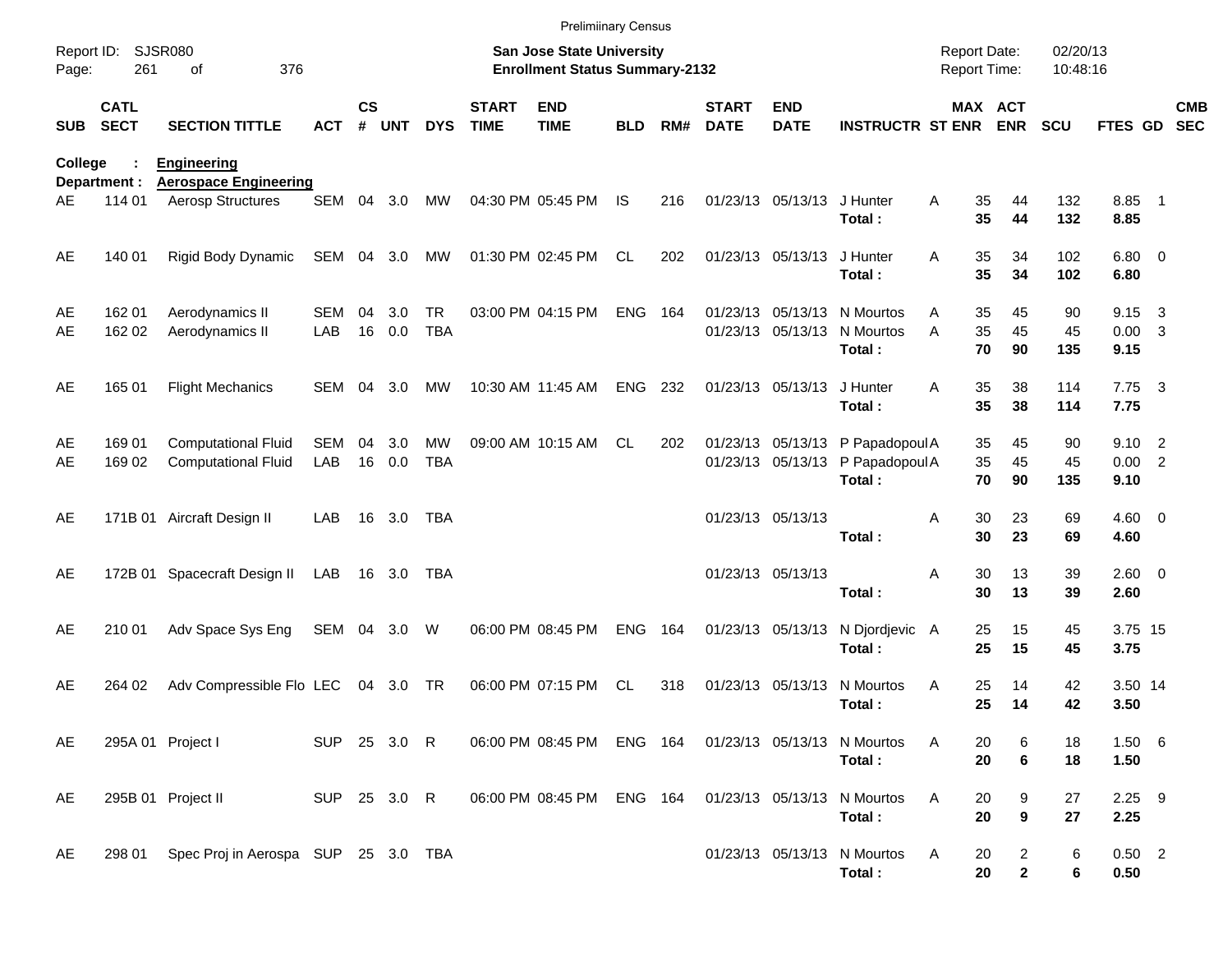|                     |                            |                              |            |                |            |            |                             | <b>Prelimiinary Census</b>                                                |            |     |                             |                                                  |                                                       |                                            |                              |                               |                                 |                          |
|---------------------|----------------------------|------------------------------|------------|----------------|------------|------------|-----------------------------|---------------------------------------------------------------------------|------------|-----|-----------------------------|--------------------------------------------------|-------------------------------------------------------|--------------------------------------------|------------------------------|-------------------------------|---------------------------------|--------------------------|
| Report ID:<br>Page: | 262                        | SJSR080<br>376<br>0f         |            |                |            |            |                             | <b>San Jose State University</b><br><b>Enrollment Status Summary-2132</b> |            |     |                             |                                                  |                                                       | <b>Report Date:</b><br><b>Report Time:</b> |                              | 02/20/13<br>10:48:16          |                                 |                          |
| <b>SUB</b>          | <b>CATL</b><br><b>SECT</b> | <b>SECTION TITTLE</b>        | <b>ACT</b> | <b>CS</b><br># | <b>UNT</b> | <b>DYS</b> | <b>START</b><br><b>TIME</b> | <b>END</b><br><b>TIME</b>                                                 | <b>BLD</b> | RM# | <b>START</b><br><b>DATE</b> | <b>END</b><br><b>DATE</b>                        | <b>INSTRUCTR ST ENR</b>                               | <b>MAX</b>                                 | <b>ACT</b><br><b>ENR</b>     | <b>SCU</b>                    | <b>FTES GD</b>                  | <b>CMB</b><br><b>SEC</b> |
| AE                  | 299 01                     | <b>Thesis</b>                | <b>SUP</b> | 25             | 3.0        | -R         |                             | 06:00 PM 08:45 PM                                                         | ENG.       | 164 | 01/23/13                    | 05/13/13                                         | N Mourtos<br>Total:                                   | 20<br>A<br>20                              | 3<br>3                       | 9<br>9                        | $0.75 \quad 3$<br>0.75          |                          |
|                     | Department :               | <b>Aerospace Engineering</b> |            |                |            |            |                             |                                                                           |            |     |                             | <b>Lower Division:</b><br><b>Upper Division:</b> | <b>Department Total:</b><br><b>Graduate Division:</b> | 435<br>$\bf{0}$<br>305<br>130              | 381<br>$\bf{0}$<br>332<br>49 | 873<br>$\bf{0}$<br>726<br>147 | 61.10<br>0.00<br>48.85<br>12.25 |                          |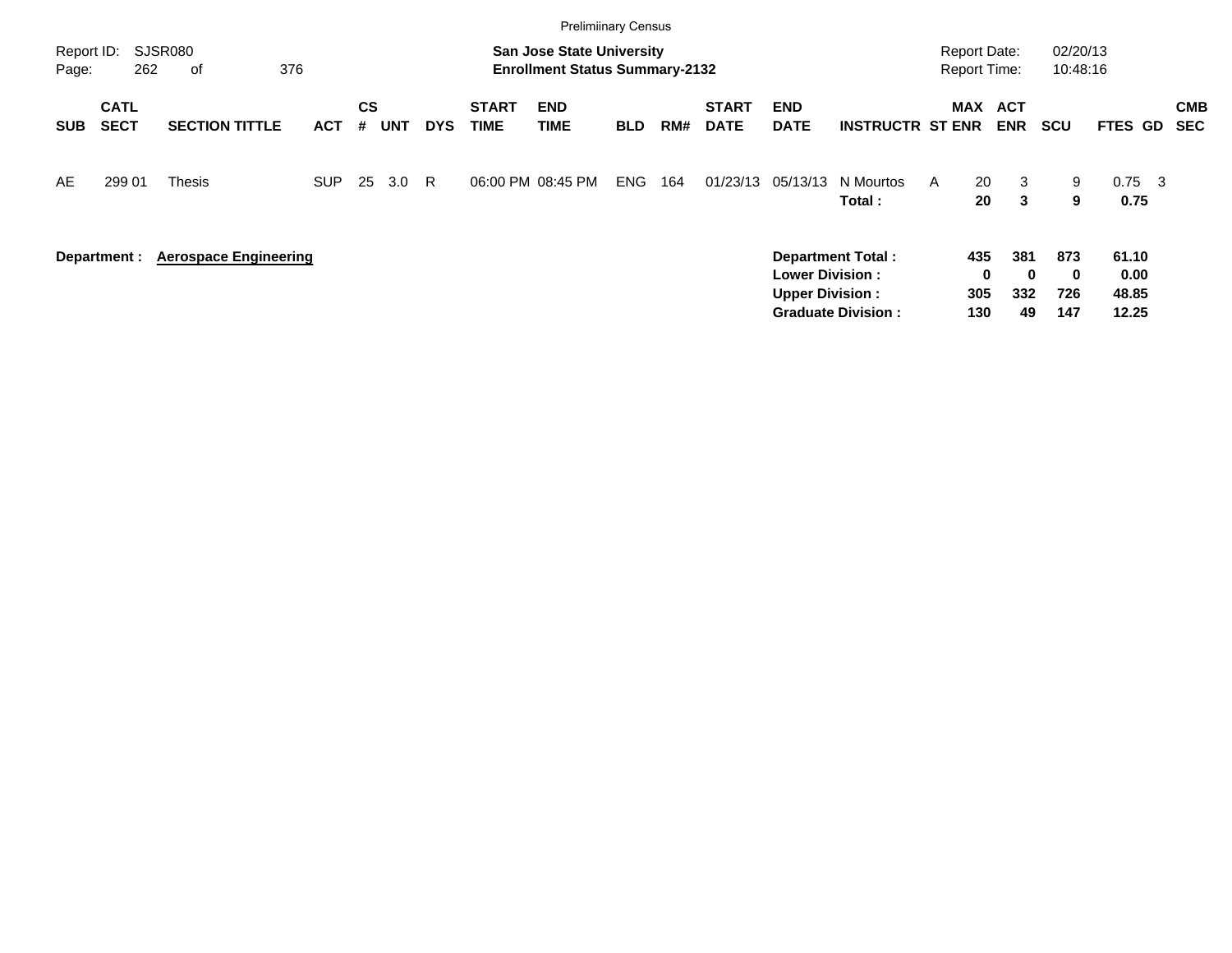|                     |                            |                             |              |               |       |             |                             | <b>Prelimiinary Census</b>                                                |                |     |                             |                            |                                 |                                            |             |                              |                      |                  |                         |                          |
|---------------------|----------------------------|-----------------------------|--------------|---------------|-------|-------------|-----------------------------|---------------------------------------------------------------------------|----------------|-----|-----------------------------|----------------------------|---------------------------------|--------------------------------------------|-------------|------------------------------|----------------------|------------------|-------------------------|--------------------------|
| Report ID:<br>Page: | 263                        | SJSR080<br>376<br>οf        |              |               |       |             |                             | <b>San Jose State University</b><br><b>Enrollment Status Summary-2132</b> |                |     |                             |                            |                                 | <b>Report Date:</b><br><b>Report Time:</b> |             |                              | 02/20/13<br>10:48:16 |                  |                         |                          |
| <b>SUB</b>          | <b>CATL</b><br><b>SECT</b> | <b>SECTION TITTLE</b>       | <b>ACT</b>   | $\mathsf{cs}$ | # UNT | <b>DYS</b>  | <b>START</b><br><b>TIME</b> | <b>END</b><br><b>TIME</b>                                                 | <b>BLD</b>     | RM# | <b>START</b><br><b>DATE</b> | <b>END</b><br><b>DATE</b>  | <b>INSTRUCTR ST ENR</b>         |                                            |             | <b>MAX ACT</b><br><b>ENR</b> | <b>SCU</b>           | FTES GD          |                         | <b>CMB</b><br><b>SEC</b> |
| College             |                            | <b>Engineering</b>          |              |               |       |             |                             |                                                                           |                |     |                             |                            |                                 |                                            |             |                              |                      |                  |                         |                          |
|                     | Department :               | <b>Chemical Engineering</b> |              |               |       |             |                             |                                                                           |                |     |                             |                            |                                 |                                            |             |                              |                      |                  |                         |                          |
| BME                 | 11701                      | <b>Biotransport Phen</b>    | <b>LEC</b>   | 02            | 3.0   | TR          |                             | 04:30 PM 05:45 PM                                                         | <b>ENG</b>     | 401 | 01/23/13 05/13/13           |                            | <b>B</b> Hawkins<br>Total:      | Α                                          | 16<br>16    | 15<br>15                     | 45<br>45             | $3.20$ 4<br>3.20 |                         |                          |
| <b>BME</b>          | 17301                      | <b>Clinical Trials</b>      | <b>LEC</b>   | 02            | 3.0   | TR          |                             | 01:30 PM 02:45 PM                                                         | <b>ENG</b>     | 401 | 01/23/13 05/13/13           |                            | M Miremadi                      | A                                          | 11          | 12                           | 36                   | $2.50$ 2         |                         |                          |
|                     |                            |                             |              |               |       |             |                             |                                                                           |                |     |                             |                            | Total:                          |                                            | 11          | 12                           | 36                   | 2.50             |                         |                          |
| BME                 |                            | 198B 01 Senior Project II   | <b>LEC</b>   | 02            | 2.0   | F           |                             | 09:00 AM 09:50 AM                                                         | <b>ENG</b>     | 340 |                             | 01/23/13 05/13/13          | W Chung                         | A                                          | 15          | 5                            | 5                    | 0.67             | $\overline{\mathbf{0}}$ |                          |
| BME                 |                            | 198B 02 Senior Project II   | LAB          | 16            | 0.0   | F           |                             | 10:30 AM 01:15 PM                                                         | <b>ENG</b>     | 340 | 01/23/13 05/13/13           |                            | W Chung                         | A                                          | 30          | 5                            | 5                    | 0.00             | 0                       |                          |
|                     |                            |                             |              |               |       |             |                             |                                                                           |                |     |                             |                            | Total:                          |                                            | 45          | 10                           | 10                   | 0.67             |                         |                          |
| BME                 | 272 01                     | Med Dev Desg & PrncpSEM     |              |               | 3.0   |             |                             |                                                                           |                |     |                             |                            |                                 | X                                          | 0           | 0                            | 0                    | 0.00             | $\overline{\mathbf{0}}$ |                          |
| <b>BME</b>          | 272 02                     | Med Dev Desg & PrncpSEM     |              | 04            | 3.0   | S           |                             | 01:30 PM 03:45 PM                                                         | <b>ENG</b>     | 333 |                             | 01/23/13 05/13/13          | A ChernomorsA                   |                                            | 40          | 36                           | 108                  | 8.70 30          |                         |                          |
|                     |                            |                             |              |               |       |             |                             |                                                                           |                |     |                             |                            | Total:                          |                                            | 40          | 36                           | 108                  | 8.70             |                         |                          |
| <b>CHE</b>          | 109 01                     | <b>Heat Trans Electr</b>    | SEM          | 04            | 3.0   | <b>MW</b>   |                             | 04:30 PM 05:45 PM                                                         | <b>ENG</b>     | 339 |                             | 01/23/13 05/13/13          | M Jennings                      | A                                          | 60          | 0                            | 0                    | 0.00             | 0 <sup>o</sup>          |                          |
| ME.                 | 109 01                     | <b>Heat Trans Electr</b>    | <b>SEM</b>   | 04            | 3.0   | <b>MW</b>   |                             | 04:30 PM 05:45 PM                                                         | <b>ENG</b>     | 339 |                             | 01/23/13 05/13/13          | M Jennings                      | A                                          | 0           | 32                           | 96                   | 6.40             | 0 <sup>C</sup>          |                          |
| <b>CHE</b>          | 109 02                     | <b>Heat Trans Electr</b>    | SEM          | 04            | 3.0   | TR          |                             | 04:30 PM 05:45 PM                                                         | <b>ENG</b>     | 339 | 01/23/13 05/13/13           |                            |                                 | Α                                          | 50          | 0                            | $\mathbf 0$          | 0.00             |                         | 0 <sup>C</sup>           |
| ME                  | 109 02                     | <b>Heat Trans Electr</b>    | <b>SEM</b>   | 04            | 3.0   | <b>TR</b>   |                             | 04:30 PM 05:45 PM                                                         | <b>ENG</b>     | 339 | 01/23/13 05/13/13           |                            |                                 | Α                                          | 0           | 0                            | $\mathbf 0$          | 0.00             | 0 <sup>C</sup>          |                          |
|                     |                            |                             |              |               |       |             |                             |                                                                           |                |     |                             |                            | Total:                          |                                            | 110         | 32                           | 96                   | 6.40             |                         |                          |
| <b>CHE</b>          | 151 01                     | Proc Engr Thermo            | SEM          | 04            | 4.0   | MW          |                             | 10:30 AM 11:45 AM                                                         | <b>ENG</b>     | 339 | 01/23/13                    | 05/13/13                   | C Komives                       | A                                          | 45          | 33                           | 99                   | 9.07             | 4 C                     |                          |
| MATE                | 151 01                     | Proc Engr Thermo            | <b>SEM</b>   | 04            | 4.0   | МW          |                             | 10:30 AM 11:45 AM                                                         | <b>ENG</b>     | 339 | 01/23/13                    | 05/13/13                   | C Komives                       | A                                          | 0           | 0                            | 0                    | 0.00             | 0 <sup>C</sup>          |                          |
| <b>CHE</b>          | 151 02                     | Proc Engr Thermo            | LAB          | 16            | 0.0   | т           |                             | 09:00 AM 11:45 AM                                                         | <b>ENG</b>     | 333 | 01/23/13                    |                            | 05/13/13 C Komives              | A                                          | 45          | 33                           | 33                   | 0.00             | 4 C                     |                          |
|                     | MATE 151 02                | Proc Engr Thermo            | LAB          | 16            | 0.0   | т           |                             | 09:00 AM 11:45 AM                                                         | <b>ENG</b>     | 333 | 01/23/13                    |                            | 05/13/13 C Komives              | A                                          | $\mathbf 0$ | $\Omega$                     | 0                    | 0.00             | 0 <sup>o</sup>          |                          |
| <b>CHE</b>          | 151 03                     | Proc Engr Thermo            | <b>SEM</b>   | 04            | 4.0   | <b>MW</b>   |                             | 10:30 AM 11:45 AM                                                         | <b>ENG</b>     | 403 | 01/23/13                    |                            | 05/13/13 S Gleixner             | Α                                          | 25          | 0                            | 0                    | 0.00             | 0 <sup>o</sup>          |                          |
|                     | MATE 151 03                | Proc Engr Thermo            | <b>SEM</b>   | 04            | 4.0   | МW          |                             | 10:30 AM 11:45 AM                                                         | <b>ENG</b>     | 403 | 01/23/13                    |                            | 05/13/13 S Gleixner             | Α                                          | 0           | 15                           | 45                   | 4.13             | 2 C                     |                          |
| <b>CHE</b>          | 151 04                     | Proc Engr Thermo            | LAB          | 16            | 0.0   | т           |                             | 09:00 AM 11:45 AM                                                         | <b>ENG</b>     | 407 | 01/23/13                    |                            | 05/13/13 S Gleixner             | Α                                          | 25          | $\Omega$                     | $\mathbf 0$          | 0.00             | 0 <sup>o</sup>          |                          |
|                     | MATE 151 04                | Proc Engr Thermo            | LAB          | 16            | 0.0   | $\mathsf T$ |                             | 09:00 AM 11:45 AM                                                         | <b>ENG</b>     | 407 |                             |                            | 01/23/13 05/13/13 S Gleixner    | Α                                          | $\Omega$    | 16                           | 16                   | 0.00             | 3 <sup>C</sup>          |                          |
|                     |                            |                             |              |               |       |             |                             |                                                                           |                |     |                             |                            | Total:                          |                                            | 140         | 97                           | 193                  | 13.20            |                         |                          |
| <b>CHE</b>          |                            | 160A 01 Unit Oper I         | SEM 04 4.0   |               |       | MW          |                             | 08:30 AM 09:45 AM                                                         | ENG 340        |     |                             | 01/23/13 05/13/13 G Young  |                                 | A                                          | 40          | 34                           | 102                  | 9.40 5           |                         |                          |
| <b>CHE</b>          |                            | 160A 02 Unit Oper I         | LAB 16 0.0 R |               |       |             |                             | 09:00 AM 11:45 AM                                                         | ENG 333        |     |                             | 01/23/13 05/13/13 G Young  |                                 | A                                          | 40          | 34                           | 34                   | 0.00 5           |                         |                          |
|                     |                            |                             |              |               |       |             |                             |                                                                           |                |     |                             |                            | Total:                          |                                            | 80          | 68                           | 136                  | 9.40             |                         |                          |
| <b>CHE</b>          |                            | 162L 01 UG ChE ENgr Lab     | LAB 16 1.0 F |               |       |             |                             | 11:30 AM 02:15 PM                                                         | <b>ENG 205</b> |     |                             | 01/23/13 05/13/13 M Mcneil |                                 | Α                                          | 12          | 13                           | 13                   | $0.87$ 0         |                         |                          |
| <b>CHE</b>          |                            | 162L 02 UG ChE ENgr Lab     | LAB 16 1.0 F |               |       |             |                             | 03:00 PM 05:45 PM                                                         | <b>ENG 205</b> |     |                             |                            | 01/23/13 05/13/13 A Schulkins A |                                            | 12          | 12                           | 12                   | $0.80 \ 0$       |                         |                          |
|                     |                            |                             |              |               |       |             |                             |                                                                           |                |     |                             |                            | Total:                          |                                            | 24          | 25                           | 25                   | 1.67             |                         |                          |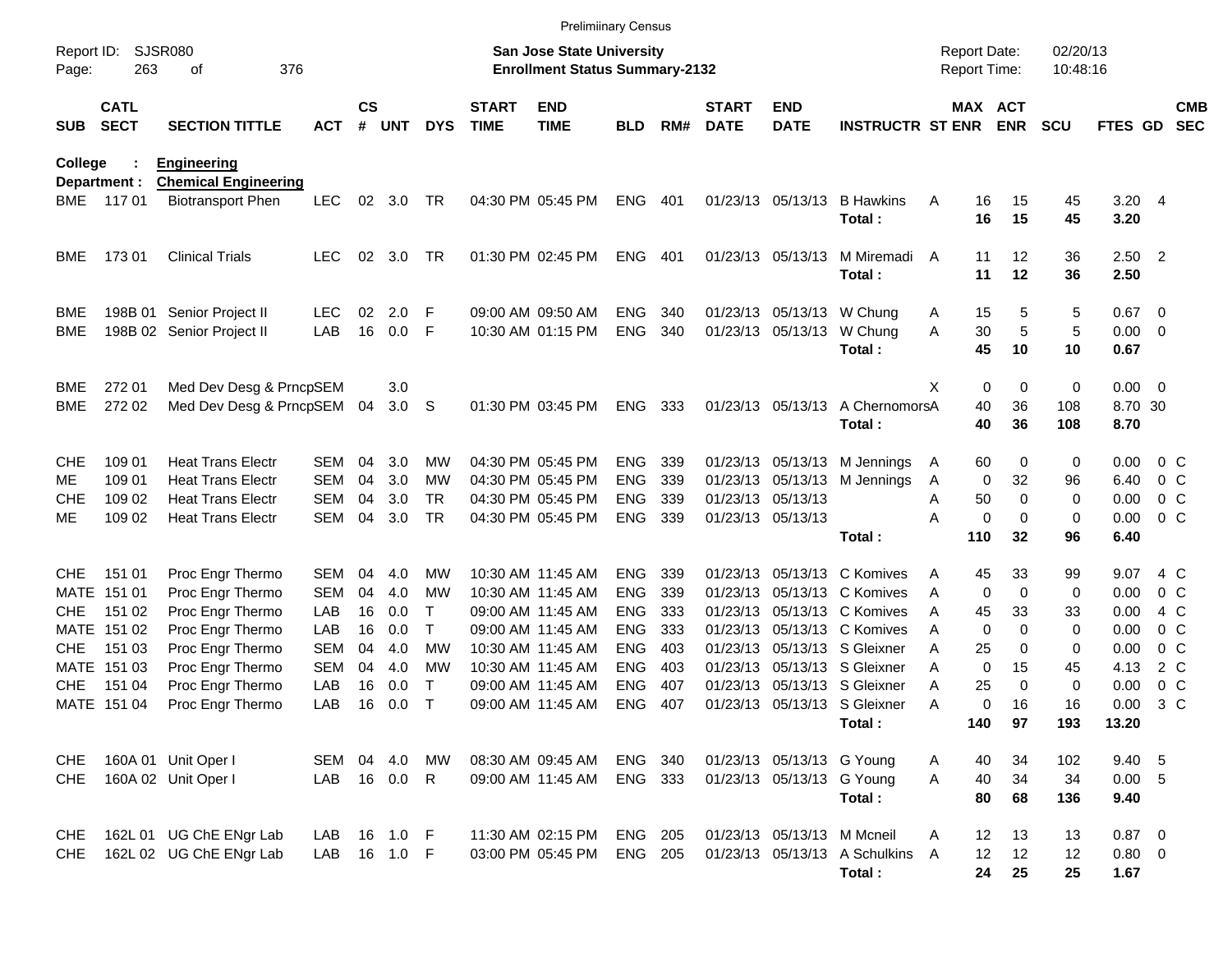|                                 |                            |                                                          |                                        |                    |                         |                            |                             | <b>Prelimiinary Census</b>                                         |                          |            |                             |                                                                                  |                                                                        |                                            |                               |                       |                                                      |                       |            |
|---------------------------------|----------------------------|----------------------------------------------------------|----------------------------------------|--------------------|-------------------------|----------------------------|-----------------------------|--------------------------------------------------------------------|--------------------------|------------|-----------------------------|----------------------------------------------------------------------------------|------------------------------------------------------------------------|--------------------------------------------|-------------------------------|-----------------------|------------------------------------------------------|-----------------------|------------|
| Report ID:<br>Page:             | 264                        | SJSR080<br>376<br>οf                                     |                                        |                    |                         |                            |                             | San Jose State University<br><b>Enrollment Status Summary-2132</b> |                          |            |                             |                                                                                  |                                                                        | <b>Report Date:</b><br><b>Report Time:</b> |                               | 02/20/13<br>10:48:16  |                                                      |                       |            |
| <b>SUB</b>                      | <b>CATL</b><br><b>SECT</b> | <b>SECTION TITTLE</b>                                    | <b>ACT</b>                             | $\mathsf{cs}$<br># | UNT                     | <b>DYS</b>                 | <b>START</b><br><b>TIME</b> | <b>END</b><br><b>TIME</b>                                          | <b>BLD</b>               | RM#        | <b>START</b><br><b>DATE</b> | <b>END</b><br><b>DATE</b>                                                        | <b>INSTRUCTR ST ENR ENR</b>                                            |                                            | MAX ACT                       | <b>SCU</b>            | FTES GD SEC                                          |                       | <b>CMB</b> |
| <b>CHE</b><br><b>CHE</b>        | 165 01<br>165 02           | <b>Plant Design</b><br><b>Plant Design</b>               | SEM<br>LAB                             | 04<br>16           | 4.0<br>0.0              | МW<br>F                    |                             | 01:30 PM 02:45 PM<br>07:30 AM 10:15 AM                             | <b>ENG</b><br><b>ENG</b> | 401<br>333 |                             |                                                                                  | 01/23/13 05/13/13 M Jennings<br>01/23/13 05/13/13 M Jennings<br>Total: | 30<br>A<br>30<br>A<br>60                   | 25<br>25<br>50                | 75<br>25<br>100       | $6.67$ 0<br>$0.00 \t 0$<br>6.67                      |                       |            |
| <b>CHE</b>                      | 174 01<br>GEOL 174 01      | <b>Hazardous Materials</b><br><b>Hazardous Materials</b> | <b>SEM</b><br>SEM                      | 04<br>04           | 3.0 <sub>2</sub><br>3.0 | $\top$<br>$\top$           |                             | 06:00 PM 08:45 PM<br>06:00 PM 08:45 PM                             | <b>ENG</b><br><b>ENG</b> | 333<br>333 |                             | 01/23/13 05/13/13                                                                | 01/23/13 05/13/13 M Jennings<br>M Jennings<br>Total:                   | 30<br>A<br>$\mathbf 0$<br>A<br>30          | 29<br>3<br>32                 | 87<br>9<br>96         | 6.20<br>0.60<br>6.80                                 | 8 C<br>0 <sup>o</sup> |            |
| <b>CHE</b><br><b>CHE</b>        | 180 01<br>180 02           | <b>Individual Studies</b><br><b>Individual Studies</b>   | <b>SUP</b><br><b>SUP</b>               | 36<br>36           | 1.0<br>2.0              | <b>TBA</b><br><b>TBA</b>   |                             |                                                                    |                          |            |                             | 01/23/13 05/13/13<br>01/23/13 05/13/13                                           | Total:                                                                 | 40<br>Α<br>A<br>40<br>80                   | 0<br>$\mathbf 0$<br>$\bf{0}$  | 0<br>$\mathbf 0$<br>0 | $0.00 \t 0$<br>$0.00 \ 0$<br>0.00                    |                       |            |
| <b>CHE</b><br><b>CHE</b>        | 185 01<br>185 02           | Chem Pro Dyn & Cont SEM 04<br>Chem Pro Dyn & Cont LAB    |                                        |                    | 3.0<br>16  0.0          | M<br>W                     |                             | 07:30 AM 10:30 AM<br>07:30 AM 10:45 AM                             | <b>ENG</b><br><b>ENG</b> | 333<br>333 |                             |                                                                                  | 01/23/13 05/13/13 M Jennings<br>01/23/13 05/13/13 M Jennings<br>Total: | 30<br>$\mathsf{A}$<br>30<br>A<br>60        | 25<br>25<br>50                | 50<br>25<br>75        | $5.00 \t 0$<br>$0.00 \t 0$<br>5.00                   |                       |            |
| <b>CHE</b><br><b>CHE</b>        | 194 01<br>194 02           | Bio Chem Engr Lab<br>Bio Chem Engr Lab                   | SEM<br>LAB                             | 04<br>16           | 3.0<br>0.0              | W<br>W                     |                             | 04:30 PM 06:10 PM<br>06:30 PM 09:30 PM                             | <b>ENG</b><br><b>ENG</b> | 335<br>109 |                             |                                                                                  | 01/23/13 05/13/13 C Komives<br>01/23/13 05/13/13 C Komives<br>Total:   | 12<br>A<br>12<br>A<br>24                   | 12<br>12<br>24                | 24<br>12<br>36        | $2.65$ 5<br>0.00 5<br>2.65                           |                       |            |
| <b>CHE</b>                      | 207 01                     | <b>Mass Transfer</b>                                     | SEM 05 3.0                             |                    |                         | M                          |                             | 06:00 PM 08:45 PM                                                  | <b>ENG</b>               | 401        |                             |                                                                                  | 01/23/13 05/13/13 C Spadaccini A<br>Total:                             | 17<br>17                                   | 18<br>18                      | 54<br>54              | 4.50 18<br>4.50                                      |                       |            |
| <b>CHE</b>                      | 293 01                     | <b>Appl Bioinformatics</b>                               | SEM                                    | 04                 | 3.0                     | R                          |                             | 06:00 PM 08:45 PM                                                  | CL.                      | 125        |                             | 01/23/13 05/13/13                                                                | M Mcneil<br>Total:                                                     | 20<br>A<br>20                              | 9<br>9                        | 27<br>27              | $2.25$ 9<br>2.25                                     |                       |            |
| <b>CHE</b>                      | 297 01                     | Spec Top Ch Engr                                         | SEM                                    |                    | 3.0                     |                            |                             |                                                                    |                          |            |                             |                                                                                  | Total:                                                                 | X                                          | 0<br>0<br>0<br>$\bf{0}$       | 0<br>0                | $0.00 \t 0$<br>0.00                                  |                       |            |
| CHE<br>CHE                      | 298 01<br>298 02           | Master's Project<br>Master's Project                     | <b>SUP</b><br><b>SUP</b>               |                    |                         | 25 1.0 TBA<br>25  2.0  TBA |                             |                                                                    |                          |            |                             | 01/23/13 05/13/13 A Diaz<br>01/23/13 05/13/13 A Diaz                             | Total:                                                                 | A<br>Α                                     | 1<br>-1<br>10<br>4<br>5<br>11 | 1<br>20<br>21         | $0.08$ 1<br>1.67 10<br>1.75                          |                       |            |
| <b>CHE</b><br><b>CHE</b><br>CHE | 299 01<br>299 02<br>299 03 | Master's Thesis<br>Master's Thesis<br>Master's Thesis    | <b>SUP</b><br><b>SUP</b><br><b>SUP</b> |                    | 25 1.0<br>25 2.0        | TBA<br>TBA<br>25 3.0 TBA   |                             |                                                                    |                          |            |                             | 01/23/13 05/13/13 A Diaz<br>01/23/13 05/13/13 A Diaz<br>01/23/13 05/13/13 A Diaz | Total :                                                                | 25<br>A<br>25<br>Α<br>3<br>Α<br>53         | 0<br>0<br>4<br>4              | 0<br>0<br>12<br>12    | $0.00 \t 0$<br>$0.00 \t 0$<br>$1.00 \quad 4$<br>1.00 |                       |            |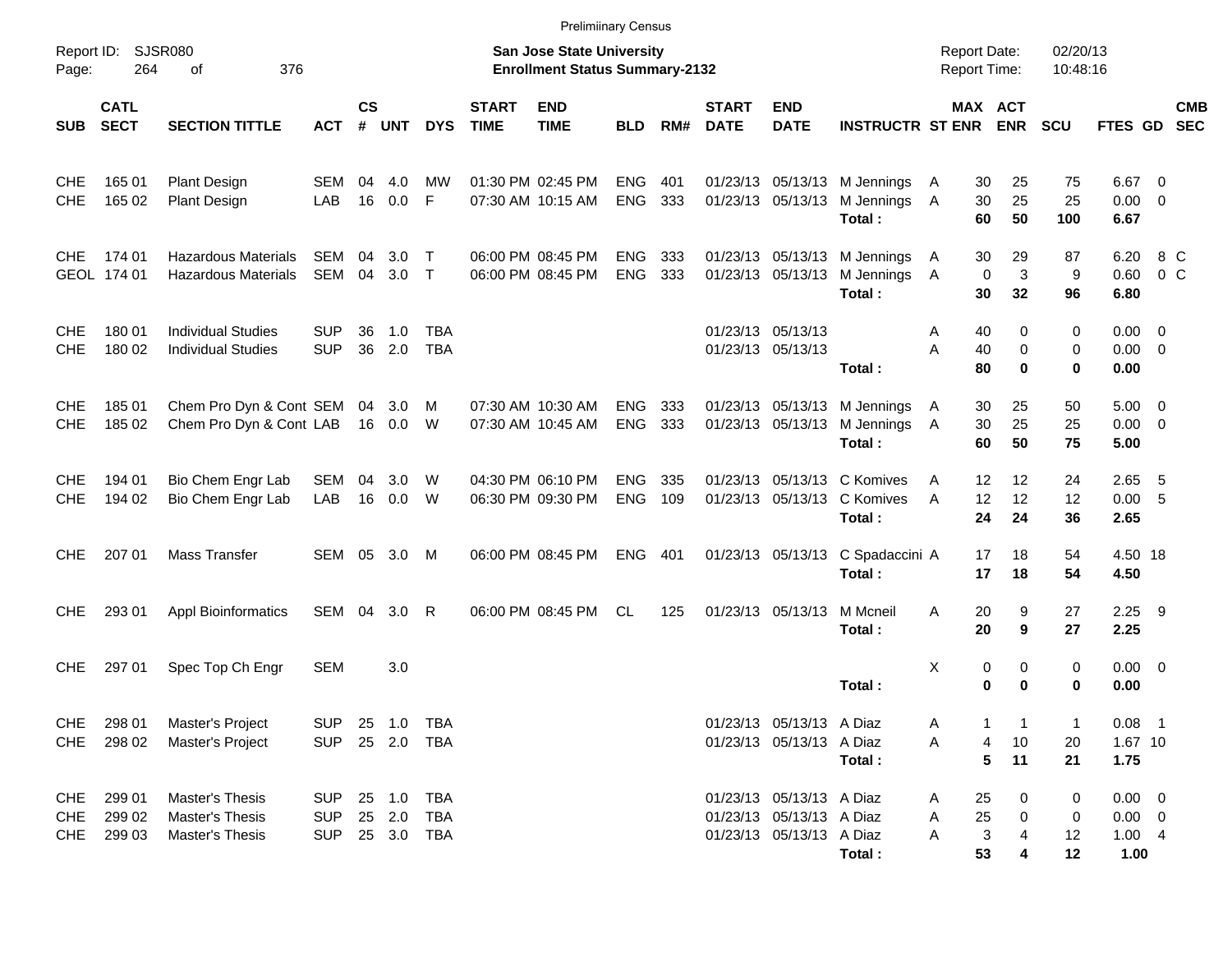|                                          |                             |            |                       |            |                      |                                                                           | <b>Prelimiinary Census</b> |     |                             |                           |                                                    |                                            |                 |                         |                        |            |
|------------------------------------------|-----------------------------|------------|-----------------------|------------|----------------------|---------------------------------------------------------------------------|----------------------------|-----|-----------------------------|---------------------------|----------------------------------------------------|--------------------------------------------|-----------------|-------------------------|------------------------|------------|
| Report ID:<br>265<br>Page:               | SJSR080<br>376<br>0f        |            |                       |            |                      | <b>San Jose State University</b><br><b>Enrollment Status Summary-2132</b> |                            |     |                             |                           |                                                    | <b>Report Date:</b><br><b>Report Time:</b> |                 | 02/20/13<br>10:48:16    |                        |            |
| <b>CATL</b><br><b>SECT</b><br><b>SUB</b> | <b>SECTION TITTLE</b>       | <b>ACT</b> | CS<br><b>UNT</b><br># | <b>DYS</b> | <b>START</b><br>TIME | <b>END</b><br>TIME                                                        | <b>BLD</b>                 | RM# | <b>START</b><br><b>DATE</b> | <b>END</b><br><b>DATE</b> | <b>INSTRUCTR ST ENR</b>                            | MAX ACT                                    | <b>ENR</b>      | <b>SCU</b>              | FTES GD SEC            | <b>CMB</b> |
| Department :                             | <b>Chemical Engineering</b> |            |                       |            |                      |                                                                           |                            |     |                             | <b>Upper Division:</b>    | <b>Department Total:</b><br><b>Lower Division:</b> | 815<br>0<br>680                            | 493<br>0<br>415 | 1070<br>$\bf{0}$<br>848 | 76.35<br>0.00<br>58.15 |            |

**Graduate Division : 135 78 222 18.20**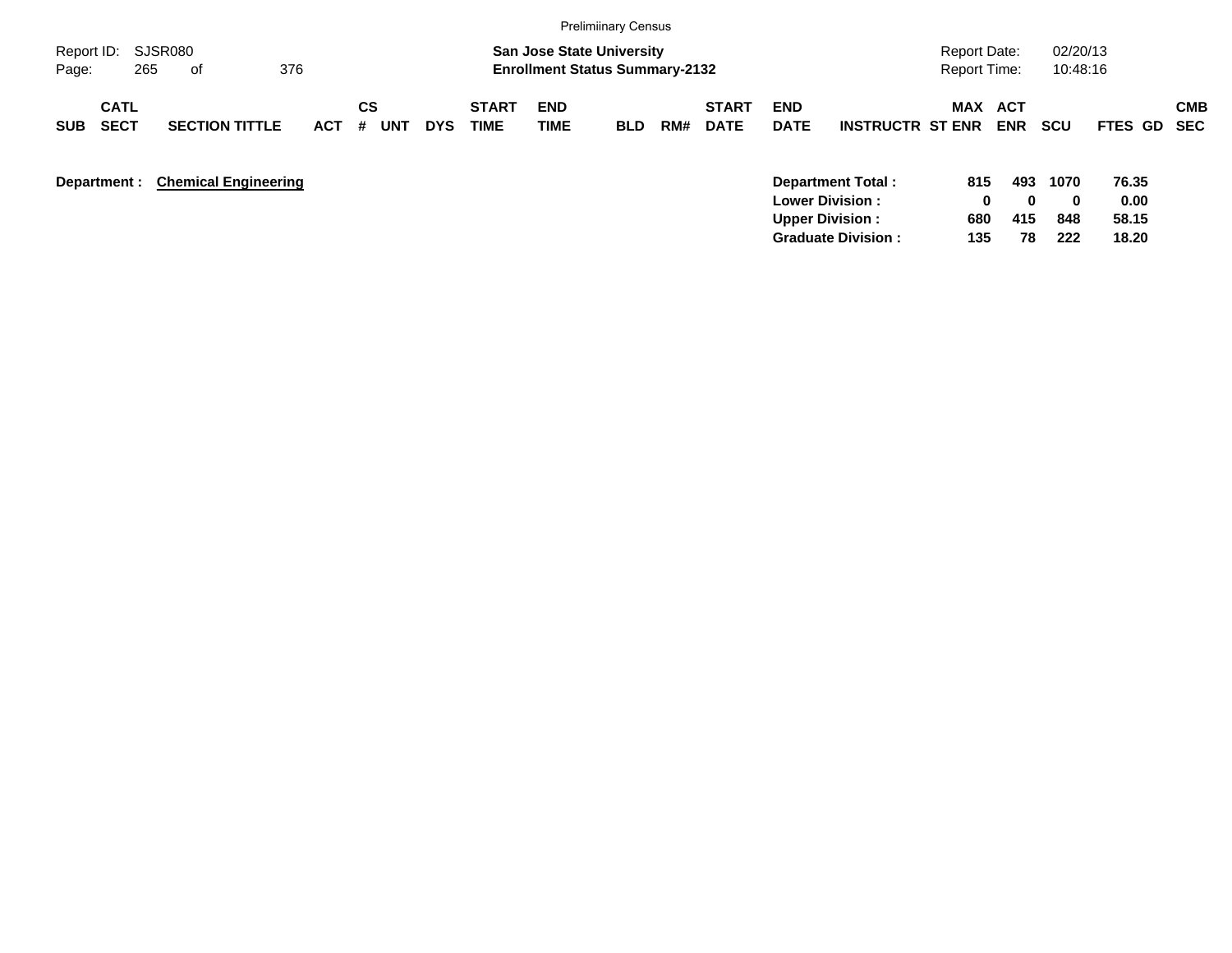|                     |                            |                                              |            |                |            |              |                             | <b>Prelimiinary Census</b>                                         |            |     |                             |                            |                            |   |                                     |            |                      |             |                          |                          |
|---------------------|----------------------------|----------------------------------------------|------------|----------------|------------|--------------|-----------------------------|--------------------------------------------------------------------|------------|-----|-----------------------------|----------------------------|----------------------------|---|-------------------------------------|------------|----------------------|-------------|--------------------------|--------------------------|
| Report ID:<br>Page: | 266                        | <b>SJSR080</b><br>376<br>of                  |            |                |            |              |                             | San Jose State University<br><b>Enrollment Status Summary-2132</b> |            |     |                             |                            |                            |   | <b>Report Date:</b><br>Report Time: |            | 02/20/13<br>10:48:16 |             |                          |                          |
| <b>SUB</b>          | <b>CATL</b><br><b>SECT</b> | <b>SECTION TITTLE</b>                        | <b>ACT</b> | <b>CS</b><br># | <b>UNT</b> | <b>DYS</b>   | <b>START</b><br><b>TIME</b> | <b>END</b><br><b>TIME</b>                                          | <b>BLD</b> | RM# | <b>START</b><br><b>DATE</b> | <b>END</b><br><b>DATE</b>  | <b>INSTRUCTR ST ENR</b>    |   | MAX ACT                             | <b>ENR</b> | <b>SCU</b>           | FTES GD     |                          | <b>CMB</b><br><b>SEC</b> |
| College             |                            | <b>Engineering</b>                           |            |                |            |              |                             |                                                                    |            |     |                             |                            |                            |   |                                     |            |                      |             |                          |                          |
|                     | Department :               | <b>Civil &amp; Environmental Engineering</b> |            |                |            |              |                             |                                                                    |            |     |                             |                            |                            |   |                                     |            |                      |             |                          |                          |
| <b>CE</b>           | 801                        | <b>Plane Surveying</b>                       | SEM        | 04             | 3.0        | TR.          |                             | 07:30 AM 08:20 AM                                                  | <b>ENG</b> | 341 |                             | 01/23/13 05/13/13 J Wright |                            | A | 48                                  | 48         | 96                   | 9.60        | - 0                      |                          |
| <b>CE</b>           | 802                        | Plane Surveying                              | LAB        | 16             | 0.0        | $\mathsf{T}$ |                             | 08:30 AM 11:20 AM                                                  | <b>ENG</b> | 132 |                             | 01/23/13 05/13/13 J Wright |                            | A | 15                                  | 15         | 15                   | 0.00        | 0                        |                          |
| <b>CE</b>           | 803                        | Plane Surveying                              | LAB        | 16             | 0.0        | $\mathsf{T}$ |                             | 11:30 AM 02:20 PM                                                  | <b>ENG</b> | 132 |                             | 01/23/13 05/13/13          | J Wright                   | A | 15                                  | 19         | 19                   | 0.00        | $\overline{\mathbf{0}}$  |                          |
| <b>CE</b>           | 8 0 4                      | Plane Surveying                              | LAB        | 16             | 0.0        | $\mathsf{T}$ |                             | 03:30 PM 06:20 PM                                                  | <b>ENG</b> | 132 |                             | 01/23/13 05/13/13          | J Wright                   | A | 15                                  | 14         | 14                   | 0.00        | $\overline{\phantom{0}}$ |                          |
|                     |                            |                                              |            |                |            |              |                             |                                                                    |            |     |                             |                            | Total:                     |   | 93                                  | 96         | 144                  | 9.60        |                          |                          |
| <b>CE</b>           | 20 01                      | Graphics/CAD/Prog                            | SEM        | 02             | 3.0        | TR           |                             | 09:00 AM 09:50 AM                                                  | DMH        | 234 |                             | 01/23/13 05/13/13 N Cam    |                            | A | 48                                  | 51         | 102                  | 10.20       | - 0                      |                          |
| <b>CE</b>           | 20 02                      | Graphics/CAD/Prog                            | LAB        | 16             | 0.0        | $\mathsf{T}$ |                             | 01:30 PM 04:15 PM                                                  | <b>ENG</b> | 394 |                             | 01/23/13 05/13/13 M Lattin |                            | A | 16                                  | 16         | 16                   | 0.00        | $\overline{\mathbf{0}}$  |                          |
| <b>CE</b>           | 20 03                      | Graphics/CAD/Prog                            | LAB        | 16             | 0.0        | R            |                             | 10:30 AM 01:15 PM                                                  | <b>ENG</b> | 394 |                             | 01/23/13 05/13/13 X Wang   |                            | A | 16                                  | 18         | 18                   | 0.00        | $\overline{\mathbf{0}}$  |                          |
| <b>CE</b>           | 20 04                      | Graphics/CAD/Prog                            | LAB        | 16             | 0.0        | R            |                             | 01:30 PM 04:15 PM                                                  | <b>ENG</b> | 333 |                             | 01/23/13 05/13/13 N Cam    |                            | A | 16                                  | 17         | 17                   | 0.00        | - 0                      |                          |
|                     |                            |                                              |            |                |            |              |                             |                                                                    |            |     |                             |                            | Total:                     |   | 96                                  | 102        | 153                  | 10.20       |                          |                          |
| <b>CE</b>           | 95 01                      | Theory App Statics                           | <b>LEC</b> | 04             | 3.0        | TR           |                             | 09:00 AM 10:15 AM                                                  | CL.        | 202 | 01/23/13                    | 05/13/13                   | S Vukazich                 | A | 45                                  | 43         | 129                  | 8.65        | $\overline{\phantom{1}}$ |                          |
| <b>CE</b>           | 95 02                      | <b>Theory App Statics</b>                    | <b>LEC</b> | 04             | 3.0        | <b>MW</b>    |                             | 10:30 AM 11:45 AM                                                  | <b>ENG</b> | 329 |                             | 01/23/13 05/13/13          | D Merrick                  | A | 45                                  | 45         | 135                  | 9.00 0      |                          |                          |
|                     |                            |                                              |            |                |            |              |                             |                                                                    |            |     |                             |                            | Total:                     |   | 90                                  | 88         | 264                  | 17.65       |                          |                          |
| <b>CE</b>           | 99 01                      | Intro Statics                                | SEM        | 04             | 2.0        | MW           |                             | 09:00 AM 09:50 AM                                                  | CL.        | 324 |                             | 01/23/13 05/13/13          | Y Huang                    | Α | 45                                  | 45         | 90                   | $6.03$ 1    |                          |                          |
|                     |                            |                                              |            |                |            |              |                             |                                                                    |            |     |                             |                            | Total:                     |   | 45                                  | 45         | 90                   | 6.03        |                          |                          |
| <b>CE</b>           | 105 01                     | Prof Design I                                | <b>SUP</b> | 36             | 1.0        | F            |                             | 11:30 AM 12:20 PM                                                  | <b>ENG</b> | 150 |                             | 01/23/13 05/13/13          | A OskoorouchA              |   | 30                                  | 15         | 15                   | $1.00 \t 0$ |                          |                          |
|                     |                            |                                              |            |                |            |              |                             |                                                                    |            |     |                             |                            | Total:                     |   | 30                                  | 15         | 15                   | 1.00        |                          |                          |
| <b>CE</b>           | 11201                      | Mech of Matls                                | <b>LEC</b> | 02             | 3.0        | МW           |                             | 10:30 AM 11:45 AM                                                  | <b>SH</b>  | 344 |                             | 01/23/13 05/13/13          | K McMullin                 | A | 45                                  | 45         | 135                  | $9.10$ 2    |                          |                          |
| <b>CE</b>           | 112 02                     | Mech of Matls                                | <b>LEC</b> | 02             | 3.0        | <b>TR</b>    |                             | 10:30 AM 11:45 AM                                                  | <b>SH</b>  | 344 | 01/23/13                    | 05/13/13                   | K McMullin                 | A | 45                                  | 45         | 135                  | 9.35        | $\overline{7}$           |                          |
| <b>CE</b>           | 112 03                     | Mech of Matls                                | <b>LEC</b> | 02             | 3.0        | <b>MW</b>    |                             | 12:00 PM 01:15 PM                                                  | <b>ENG</b> | 339 |                             | 01/23/13 05/13/13          | D Merrick                  | A | 45                                  | 45         | 135                  | 9.20        | $\overline{4}$           |                          |
|                     |                            |                                              |            |                |            |              |                             |                                                                    |            |     |                             |                            | Total:                     |   | 135                                 | 135        | 405                  | 27.65       |                          |                          |
| <b>CE</b>           | 120 01                     | <b>Construc Matl Lab</b>                     | LAB        |                | 16 1.0     | M            |                             | 06:00 PM 08:45 PM                                                  | <b>ENG</b> | 134 |                             | 01/23/13 05/13/13 M Maaz   |                            | A | 16                                  | 16         | 16                   | $1.07 \t 0$ |                          |                          |
| <b>CE</b>           | 120 02                     | Construc Matl Lab                            | LAB        | 16             | 1.0        | M            |                             | 03:00 PM 05:45 PM                                                  | ENG        | 134 |                             | 01/23/13 05/13/13 M Maaz   |                            | A | 16                                  | 16         | 16                   | 1.07        | $\overline{\mathbf{0}}$  |                          |
| <b>CE</b>           | 120 03                     | Construc Matl Lab                            | LAB        | 16             | 1.0        | W            |                             | 06:00 PM 08:45 PM                                                  | ENG        | 134 |                             | 01/23/13 05/13/13 M Maaz   |                            | Α | 16                                  | 17         | 17                   | $1.13 \ 0$  |                          |                          |
| <b>CE</b>           | 120 04                     | <b>Construc Matl Lab</b>                     | LAB        |                | 16  1.0  T |              |                             | 06:00 PM 08:45 PM                                                  | ENG 134    |     |                             | 01/23/13 05/13/13 M Maaz   |                            | A | 15                                  | 16         | 16                   | $1.07 \t 0$ |                          |                          |
|                     |                            |                                              |            |                |            |              |                             |                                                                    |            |     |                             |                            | Total:                     |   | 63                                  | 65         | 65                   | 4.33        |                          |                          |
| CE                  | 121 01                     | <b>Transp Engrg</b>                          | LEC.       |                | 02 3.0     | MW           |                             | 10:30 AM 11:20 AM                                                  | CL         | 202 |                             | 01/23/13 05/13/13 J Botha  |                            | A | 48                                  | 48         | 96                   | 9.702       |                          |                          |
| CE                  | 121 02                     | <b>Transp Engrg</b>                          | LAB        |                | 16 0.0     | M            |                             | 01:30 PM 04:15 PM                                                  | <b>ENG</b> | 339 |                             |                            | 01/23/13 05/13/13 S Koosha | Α | 16                                  | 15         | 15                   | $0.00$ 1    |                          |                          |
| CE                  | 121 03                     | <b>Transp Engrg</b>                          | LAB        |                | 16 0.0     | W            |                             | 01:30 PM 04:15 PM                                                  | ENG 339    |     |                             |                            | 01/23/13 05/13/13 S Koosha | Α | 16                                  | 17         | 17                   | $0.00 \t 0$ |                          |                          |
| CE                  | 121 04                     | <b>Transp Engrg</b>                          | LAB        |                | 16  0.0  T |              |                             | 01:30 PM 04:15 PM                                                  | ENG 339    |     |                             | 01/23/13 05/13/13 Y Huang  |                            | A | 16                                  | 17         | 17                   | $0.00$ 1    |                          |                          |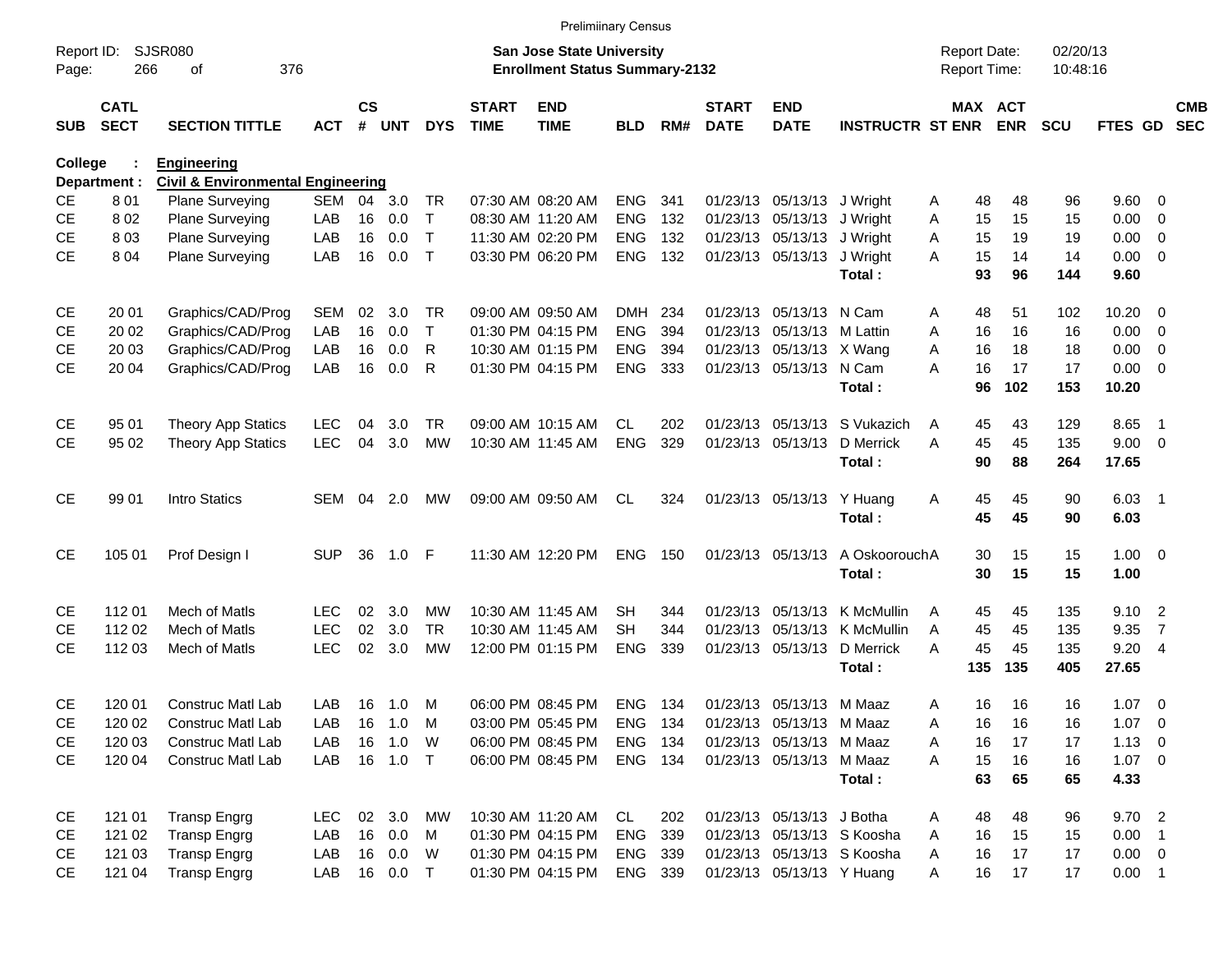| <b>Prelimiinary Census</b> |  |
|----------------------------|--|
|----------------------------|--|

|                     |                            |                                  |              |                |            |              |                             | <b>Prelimiinary Census</b>                                         |                |     |                             |                            |                                  |                                            |                       |                      |                |                          |            |
|---------------------|----------------------------|----------------------------------|--------------|----------------|------------|--------------|-----------------------------|--------------------------------------------------------------------|----------------|-----|-----------------------------|----------------------------|----------------------------------|--------------------------------------------|-----------------------|----------------------|----------------|--------------------------|------------|
| Report ID:<br>Page: | 267                        | <b>SJSR080</b><br>376<br>οf      |              |                |            |              |                             | San Jose State University<br><b>Enrollment Status Summary-2132</b> |                |     |                             |                            |                                  | <b>Report Date:</b><br><b>Report Time:</b> |                       | 02/20/13<br>10:48:16 |                |                          |            |
| <b>SUB</b>          | <b>CATL</b><br><b>SECT</b> | <b>SECTION TITTLE</b>            | <b>ACT</b>   | <b>CS</b><br># | <b>UNT</b> | <b>DYS</b>   | <b>START</b><br><b>TIME</b> | <b>END</b><br><b>TIME</b>                                          | <b>BLD</b>     | RM# | <b>START</b><br><b>DATE</b> | <b>END</b><br><b>DATE</b>  | <b>INSTRUCTR ST ENR</b>          |                                            | MAX ACT<br><b>ENR</b> | SCU                  | FTES GD SEC    |                          | <b>CMB</b> |
| <b>CE</b>           | 121 05                     | <b>Transp Engrg</b>              | LEC          | 02             | 3.0        | MW           |                             | 12:00 PM 12:50 PM                                                  | <b>ENG</b>     | 329 |                             | 01/23/13 05/13/13          | S Koosha                         | 32<br>Α                                    | 33                    | 66                   | $6.60$ 0       |                          |            |
| <b>CE</b>           | 121 06                     | <b>Transp Engrg</b>              | LAB          | 16             | 0.0        | W            |                             | 06:00 PM 08:50 PM                                                  | ENG            | 336 |                             | 01/23/13 05/13/13          | S Koosha                         | 16<br>A                                    | 15                    | 15                   | $0.00 \t 0$    |                          |            |
| <b>CE</b>           | 121 07                     | <b>Transp Engrg</b>              | LAB          | 16             | 0.0        | M            |                             | 06:00 PM 08:50 PM                                                  | <b>ENG</b>     | 336 |                             | 01/23/13 05/13/13          | S Koosha                         | 16<br>A                                    | 17                    | 17                   | $0.00 \t 0$    |                          |            |
|                     |                            |                                  |              |                |            |              |                             |                                                                    |                |     |                             |                            | Total:                           | 160                                        | 162                   | 243                  | 16.30          |                          |            |
| <b>CE</b>           | 122 01                     | <b>Traffic Engrg</b>             | SEM 04       |                | 3.0        | R            |                             | 01:30 PM 04:15 PM                                                  | ENG            | 395 |                             | 01/23/13 05/13/13          | D Pitton                         | 26<br>A                                    | 26                    | 78                   | 5.35           | $\overline{\mathbf{3}}$  |            |
|                     |                            |                                  |              |                |            |              |                             |                                                                    |                |     |                             |                            | Total:                           | 26                                         | 26                    | 78                   | 5.35           |                          |            |
| <b>CE</b>           | 123 01                     | Highway & Stree Des SEM 04 3.0 T |              |                |            |              |                             | 01:30 PM 04:15 PM                                                  | <b>ENG 395</b> |     |                             | 01/23/13 05/13/13          | S Koosha                         | 26<br>A                                    | 27                    | 81                   | 5.50 2         |                          |            |
|                     |                            |                                  |              |                |            |              |                             |                                                                    |                |     |                             |                            | Total:                           | 26                                         | 27                    | 81                   | 5.50           |                          |            |
| <b>CE</b>           | 130 01                     | <b>CE Econ Analysis</b>          | <b>LEC</b>   | 02             | 2.0        | MW           |                             | 08:00 AM 08:50 AM                                                  | <b>ENG</b>     | 395 |                             | 01/23/13 05/13/13          | J Tang                           | 30<br>A                                    | 30                    | 60                   | $4.03$ 1       |                          |            |
| <b>CE</b>           | 130 02                     | <b>CE Econ Analysis</b>          | <b>LEC</b>   |                | $02$ 2.0   | <b>MW</b>    |                             | 08:00 AM 08:50 AM                                                  | <b>ENG</b>     | 327 |                             | 01/23/13 05/13/13 S Fakhry |                                  | 30<br>A                                    | 29                    | 58                   | $3.87$ 0       |                          |            |
|                     |                            |                                  |              |                |            |              |                             |                                                                    |                |     |                             |                            | Total:                           | 60                                         | 59                    | 118                  | 7.90           |                          |            |
| <b>CE</b>           | 131 01                     | Intr to Const Engr               | <b>LEC</b>   | 02             | 3.0        | <b>TR</b>    |                             | 01:30 PM 02:45 PM                                                  | <b>ENG</b>     | 232 |                             | 01/23/13 05/13/13          | <b>B</b> Olson                   | Α<br>30                                    | 29                    | 87                   | 5.80 0         |                          |            |
| <b>CE</b>           | 131 02                     | Intr to Const Engr               | <b>LEC</b>   |                | 02 3.0     | <b>TR</b>    |                             | 04:30 PM 05:45 PM                                                  | <b>ENG 232</b> |     |                             | 01/23/13 05/13/13 B Olson  |                                  | A<br>30                                    | 31                    | 93                   | $6.20 \quad 0$ |                          |            |
|                     |                            |                                  |              |                |            |              |                             |                                                                    |                |     |                             |                            | Total:                           | 60                                         | 60                    | 180                  | 12.00          |                          |            |
| <b>CE</b>           | 132 01                     | Constr Meth & Equip              | SEM 04 3.0   |                |            | M            |                             | 01:30 PM 04:15 PM                                                  | <b>ENG 395</b> |     |                             | 01/23/13 05/13/13          | J Pyeon                          | 26<br>A                                    | 25                    | 75                   | 5.55 11        |                          |            |
|                     |                            |                                  |              |                |            |              |                             |                                                                    |                |     |                             |                            | Total:                           | 26                                         | 25                    | 75                   | 5.55           |                          |            |
| <b>CE</b>           | 134 01                     | Proj Mgt Const                   | SEM 04       |                | 3.0        | W            |                             | 01:30 PM 04:15 PM                                                  | ENG 395        |     |                             | 01/23/13 05/13/13          | J Pyeon                          | 26<br>A                                    | 26                    | 78                   | 5.60 8         |                          |            |
|                     |                            |                                  |              |                |            |              |                             |                                                                    |                |     |                             |                            | Total:                           | 26                                         | 26                    | 78                   | 5.60           |                          |            |
| <b>CE</b>           | 140 01                     | Soil Mech                        | SEM          | 02             | 4.0        | TR           |                             | 09:00 AM 10:15 AM                                                  | <b>ENG</b>     | 329 |                             |                            | 01/23/13 05/13/13 L Sullivan-G   | 64<br>A                                    | 64                    | 192                  | 17.20 2        |                          |            |
| <b>CE</b>           | 140 02                     | Soil Mech                        | LAB          | 16             | 0.0        | $\top$       |                             | 01:30 PM 04:15 PM                                                  | <b>ENG</b>     | 209 |                             | 01/23/13 05/13/13          | D Lin                            | 16<br>A                                    | 16                    | 16                   | $0.00$ 1       |                          |            |
| <b>CE</b>           | 140 03                     | Soil Mech                        | LAB          | 16             | 0.0        | W            |                             | 01:30 PM 04:15 PM                                                  | <b>ENG</b>     | 209 |                             | 01/23/13 05/13/13 D Lin    |                                  | Α<br>16                                    | 16                    | 16                   | $0.00 \t 0$    |                          |            |
| <b>CE</b>           | 140 04                     | Soil Mech                        | LAB          | 16             | 0.0        | R            |                             | 01:30 PM 04:15 PM                                                  | <b>ENG</b>     | 209 |                             |                            | 01/23/13 05/13/13 A OskoorouchA  | 16                                         | 16                    | 16                   | 0.00           | $\overline{\phantom{0}}$ |            |
| <b>CE</b>           | 140 05                     | Soil Mech                        | LAB          | 16             | 0.0        | м            |                             | 01:30 PM 04:15 PM                                                  | <b>ENG</b>     | 209 |                             |                            | 01/23/13 05/13/13 A OskoorouchA  | 16                                         | 16                    | 16                   | 0.00           | $\overline{\phantom{0}}$ |            |
|                     |                            |                                  |              |                |            |              |                             |                                                                    |                |     |                             |                            | Total:                           |                                            | 128 128               | 256                  | 17.20          |                          |            |
| <b>CE</b>           | 141 01                     | Found Design                     | SEM 04 3.0 M |                |            |              |                             | 03:00 PM 05:45 PM                                                  | ENG 401        |     |                             |                            | 01/23/13 05/13/13 L Sullivan-G A | 26                                         | 24                    | 72                   | 4.85 1         |                          |            |
|                     |                            |                                  |              |                |            |              |                             |                                                                    |                |     |                             |                            | Total:                           | 26                                         | 24                    | 72                   | 4.85           |                          |            |
| CE                  | 150 01                     | Hydro and Hydrau                 | SEM          |                | 02 3.0     | TR           |                             | 08:00 AM 08:50 AM                                                  | ENG 339        |     |                             | 01/23/13 05/13/13 W Wang   |                                  | 48<br>A                                    | 48                    | 96                   | 9.60 0         |                          |            |
| CE                  | 150 02                     | Hydro and Hydrau                 | LAB          |                | 16 0.0     | T            |                             | 01:30 PM 04:15 PM                                                  | <b>ENG 150</b> |     |                             | 01/23/13 05/13/13 W Wang   |                                  | Α<br>16                                    | 17                    | 17                   | $0.00 \t 0$    |                          |            |
| CE                  | 150 03                     | Hydro and Hydrau                 | LAB          |                | 16 0.0     | W            |                             | 01:30 PM 04:15 PM                                                  | <b>ENG 150</b> |     |                             |                            | 01/23/13 05/13/13 S Mirzahosse A | 16                                         | 15                    | 15                   | $0.00 \t 0$    |                          |            |
| CE                  | 150 04                     | Hydro and Hydrau                 | LAB          |                | 16 0.0     | $\mathsf{R}$ |                             | 01:30 PM 04:15 PM                                                  | ENG 150        |     |                             |                            | 01/23/13 05/13/13 S Mirzahosse A | 16                                         | 16                    | 16                   | $0.00 \t 0$    |                          |            |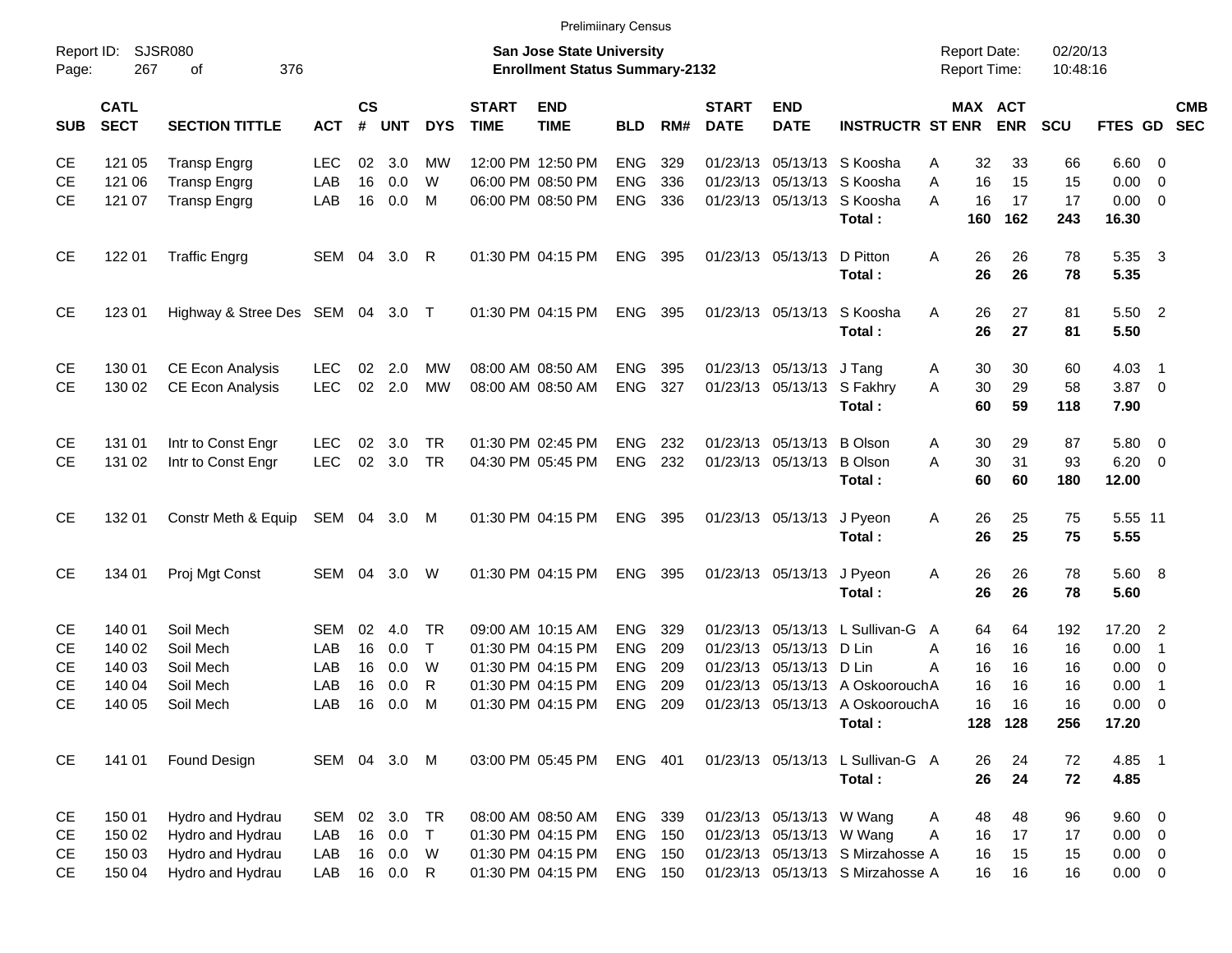|                     |                            |                                          |              |                    |            |              |                             | <b>Prelimiinary Census</b>                                         |            |       |                             |                           |                                  |                                            |                              |                      |             |                          |                          |
|---------------------|----------------------------|------------------------------------------|--------------|--------------------|------------|--------------|-----------------------------|--------------------------------------------------------------------|------------|-------|-----------------------------|---------------------------|----------------------------------|--------------------------------------------|------------------------------|----------------------|-------------|--------------------------|--------------------------|
| Report ID:<br>Page: | 268                        | <b>SJSR080</b><br>376<br>of              |              |                    |            |              |                             | San Jose State University<br><b>Enrollment Status Summary-2132</b> |            |       |                             |                           |                                  | <b>Report Date:</b><br><b>Report Time:</b> |                              | 02/20/13<br>10:48:16 |             |                          |                          |
| <b>SUB</b>          | <b>CATL</b><br><b>SECT</b> | <b>SECTION TITTLE</b>                    | <b>ACT</b>   | $\mathsf{cs}$<br># | <b>UNT</b> | <b>DYS</b>   | <b>START</b><br><b>TIME</b> | <b>END</b><br><b>TIME</b>                                          | <b>BLD</b> | RM#   | <b>START</b><br><b>DATE</b> | <b>END</b><br><b>DATE</b> | <b>INSTRUCTR ST ENR</b>          |                                            | <b>MAX ACT</b><br><b>ENR</b> | <b>SCU</b>           | FTES GD     |                          | <b>CMB</b><br><b>SEC</b> |
|                     |                            |                                          |              |                    |            |              |                             |                                                                    |            |       |                             |                           | Total:                           | 96                                         | 96                           | 144                  | 9.60        |                          |                          |
| CE                  | 152 01                     | Engr Hydrology                           | SEM          | 04                 | 3.0        |              |                             |                                                                    |            |       |                             | 01/23/13 05/13/13         |                                  | $\mathbf 0$<br>X                           | 0                            | 0                    | $0.00 \t 0$ |                          |                          |
| <b>CE</b>           | 152 02                     | Engr Hydrology                           | <b>SEM</b>   | 04                 | 3.0        | M            |                             | 03:00 PM 05:45 PM                                                  | <b>ENG</b> | 333   |                             | 01/23/13 05/13/13 J Lee   |                                  | A<br>26                                    | 26                           | 78                   | 5.35        | $\overline{\mathbf{3}}$  |                          |
|                     |                            |                                          |              |                    |            |              |                             |                                                                    |            |       |                             |                           | Total:                           | 26                                         | 26                           | 78                   | 5.35        |                          |                          |
| CE                  | 160 01                     | <b>Struc Anlys</b>                       | SEM          | 02                 | 3.0        | TR.          |                             | 10:30 AM 11:20 AM                                                  | <b>CL</b>  | 202   |                             |                           | 01/23/13 05/13/13 S Vukazich     | 48<br>A                                    | 50                           | 100                  | 10.05       | - 1                      |                          |
| <b>CE</b>           | 160 02                     | <b>Struc Anlys</b>                       | LAB          | 16                 | 0.0        | $\mathsf{T}$ |                             | 01:30 PM 04:15 PM                                                  | <b>ENG</b> | 340   |                             |                           | 01/23/13 05/13/13 S Vukazich     | A<br>16                                    | 14                           | 14                   | 0.00        | $\overline{\phantom{1}}$ |                          |
| <b>CE</b>           | 160 03                     | <b>Struc Anlys</b>                       | LAB          | 16                 | 0.0        | R            |                             | 01:30 PM 04:15 PM                                                  | <b>ENG</b> | 340   |                             |                           | 01/23/13 05/13/13 S Vukazich     | 16<br>A                                    | 21                           | 21                   | 0.00        | $\overline{\phantom{0}}$ |                          |
| <b>CE</b>           | 160 04                     | <b>Struc Anlys</b>                       | LAB          | 16                 | 0.0        | M            |                             | 01:30 PM 04:15 PM                                                  | <b>ENG</b> | 340   |                             | 01/23/13 05/13/13 A Prado |                                  | 16<br>А                                    | 15                           | 15                   | $0.00 \t 0$ |                          |                          |
|                     |                            |                                          |              |                    |            |              |                             |                                                                    |            |       |                             |                           | Total:                           | 96                                         | 100                          | 150                  | 10.05       |                          |                          |
| CE                  | 162 01                     | <b>Struc Concrete Des</b>                | SEM          | 04                 | 3.0        | TR.          |                             | 10:30 AM 11:20 AM                                                  | <b>ENG</b> | 329   |                             |                           | 01/23/13 05/13/13 A Al-Manasee A | 48                                         | 52                           | 104                  | 10.45       | - 1                      |                          |
| <b>CE</b>           | 162 02                     | <b>Struc Concrete Des</b>                | LAB          | 16                 | 0.0        | $\mathsf{T}$ |                             | 01:30 PM 04:20 PM                                                  | <b>ENG</b> | 335   |                             |                           | 01/23/13 05/13/13 A Al-Manasee A | 16                                         | 16                           | 16                   | 0.00        | $\overline{\phantom{1}}$ |                          |
| <b>CE</b>           | 162 03                     | <b>Struc Concrete Des</b>                | LAB          | 16                 | 0.0        | R            |                             | 01:30 PM 04:20 PM                                                  | <b>ENG</b> | 335   |                             |                           | 01/23/13 05/13/13 A Al-Manasee A | 16                                         | 18                           | 18                   | 0.00        | $\overline{\phantom{0}}$ |                          |
| <b>CE</b>           | 162 04                     | <b>Struc Concrete Des</b>                | LAB          | 16                 | 0.0        | W            |                             | 01:30 PM 04:20 PM                                                  | <b>ENG</b> | 335   |                             | 01/23/13 05/13/13         | A Al-Manasee A                   | 16                                         | 18                           | 18                   | $0.00 \t 0$ |                          |                          |
|                     |                            |                                          |              |                    |            |              |                             |                                                                    |            |       |                             |                           | Total:                           | 96                                         | 104                          | 156                  | 10.45       |                          |                          |
| <b>CE</b>           | 16301                      | Design Steel Struc                       | SEM          | 04                 | 3.0        | W            |                             | 01:30 PM 04:15 PM                                                  | <b>ENG</b> | - 131 |                             | 01/23/13 05/13/13         | K McMullin                       | 26<br>A                                    | 25                           | 75                   | 5.15 3      |                          |                          |
|                     |                            |                                          |              |                    |            |              |                             |                                                                    |            |       |                             |                           | Total:                           | 26                                         | 25                           | 75                   | 5.15        |                          |                          |
| <b>CE</b>           | 164 01                     | Design Wood Struc                        | SEM          | 04                 | 3.0        | M            |                             | 01:30 PM 04:15 PM                                                  | <b>ENG</b> | - 131 |                             | 01/23/13 05/13/13         | K McMullin                       | 26<br>A                                    | 24                           | 72                   | 5.15 7      |                          |                          |
|                     |                            |                                          |              |                    |            |              |                             |                                                                    |            |       |                             |                           | Total:                           | 26                                         | 24                           | 72                   | 5.15        |                          |                          |
| CE                  | 170 01                     | Prin Environ Engr                        | LEC.         | 02                 | 3.0        | MW           |                             | 09:00 AM 09:50 AM                                                  | IS.        | 216   |                             | 01/23/13 05/13/13         | M Htay                           | 64<br>A                                    | 62                           | 124                  | 12.50 2     |                          |                          |
| <b>CE</b>           | 170 02                     | Prin Environ Engr                        | LAB          | 16                 | 0.0        | M            |                             | 01:30 PM 04:15 PM                                                  | <b>ENG</b> | 336   |                             | 01/23/13 05/13/13         | M Htay                           | A<br>16                                    | 15                           | 15                   | 0.00        | $\overline{\phantom{0}}$ |                          |
| <b>CE</b>           | 170 03                     | Prin Environ Engr                        | LAB          | 16                 | 0.0        | W            |                             | 01:30 PM 04:15 PM                                                  | <b>ENG</b> | 336   |                             | 01/23/13 05/13/13         | M Htay                           | A<br>16                                    | 16                           | 16                   | 0.00        | $\overline{\phantom{0}}$ |                          |
| <b>CE</b>           | 170 04                     | Prin Environ Engr                        | LAB          | 16                 | 0.0        | $\top$       |                             | 01:30 PM 04:15 PM                                                  | <b>ENG</b> | 336   |                             | 01/23/13 05/13/13 M Htay  |                                  | A<br>16                                    | 16                           | 16                   | 0.00        | $\overline{\mathbf{0}}$  |                          |
| <b>CE</b>           | 170 05                     | Prin Environ Engr                        | LAB          | 16                 | 0.0        | W            |                             | 03:00 PM 05:45 PM                                                  | <b>CL</b>  | 129   |                             | 01/23/13 05/13/13 K Liu   |                                  | А<br>16                                    | 15                           | 15                   | 0.00        | $\overline{2}$           |                          |
|                     |                            |                                          |              |                    |            |              |                             |                                                                    |            |       |                             |                           | Total:                           | 128                                        | 124                          | 186                  | 12.50       |                          |                          |
| CE                  |                            | 172 01 Solid Waste Mgt Engr SEM 05 3.0 T |              |                    |            |              |                             | 03:00 PM 05:45 PM ENG 327                                          |            |       |                             | 01/23/13 05/13/13 M Htay  |                                  | 26<br>A                                    | 26                           | 78                   | 5.35 3      |                          |                          |
|                     |                            |                                          |              |                    |            |              |                             |                                                                    |            |       |                             |                           | Total:                           | 26                                         | 26                           | 78                   | 5.35        |                          |                          |
| <b>CE</b>           | 174 01                     | Wtr Dist WW Coll                         | SEM 05 3.0 W |                    |            |              |                             | 06:00 PM 08:45 PM ENG 327                                          |            |       |                             | 01/23/13 05/13/13 X Wang  |                                  | 26<br>Α                                    | 20                           | 60                   | 4.10 2      |                          |                          |
|                     |                            |                                          |              |                    |            |              |                             |                                                                    |            |       |                             |                           | Total:                           | 26                                         | 20                           | 60                   | 4.10        |                          |                          |
| CE                  | 180 01                     | <b>Indiv Studies</b>                     | SUP          |                    |            | 36 1.0 TBA   |                             |                                                                    |            |       |                             | 01/23/13 05/13/13 J Lee   |                                  | 10<br>Α                                    | 1                            | 1                    | $0.07$ 0    |                          |                          |
| CE                  | 180 02                     | <b>Indiv Studies</b>                     | SUP          |                    |            | 36 1.0 TBA   |                             |                                                                    |            |       |                             |                           | 01/23/13 05/13/13 L Sullivan-G A | 10                                         | $\mathbf{1}$                 | $\mathbf{1}$         | $0.08$ 1    |                          |                          |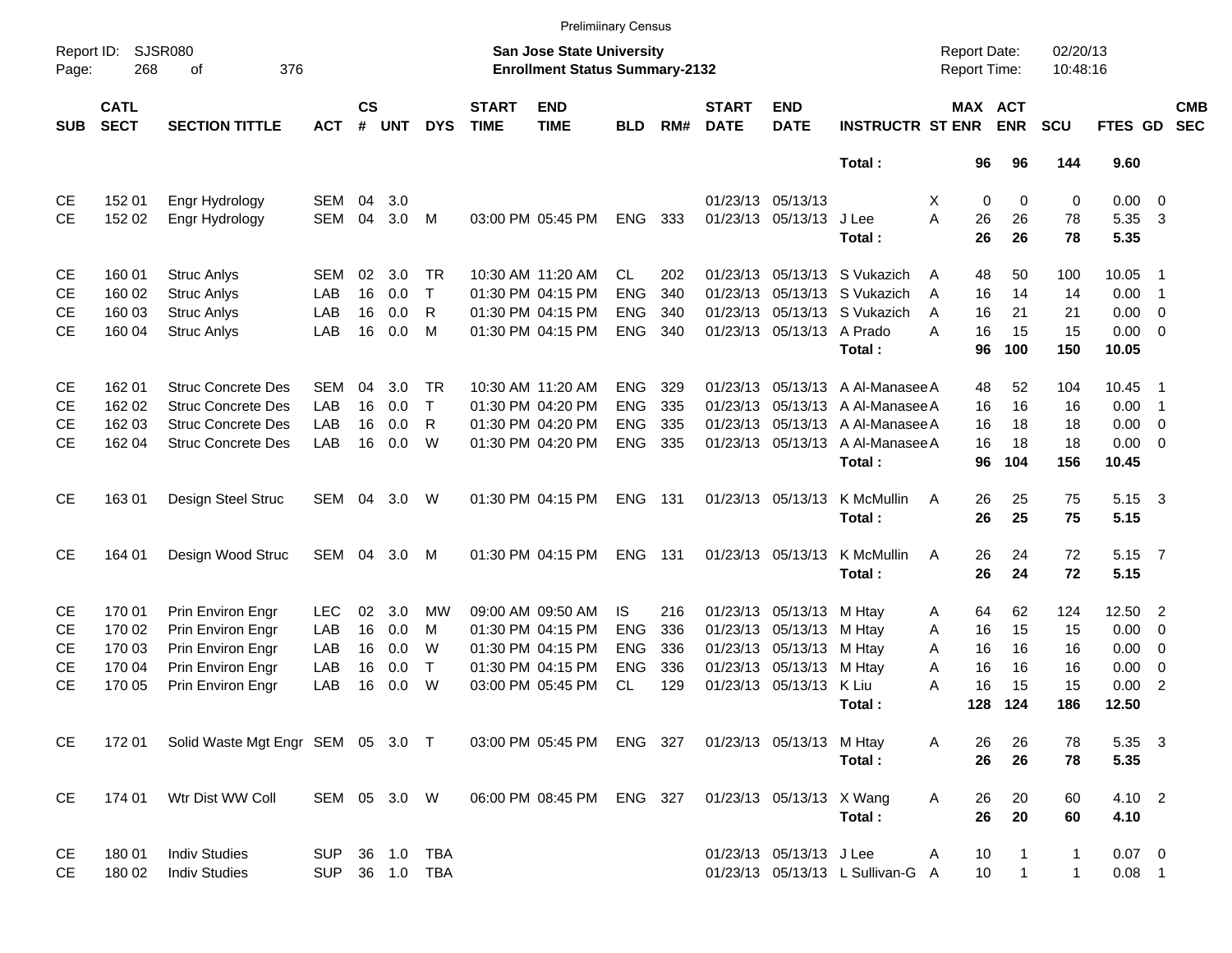|                        |                            |                                                        |                            |                |                 |                 |                             | <b>Prelimiinary Census</b>                                         |                          |            |                             |                                               |                                           |                                            |                       |                      |                                |                          |                          |
|------------------------|----------------------------|--------------------------------------------------------|----------------------------|----------------|-----------------|-----------------|-----------------------------|--------------------------------------------------------------------|--------------------------|------------|-----------------------------|-----------------------------------------------|-------------------------------------------|--------------------------------------------|-----------------------|----------------------|--------------------------------|--------------------------|--------------------------|
| Report ID:<br>Page:    | 269                        | SJSR080<br>376<br>οf                                   |                            |                |                 |                 |                             | San Jose State University<br><b>Enrollment Status Summary-2132</b> |                          |            |                             |                                               |                                           | <b>Report Date:</b><br><b>Report Time:</b> |                       | 02/20/13<br>10:48:16 |                                |                          |                          |
| <b>SUB</b>             | <b>CATL</b><br><b>SECT</b> | <b>SECTION TITTLE</b>                                  | <b>ACT</b>                 | <b>CS</b><br># | <b>UNT</b>      | <b>DYS</b>      | <b>START</b><br><b>TIME</b> | <b>END</b><br><b>TIME</b>                                          | <b>BLD</b>               | RM#        | <b>START</b><br><b>DATE</b> | <b>END</b><br><b>DATE</b>                     | <b>INSTRUCTR ST ENR</b>                   |                                            | MAX ACT<br><b>ENR</b> | <b>SCU</b>           | FTES GD                        |                          | <b>CMB</b><br><b>SEC</b> |
|                        |                            |                                                        |                            |                |                 |                 |                             |                                                                    |                          |            |                             |                                               | Total:                                    | 20                                         | $\mathbf{2}$          | $\mathbf{2}$         | 0.15                           |                          |                          |
| СE<br><b>CE</b>        | 181 01<br>181 02           | Civ Eng Systems<br>Civ Eng Systems                     | SEM<br>SEM                 | 05<br>05       | 3.0<br>3.0      | MW<br><b>MW</b> |                             | 09:00 AM 10:15 AM<br>04:30 PM 05:45 PM                             | <b>ENG</b><br>CL         | 327<br>231 |                             | 01/23/13 05/13/13<br>01/23/13 05/13/13        | J Botha<br>J Botha<br>Total:              | 16<br>A<br>16<br>A<br>32                   | 18<br>18<br>36        | 54<br>54<br>108      | $3.60 \ 0$<br>3.65<br>7.25     | $\overline{\phantom{1}}$ |                          |
| <b>CE</b><br><b>CE</b> | 190 01<br>190 02           | Numer Solu CE Prob<br>Numer Solu CE Prob LEC           | <b>LEC</b>                 | 02             | 2.0<br>02 2.0 T | F               |                             | 09:00 AM 10:40 AM<br>06:00 PM 07:40 PM                             | <b>ENG</b><br><b>ENG</b> | 327<br>327 |                             | 01/23/13 05/13/13 U Ndon<br>01/23/13 05/13/13 | N Pham<br>Total:                          | 30<br>A<br>30<br>A<br>60                   | 27<br>31<br>58        | 54<br>62<br>116      | $3.63$ 1<br>4.20 2<br>7.83     |                          |                          |
| <b>CE</b><br><b>CE</b> | 192 01<br>192 02           | Prob Models for CE<br>Prob Models for CE               | <b>SEM</b><br>SEM          | 02             | 2.0<br>02 2.0   | м<br>F          |                             | 06:00 PM 07:40 PM<br>08:00 AM 09:40 AM                             | CL.<br><b>ENG</b>        | 234<br>387 |                             | 01/23/13 05/13/13<br>01/23/13 05/13/13        | J Mukhar<br>J Mukhar<br>Total:            | 30<br>A<br>30<br>A<br>60                   | 31<br>30<br>61        | 62<br>60<br>122      | $4.17 \quad 1$<br>4.03<br>8.20 | $\overline{\phantom{1}}$ |                          |
| CE                     | 212 01                     | <b>Struct Dynamics</b>                                 | SEM 05 3.0                 |                |                 | M               |                             | 06:00 PM 08:45 PM                                                  | ENG 338                  |            |                             | 01/23/13 05/13/13                             | A Singhal<br>Total:                       | 26<br>Α<br>26                              | 21<br>21              | 63<br>63             | 5.20 20<br>5.20                |                          |                          |
| CE                     | 221 01                     | ADV HWY DESIGN                                         | SEM 05 3.0 T               |                |                 |                 |                             | 06:00 PM 08:45 PM                                                  | <b>ENG</b>               | 338        |                             | 01/23/13 05/13/13 S Fakhry                    | Total:                                    | 26<br>Α<br>26                              | 19<br>19              | 57<br>57             | 4.75 19<br>4.75                |                          |                          |
| CE                     | 224 01                     | <b>Traffic Operations</b>                              | SEM 05 3.0                 |                |                 | R               |                             | 06:00 PM 08:45 PM                                                  | <b>ENG</b>               | 338        |                             | 01/23/13 05/13/13 S Fakhry                    | Total:                                    | 26<br>Α<br>26                              | 18<br>18              | 54<br>54             | 4.50 18<br>4.50                |                          |                          |
| <b>CE</b>              | 236 01                     | Constr Op Analysis                                     | SEM 05 3.0                 |                |                 | W               |                             | 06:00 PM 08:45 PM                                                  | <b>ENG</b>               | 401        |                             | 01/23/13 05/13/13                             | H Tooryani<br>Total:                      | 26<br>A<br>26                              | 29<br>29              | 87<br>87             | 7.25 29<br>7.25                |                          |                          |
| <b>CE</b>              | 238 01                     | Constr Project Mgt                                     | SEM 05                     |                | 3.0             | M               |                             | 06:00 PM 08:45 PM                                                  | <b>ENG</b>               | 327        |                             | 01/23/13 05/13/13                             | H Tooryani<br>Total:                      | 26<br>A<br>26                              | 30<br>30              | 90<br>90             | 7.50 30<br>7.50                |                          |                          |
| <b>CE</b>              | 244 01                     | <b>Earth Structures</b>                                | SEM 05                     |                | 3.0             | W               |                             | 06:00 PM 08:45 PM                                                  | <b>ENG</b>               | 395        |                             |                                               | 01/23/13 05/13/13 A OskoorouchA<br>Total: | 26<br>26                                   | 12<br>12              | 36<br>36             | 3.00 12<br>3.00                |                          |                          |
| CE<br>CE               | 250 01<br>250 02           | Wat Res Engr<br>Wat Res Engr                           | <b>SEM</b><br>SEM 05 3.0 M |                | 3.0             |                 |                             | 06:00 PM 08:45 PM ENG 395                                          |                          |            |                             | 01/23/13 05/13/13 J Lee                       | Total:                                    | X<br>0<br>Α<br>26<br>26                    | 0<br>22<br>22         | 0<br>66<br>66        | $0.00 \t 0$<br>5.50 22<br>5.50 |                          |                          |
| CE<br>CE               | 255 01<br>255 02           | <b>Sediment Transport</b><br><b>Sediment Transport</b> | <b>SEM</b><br>SEM 05 3.0 W |                | 3.0             |                 |                             | 06:00 PM 08:45 PM ENG 338                                          |                          |            |                             | 01/23/13 05/13/13 W Wang                      | Total:                                    | X<br>0<br>A<br>26<br>26                    | 0<br>19<br>19         | 0<br>57<br>57        | $0.00 \t 0$<br>4.75 19<br>4.75 |                          |                          |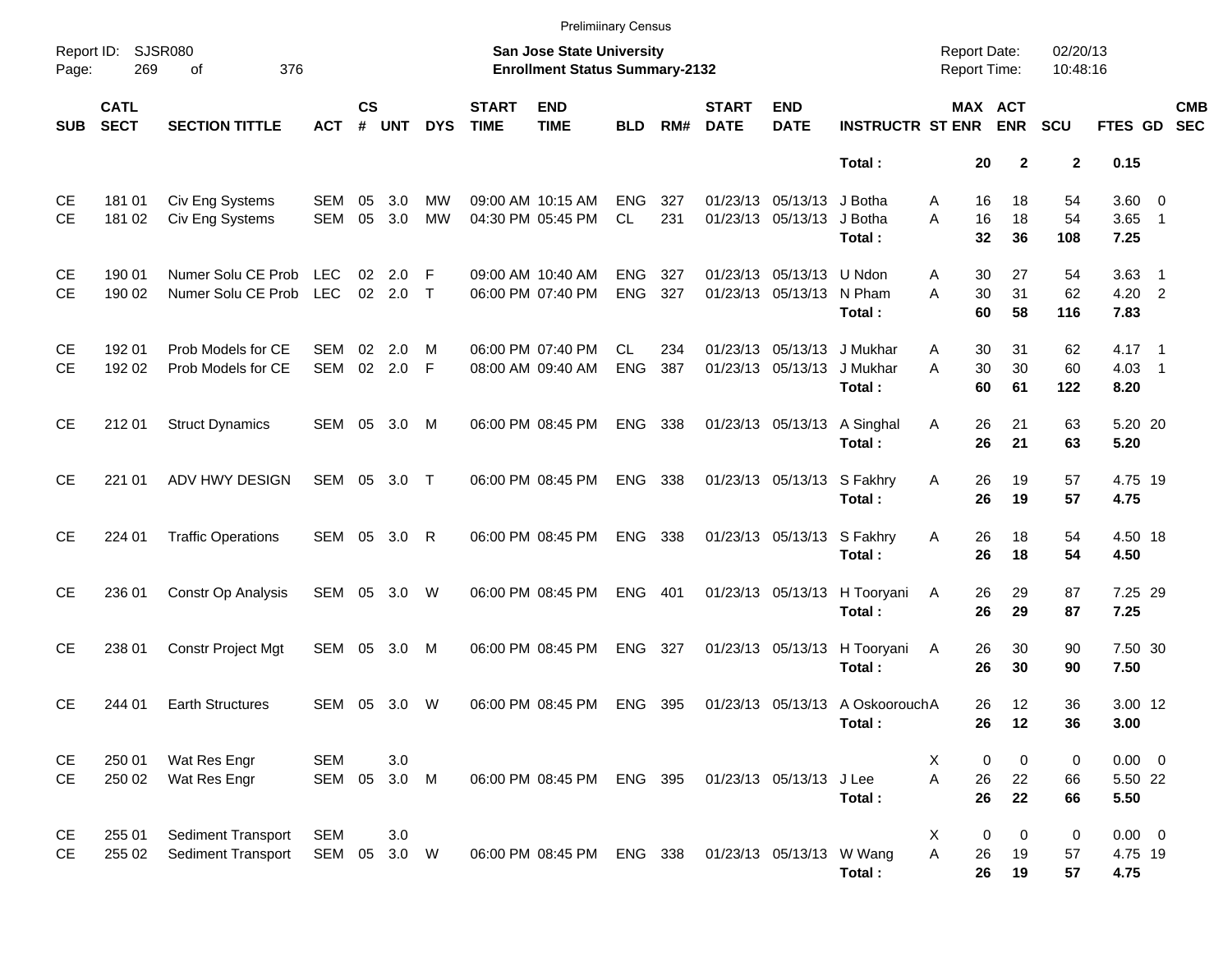|                                      | 0f                                                                                                       |                                                      |                      |                          |                                                      |                             |                           |                                                             |     |                                                                |                                       |                                                                                                                                                    |                   |                                                                  |                                                                                                                                                  |                                      |                      |                                                                                |
|--------------------------------------|----------------------------------------------------------------------------------------------------------|------------------------------------------------------|----------------------|--------------------------|------------------------------------------------------|-----------------------------|---------------------------|-------------------------------------------------------------|-----|----------------------------------------------------------------|---------------------------------------|----------------------------------------------------------------------------------------------------------------------------------------------------|-------------------|------------------------------------------------------------------|--------------------------------------------------------------------------------------------------------------------------------------------------|--------------------------------------|----------------------|--------------------------------------------------------------------------------|
| <b>CATL</b><br><b>SECT</b>           | <b>SECTION TITTLE</b>                                                                                    | <b>ACT</b>                                           | $\mathsf{cs}$<br>#   |                          | <b>DYS</b>                                           | <b>START</b><br><b>TIME</b> | <b>END</b><br><b>TIME</b> | <b>BLD</b>                                                  | RM# | <b>START</b><br><b>DATE</b>                                    | <b>END</b><br><b>DATE</b>             |                                                                                                                                                    |                   | <b>ENR</b>                                                       | <b>SCU</b>                                                                                                                                       |                                      |                      | <b>CMB</b><br><b>SEC</b>                                                       |
| 264 01                               | <b>Prestress Conc Des</b>                                                                                | SEM                                                  |                      |                          | R                                                    |                             |                           | <b>ENG</b>                                                  | 395 |                                                                |                                       | N Pham<br>Total:                                                                                                                                   | A                 | 27<br>27                                                         | 81<br>81                                                                                                                                         | 6.75                                 |                      |                                                                                |
| 276 01                               | Mgmt / Reuse Solids                                                                                      |                                                      |                      |                          | $\top$                                               |                             |                           | <b>ENG</b>                                                  | 395 |                                                                |                                       | J Mukhar<br>Total:                                                                                                                                 | A                 | 21<br>21                                                         | 63<br>63                                                                                                                                         | 5.25                                 |                      |                                                                                |
| 277 01                               | Env Sustainability                                                                                       | <b>SEM</b>                                           | 05                   | 3.0                      | R                                                    |                             |                           | <b>CL</b>                                                   | 234 |                                                                |                                       | J Mukhar<br>Total:                                                                                                                                 | A                 | 26<br>26                                                         | 78<br>78                                                                                                                                         | 6.40                                 |                      |                                                                                |
| 298 01<br>298 02<br>298 03<br>298 04 | <b>Special Problems</b><br><b>Special Problems</b><br><b>Special Problems</b><br><b>Special Problems</b> | <b>SUP</b><br><b>SUP</b><br><b>SUP</b><br><b>SUP</b> | 25<br>25<br>25<br>25 | 3.0<br>3.0<br>3.0<br>3.0 | <b>TBA</b><br><b>TBA</b><br><b>TBA</b><br><b>TBA</b> |                             |                           |                                                             |     |                                                                | 05/13/13<br>05/13/13                  | K McMullin<br>L Sullivan-G<br>J Pyeon<br>Total:                                                                                                    | A<br>A            | 4                                                                | 3<br>3<br>$\mathbf{3}$<br>3<br>12                                                                                                                | 0.25<br>0.25<br>0.25<br>0.25<br>1.00 | - 1<br>-1<br>- 1     |                                                                                |
| 299 01<br>299 02                     | <b>Masters Thesis</b><br><b>Masters Thesis</b>                                                           | <b>SUP</b><br><b>SUP</b>                             | 25<br>25             | 3.0<br>3.0               | <b>TBA</b><br><b>TBA</b>                             |                             |                           |                                                             |     |                                                                |                                       | Total:                                                                                                                                             | A                 | 0<br>0<br>$\mathbf 0$                                            | 0<br>0<br>$\mathbf 0$                                                                                                                            |                                      |                      |                                                                                |
| <b>SUB</b>                           | Report ID:<br>Page:                                                                                      | <b>SJSR080</b><br>270                                | 376                  |                          | <b>UNT</b><br>05 3.0<br>SEM 05 3.0                   |                             |                           | 06:00 PM 08:45 PM<br>06:00 PM 08:45 PM<br>06:00 PM 08:45 PM |     | <b>Prelimiinary Census</b><br><b>San Jose State University</b> | <b>Enrollment Status Summary-2132</b> | 01/23/13 05/13/13<br>01/23/13 05/13/13<br>01/23/13 05/13/13<br>01/23/13<br>01/23/13 05/13/13<br>01/23/13<br>01/23/13 05/13/13<br>01/23/13 05/13/13 | 01/23/13 05/13/13 | <b>INSTRUCTR ST ENR</b><br>A Al-Manasee A<br>A<br>A Al-Manasee A | <b>Report Date:</b><br><b>Report Time:</b><br><b>MAX ACT</b><br>26<br>26<br>26<br>26<br>26<br>26<br>10<br>10<br>10<br>10<br>40<br>10<br>10<br>20 |                                      | 02/20/13<br>10:48:16 | FTES GD<br>6.75 27<br>5.25 21<br>6.40 24<br>$0.00 \t 0$<br>$0.00 \t 0$<br>0.00 |

**Department : Civil & Environmental Engineering** 

| Department Total:         |     | 2154 2033      | 4408 | 309.70 |
|---------------------------|-----|----------------|------|--------|
| <b>Lower Division:</b>    | 324 | -331           | 651  | 43.48  |
| Upper Division:           |     | 1484 1454 3013 |      | 204.37 |
| <b>Graduate Division:</b> | 346 | 248            | 744  | 61.85  |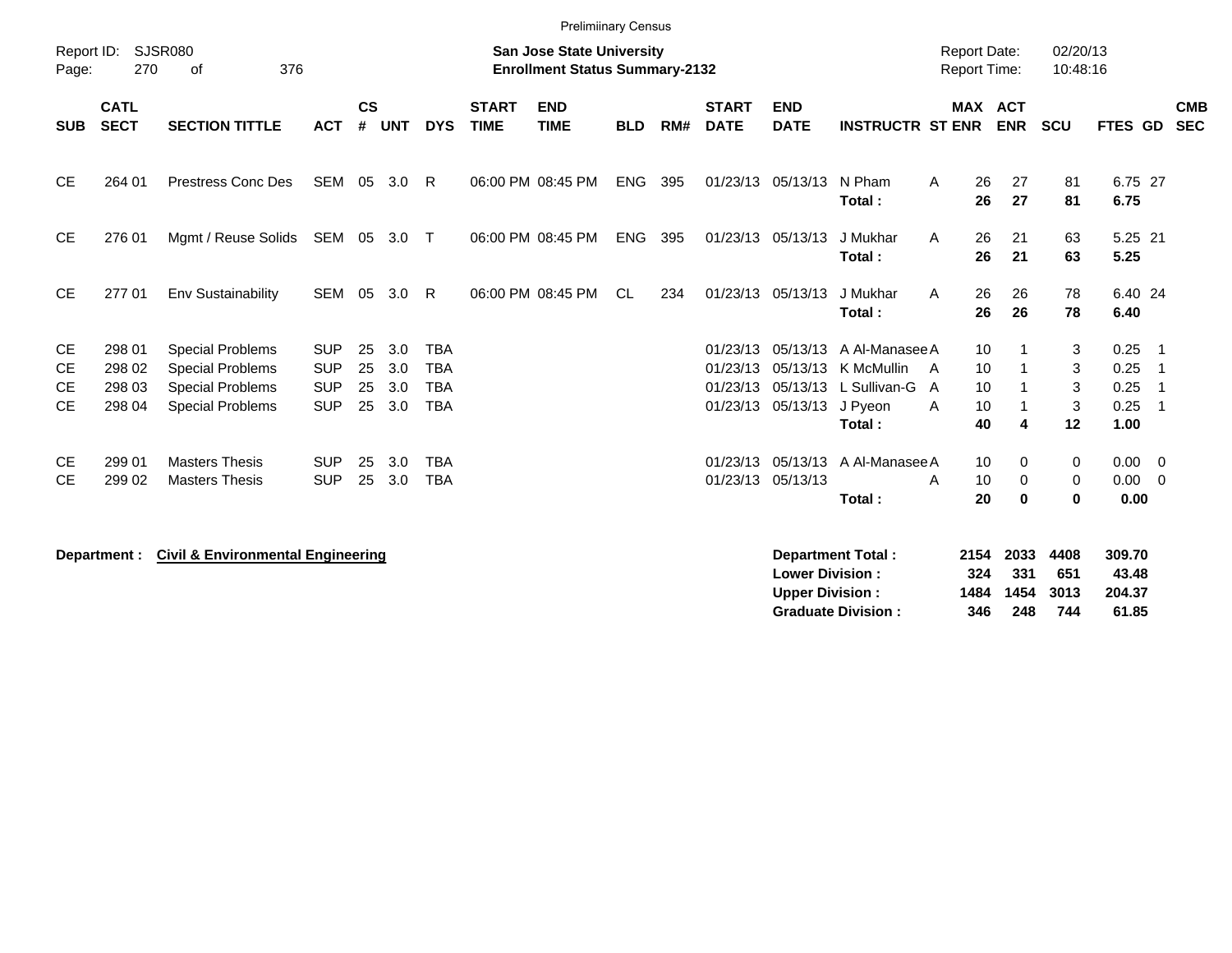|                |              |                                 |            |               |            |              |              | <b>Prelimiinary Census</b>            |                |     |              |                            |                                |   |             |                     |            |                |                          |                |
|----------------|--------------|---------------------------------|------------|---------------|------------|--------------|--------------|---------------------------------------|----------------|-----|--------------|----------------------------|--------------------------------|---|-------------|---------------------|------------|----------------|--------------------------|----------------|
| Report ID:     |              | <b>SJSR080</b>                  |            |               |            |              |              | <b>San Jose State University</b>      |                |     |              |                            |                                |   |             | <b>Report Date:</b> | 02/20/13   |                |                          |                |
| Page:          | 271          | 376<br>οf                       |            |               |            |              |              | <b>Enrollment Status Summary-2132</b> |                |     |              |                            |                                |   |             | Report Time:        | 10:48:16   |                |                          |                |
|                | <b>CATL</b>  |                                 |            | $\mathsf{cs}$ |            |              | <b>START</b> | <b>END</b>                            |                |     | <b>START</b> | <b>END</b>                 |                                |   |             | MAX ACT             |            |                |                          | <b>CMB</b>     |
| SUB            | <b>SECT</b>  | <b>SECTION TITTLE</b>           | <b>ACT</b> | #             | <b>UNT</b> | <b>DYS</b>   | <b>TIME</b>  | <b>TIME</b>                           | <b>BLD</b>     | RM# | <b>DATE</b>  | <b>DATE</b>                | <b>INSTRUCTR ST ENR</b>        |   |             | <b>ENR</b>          | <b>SCU</b> | <b>FTES GD</b> |                          | <b>SEC</b>     |
| <b>College</b> |              | <b>Engineering</b>              |            |               |            |              |              |                                       |                |     |              |                            |                                |   |             |                     |            |                |                          |                |
|                | Department : | <b>Computer Engineering</b>     |            |               |            |              |              |                                       |                |     |              |                            |                                |   |             |                     |            |                |                          |                |
|                | CMPE 30 01   | Programming Concept LEC         |            | 01            | 3.0        | MW           |              | 11:00 AM 11:50 AM                     | <b>ENG</b>     | 337 |              |                            | 01/23/13 05/13/13 H Ozemek     | Α | 60          | 58                  | 116        | 11.60 0        |                          |                |
|                | CMPE 30 02   | Programming Concept LAB         |            | 16            | 0.0        | R            |              | 05:30 PM 08:20 PM                     | <b>ENG</b>     | 405 |              | 01/23/13 05/13/13 P Kang   |                                | Α | 30          | 29                  | 29         | 0.00           | $\overline{\phantom{0}}$ |                |
|                | CMPE 30 03   | Programming Concept LAB         |            | 16            | 0.0        | W            |              | 05:30 PM 08:20 PM                     | <b>ENG</b>     | 405 |              |                            | 01/23/13 05/13/13 C Abboud     | A | 30          | 29                  | 29         | $0.00 \t 0$    |                          |                |
|                |              |                                 |            |               |            |              |              |                                       |                |     |              |                            | Total:                         |   | 120         | 116                 | 174        | 11.60          |                          |                |
|                | CMPE 46 01   | CompE <sub>I</sub>              | SEM        | 04            | 3.0        | TR           |              | 10:30 AM 11:20 AM                     | <b>ENG</b>     | 339 |              | 01/23/13 05/13/13 F Lin    |                                | Α | 30          | 29                  | 58         | 5.80 0         |                          |                |
|                | CMPE 46 02   | CompE <sub>I</sub>              | LAB        | 16            | 0.0        | $\mathsf{T}$ |              | 01:30 PM 04:20 PM                     | <b>ENG</b>     | 405 |              | 01/23/13 05/13/13 F Lin    |                                | Α | 30          | 29                  | 29         | $0.00 \t 0$    |                          |                |
|                | CMPE 46 03   | CompE I                         | LAB        |               | 0.0        |              |              |                                       |                |     |              |                            |                                | X | $\mathbf 0$ | $\mathbf 0$         | 0          | $0.00 \t 0$    |                          |                |
|                |              |                                 |            |               |            |              |              |                                       |                |     |              |                            | Total:                         |   | 60          | 58                  | 87         | 5.80           |                          |                |
|                | CMPE 50 01   | Object Orient Concep LEC        |            | 01            | 3.0        | TR           |              | 10:30 AM 11:20 AM                     | <b>ENG</b>     | 337 |              | 01/23/13 05/13/13          | M Eirinaki                     | Α | 50          | 39                  | 78         | 7.80 0         |                          |                |
|                | CMPE 50 02   | Object Orient Concep LAB        |            | 16            | 0.0        | $\mathsf{T}$ |              | 01:30 PM 04:20 PM                     | <b>ENG</b>     | 489 |              |                            | 01/23/13 05/13/13 M Eirinaki   | A | 25          | 24                  | 24         | $0.00 \t 0$    |                          |                |
|                | CMPE 50 03   | Object Orient Concep LAB        |            | 16            | 0.0        | R            |              | 01:30 PM 04:20 PM                     | <b>ENG</b>     | 489 |              | 01/23/13 05/13/13          | M Eirinaki                     | А | 25          | 15                  | 15         | $0.00 \t 0$    |                          |                |
|                |              |                                 |            |               |            |              |              |                                       |                |     |              |                            | Total:                         |   | 100         | 78                  | 117        | 7.80           |                          |                |
|                | CMPE 102 01  | <b>Embedded Software</b>        | SEM        | 04            | 3.0        | MW           |              | 01:30 PM 02:45 PM                     | <b>ENG</b>     | 337 |              |                            | 01/23/13 05/13/13 H Katirciogl | A | 45          | 19                  | 57         | 3.80           | 0 <sup>o</sup>           |                |
| SE.            | 102 01       | <b>Embedded Software</b>        | <b>SEM</b> | 04            | 3.0        | MW           |              | 01:30 PM 02:45 PM                     | <b>ENG</b>     | 337 |              |                            | 01/23/13 05/13/13 H Katirciogl | A | $\mathbf 0$ | $\overline{4}$      | 12         | 0.80           |                          | 0 <sup>o</sup> |
|                | CMPE 102 02  | <b>Embedded Software</b>        | <b>SEM</b> | 04            | 3.0        | <b>TR</b>    |              | 03:00 PM 04:15 PM                     | <b>ENG</b>     | 337 |              |                            | 01/23/13 05/13/13 H Katirciogl | A | 45          | 16                  | 48         | 3.20           |                          | $0\,C$         |
| SE             | 102 02       | <b>Embedded Software</b>        | <b>SEM</b> | 04            | 3.0        | <b>TR</b>    |              | 03:00 PM 04:15 PM                     | ENG 337        |     |              |                            | 01/23/13 05/13/13 H Katirciogl | A | $\mathbf 0$ | 8                   | 24         | 1.60           |                          | 0 <sup>o</sup> |
|                |              |                                 |            |               |            |              |              |                                       |                |     |              |                            | Total:                         |   | 90          | 47                  | 141        | 9.40           |                          |                |
|                | CMPE 110 01  | <b>Embedded Electronics SEM</b> |            | 04            | 3.0        | МW           |              | 10:30 AM 11:20 AM                     | <b>ENG</b>     | 301 |              | 01/23/13 05/13/13 A Bindal |                                | Α | 40          | 35                  | 70         | $7.00 \t 0$    |                          |                |
|                | CMPE 110 02  | <b>Embedded Electronics LAB</b> |            | 16            | 0.0        | Т            |              | 01:30 PM 04:20 PM                     | <b>ENG</b>     | 286 |              | 01/23/13 05/13/13 A Bindal |                                | Α | 20          | 19                  | 19         | $0.00 \t 0$    |                          |                |
|                | CMPE 110 03  | <b>Embedded Electronics LAB</b> |            | 16            | 0.0        | M            |              | 01:30 PM 04:20 PM                     | <b>ENG</b>     | 286 |              | 01/23/13 05/13/13 A Bindal |                                | А | 20          | 16                  | 16         | $0.00 \ 0$     |                          |                |
|                |              |                                 |            |               |            |              |              |                                       |                |     |              |                            | Total:                         |   | 80          | 70                  | 105        | 7.00           |                          |                |
|                | CMPE 120 01  | Computer Org & Arch SEM         |            | 04            | 3.0        | MW           |              | 01:30 PM 02:45 PM                     | <b>ENG</b>     | 301 |              | 01/23/13 05/13/13          | F Lin                          | Α | 40          | 7                   | 21         | 1.40           |                          | $0\,$ C        |
| <b>SE</b>      | 120 01       | Computer Org & Arch SEM 04 3.0  |            |               |            | MW           |              | 01:30 PM 02:45 PM                     | <b>ENG</b>     | 301 |              | 01/23/13 05/13/13 F Lin    |                                | Α | 0           | 15                  | 45         | 3.00           | 0 <sup>o</sup>           |                |
|                |              |                                 |            |               |            |              |              |                                       |                |     |              |                            | Total:                         |   | 40          | 22                  | 66         | 4.40           |                          |                |
|                | CMPE 124 01  | Digital Design I                | SEM        |               | 04 3.0     | MW           |              | 08:00 AM 08:50 AM                     | ENG 337        |     |              |                            | 01/23/13 05/13/13 H Ozemek     | A | 40          | 35                  | 70         | $7.00 \t 0$    |                          |                |
|                | CMPE 124 02  | Digital Design I                | LAB        | 16            | 0.0        | M            |              | 01:30 PM 04:20 PM                     | <b>ENG 278</b> |     |              |                            | 01/23/13 05/13/13 H Ozemek     | Α | 20          | 16                  | 16         | $0.00 \t 0$    |                          |                |
|                | CMPE 124 03  | Digital Design I                | LAB        |               | 16 0.0     | W            |              | 01:30 PM 04:20 PM                     | ENG 278        |     |              |                            | 01/23/13 05/13/13 H Ozemek     | A | 20          | 19                  | 19         | $0.00 \t 0$    |                          |                |
|                |              |                                 |            |               |            |              |              |                                       |                |     |              |                            | Total :                        |   | 80          | 70                  | 105        | 7.00           |                          |                |
|                | CMPE 125 01  | Digital Design 2                | SEM        |               | 04 3.0     | MW           |              | 12:00 PM 12:50 PM                     | ENG 337        |     |              | 01/23/13 05/13/13 D Hung   |                                | A | 40          | 21                  | 42         | $4.25$ 1       |                          |                |
|                | CMPE 125 02  | Digital Design 2                | LAB        |               | 16  0.0    | M            |              | 02:30 PM 05:20 PM                     | ENG 288        |     |              | 01/23/13 05/13/13 D Hung   |                                | A | 40          | 21                  | 21         | $0.00$ 1       |                          |                |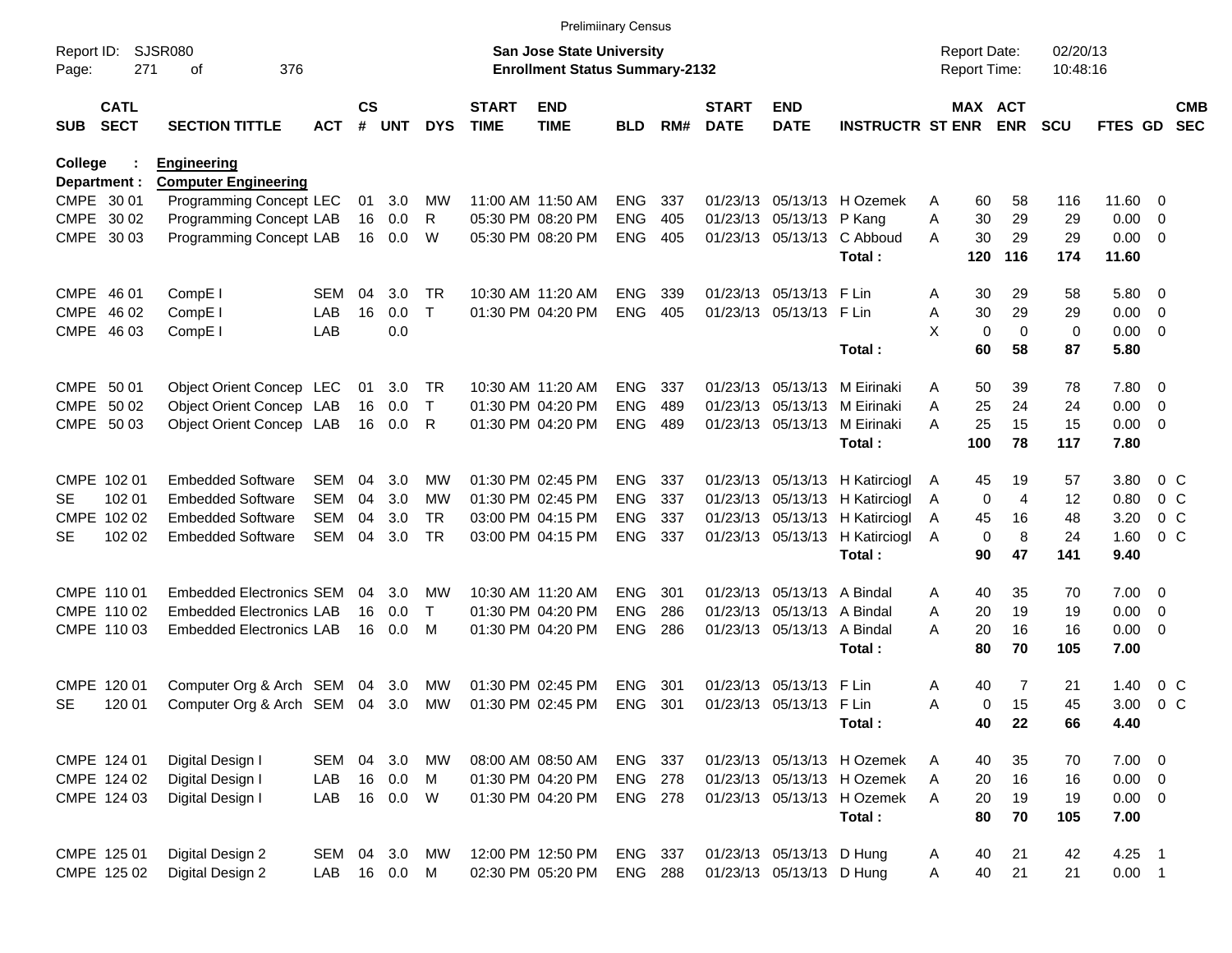|            |                            |                                                                        |              |                    |            |            |                                                                    | <b>Prelimiinary Census</b> |                |       |                             |                            |                                            |         |                             |            |             |         |                          |
|------------|----------------------------|------------------------------------------------------------------------|--------------|--------------------|------------|------------|--------------------------------------------------------------------|----------------------------|----------------|-------|-----------------------------|----------------------------|--------------------------------------------|---------|-----------------------------|------------|-------------|---------|--------------------------|
| Page:      | Report ID: SJSR080<br>272  |                                                                        |              |                    |            |            | San Jose State University<br><b>Enrollment Status Summary-2132</b> |                            |                |       |                             |                            | <b>Report Date:</b><br><b>Report Time:</b> |         | 02/20/13<br>10:48:16        |            |             |         |                          |
| <b>SUB</b> | <b>CATL</b><br><b>SECT</b> | <b>SECTION TITTLE</b>                                                  | <b>ACT</b>   | $\mathsf{cs}$<br># | <b>UNT</b> | <b>DYS</b> | <b>START</b><br><b>TIME</b>                                        | <b>END</b><br><b>TIME</b>  | <b>BLD</b>     | RM#   | <b>START</b><br><b>DATE</b> | <b>END</b><br><b>DATE</b>  | <b>INSTRUCTR ST ENR</b>                    |         | MAX ACT<br><b>ENR</b>       | <b>SCU</b> | FTES GD     |         | <b>CMB</b><br><b>SEC</b> |
|            |                            |                                                                        |              |                    |            |            |                                                                    |                            |                |       |                             |                            | Total:                                     | 80      | 42                          | 63         | 4.25        |         |                          |
|            | CMPE 126 01                | Alg & Data Str Des                                                     | <b>LEC</b>   | 04                 | 3.0        | TR.        |                                                                    | 01:30 PM 02:20 PM          | <b>ENG</b>     | 341   |                             | 01/23/13 05/13/13 X Su     |                                            | 48<br>A | 23                          | 46         | $4.60 \ 0$  |         |                          |
|            | CMPE 126 02                | Alg & Data Str Des                                                     | LAB          |                    | 0.0        |            |                                                                    |                            |                |       |                             |                            |                                            | X       | $\Omega$<br>$\mathbf 0$     | 0          | $0.00 \ 0$  |         |                          |
|            | CMPE 126 03                | Alg & Data Str Des                                                     | LAB          | 16                 | 0.0        | R          |                                                                    | 02:30 PM 05:20 PM          | <b>ENG</b>     | - 206 |                             | 01/23/13 05/13/13 X Su     |                                            | A<br>24 | 23                          | 23         | $0.00 \t 0$ |         |                          |
|            |                            |                                                                        |              |                    |            |            |                                                                    |                            |                |       |                             |                            | Total:                                     | 72      | 46                          | 69         | 4.60        |         |                          |
|            | CMPE 127 01                | Microproc Design 1                                                     | SEM          | 04                 | 3.0        | MW         |                                                                    | 01:30 PM 02:20 PM          | <b>ENG</b>     | 403   |                             | 01/23/13 05/13/13 H Li     |                                            | Α<br>30 | 23                          | 46         | $4.60 \ 0$  |         |                          |
|            | CMPE 127 02                | Microproc Design 1                                                     | LAB          | 16                 | 0.0        | W          |                                                                    | 02:30 PM 05:20 PM          | <b>ENG</b>     | 268   |                             | 01/23/13 05/13/13          | HLi                                        | A<br>30 | 23                          | 23         | $0.00 \t 0$ |         |                          |
|            |                            |                                                                        |              |                    |            |            |                                                                    |                            |                |       |                             |                            | Total:                                     | 60      | 46                          | 69         | 4.60        |         |                          |
|            | CMPE 130 01                | Adv Alg Des                                                            | <b>LEC</b>   | 02                 | 3.0        | TR.        |                                                                    | 03:00 PM 04:15 PM          | CL             | 202   |                             | 01/23/13 05/13/13          | A Potika                                   | 45<br>A | 34                          | 102        | $6.80$ 0    |         |                          |
|            |                            |                                                                        |              |                    |            |            |                                                                    |                            |                |       |                             |                            | Total:                                     | 45      | 34                          | 102        | 6.80        |         |                          |
|            | CMPE 131 01                | Software Engr I                                                        | <b>SEM</b>   | 04                 | 3.0        | <b>MW</b>  |                                                                    | 03:00 PM 04:15 PM          | CL.            | 202   |                             | 01/23/13 05/13/13          | W Yu                                       | 45<br>A | 22                          | 66         | 4.40        | $0\,$ C |                          |
| SE.        | 131 01                     | Software Engr I                                                        | <b>SEM</b>   | 04                 | 3.0        | МW         |                                                                    | 03:00 PM 04:15 PM          | <b>CL</b>      | 202   |                             | 01/23/13 05/13/13 W Yu     |                                            | A       | 15<br>$\mathbf 0$           | 45         | 3.00        | $0\,C$  |                          |
|            | CMPE 131 02                | Software Engr I                                                        | <b>SEM</b>   | 04                 | 3.0        | MW         |                                                                    | 12:00 PM 01:15 PM          | <b>ENG</b>     | 341   |                             | 01/23/13 05/13/13 K Perry  |                                            | A<br>20 | 23                          | 69         | 4.60        | $0\,C$  |                          |
| <b>SE</b>  | 131 02                     | Software Engr I                                                        | <b>SEM</b>   | 04                 | 3.0        | MW         |                                                                    | 12:00 PM 01:15 PM          | <b>ENG</b>     | 341   |                             | 01/23/13 05/13/13 K Perry  |                                            | A       | $\mathbf 0$<br>$\mathbf{1}$ | 3          | 0.20        | $0\,C$  |                          |
|            |                            |                                                                        |              |                    |            |            |                                                                    |                            |                |       |                             |                            | Total:                                     | 65      | 61                          | 183        | 12.20       |         |                          |
|            | CMPE 133 01                | Softwware Engr II                                                      | SEM          | 04                 | 3.0        | TR.        |                                                                    | 03:00 PM 03:50 PM          | <b>ENG</b>     | 341   |                             | 01/23/13 05/13/13 C Tarng  |                                            | 45<br>A | 19                          | 38         | 3.85        | 1 C     |                          |
| SE.        | 133 01                     | Softwware Engr II                                                      | <b>SEM</b>   | 04                 | 3.0        | <b>TR</b>  |                                                                    | 03:00 PM 03:50 PM          | <b>ENG</b>     | - 341 |                             | 01/23/13 05/13/13 C Tarng  |                                            | A       | $\mathbf 0$<br>24           | 48         | 4.80        | $0\,C$  |                          |
|            | CMPE 133 02                | Softwware Engr II                                                      | LAB          | 16                 | 0.0        | <b>TBA</b> |                                                                    |                            |                |       |                             | 01/23/13 05/13/13 C Tarng  |                                            | A<br>45 | 19                          | 19         | 0.00        | 1 C     |                          |
| <b>SE</b>  | 133 02                     | Softwware Engr II                                                      | LAB          | 16                 | 0.0        | <b>TBA</b> |                                                                    |                            |                |       |                             | 01/23/13 05/13/13 C Tarng  |                                            | A       | $\mathbf 0$<br>24           | 24         | 0.00        | 0 C     |                          |
|            |                            |                                                                        |              |                    |            |            |                                                                    |                            |                |       |                             |                            | Total:                                     | 90      | 86                          | 129        | 8.65        |         |                          |
|            | CMPE 137 01                | Mobile Software Engi SEM                                               |              | 05                 | 3.0        | MW         |                                                                    | 01:30 PM 02:45 PM          | <b>SH</b>      | 344   |                             | 01/23/13 05/13/13          | W Yu                                       | 45<br>A | 16                          | 48         | 3.20        | $0\,C$  |                          |
| <b>SE</b>  | 137 01                     | Mobile Software Engi SEM                                               |              |                    | 05 3.0     | MW         |                                                                    | 01:30 PM 02:45 PM          | <b>SH</b>      | 344   |                             | 01/23/13 05/13/13 W Yu     |                                            | A       | 9<br>0                      | 27         | 1.80        | 0 C     |                          |
|            |                            |                                                                        |              |                    |            |            |                                                                    |                            |                |       |                             |                            | Total:                                     | 45      | 25                          | 75         | 5.00        |         |                          |
|            |                            | CMPE 138 01 Database Systems I SEM 04 3.0 MW 01:30 PM 02:45 PM ENG 329 |              |                    |            |            |                                                                    |                            |                |       |                             | 01/23/13 05/13/13 A Potika |                                            | Α<br>45 | 15                          | 45         | $3.00 \ 0$  |         |                          |
|            |                            |                                                                        |              |                    |            |            |                                                                    |                            |                |       |                             |                            | Total:                                     | 45      | 15                          | 45         | 3.00        |         |                          |
|            | CMPE 140 01                | Comp Arch & Design SEM 04 3.0 MW                                       |              |                    |            |            |                                                                    | 10:00 AM 10:50 AM          | ENG 337        |       |                             | 01/23/13 05/13/13 D Hung   |                                            | 30<br>A | 20                          | 40         | $4.00 \ 0$  |         |                          |
|            | CMPE 140 02                | Comp Arch & Design LAB 16 0.0 W                                        |              |                    |            |            |                                                                    | 02:30 PM 05:20 PM          | <b>ENG 288</b> |       |                             | 01/23/13 05/13/13 D Hung   |                                            | 30<br>A | 20                          | 20         | $0.00 \t 0$ |         |                          |
|            |                            |                                                                        |              |                    |            |            |                                                                    |                            |                |       |                             |                            | Total:                                     | 60      | 40                          | 60         | 4.00        |         |                          |
|            | CMPE 142 01                | <b>Operating Systems</b>                                               | SEM 04 3.0 M |                    |            |            |                                                                    | 06:00 PM 08:45 PM CL       |                | 117   |                             | 01/23/13 05/13/13 J Gomez  |                                            | 45<br>A | 49                          | 147        | 9.80 0      |         |                          |
|            |                            |                                                                        |              |                    |            |            |                                                                    |                            |                |       |                             |                            | Total:                                     | 45      | 49                          | 147        | 9.80        |         |                          |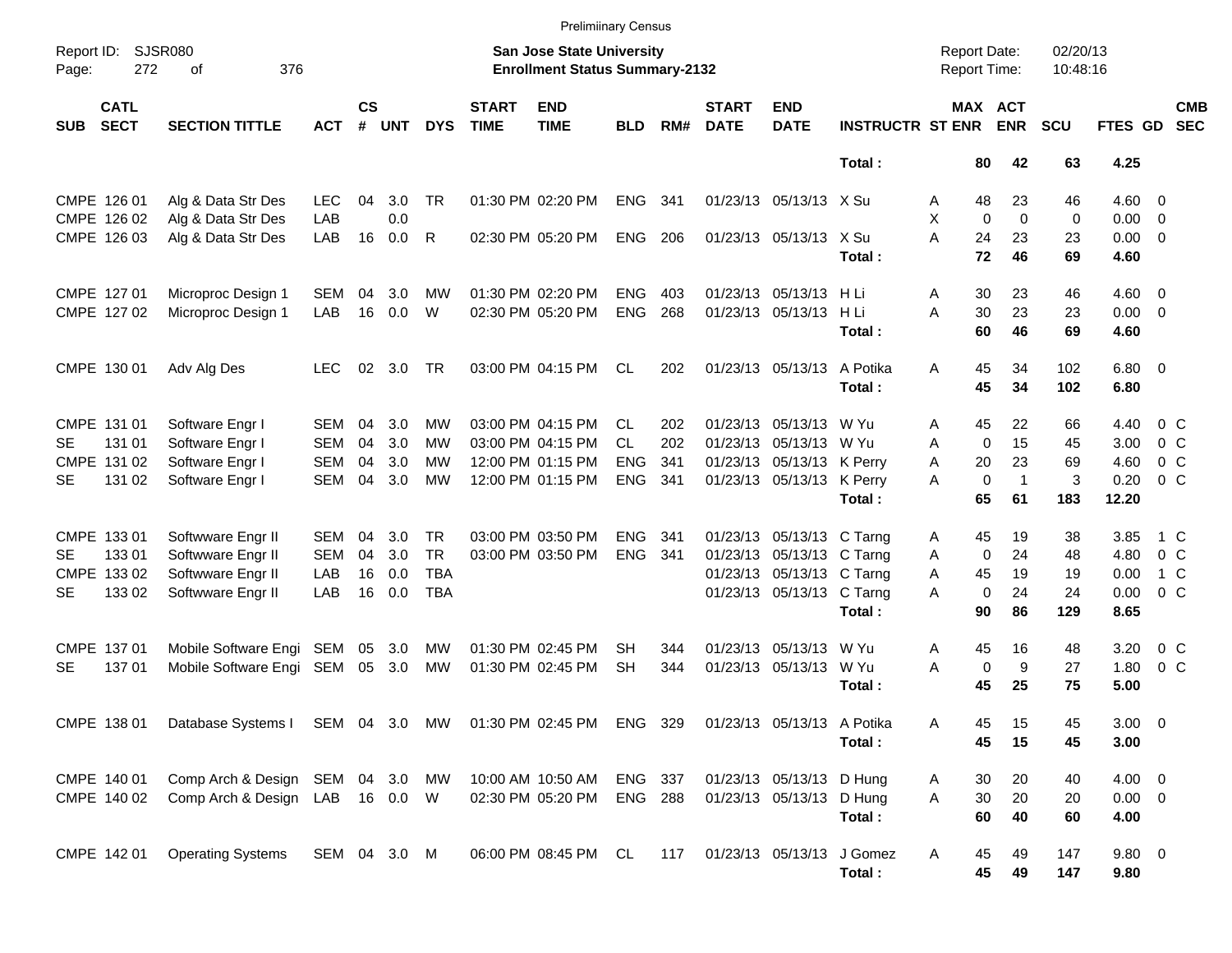|                                                              |                                                                                                                  |                                                      |                      |                          |                                 |                             | <b>Prelimiinary Census</b>                                                       |                          |            |                             |                                                                                                                  |                                                          |                                                |                                       |                      |                                   |                                                               |                          |
|--------------------------------------------------------------|------------------------------------------------------------------------------------------------------------------|------------------------------------------------------|----------------------|--------------------------|---------------------------------|-----------------------------|----------------------------------------------------------------------------------|--------------------------|------------|-----------------------------|------------------------------------------------------------------------------------------------------------------|----------------------------------------------------------|------------------------------------------------|---------------------------------------|----------------------|-----------------------------------|---------------------------------------------------------------|--------------------------|
| Report ID:<br>273<br>Page:                                   | <b>SJSR080</b><br>376<br>οf                                                                                      |                                                      |                      |                          |                                 |                             | <b>San Jose State University</b><br><b>Enrollment Status Summary-2132</b>        |                          |            |                             |                                                                                                                  |                                                          | <b>Report Date:</b><br>Report Time:            |                                       | 02/20/13<br>10:48:16 |                                   |                                                               |                          |
| <b>CATL</b><br><b>SECT</b><br><b>SUB</b>                     | <b>SECTION TITTLE</b>                                                                                            | <b>ACT</b>                                           | $\mathsf{cs}$<br>#   | UNT                      | <b>DYS</b>                      | <b>START</b><br><b>TIME</b> | <b>END</b><br><b>TIME</b>                                                        | <b>BLD</b>               | RM#        | <b>START</b><br><b>DATE</b> | <b>END</b><br><b>DATE</b>                                                                                        | <b>INSTRUCTR ST ENR</b>                                  |                                                | MAX ACT<br><b>ENR</b>                 | <b>SCU</b>           | FTES GD                           |                                                               | <b>CMB</b><br><b>SEC</b> |
| CMPE 146 01<br>CMPE 146 02                                   | RT Embedded CoDes SEM<br>RT Embedded CoDes LAB                                                                   |                                                      | 04<br>16             | 3.0<br>0.0               | МW<br>-F                        |                             | 09:00 AM 09:50 AM<br>08:30 AM 11:20 AM                                           | <b>ENG</b><br><b>ENG</b> | 405<br>278 |                             | 01/23/13 05/13/13<br>01/23/13 05/13/13                                                                           | H Ozemek<br>H Ozemek<br>Total:                           | 30<br>Α<br>A<br>30<br>60                       | 13<br>13<br>26                        | 26<br>13<br>39       | 2.60<br>0.00<br>2.60              | $\overline{0}$<br>$\overline{\mathbf{0}}$                     |                          |
| CMPE 148 01<br>148 01<br><b>SE</b>                           | <b>Comptr Networks I</b><br><b>Comptr Networks I</b>                                                             | SEM<br><b>SEM</b>                                    | 04<br>04             | 3.0<br>3.0               | TR<br><b>TR</b>                 |                             | 01:30 PM 02:45 PM<br>01:30 PM 02:45 PM                                           | SН<br><b>SH</b>          | 344<br>344 |                             | 01/23/13 05/13/13                                                                                                | 01/23/13 05/13/13 R Fatoohi<br>R Fatoohi<br>Total:       | 45<br>Α<br>A<br>0<br>45                        | 37<br>9<br>46                         | 111<br>27<br>138     | 7.40<br>1.80<br>9.20              | 0 <sup>o</sup><br>0 <sup>o</sup>                              |                          |
| CMPE 152 01<br>CMPE 152 02                                   | <b>Compiler Design</b><br><b>Compiler Design</b>                                                                 | SEM<br>LAB                                           | 04<br>16             | 3.0<br>0.0               | TR<br><b>TR</b>                 |                             | 04:30 PM 05:20 PM<br>02:30 PM 04:15 PM                                           | <b>ENG</b><br><b>ENG</b> | 337<br>492 |                             | 01/23/13 05/13/13<br>01/23/13 05/13/13                                                                           | M Robinson A<br>M Robinson A<br>Total:                   | 45<br>45<br>90                                 | 27<br>27<br>54                        | 54<br>27<br>81       | 5.40<br>0.00<br>5.40              | $\overline{0}$<br>$\overline{\mathbf{0}}$                     |                          |
| CMPE 165 01<br>165 01<br>SE.<br>CMPE 165 02<br>165 02<br>SE. | SW Engl Process Mgt SEM<br>SW Engl Process Mgt SEM<br>SW Engl Process Mgt SEM<br>SW Engl Process Mgt SEM         |                                                      |                      | 3.0<br>3.0<br>3.0<br>3.0 |                                 |                             |                                                                                  |                          |            |                             |                                                                                                                  |                                                          | 0<br>X<br>Χ<br>0<br>Χ<br>0<br>X<br>$\Omega$    | 0<br>$\Omega$<br>$\Omega$<br>$\Omega$ | 0<br>0<br>0<br>0     | 0.00<br>0.00<br>0.00<br>0.00      | $\overline{\mathbf{0}}$<br>$\overline{0}$<br>0<br>$\mathbf 0$ |                          |
| <b>CMPE</b><br>165 03<br><b>SE</b><br>165 03                 | SW Engl Process Mgt SEM<br>SW Engl Process Mgt SEM                                                               |                                                      | 04<br>04             | 3.0<br>3.0               | R<br>R                          |                             | 06:00 PM 08:45 PM<br>06:00 PM 08:45 PM                                           | CL.<br><b>CL</b>         | 117<br>117 |                             | 01/23/13 05/13/13 R Smith<br>01/23/13 05/13/13 R Smith                                                           | Total:                                                   | A<br>20<br>$\mathbf 0$<br>A<br>20              | 4<br>8<br>12                          | 12<br>24<br>36       | 0.80<br>1.60<br>2.40              | 0 <sup>o</sup><br>0 <sup>o</sup>                              |                          |
| CMPE 172 01<br>17201<br><b>SE</b>                            | <b>Enterprise Software</b><br><b>Enterprise Software</b>                                                         | <b>LEC</b><br>LEC                                    | 02<br>02             | 3.0<br>3.0               | M<br>M                          |                             | 06:00 PM 08:45 PM<br>06:00 PM 08:45 PM                                           | CL.<br><b>CL</b>         | 226<br>226 |                             | 01/23/13 05/13/13<br>01/23/13 05/13/13                                                                           | D Harkey<br>D Harkey<br>Total:                           | 20<br>A<br>A<br>0<br>20                        | 6<br>$\overline{c}$<br>8              | 18<br>6<br>24        | 1.20<br>0.40<br>1.60              | 0 <sup>o</sup><br>0 <sup>o</sup>                              |                          |
| CMPE 180 01<br>180 01<br>SE.<br>CMPE 180 02<br>180 02<br>SE  | <b>Individual Studies</b><br><b>Individual Studies</b><br><b>Individual Studies</b><br><b>Individual Studies</b> | <b>SUP</b><br><b>SUP</b><br><b>SUP</b><br><b>SUP</b> |                      | 3.0<br>3.0<br>3.0<br>3.0 |                                 |                             |                                                                                  |                          |            |                             |                                                                                                                  |                                                          | 0<br>X<br>х<br>0<br>Χ<br>0<br>X<br>$\mathbf 0$ | 0<br>$\mathbf 0$<br>0<br>$\Omega$     | 0<br>0<br>0<br>0     | 0.00<br>0.00<br>0.00<br>0.00      | $\overline{\mathbf{0}}$<br>0<br>0<br>0                        |                          |
| CMPE 180 03<br>180 03<br>SE<br>CMPE 180 04<br>180 04<br>SE   | <b>Individual Studies</b><br><b>Individual Studies</b><br><b>Individual Studies</b><br><b>Individual Studies</b> | <b>SUP</b><br><b>SUP</b><br><b>SUP</b><br><b>SUP</b> | 36<br>36<br>36<br>36 | 3.0<br>3.0<br>1.0<br>1.0 | TBA<br><b>TBA</b><br>TBA<br>TBA |                             |                                                                                  |                          |            |                             | 01/23/13 05/13/13 L Chang<br>01/23/13 05/13/13 L Chang<br>01/23/13 05/13/13 L Chang<br>01/23/13 05/13/13 L Chang |                                                          | Α<br>20<br>0<br>Α<br>Α<br>15<br>0<br>Α         | $\overline{2}$<br>0<br>12<br>0        | 6<br>0<br>12<br>0    | 0.40<br>0.00<br>0.80<br>0.00      | $0\,C$<br>$0\,$ C<br>$0\,$ C<br>$0\,$ C                       |                          |
| CMPE 180 24<br>180 24<br>SE<br>CMPE 180 26<br>SE<br>180 26   | <b>Individual Studies</b><br><b>Individual Studies</b><br><b>Individual Studies</b><br><b>Individual Studies</b> | <b>SUP</b><br><b>SUP</b><br><b>SUP</b><br><b>SUP</b> | 36<br>36<br>36<br>36 | 3.0<br>3.0<br>3.0<br>3.0 | МW<br>MW<br>TR<br>TR            |                             | 08:00 AM 09:15 AM<br>08:00 AM 09:15 AM<br>01:30 PM 02:45 PM<br>01:30 PM 02:45 PM | ENG<br>ENG 337           | -337       |                             | 01/23/13 05/13/13 C Tarng<br>01/23/13 05/13/13 C Tarng                                                           | 01/23/13 05/13/13 H Ozemek<br>01/23/13 05/13/13 H Ozemek | 5<br>Α<br>0<br>Α<br>45<br>Α<br>0<br>Α          | 2<br>0<br>25<br>4                     | 6<br>0<br>75<br>12   | 0.50<br>0.00<br>6.25 25 C<br>1.00 | 2 C<br>$0\,$ C<br>4 C                                         |                          |
| CMPE 180 27<br>SE<br>180 27                                  | <b>Individual Studies</b><br><b>Individual Studies</b>                                                           | <b>SUP</b><br><b>SUP</b>                             | 36                   | 3.0<br>36 3.0            | MW<br>MW                        |                             | 01:30 PM 02:45 PM<br>01:30 PM 02:45 PM                                           |                          |            |                             | 01/23/13 05/13/13 H Li<br>01/23/13 05/13/13 H Li                                                                 |                                                          | 10<br>Α<br>0<br>Α                              | 4<br>0                                | 12<br>0              | $1.00 \t 4 \t C$<br>$0.00 \t 0 C$ |                                                               |                          |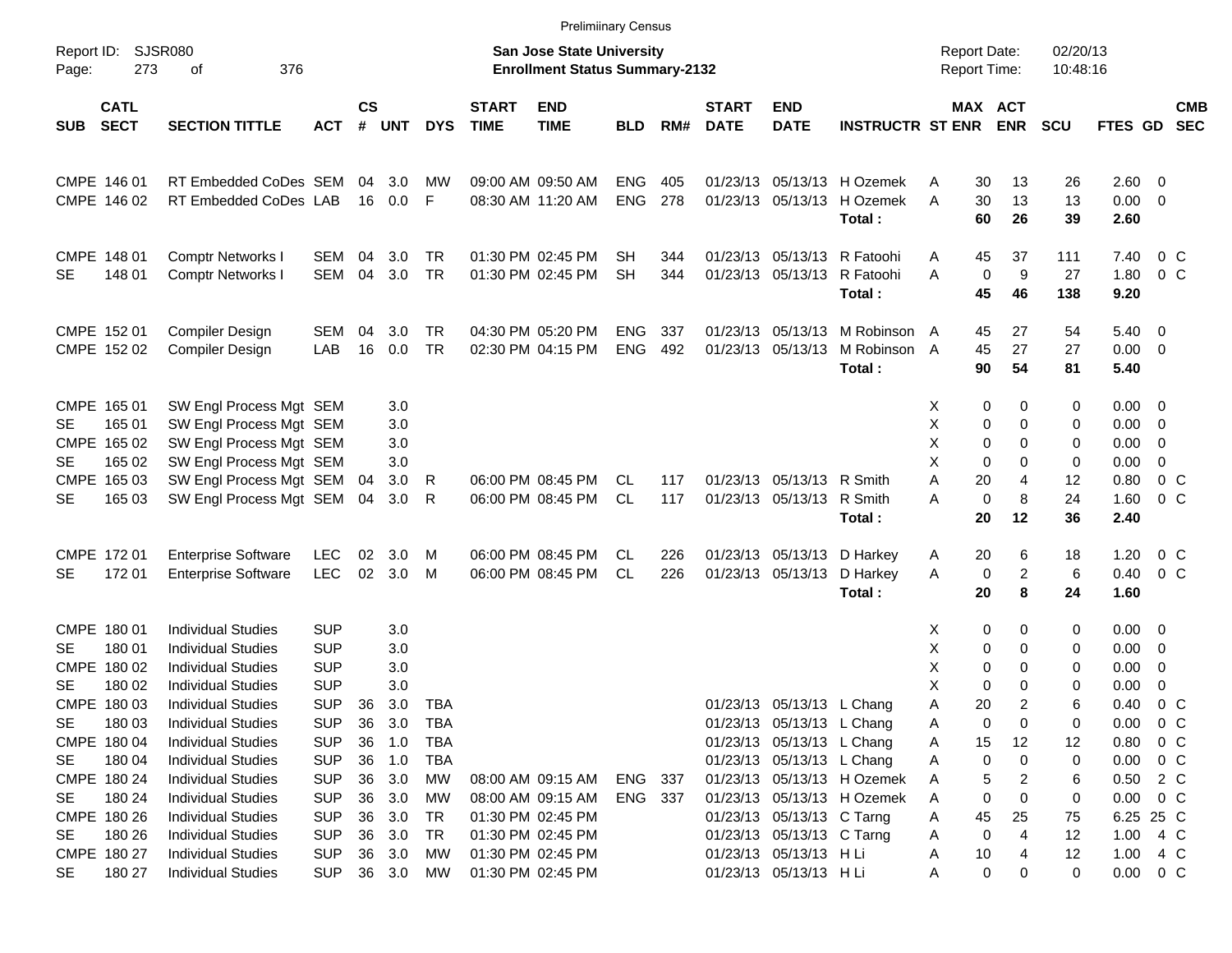|                     |                            |                                                                     |            |           |       |            |                             | <b>Prelimiinary Census</b>                                         |            |            |                             |                                                        |                              |                                            |                       |                      |                |                |                          |
|---------------------|----------------------------|---------------------------------------------------------------------|------------|-----------|-------|------------|-----------------------------|--------------------------------------------------------------------|------------|------------|-----------------------------|--------------------------------------------------------|------------------------------|--------------------------------------------|-----------------------|----------------------|----------------|----------------|--------------------------|
| Report ID:<br>Page: | 274                        | <b>SJSR080</b><br>376<br>οf                                         |            |           |       |            |                             | San Jose State University<br><b>Enrollment Status Summary-2132</b> |            |            |                             |                                                        |                              | <b>Report Date:</b><br><b>Report Time:</b> |                       | 02/20/13<br>10:48:16 |                |                |                          |
| <b>SUB</b>          | <b>CATL</b><br><b>SECT</b> | <b>SECTION TITTLE</b>                                               | <b>ACT</b> | <b>CS</b> | # UNT | <b>DYS</b> | <b>START</b><br><b>TIME</b> | <b>END</b><br><b>TIME</b>                                          | <b>BLD</b> | RM#        | <b>START</b><br><b>DATE</b> | <b>END</b><br><b>DATE</b>                              | <b>INSTRUCTR ST ENR</b>      |                                            | MAX ACT<br><b>ENR</b> | <b>SCU</b>           | <b>FTES GD</b> |                | <b>CMB</b><br><b>SEC</b> |
| CMPE 180 31         |                            | <b>Individual Studies</b>                                           | <b>SUP</b> | 36        | 3.0   | МW         |                             | 12:00 PM 01:15 PM                                                  |            |            | 01/23/13                    | 05/13/13 K Perry                                       |                              | 30<br>A                                    | 10                    | 30                   | 2.50 10 C      |                |                          |
| <b>SE</b>           | 180 31                     | <b>Individual Studies</b>                                           | <b>SUP</b> | 36        | 3.0   | <b>MW</b>  |                             | 12:00 PM 01:15 PM                                                  |            |            |                             | 01/23/13 05/13/13 K Perry                              |                              | 0<br>Α                                     | 9                     | 27                   | 2.25           | 9 C            |                          |
|                     | CMPE 180 38                | <b>Individual Studies</b>                                           | <b>SUP</b> |           | 3.0   |            |                             |                                                                    |            |            |                             |                                                        |                              | 0<br>X                                     | $\Omega$              | 0                    | 0.00           | - 0            |                          |
| <b>SE</b>           | 180 38                     | <b>Individual Studies</b>                                           | <b>SUP</b> |           | 3.0   |            |                             |                                                                    |            |            |                             |                                                        |                              | X<br>$\mathbf 0$                           | 0                     | 0                    | 0.00           | $\overline{0}$ |                          |
|                     | CMPE 180 39                | <b>Individual Studies</b>                                           | <b>SUP</b> | 36        | 3.0   | МW         |                             | 01:30 PM 02:45 PM                                                  | ENG.       | 329        | 01/23/13                    | 05/13/13 A Potika                                      |                              | A<br>35                                    | 13                    | 39                   | 3.25 13 C      |                |                          |
| <b>SE</b>           | 180 39                     | <b>Individual Studies</b>                                           | <b>SUP</b> | 36        | 3.0   | <b>MW</b>  |                             | 01:30 PM 02:45 PM                                                  | <b>ENG</b> | 329        | 01/23/13                    | 05/13/13 A Potika                                      |                              | $\mathbf 0$<br>A                           | 4                     | 12                   | 1.00           | 4 C            |                          |
|                     | CMPE 180 42                | <b>Individual Studies</b>                                           | <b>SUP</b> | 36        | 3.0   | R          |                             | 06:00 PM 08:45 PM                                                  | ENG.       | 325        | 01/23/13                    |                                                        | 05/13/13 J Gomez             | A<br>45                                    | 37                    | 111                  | 9.25 37 C      |                |                          |
| <b>SE</b>           | 180 42                     | <b>Individual Studies</b>                                           | <b>SUP</b> | 36        | 3.0   | R          |                             | 06:00 PM 08:45 PM                                                  | <b>ENG</b> | 325        | 01/23/13                    |                                                        | 05/13/13 J Gomez             | $\mathbf 0$<br>A                           | $\mathbf{1}$          | 3                    | 0.25           | 1 C            |                          |
|                     | CMPE 180 50                | <b>Individual Studies</b>                                           | <b>SUP</b> | 36        | 3.0   | <b>TR</b>  |                             | 10:30 AM 11:45 AM                                                  | <b>ENG</b> | 325        | 01/23/13                    |                                                        | 05/13/13 M Eirinaki          | A<br>45                                    | 13                    | 39                   | 3.25 13 C      |                |                          |
| <b>SE</b>           | 180 50                     | <b>Individual Studies</b>                                           | <b>SUP</b> | 36        | 3.0   | <b>TR</b>  |                             | 10:30 AM 11:45 AM                                                  | <b>ENG</b> | 325        |                             |                                                        | 01/23/13 05/13/13 M Eirinaki | $\mathbf 0$<br>A                           | $\mathbf 0$           | 0                    | 0.00           | $0\,$ C        |                          |
|                     |                            |                                                                     |            |           |       |            |                             |                                                                    |            |            |                             |                                                        | Total:                       | 250                                        | 136                   | 384                  | 31.70          |                |                          |
|                     |                            |                                                                     |            |           |       |            |                             |                                                                    |            |            |                             |                                                        |                              |                                            |                       |                      |                |                |                          |
|                     | CMPE 187 01                | Soft-Quality & Test                                                 | SEM        | 04        | 3.0   | $\top$     |                             | 06:00 PM 08:45 PM                                                  | <b>ENG</b> | 303        | 01/23/13                    |                                                        | 05/13/13 R Ranjan            | 40<br>A                                    | 28                    | 84                   | 5.60           | $0\,C$         |                          |
| SE                  | 18701                      | Soft-Quality & Test                                                 | SEM        | 04        | 3.0   | $\top$     |                             | 06:00 PM 08:45 PM                                                  | <b>ENG</b> | 303        |                             |                                                        | 01/23/13 05/13/13 R Ranjan   | A<br>0                                     | 8                     | 24                   | 1.60           |                | 0 <sup>o</sup>           |
|                     |                            |                                                                     |            |           |       |            |                             |                                                                    |            |            |                             |                                                        | Total:                       | 40                                         | 36                    | 108                  | 7.20           |                |                          |
|                     |                            |                                                                     |            |           |       |            |                             |                                                                    |            |            |                             |                                                        |                              |                                            |                       |                      |                |                | $0\,C$                   |
|                     |                            | CMPE 195A 01 Sr Design Project I                                    | LAB        | 16        | 1.0   | R          |                             | 12:00 PM 02:45 PM                                                  | <b>ENG</b> | 337        | 01/23/13                    | 05/13/13 K Perry                                       |                              | 30<br>A                                    | 14                    | 14                   | 0.93           |                |                          |
| <b>SE</b>           | 195A 01                    | Sr Design Project I                                                 | LAB        | 16        | 1.0   | R          |                             | 12:00 PM 02:45 PM                                                  | <b>ENG</b> | 337        |                             | 01/23/13 05/13/13 K Perry                              | Total:                       | A<br>$\mathbf 0$<br>30                     | 18<br>32              | 18<br>32             | 1.20<br>2.13   |                | 0 <sup>o</sup>           |
|                     |                            |                                                                     |            |           |       |            |                             |                                                                    |            |            |                             |                                                        |                              |                                            |                       |                      |                |                |                          |
|                     | CMPE 195B 01               | Sr Design Project II                                                | LAB        | 16        | 3.0   | МW         |                             | 09:00 AM 12:00 PM                                                  | ENG.       | 294        | 01/23/13                    | 05/13/13                                               |                              | 25<br>A                                    | 8                     | 24                   | 1.60           |                | $0\,C$                   |
| <b>SE</b>           |                            | 195B 01 Sr Design Project II                                        | LAB        | 16        | 3.0   | MW         |                             | 09:00 AM 12:00 PM                                                  | <b>ENG</b> | 294        | 01/23/13                    | 05/13/13                                               |                              | $\mathbf 0$<br>Α                           | 6                     | 18                   | 1.20           |                | 0 <sup>o</sup>           |
|                     |                            | CMPE 195B 02 Sr Design Project II                                   | LAB        | 16        | 3.0   | <b>TR</b>  |                             | 09:00 AM 12:00 PM                                                  | <b>ENG</b> | 294        | 01/23/13                    | 05/13/13                                               |                              | 25<br>Α                                    | 9                     | 27                   | 1.80           |                | $0\,C$                   |
| <b>SE</b>           |                            | 195B 02 Sr Design Project II                                        | LAB        | 16        | 3.0   | <b>TR</b>  |                             | 09:00 AM 12:00 PM                                                  | <b>ENG</b> | 294        |                             | 01/23/13 05/13/13                                      |                              | $\mathbf 0$<br>A                           | 5                     | 15                   | 1.00           |                | 0 <sup>o</sup>           |
|                     |                            |                                                                     |            |           |       |            |                             |                                                                    |            |            |                             |                                                        | Total:                       | 50                                         | 28                    | 84                   | 5.60           |                |                          |
| CMPE 200 01         |                            | Comp Architecture                                                   | SEM        | 05        | 3.0   | M          |                             | 06:00 PM 08:45 PM                                                  | CL         | 222        |                             | 01/23/13 05/13/13 D Hung                               |                              | 55<br>Α                                    | 24                    | 72                   | 6.00 24        |                |                          |
|                     |                            |                                                                     |            |           |       |            |                             |                                                                    |            |            |                             |                                                        | Total:                       | 55                                         | 24                    | 72                   | 6.00           |                |                          |
|                     |                            |                                                                     |            |           |       |            |                             |                                                                    |            |            |                             |                                                        |                              |                                            |                       |                      |                |                |                          |
|                     | CMPE 202 01                | <b>SW Systems Engr</b>                                              | <b>LEC</b> | 04        | 3.0   | R          |                             | 06:00 PM 08:45 PM                                                  | CL         | 225        |                             | 01/23/13 05/13/13 M Fayad                              |                              | Α<br>45                                    | 38                    | 114                  | 9.50 38        |                |                          |
|                     | CMPE 202 02                | SW Systems Engr                                                     | <b>LEC</b> |           | 3.0   |            |                             |                                                                    |            |            |                             |                                                        |                              | Х<br>0                                     | 0                     | 0                    | $0.00 \t 0$    |                |                          |
|                     | CMPE 202 03                | SW Systems Engr                                                     | <b>LEC</b> |           | 3.0   |            |                             |                                                                    |            |            |                             |                                                        |                              | Χ<br>0                                     | 0                     | 0                    | $0.00 \t 0$    |                |                          |
|                     | CMPE 202 04                | SW Systems Engr                                                     | <b>LEC</b> | 04        | 3.0 M |            |                             | 06:00 PM 08:45 PM                                                  | BBC 322    |            |                             | 01/23/13 05/13/13 M Fayad                              |                              | A<br>60                                    | 47                    | 141                  | 11.75 47       |                |                          |
|                     |                            |                                                                     |            |           |       |            |                             |                                                                    |            |            |                             |                                                        | Total:                       | 105                                        | 85                    | 255                  | 21.25          |                |                          |
|                     | CMPE 203 01                |                                                                     |            |           |       |            |                             |                                                                    |            |            |                             |                                                        |                              |                                            |                       |                      | 15.00 60       |                |                          |
|                     | CMPE 203 02                | SW Engr Management SEM 05 3.0 T<br>SW Engr Management SEM 05 3.0 TR |            |           |       |            |                             | 06:00 PM 08:45 PM<br>03:00 PM 04:15 PM                             | CL<br>ENG  | 117<br>329 |                             | 01/23/13 05/13/13 M Fayad<br>01/23/13 05/13/13 M Fayad |                              | 55<br>A<br>55<br>Α                         | 60<br>50              | 180<br>150           | 12.50 50       |                |                          |
|                     | CMPE 203 03                | SW Engr Management SEM 05 3.0                                       |            |           |       | R          |                             | 06:00 PM 08:45 PM                                                  | CL         | 117        |                             | 01/23/13 05/13/13 R Smith                              |                              | 40<br>A                                    | 33                    | 99                   | 8.25 33        |                |                          |
|                     |                            |                                                                     |            |           |       |            |                             |                                                                    |            |            |                             |                                                        | Total:                       |                                            | 150 143               | 429                  | 35.75          |                |                          |
|                     |                            |                                                                     |            |           |       |            |                             |                                                                    |            |            |                             |                                                        |                              |                                            |                       |                      |                |                |                          |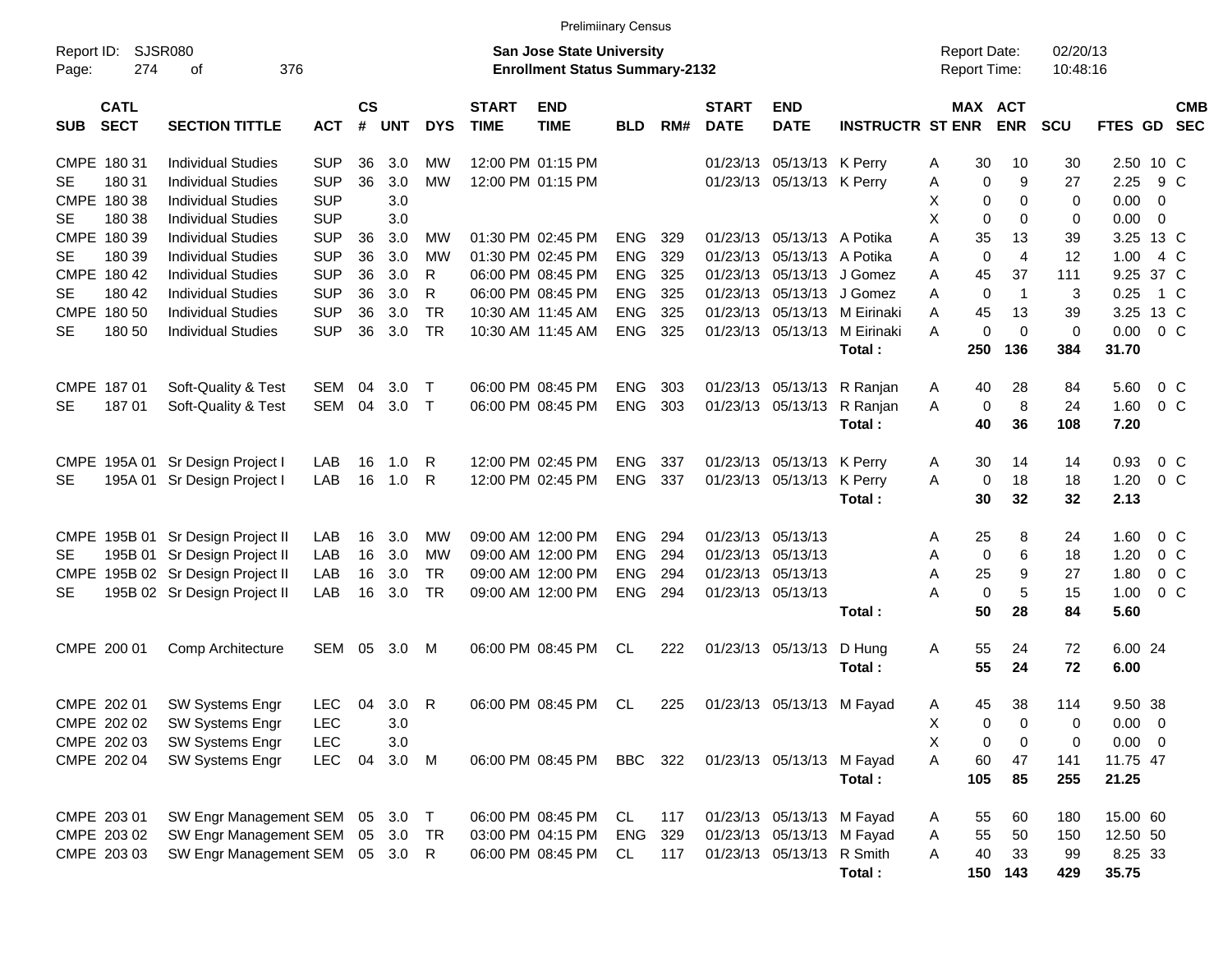|            |                                           |                                                       |                                        |                    |                   |                        |                             | <b>Prelimiinary Census</b>                                         |                          |            |                             |                                                |                             |                                            |                           |                             |                                                     |            |
|------------|-------------------------------------------|-------------------------------------------------------|----------------------------------------|--------------------|-------------------|------------------------|-----------------------------|--------------------------------------------------------------------|--------------------------|------------|-----------------------------|------------------------------------------------|-----------------------------|--------------------------------------------|---------------------------|-----------------------------|-----------------------------------------------------|------------|
| Page:      | Report ID: SJSR080<br>275                 | 376<br>of                                             |                                        |                    |                   |                        |                             | San Jose State University<br><b>Enrollment Status Summary-2132</b> |                          |            |                             |                                                |                             | <b>Report Date:</b><br><b>Report Time:</b> |                           | 02/20/13<br>10:48:16        |                                                     |            |
| <b>SUB</b> | <b>CATL</b><br><b>SECT</b>                | <b>SECTION TITTLE</b>                                 | <b>ACT</b>                             | $\mathsf{cs}$<br># | <b>UNT</b>        | <b>DYS</b>             | <b>START</b><br><b>TIME</b> | <b>END</b><br><b>TIME</b>                                          | <b>BLD</b>               | RM#        | <b>START</b><br><b>DATE</b> | <b>END</b><br><b>DATE</b>                      | <b>INSTRUCTR ST ENR</b>     |                                            | MAX ACT<br><b>ENR</b>     | <b>SCU</b>                  | FTES GD SEC                                         | <b>CMB</b> |
|            | CMPE 206 01<br>CMPE 206 02                | Comp Netwrk Design SEM<br>Comp Netwrk Design SEM      |                                        | 05                 | $3.0$ T<br>3.0    |                        |                             | 06:00 PM 08:45 PM                                                  | CL.                      | 222        |                             |                                                | 01/23/13 05/13/13 R Fatoohi | 60<br>Α<br>X<br>$\mathbf 0$<br>60          | 41<br>$\mathbf 0$         | 123<br>0                    | 10.25 41<br>$0.00 \t 0$                             |            |
|            | CMPE 207 01<br>CMPE 207 02<br>CMPE 207 03 | Net Prog & Appl<br>Net Prog & Appl<br>Net Prog & Appl | <b>LEC</b><br><b>LEC</b><br><b>LEC</b> | 04<br>04           | 3.0<br>3.0<br>3.0 | M<br>$\mathsf{R}$      |                             | 06:30 PM 09:15 PM<br>06:00 PM 08:45 PM                             | <b>ENG</b><br><b>ENG</b> | 331<br>303 |                             | 01/23/13 05/13/13 R Sinn<br>01/23/13 05/13/13  | Total:<br>L Chang<br>Total: | 0<br>X<br>A<br>35<br>35<br>A<br>70         | 41<br>0<br>28<br>18<br>46 | 123<br>0<br>84<br>54<br>138 | 10.25<br>$0.00 \t 0$<br>7.00 28<br>4.50 18<br>11.50 |            |
|            | CMPE 208 01                               | Net Arch & Proto                                      | <b>LEC</b>                             | 04                 | 3.0               | W                      |                             | 06:00 PM 08:45 PM                                                  | CL.                      | 222        |                             | 01/23/13 05/13/13                              | R Fatoohi<br>Total:         | 45<br>A<br>45                              | 27<br>27                  | 81<br>81                    | 6.75 27<br>6.75                                     |            |
| EE.        | CMPE 209 01<br>209 01                     | <b>Network Security</b><br><b>Network Security</b>    | <b>LEC</b><br><b>LEC</b>               | 03<br>03           | 3.0<br>3.0        | <b>TR</b><br><b>TR</b> |                             | 07:30 PM 08:45 PM<br>07:30 PM 08:45 PM                             | <b>ENG</b><br><b>ENG</b> | 341<br>341 |                             | 01/23/13 05/13/13 J Rejeb<br>01/23/13 05/13/13 | J Rejeb<br>Total:           | 55<br>A<br>$\mathbf 0$<br>A<br>55          | 14<br>29<br>43            | 42<br>87<br>129             | 3.45 13 C<br>7.20 28 C<br>10.65                     |            |
|            | CMPE 220 01                               | <b>System Software</b>                                | SEM                                    | 05                 | 3.0               | $\top$                 |                             | 06:00 PM 08:45 PM                                                  | <b>CL</b>                | 226        |                             | 01/23/13 05/13/13                              | W Yu<br>Total:              | 55<br>Α<br>55                              | 38<br>38                  | 114<br>114                  | 9.45 37<br>9.45                                     |            |
|            | CMPE 226 01                               | Database Design                                       | <b>SEM</b>                             |                    | 3.0               |                        |                             |                                                                    |                          |            |                             |                                                | Total:                      | Χ<br>$\bf{0}$                              | 0<br>0<br>$\mathbf 0$     | 0<br>0                      | $0.00 \t 0$<br>0.00                                 |            |
|            | CMPE 239 01                               | Web & Data Mining                                     | <b>LEC</b>                             | 02                 | 3.0 T             |                        |                             | 06:00 PM 08:45 PM                                                  | <b>ENG</b>               | 301        |                             | 01/23/13 05/13/13                              | M Eirinaki<br>Total:        | 40<br>Α<br>40                              | 37<br>37                  | 111<br>111                  | 9.25 37<br>9.25                                     |            |
|            | CMPE 240 01                               | Adv Microcomp Design SEM                              |                                        |                    | 05 3.0 W          |                        |                             | 06:00 PM 08:45 PM                                                  | <b>CL</b>                | 226        |                             | 01/23/13 05/13/13                              | A Bindal<br>Total:          | 45<br>Α<br>45                              | 29<br>29                  | 87<br>87                    | 7.20 28<br>7.20                                     |            |
|            | CMPE 242 01                               | Embedded Hardware D8EM                                |                                        |                    | 05 3.0            | W                      |                             | 06:00 PM 08:45 PM                                                  | <b>ENG</b>               | 343        |                             | 01/23/13 05/13/13 H Li                         | Total:                      | 45<br>Α<br>45                              | 22<br>22                  | 66<br>66                    | 5.50 22<br>5.50                                     |            |
|            | CMPE 244 01                               | Embedded Software LEC 04 3.0 T                        |                                        |                    |                   |                        |                             | 06:00 PM 08:45 PM CL                                               |                          | 234        |                             | 01/23/13 05/13/13                              | HLi<br>Total:               | 40<br>Α<br>40                              | 20<br>20                  | 60<br>60                    | 5.00 20<br>5.00                                     |            |
|            | CMPE 261 01                               | Real Tim Comp Sys                                     | SEM                                    |                    | 3.0               |                        |                             |                                                                    |                          |            |                             |                                                | Total:                      | X<br>0<br>$\pmb{0}$                        | 0<br>$\bf{0}$             | 0<br>0                      | $0.00 \t 0$<br>0.00                                 |            |
|            | CMPE 264 01                               | Adv Dig/Cmp System SEM                                |                                        |                    | 3.0               |                        |                             |                                                                    |                          |            |                             |                                                |                             | X                                          | 0<br>0                    | 0                           | $0.00\quad$ $0$                                     |            |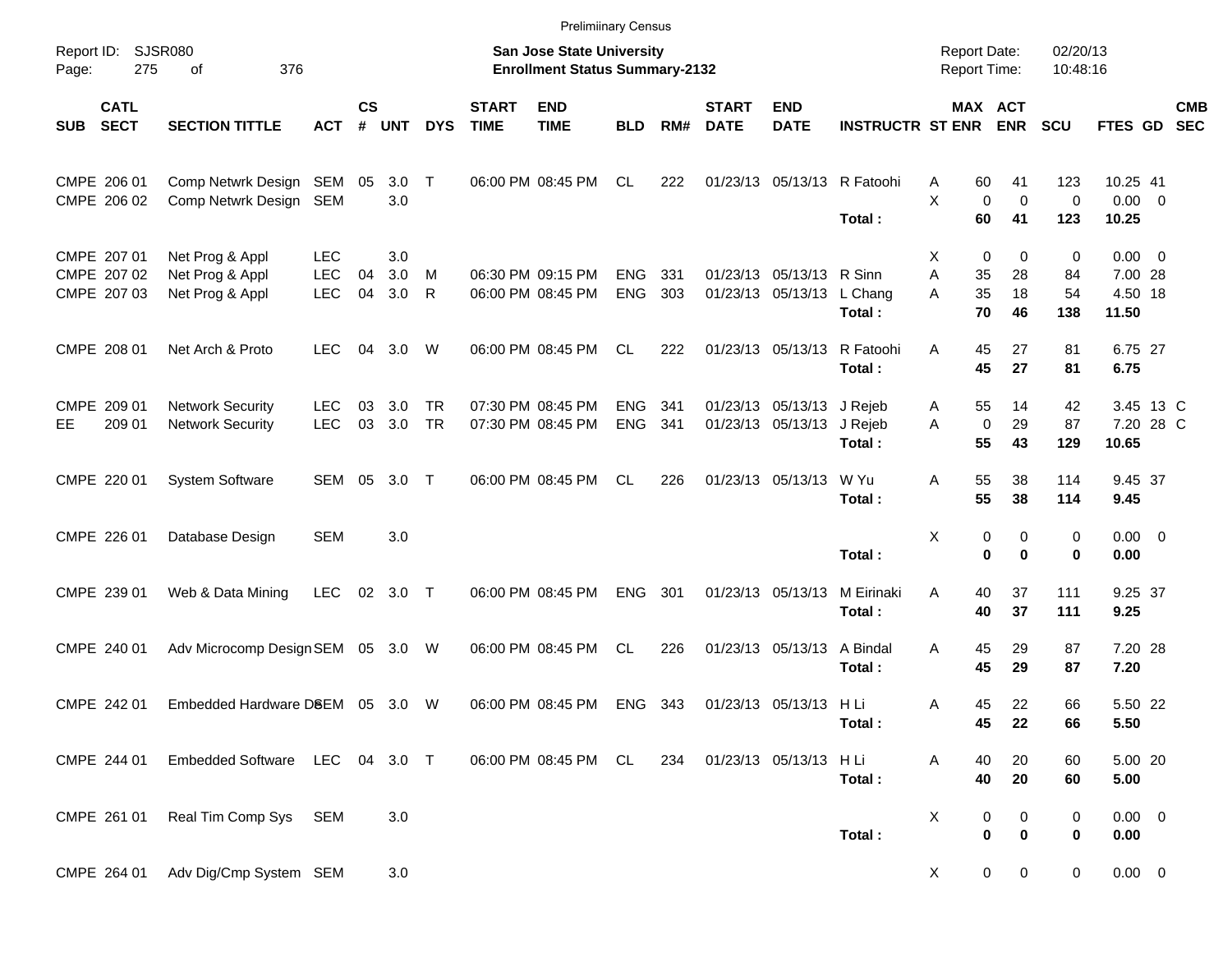|                     |                            |                                                        |                          |                    |              |                |                             | <b>Prelimiinary Census</b>                                                |                          |            |                             |                                              |                            |                                     |                         |                      |                                  |                          |
|---------------------|----------------------------|--------------------------------------------------------|--------------------------|--------------------|--------------|----------------|-----------------------------|---------------------------------------------------------------------------|--------------------------|------------|-----------------------------|----------------------------------------------|----------------------------|-------------------------------------|-------------------------|----------------------|----------------------------------|--------------------------|
| Report ID:<br>Page: | 276                        | <b>SJSR080</b><br>376<br>оf                            |                          |                    |              |                |                             | <b>San Jose State University</b><br><b>Enrollment Status Summary-2132</b> |                          |            |                             |                                              |                            | <b>Report Date:</b><br>Report Time: |                         | 02/20/13<br>10:48:16 |                                  |                          |
| <b>SUB</b>          | <b>CATL</b><br><b>SECT</b> | <b>SECTION TITTLE</b>                                  | <b>ACT</b>               | $\mathsf{cs}$<br># | <b>UNT</b>   | <b>DYS</b>     | <b>START</b><br><b>TIME</b> | <b>END</b><br><b>TIME</b>                                                 | <b>BLD</b>               | RM#        | <b>START</b><br><b>DATE</b> | <b>END</b><br><b>DATE</b>                    | <b>INSTRUCTR ST ENR</b>    |                                     | MAX ACT<br><b>ENR</b>   | <b>SCU</b>           | FTES GD                          | <b>CMB</b><br><b>SEC</b> |
|                     |                            |                                                        |                          |                    |              |                |                             |                                                                           |                          |            |                             |                                              | Total:                     | 0                                   | 0                       | 0                    | 0.00                             |                          |
|                     | CMPE 265 01                | Hi Speed Dig Des                                       | <b>LEC</b>               | 04                 | 3.0          | R              |                             | 06:00 PM 08:45 PM                                                         | IS                       | 216        |                             | 01/23/13 05/13/13                            | H Katirciogl<br>Total:     | A<br>45<br>45                       | 24<br>24                | 72<br>72             | 5.90 22<br>5.90                  |                          |
|                     | CMPE 272 01<br>CMPE 272 02 | Ent SW Overview<br>Ent SW Overview                     | SEM<br><b>SEM</b>        | 05                 | 3.0<br>3.0   | M              |                             | 06:00 PM 08:45 PM                                                         | CL                       | 226        |                             | 01/23/13 05/13/13 D Harkey                   |                            | 35<br>Α<br>$\mathbf 0$<br>X         | 49<br>$\mathbf 0$       | 147<br>0             | 12.25 49<br>$0.00 \t 0$          |                          |
|                     | CMPE 272 03                | Ent SW Overview                                        | SEM                      | 05                 | 3.0          | W              |                             | 06:00 PM 08:45 PM                                                         | <b>CCB</b>               | 102        |                             | 01/23/13 05/13/13 R Ranjan                   | Total:                     | 50<br>A<br>85                       | 52<br>101               | 156<br>303           | 13.00 52<br>25.25                |                          |
|                     | CMPE 273 01<br>CMPE 273 02 | <b>Ent Dist Systems</b><br><b>Ent Dist Systems</b>     | <b>LEC</b><br><b>LEC</b> | 04<br>04           | 3.0<br>3.0   | W<br><b>MW</b> |                             | 06:00 PM 08:45 PM<br>03:00 PM 04:15 PM                                    | <b>ENG</b><br><b>ENG</b> | 337<br>337 |                             | 01/23/13 05/13/13<br>01/23/13 05/13/13       | S Shim<br>S Shim<br>Total: | Α<br>45<br>45<br>A<br>90            | 33<br>50<br>83          | 99<br>150<br>249     | 8.25 33<br>12.50 50<br>20.75     |                          |
|                     | CMPE 275 01<br>CMPE 275 02 | Ent SW Components LEC<br>Ent SW Components             | LEC                      | 04<br>04           | 3.0<br>3.0   | M<br>W         |                             | 06:00 PM 08:45 PM<br>06:00 PM 08:45 PM                                    | <b>ENG</b><br><b>ENG</b> | 337<br>331 |                             | 01/23/13 05/13/13<br>01/23/13 05/13/13       | J Gash<br>J Gash<br>Total: | 50<br>Α<br>50<br>A<br>100           | 34<br>49<br>83          | 102<br>147<br>249    | 8.50 34<br>12.25 49<br>20.75     |                          |
|                     | CMPE 277 01                | Mobile Technlogies                                     | <b>LEC</b>               | 04                 | 3.0          | R              |                             | 06:00 PM 08:45 PM                                                         | CL                       | 222        |                             | 01/23/13 05/13/13                            | D Harkey<br>Total:         | 45<br>A<br>45                       | 52<br>52                | 156<br>156           | 13.00 52<br>13.00                |                          |
|                     | CMPE 279 01                | SW Security Technolo SEM                               |                          |                    | 3.0          |                |                             |                                                                           |                          |            |                             |                                              | Total:                     | Χ<br>0<br>0                         | 0<br>$\mathbf 0$        | 0<br>0               | $0.00 \t 0$<br>0.00              |                          |
|                     | CMPE 281 01<br>CMPE 281 02 | <b>Cloud Technologies</b><br><b>Cloud Technologies</b> | LEC<br>LEC               | 02<br>02           | 3.0<br>3.0   | R<br>M         |                             | 06:00 PM 08:45 PM<br>06:00 PM 08:45 PM                                    | <b>ENG</b><br><b>ENG</b> | 337<br>343 |                             | 01/23/13 05/13/13 Z Gao<br>01/23/13 05/13/13 | P Nguyen<br>Total:         | 45<br>Α<br>45<br>A<br>90            | 41<br>28<br>69          | 123<br>84<br>207     | 10.25 41<br>7.00 28<br>17.25     |                          |
|                     | CMPE 282 01                | <b>Cloud Services</b>                                  | <b>LEC</b>               |                    | 3.0          |                |                             |                                                                           |                          |            |                             |                                              | Total:                     | Χ<br>0<br>0                         | 0<br>0                  | 0<br>0               | 0.00 0<br>0.00                   |                          |
|                     | CMPE 283 01<br>CMPE 283 02 | Virtualization Tec<br>Virtualization Tec               | LEC.<br><b>LEC</b>       | 02                 | 3.0 M<br>3.0 |                |                             | 06:00 PM 08:45 PM ENG 341                                                 |                          |            |                             | 01/23/13 05/13/13 S Shim                     | Total:                     | Α<br>45<br>X<br>0<br>45             | 42<br>$\mathbf 0$<br>42 | 126<br>0<br>126      | 10.50 42<br>$0.00 \t 0$<br>10.50 |                          |
|                     | CMPE 285 01                | Sw Engr Processes                                      | LEC 04 3.0 W             |                    |              |                |                             | 06:00 PM 08:45 PM                                                         | ENG 341                  |            |                             | 01/23/13 05/13/13 W Yu                       | Total:                     | Α<br>55<br>55                       | 46<br>46                | 138<br>138           | 11.50 46<br>11.50                |                          |
|                     | CMPE 287 01                | SW Qlty Assur                                          | LEC 04 3.0 T             |                    |              |                |                             | 06:00 PM 08:45 PM ENG 337                                                 |                          |            |                             | 01/23/13 05/13/13 Z Gao                      |                            | 55<br>A                             | 48                      | 144                  | 12.00 48                         |                          |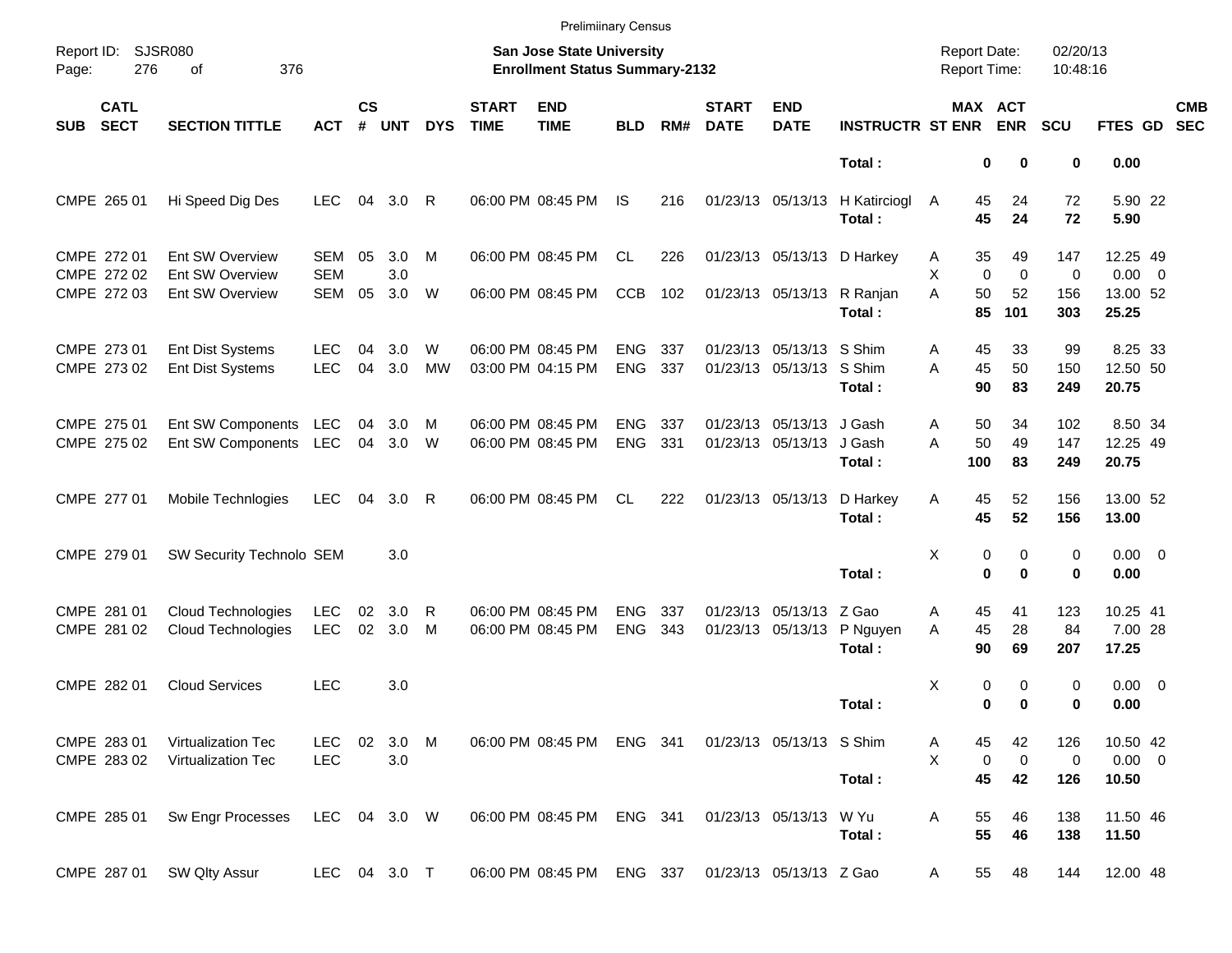|                                          |                                                |            |                |              |              |                             | <b>Prelimiinary Census</b>                                                |            |     |                             |                           |                              |                                     |                |             |                      |             |                          |            |
|------------------------------------------|------------------------------------------------|------------|----------------|--------------|--------------|-----------------------------|---------------------------------------------------------------------------|------------|-----|-----------------------------|---------------------------|------------------------------|-------------------------------------|----------------|-------------|----------------------|-------------|--------------------------|------------|
| Report ID:<br>277<br>Page:               | <b>SJSR080</b><br>376<br>οf                    |            |                |              |              |                             | <b>San Jose State University</b><br><b>Enrollment Status Summary-2132</b> |            |     |                             |                           |                              | <b>Report Date:</b><br>Report Time: |                |             | 02/20/13<br>10:48:16 |             |                          |            |
| <b>CATL</b><br><b>SECT</b><br><b>SUB</b> | <b>SECTION TITTLE</b>                          | <b>ACT</b> | <b>CS</b><br># | <b>UNT</b>   | <b>DYS</b>   | <b>START</b><br><b>TIME</b> | <b>END</b><br><b>TIME</b>                                                 | <b>BLD</b> | RM# | <b>START</b><br><b>DATE</b> | <b>END</b><br><b>DATE</b> | <b>INSTRUCTR ST ENR</b>      | MAX ACT                             |                | <b>ENR</b>  | <b>SCU</b>           | FTES GD SEC |                          | <b>CMB</b> |
| CMPE 287 02                              | SW Qlty Assur                                  | <b>LEC</b> |                | 3.0          |              |                             |                                                                           |            |     |                             |                           |                              | Χ                                   | 0              | 0           | 0                    | $0.00 \t 0$ |                          |            |
|                                          |                                                |            |                |              |              |                             |                                                                           |            |     |                             |                           | Total:                       |                                     | 55             | 48          | 144                  | 12.00       |                          |            |
| CMPE 294 01                              | <b>CMPE Seminar</b>                            | <b>SEM</b> |                | 3.0          |              |                             |                                                                           |            |     |                             |                           |                              | X                                   | $\mathbf 0$    | 0           | 0                    | $0.00 \t 0$ |                          |            |
| CMPE 294 02                              | <b>CMPE Seminar</b>                            | <b>SEM</b> | 04             | 3.0          | $\mathsf{T}$ |                             | 06:00 PM 08:45 PM                                                         | <b>ENG</b> | 492 |                             |                           | 01/23/13 05/13/13 M Robinson | A                                   | 30             | 27          | 81                   | 6.75 27     |                          |            |
| CMPE 294 03                              | <b>CMPE Seminar</b>                            | <b>SEM</b> | 04             | 3.0          | W            |                             | 04:00 PM 06:45 PM                                                         | <b>ENG</b> | 492 |                             |                           | 01/23/13 05/13/13 M Robinson | A                                   | 30             | 27          | 81                   | 6.75 27     |                          |            |
| CMPE 294 04                              | <b>CMPE Seminar</b>                            | SEM        | 04             | 3.0          | M            |                             | 01:30 PM 04:15 PM                                                         | <b>ENG</b> | 492 |                             | 01/23/13 05/13/13         | M Robinson A                 |                                     | 30             | 33          | 99                   | 8.25 33     |                          |            |
|                                          |                                                |            |                |              |              |                             |                                                                           |            |     |                             |                           | Total:                       |                                     | 90             | 87          | 261                  | 21.75       |                          |            |
|                                          |                                                |            |                |              |              |                             |                                                                           |            |     |                             |                           |                              |                                     |                |             |                      |             |                          |            |
|                                          | CMPE 295A 01 Master Project I                  | LAB        | 16             | 3.0          | МW           |                             | 09:00 AM 12:00 PM                                                         | <b>ENG</b> | 278 |                             | 01/23/13 05/13/13         |                              | Α                                   | 15             | 15          | 45                   | 3.75 15     |                          |            |
|                                          | CMPE 295A 02 Master Project I                  | LAB        | 16             | 3.0          | <b>TR</b>    |                             | 09:00 AM 12:00 PM                                                         | <b>ENG</b> | 268 |                             | 01/23/13 05/13/13         |                              | Α                                   | 15             | 13          | 39                   | 3.25 13     |                          |            |
|                                          | CMPE 295A 03 Master Project I                  | LAB        | 16             | 3.0          | МW           |                             | 03:00 PM 06:00 PM                                                         | <b>ENG</b> | 325 |                             | 01/23/13 05/13/13         |                              | A                                   | 15             | 12          | 36                   | 3.00 12     |                          |            |
|                                          | CMPE 295A 11 Master Project I                  | LAB        | 16             | 3.0          | МW           |                             | 09:00 AM 12:00 PM                                                         | <b>ENG</b> | 288 |                             | 01/23/13 05/13/13         |                              | Α                                   | 15             | 11          | 33                   | 2.75 11     |                          |            |
|                                          | CMPE 295A 12 Master Project I                  | LAB        | 16             | 3.0          | <b>TR</b>    |                             | 09:00 AM 12:00 PM                                                         | <b>ENG</b> | 286 |                             | 01/23/13 05/13/13         |                              | A                                   | 15             | 4           | 12                   | 1.00        | - 4                      |            |
|                                          | CMPE 295A 13 Master Project I                  | LAB        | 16             | 3.0          | МW           |                             | 09:00 AM 12:00 PM                                                         | <b>ENG</b> | 268 |                             | 01/23/13 05/13/13         |                              | Α                                   | 15             | 6           | 18                   | 1.50        | 6                        |            |
|                                          | CMPE 295A 14 Master Project I                  | LAB        | 16             | 3.0          | TR           |                             | 09:00 AM 12:00 PM                                                         | <b>ENG</b> | 288 |                             | 01/23/13 05/13/13         |                              | Α                                   | 15             | 5           | 15                   | 1.25        | -5                       |            |
|                                          | CMPE 295A 15 Master Project I                  | LAB        | 16             | 3.0          | <b>MW</b>    |                             | 02:00 PM 05:00 PM                                                         | <b>ENG</b> | 487 |                             | 01/23/13 05/13/13         |                              | Α                                   | 15             | 6           | 18                   | 1.50        | 6                        |            |
|                                          | CMPE 295A 16 Master Project I                  | LAB        |                | 3.0          |              |                             |                                                                           |            |     |                             |                           |                              | X                                   | $\mathbf 0$    | $\Omega$    | $\mathbf 0$          | 0.00        | - 0                      |            |
|                                          |                                                |            |                |              |              |                             |                                                                           |            |     |                             |                           | Total:                       |                                     | 120            | 72          | 216                  | 18.00       |                          |            |
|                                          | CMPE 295B 01 Master Project II                 | LAB        | 16             | 3.0          | м            |                             | 08:00 AM 02:00 PM                                                         | <b>ENG</b> | 489 |                             | 01/23/13 05/13/13         |                              | Α                                   | 15             | 15          | 45                   | 3.75 15     |                          |            |
|                                          | CMPE 295B 02 Master Project II                 | LAB        | 16             | 3.0          | <b>TR</b>    |                             | 09:00 AM 12:00 PM                                                         | <b>ENG</b> | 489 |                             | 01/23/13 05/13/13         |                              | Α                                   | 15             | 14          | 42                   | 3.50 14     |                          |            |
|                                          | CMPE 295B 03 Master Project II                 | LAB        | 16             | 3.0          | TR           |                             | 09:00 AM 12:00 PM                                                         | <b>ENG</b> | 492 |                             | 01/23/13 05/13/13         |                              | Α                                   | 15             | 15          | 45                   | 3.75 15     |                          |            |
|                                          | CMPE 295B 11 Master Project II                 | LAB        | 16             | 3.0          | МW           |                             | 09:00 AM 12:00 PM                                                         | <b>ENG</b> | 492 |                             | 01/23/13 05/13/13         |                              | Α                                   | 15             | 15          | 45                   | 3.75 15     |                          |            |
|                                          | CMPE 295B 12 Master Project II                 | LAB        | 16             | 3.0          | <b>TR</b>    |                             | 02:00 PM 05:00 PM                                                         | <b>ENG</b> | 294 |                             | 01/23/13 05/13/13         |                              | Α                                   | 15             | 15          | 45                   | 3.75 15     |                          |            |
|                                          | CMPE 295B 13 Master Project II                 | LAB        | 16             | 3.0          | МW           |                             | 09:00 AM 12:00 PM                                                         | <b>ENG</b> | 487 |                             | 01/23/13 05/13/13         |                              | Α                                   | 15             | 14          | 42                   | 3.50 14     |                          |            |
|                                          | CMPE 295B 14 Master Project II                 | LAB        | 16             | 3.0          | TR           |                             | 09:00 AM 12:00 PM                                                         | <b>ENG</b> | 487 |                             | 01/23/13 05/13/13         |                              | Α                                   | 15             | 18          | 54                   | 4.50 18     |                          |            |
|                                          | CMPE 295B 15 Master Project II                 | LAB        | 16             | 3.0          | <b>MW</b>    |                             | 02:00 PM 05:00 PM                                                         | <b>ENG</b> | 405 |                             | 01/23/13 05/13/13         |                              | Α                                   | 15             | 13          | 39                   | 3.25 13     |                          |            |
|                                          | CMPE 295B 16 Master Project II                 | LAB        |                | 3.0          |              |                             |                                                                           |            |     |                             |                           |                              | X                                   | 0              | $\Omega$    | $\mathbf 0$          | 0.00        | $\overline{\phantom{0}}$ |            |
|                                          |                                                |            |                |              |              |                             |                                                                           |            |     |                             |                           | Total:                       |                                     | 120            | 119         | 357                  | 29.75       |                          |            |
|                                          |                                                |            |                |              |              |                             |                                                                           |            |     |                             |                           |                              |                                     |                |             |                      |             |                          |            |
| CMPE 297 01                              | Spec Top Comp Engr SEM                         |            |                | 3.0          |              |                             |                                                                           |            |     |                             |                           |                              | X                                   | 0              | 0           | 0                    | $0.00 \t 0$ |                          |            |
|                                          |                                                |            |                |              |              |                             |                                                                           |            |     |                             |                           | Total:                       |                                     | $\mathbf 0$    | $\bf{0}$    | 0                    | 0.00        |                          |            |
| CMPE 298 01                              | <b>Special Problems</b>                        | <b>SUP</b> |                | 25 1.0 TBA   |              |                             |                                                                           |            |     |                             |                           | 01/23/13 05/13/13 D Harkey   |                                     |                |             |                      | $0.08$ 1    |                          |            |
| CMPE 298 02                              |                                                |            |                | 25  2.0  TBA |              |                             |                                                                           |            |     |                             |                           |                              | A                                   | $\overline{c}$ | 1           | $\mathbf{1}$         | $0.00 \t 0$ |                          |            |
|                                          | <b>Special Problems</b>                        | <b>SUP</b> |                |              |              |                             |                                                                           |            |     |                             |                           | 01/23/13 05/13/13 D Harkey   | Α                                   | 2              | 0           | 0                    |             |                          |            |
|                                          |                                                |            |                |              |              |                             |                                                                           |            |     |                             |                           | Total:                       |                                     | 4              | $\mathbf 1$ | $\blacktriangleleft$ | 0.08        |                          |            |
|                                          | CMPE 298I 31 CMPE/SE Internship SUP 48 3.0 TBA |            |                |              |              |                             |                                                                           |            |     |                             | 01/23/13 05/13/13 L Chang |                              | A                                   | 20             | 17          | 51                   | 4.25 17     |                          |            |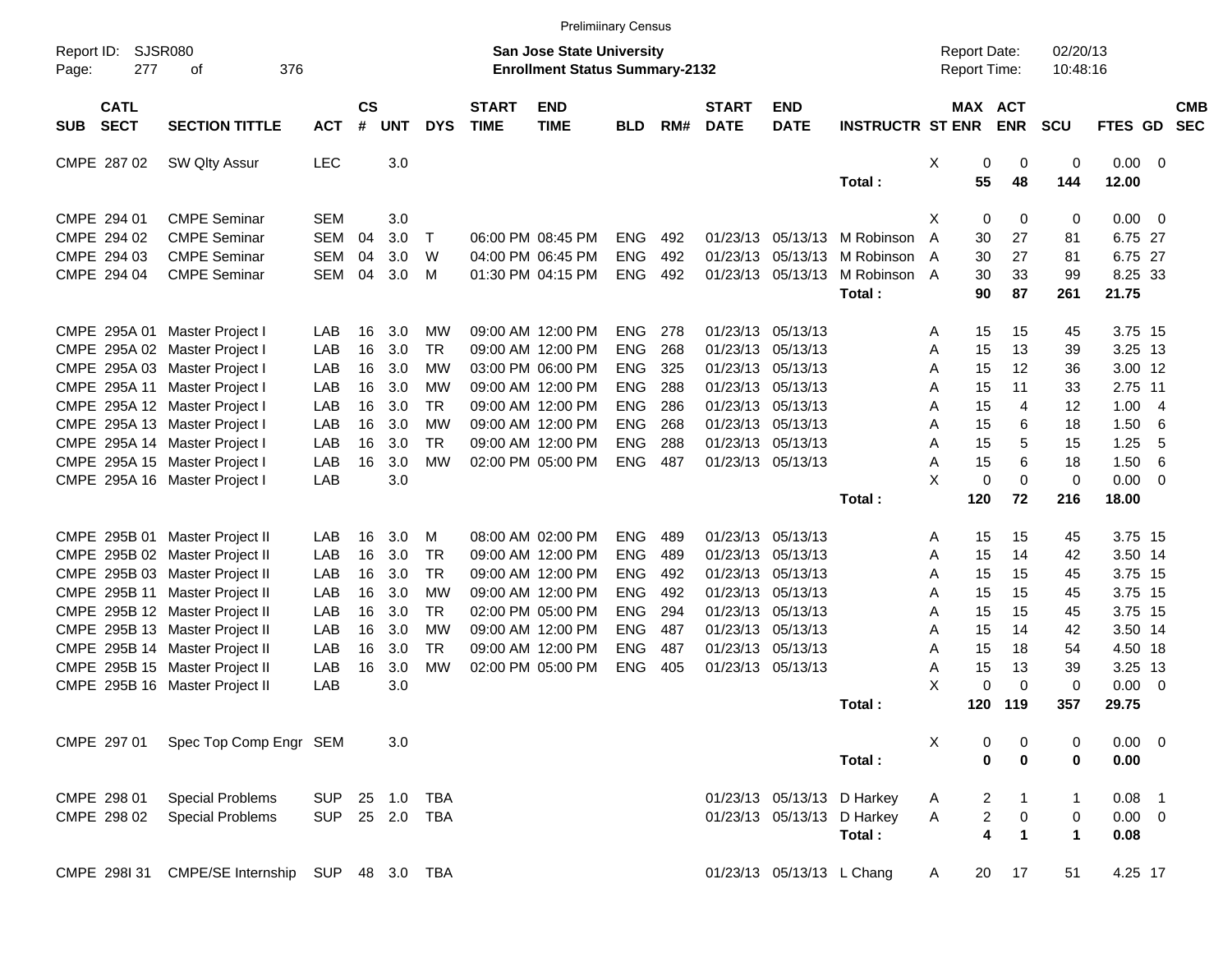|                     |                                                                            |                                                                                                                                            |                                                                    |                    |                                 |            |                             | <b>Prelimiinary Census</b>                                                |            |     |                             |                                                  |                                                       |                         |                                        |                                            |                             |                                                        |                                                                   |                          |
|---------------------|----------------------------------------------------------------------------|--------------------------------------------------------------------------------------------------------------------------------------------|--------------------------------------------------------------------|--------------------|---------------------------------|------------|-----------------------------|---------------------------------------------------------------------------|------------|-----|-----------------------------|--------------------------------------------------|-------------------------------------------------------|-------------------------|----------------------------------------|--------------------------------------------|-----------------------------|--------------------------------------------------------|-------------------------------------------------------------------|--------------------------|
| Report ID:<br>Page: | 278                                                                        | <b>SJSR080</b><br>376<br>of                                                                                                                |                                                                    |                    |                                 |            |                             | <b>San Jose State University</b><br><b>Enrollment Status Summary-2132</b> |            |     |                             |                                                  |                                                       |                         |                                        | <b>Report Date:</b><br><b>Report Time:</b> | 02/20/13<br>10:48:16        |                                                        |                                                                   |                          |
| <b>SUB</b>          | <b>CATL</b><br><b>SECT</b>                                                 | <b>SECTION TITTLE</b>                                                                                                                      | <b>ACT</b>                                                         | $\mathsf{cs}$<br># | UNT                             | <b>DYS</b> | <b>START</b><br><b>TIME</b> | <b>END</b><br><b>TIME</b>                                                 | <b>BLD</b> | RM# | <b>START</b><br><b>DATE</b> | <b>END</b><br><b>DATE</b>                        | <b>INSTRUCTR ST ENR</b>                               |                         | <b>MAX</b>                             | <b>ACT</b><br><b>ENR</b>                   | <b>SCU</b>                  | <b>FTES GD</b>                                         |                                                                   | <b>CMB</b><br><b>SEC</b> |
|                     | CMPE 2981 32<br>CMPE 298133<br>CMPE 298134<br>CMPE 298I 35<br>CMPE 299A 01 | <b>CMPE/SE Internship</b><br><b>CMPE/SE Internship</b><br><b>CMPE/SE Internship</b><br><b>CMPE/SE Internship</b><br><b>Master Thesis I</b> | <b>SUP</b><br><b>SUP</b><br><b>SUP</b><br><b>SUP</b><br><b>SUP</b> | 25                 | 3.0<br>3.0<br>3.0<br>3.0<br>3.0 | -F         |                             | 06:00 PM 08:45 PM                                                         | <b>ENG</b> | 189 |                             | 01/23/13 05/13/13                                | Total:<br>L Chang                                     | X.<br>X.<br>X<br>X<br>A | 0<br>0<br>$\mathbf 0$<br>0<br>20<br>10 | $\mathbf 0$<br>0<br>0<br>0<br>17           | 0<br>0<br>0<br>0<br>51<br>3 | $0.00 \quad 0$<br>0.00<br>0.00<br>0.00<br>4.25<br>0.25 | - 0<br>$\overline{\mathbf{0}}$<br>$\overline{\phantom{0}}$<br>- 1 |                          |
|                     | CMPE 299B 01                                                               | <b>Master Thesis II</b>                                                                                                                    | <b>SUP</b>                                                         | 25                 | 3.0                             | F          |                             | 06:00 PM 08:45 PM                                                         | <b>ENG</b> | 189 |                             | 01/23/13 05/13/13                                | Total:<br>L Chang<br>Total:                           | Α                       | 10<br>10<br>10                         | 1<br>$\overline{2}$<br>$\mathbf{2}$        | 3<br>6<br>6                 | 0.25<br>$0.50$ 2<br>0.50                               |                                                                   |                          |
|                     | Department :                                                               | <b>Computer Engineering</b>                                                                                                                |                                                                    |                    |                                 |            |                             |                                                                           |            |     |                             | <b>Lower Division:</b><br><b>Upper Division:</b> | <b>Department Total:</b><br><b>Graduate Division:</b> |                         | 3531<br>280<br>1557<br>1694            | 2685<br>252<br>1055<br>1378                | 6867<br>378<br>2357<br>4132 | 533.77<br>25.20<br>164.53<br>344.03                    |                                                                   |                          |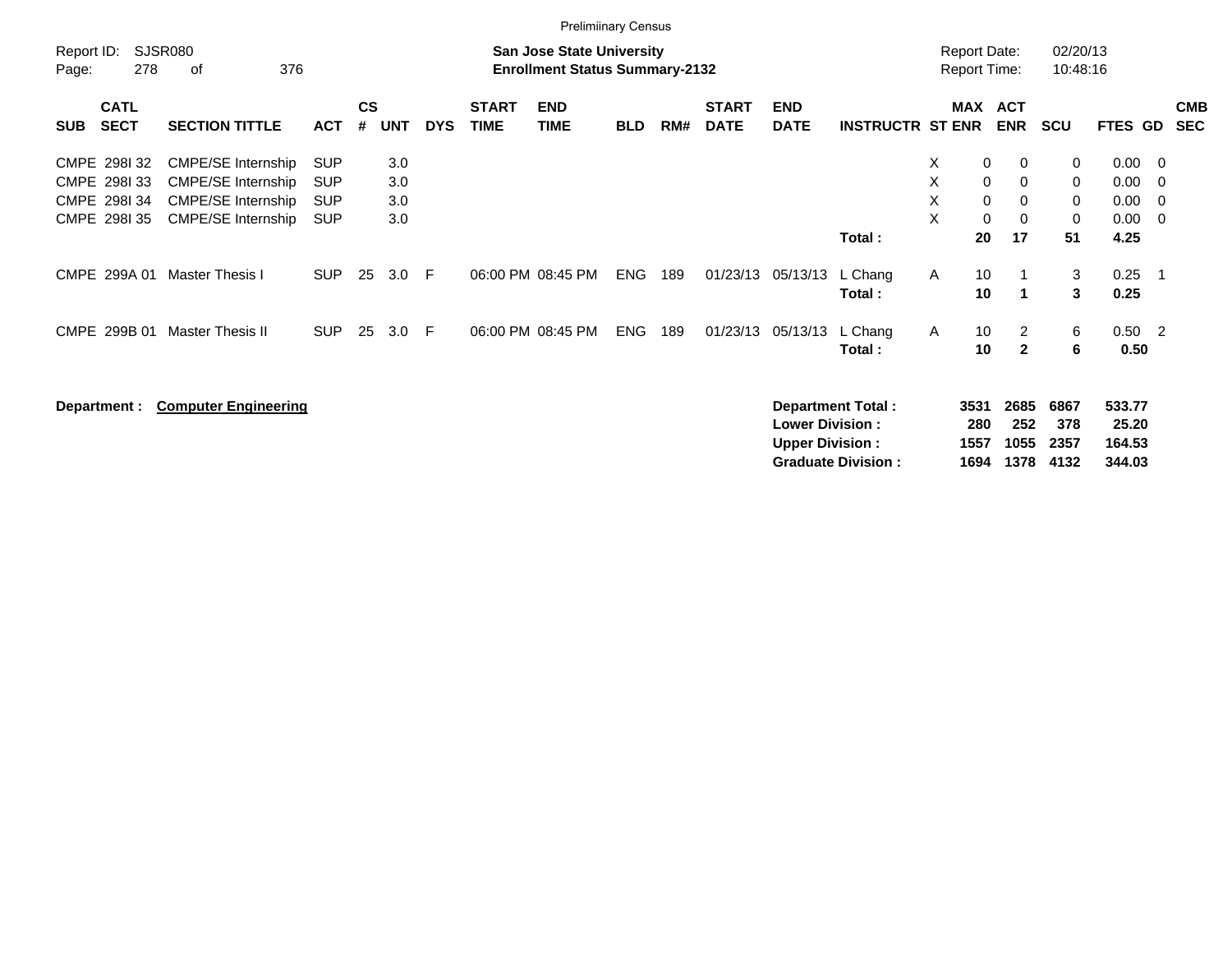|                     |                            |                                                     |            |                    |            |              |                             | <b>Prelimiinary Census</b>                                                |                |       |                             |                             |                                 |                                     |                       |                      |                        |                          |                          |
|---------------------|----------------------------|-----------------------------------------------------|------------|--------------------|------------|--------------|-----------------------------|---------------------------------------------------------------------------|----------------|-------|-----------------------------|-----------------------------|---------------------------------|-------------------------------------|-----------------------|----------------------|------------------------|--------------------------|--------------------------|
| Report ID:<br>Page: | 279                        | <b>SJSR080</b><br>376<br>оf                         |            |                    |            |              |                             | <b>San Jose State University</b><br><b>Enrollment Status Summary-2132</b> |                |       |                             |                             |                                 | <b>Report Date:</b><br>Report Time: |                       | 02/20/13<br>10:48:16 |                        |                          |                          |
| <b>SUB</b>          | <b>CATL</b><br><b>SECT</b> | <b>SECTION TITTLE</b>                               | <b>ACT</b> | $\mathsf{cs}$<br># | <b>UNT</b> | <b>DYS</b>   | <b>START</b><br><b>TIME</b> | <b>END</b><br><b>TIME</b>                                                 | <b>BLD</b>     | RM#   | <b>START</b><br><b>DATE</b> | <b>END</b><br><b>DATE</b>   | <b>INSTRUCTR ST ENR</b>         |                                     | MAX ACT<br><b>ENR</b> | <b>SCU</b>           | FTES GD                |                          | <b>CMB</b><br><b>SEC</b> |
| <b>College</b>      | Department :               | <b>Engineering</b><br><b>Electrical Engineering</b> |            |                    |            |              |                             |                                                                           |                |       |                             |                             |                                 |                                     |                       |                      |                        |                          |                          |
| EЕ                  | 97 01                      | Intro EE Lab                                        | LAB        | 17                 | 1.0        | R            |                             | 06:00 PM 08:45 PM                                                         | <b>ENG</b>     | 249   |                             | 01/23/13 05/13/13 C Jones   |                                 | 20<br>Α                             | 18                    | 18                   | 1.20                   | $\overline{0}$           |                          |
| EЕ                  | 97 02                      | Intro EE Lab                                        | LAB        |                    | 17 1.0     | $\mathsf{T}$ |                             | 09:00 AM 11:45 AM                                                         | <b>ENG</b>     | 249   |                             | 01/23/13 05/13/13 C Jones   |                                 | 20<br>A                             | 22                    | 22                   | $1.47 \quad 0$         |                          |                          |
|                     |                            |                                                     |            |                    |            |              |                             |                                                                           |                |       |                             |                             | Total:                          | 40                                  | 40                    | 40                   | 2.67                   |                          |                          |
| EE                  | 98 01                      | Intro Ckt Analysis                                  | SEM        | 04                 | 3.0        | TR.          |                             | 09:00 AM 10:15 AM                                                         | <b>ENG</b>     | 345   |                             | 01/23/13 05/13/13           | U Strasilla                     | 55<br>Α                             | 36                    | 108                  | 7.25                   | - 1                      |                          |
| EE                  | 98 02                      | Intro Ckt Analysis                                  | <b>SEM</b> | 04                 | 3.0        | MW           |                             | 10:30 AM 11:45 AM                                                         | <b>ENG</b>     | 345   |                             | 01/23/13 05/13/13 K Ghadiri |                                 | A<br>80                             | 78                    | 234                  | 15.60                  | $\overline{\phantom{0}}$ |                          |
| EЕ                  | 98 03                      | Intro Ckt Analysis                                  | <b>SEM</b> | 04                 | 3.0        | MW           |                             | 01:30 PM 02:45 PM                                                         | <b>ENG</b>     | - 341 |                             | 01/23/13 05/13/13 J Rejeb   | Total:                          | 55<br>A<br>190                      | 49<br>163             | 147<br>489           | 9.80 0<br>32.65        |                          |                          |
| EЕ                  | 101 01                     | Cir/Conc & Prob So                                  | ACT        |                    | 13  1.0    | R            |                             | 02:00 PM 04:00 PM                                                         | <b>ENG</b>     | 339   |                             | 01/23/13 05/13/13           | R Chen<br>Total:                | 80<br>Α<br>80                       | 68<br>68              | 68<br>68             | 4.55 1<br>4.55         |                          |                          |
| EЕ                  | 102 01                     | Prob/Stat in EE                                     | SEM        | 04                 | 3.0        | MW           |                             | 10:30 AM 11:45 AM                                                         | <b>BBC</b>     | 105   |                             | 01/23/13 05/13/13           | <b>B</b> Sirkeci<br>Total:      | 45<br>Α<br>45                       | 43<br>43              | 129<br>129           | $8.60 \quad 0$<br>8.60 |                          |                          |
| EЕ                  | 104 01                     | Num Methods in EE                                   | SEM        | 04                 | 3.0        | MW           |                             | 03:00 PM 04:15 PM                                                         | ENG            | - 303 |                             | 01/23/13 05/13/13           | A Singh<br>Total:               | Α<br>35<br>35                       | 15<br>15              | 45<br>45             | $3.00 \ 0$<br>3.00     |                          |                          |
| EЕ                  | 110 01                     | Circuits and Systems SEM 04 3.0                     |            |                    |            | MW           |                             | 04:30 PM 05:45 PM                                                         | <b>ENG 341</b> |       |                             | 01/23/13 05/13/13           | K Ghadiri<br>Total:             | 55<br>Α<br>55                       | 50<br>50              | 150<br>150           | 10.05<br>10.05         | $\blacksquare$ 1         |                          |
| EЕ                  | 11201                      | Signal Processing                                   | SEM        | 04                 | 3.0        | MW           |                             | 03:00 PM 04:15 PM                                                         | <b>ENG</b>     | - 341 |                             | 01/23/13 05/13/13           | <b>B</b> Sirkeci<br>Total:      | 55<br>A<br>55                       | 59<br>59              | 177<br>177           | 11.80 0<br>11.80       |                          |                          |
| EE                  | 11801                      | Digital Design I                                    | <b>SEM</b> | 04                 | 4.0        | МW           |                             | 10:30 AM 11:45 AM                                                         | <b>ENG</b>     | 189   |                             | 01/23/13 05/13/13 C Choo    |                                 | 40<br>Α                             | 40                    | 120                  | 10.80 2                |                          |                          |
| EE                  | 11802                      | Digital Design I                                    | LAB        | 16                 | 0.0        | R            |                             | 09:00 AM 11:45 AM                                                         | <b>ENG</b>     | 389   |                             | 01/23/13 05/13/13 S Hegde   |                                 | A<br>20                             | 18                    | 18                   | 0.00                   | $\overline{2}$           |                          |
| EЕ                  | 11803                      | Digital Design I                                    | LAB        | 16                 | 0.0        | R            |                             | 06:00 PM 08:45 PM                                                         | <b>ENG</b>     | 389   |                             |                             | 01/23/13 05/13/13 S KarnamadakA | 20                                  | 22                    | 22                   | 0.00                   | $\overline{\phantom{0}}$ |                          |
|                     |                            |                                                     |            |                    |            |              |                             |                                                                           |                |       |                             |                             | Total:                          | 80                                  | 80                    | 160                  | 10.80                  |                          |                          |
| EE                  | 120 01                     | Microp Sys Design                                   | SEM        | 04                 | 4.0        | МW           |                             | 01:30 PM 02:45 PM                                                         | ENG 345        |       |                             | 01/23/13 05/13/13 T Le      |                                 | 50<br>Α                             | 61                    | 183                  | 16.33 1                |                          |                          |
| EE                  | 120 02                     | Microp Sys Design                                   | LAB        |                    | 0.0        |              |                             |                                                                           |                |       |                             |                             |                                 | Χ                                   | $\pmb{0}$<br>0        | 0                    | $0.00 \t 0$            |                          |                          |
| EE                  | 120 03                     | Microp Sys Design                                   | LAB        |                    | 0.0        |              |                             |                                                                           |                |       |                             |                             |                                 | Χ                                   | $\pmb{0}$<br>0        | 0                    | $0.00 \t 0$            |                          |                          |
| EE.                 | 120 04                     | Microp Sys Design                                   | LAB        |                    | 0.0        |              |                             |                                                                           |                |       |                             |                             |                                 | X                                   | 0<br>0                | 0                    | $0.00 \t 0$            |                          |                          |
| EE.                 | 120 05                     | Microp Sys Design                                   | LAB        | 16                 | 0.0        | $\top$       |                             | 01:30 PM 04:15 PM                                                         | <b>ENG</b>     | 307   |                             |                             | 01/23/13 05/13/13 C Gamboa      | A<br>16                             | 20                    | 20                   | $0.00 \t 0$            |                          |                          |
| EE.                 | 120 06                     | Microp Sys Design                                   | LAB        | 16                 | 0.0        | R            |                             | 10:30 AM 01:15 PM                                                         | <b>ENG</b>     | 307   |                             | 01/23/13 05/13/13 S Qazi    |                                 | 16<br>Α                             | 19                    | 19                   | $0.00$ 1               |                          |                          |
| EE                  | 120 07                     | Microp Sys Design                                   | LAB        | 16                 | 0.0        | R            |                             | 01:30 PM 04:15 PM                                                         | ENG 307        |       |                             |                             | 01/23/13 05/13/13 C Gamboa      | Α<br>16                             | 22<br>122             | 22<br>244            | $0.00 \t 0$            |                          |                          |
|                     |                            |                                                     |            |                    |            |              |                             |                                                                           |                |       |                             |                             | Total:                          |                                     | 98                    |                      | 16.33                  |                          |                          |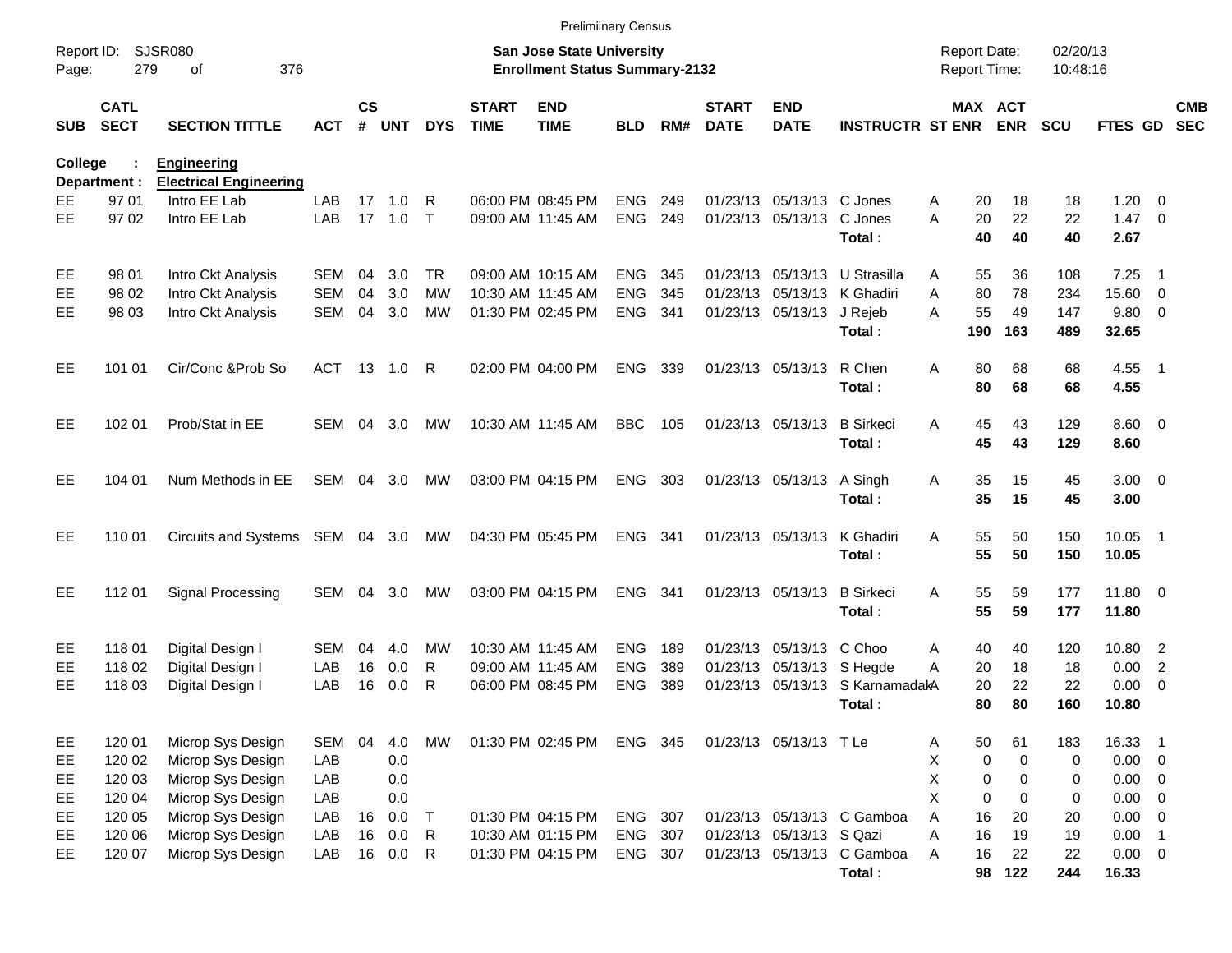|                      |                                      |                                                                          |                          |                      |                          |                             |                                        | <b>Prelimiinary Census</b>                                         |                                                      |                          |                             |                                                        |                                                                            |                                            |                            |                              |                                                 |                                                     |            |
|----------------------|--------------------------------------|--------------------------------------------------------------------------|--------------------------|----------------------|--------------------------|-----------------------------|----------------------------------------|--------------------------------------------------------------------|------------------------------------------------------|--------------------------|-----------------------------|--------------------------------------------------------|----------------------------------------------------------------------------|--------------------------------------------|----------------------------|------------------------------|-------------------------------------------------|-----------------------------------------------------|------------|
| Report ID:<br>Page:  | 280                                  | SJSR080<br>376<br>οf                                                     |                          |                      |                          |                             |                                        | San Jose State University<br><b>Enrollment Status Summary-2132</b> |                                                      |                          |                             |                                                        |                                                                            | <b>Report Date:</b><br><b>Report Time:</b> |                            | 02/20/13<br>10:48:16         |                                                 |                                                     |            |
| <b>SUB</b>           | <b>CATL</b><br><b>SECT</b>           | <b>SECTION TITTLE</b>                                                    | <b>ACT</b>               | $\mathsf{cs}$<br>#   | <b>UNT</b>               | <b>DYS</b>                  | <b>START</b><br><b>TIME</b>            | <b>END</b><br><b>TIME</b>                                          | <b>BLD</b>                                           | RM#                      | <b>START</b><br><b>DATE</b> | <b>END</b><br><b>DATE</b>                              | <b>INSTRUCTR ST ENR ENR</b>                                                |                                            | MAX ACT                    | <b>SCU</b>                   | FTES GD SEC                                     |                                                     | <b>CMB</b> |
| EE<br>EE<br>EЕ<br>EЕ | 122 01<br>122 02<br>122 03<br>122 04 | Electr Design I<br>Electr Design I<br>Electr Design I<br>Electr Design I | SEM<br>LAB<br>LAB<br>LAB | 04<br>16<br>16<br>16 | 4.0<br>0.0<br>0.0<br>0.0 | МW<br>$\top$<br>$\top$<br>R | 09:00 AM 10:15 AM<br>06:00 PM 08:45 PM | 01:30 PM 04:15 PM<br>06:00 PM 08:45 PM                             | <b>ENG</b><br><b>ENG</b><br><b>ENG</b><br><b>ENG</b> | 329<br>290<br>290<br>290 |                             | 01/23/13 05/13/13 D Parent<br>01/23/13 05/13/13 K Mali | 01/23/13 05/13/13 D Berhane<br>01/23/13 05/13/13 P Santhirana A<br>Total : | 55<br>A<br>18<br>A<br>18<br>18<br>A<br>109 | 48<br>14<br>20<br>14<br>96 | 144<br>14<br>20<br>14<br>192 | 12.93 2<br>0.00<br>0.00<br>$0.00 \t 0$<br>12.93 | $\overline{\mathbf{0}}$<br>$\overline{\phantom{0}}$ |            |
| EE<br>EE<br>EЕ       | 124 01<br>124 02<br>124 03           | Electr Design II<br>Electr Design II<br>Electr Design II                 | SEM<br>LAB<br>LAB        | 04<br>16<br>16       | 4.0<br>0.0<br>0.0        | МW<br>R<br>R                |                                        | 09:00 AM 10:15 AM<br>01:30 PM 04:15 PM<br>06:00 PM 08:45 PM        | <b>ENG</b><br><b>ENG</b><br><b>ENG</b>               | 345<br>258<br>258        |                             | 01/23/13 05/13/13 P Agale<br>01/23/13 05/13/13 S Raju  | 01/23/13 05/13/13 S Ardalan<br>Total:                                      | 40<br>A<br>18<br>A<br>18<br>A<br>76        | 41<br>20<br>21<br>82       | 123<br>20<br>21<br>164       | 10.93 0<br>$0.00 \t 0$<br>$0.00 \t 0$<br>10.93  |                                                     |            |
| EE                   | 127 01                               | <b>Electronics for Bioe</b>                                              | <b>LEC</b>               |                      | 02 3.0                   | TR                          |                                        | 03:00 PM 04:15 PM                                                  | <b>ENG</b>                                           | 301                      |                             |                                                        | 01/23/13 05/13/13 O PantchenkoA<br>Total:                                  | 30<br>30                                   | 26<br>26                   | 78<br>78                     | $5.25$ 1<br>5.25                                |                                                     |            |
| EE                   | 128 01                               | <b>Phys Electronics</b>                                                  | SEM 04                   |                      | 3.0                      | TR                          |                                        | 10:30 AM 11:45 AM                                                  | <b>ENG</b>                                           | 345                      |                             |                                                        | 01/23/13 05/13/13 U Strasilla<br>Total:                                    | 55<br>A<br>55                              | 50<br>50                   | 150<br>150                   | $10.00 \t 0$<br>10.00                           |                                                     |            |
| EE                   | 132 01                               | <b>Theo Auto Controls</b>                                                | SEM                      |                      | 04 3.0                   | МW                          |                                        | 04:30 PM 05:45 PM                                                  | CL.                                                  | 202                      |                             | 01/23/13 05/13/13 P Reischl                            | Total:                                                                     | 55<br>A<br>55                              | 56<br>56                   | 168<br>168                   | $11.20 \t 0$<br>11.20                           |                                                     |            |
| EE                   | 134 01                               | Power Systems                                                            | <b>LEC</b>               |                      | 02 3.0                   | TR                          |                                        | 04:30 PM 05:45 PM                                                  | <b>ENG 345</b>                                       |                          |                             | 01/23/13 05/13/13 V Spitsa                             | Total:                                                                     | 35<br>A<br>35                              | 19<br>19                   | 57<br>57                     | $3.90$ 2<br>3.90                                |                                                     |            |
| EE                   | 136 01                               | <b>Power Electronics</b>                                                 | <b>SEM</b>               | 04                   | 3.0                      | TR                          |                                        | 03:00 PM 04:15 PM                                                  | <b>ENG</b>                                           | 303                      |                             |                                                        | 01/23/13 05/13/13 P Reischl<br>Total:                                      | 35<br>A<br>35                              | 10<br>10                   | 30<br>30                     | $2.00 \t 0$<br>2.00                             |                                                     |            |
| EE                   | 138 01                               | Embedded Cntr Sys DeSEM 05 3.0                                           |                          |                      |                          | MW                          |                                        | 06:00 PM 07:15 PM                                                  | ENG                                                  | 303                      |                             | 01/23/13 05/13/13 C Pham                               | Total:                                                                     | A<br>35<br>35                              | 33<br>33                   | 99<br>99                     | $6.60$ 0<br>6.60                                |                                                     |            |
| EE                   | 140 01                               | Prin of E & M Flds                                                       |                          |                      | SEM 04 3.0 TR            |                             |                                        | 09:00 AM 10:15 AM ENG 339 01/23/13 05/13/13 LHe                    |                                                      |                          |                             |                                                        | Total:                                                                     | Α<br>55<br>55                              | 49<br>49                   | 147<br>147                   | 9.85 1<br>9.85                                  |                                                     |            |
| EE                   | 161 01                               | Digital Comm Sys                                                         | LEC 02 3.0 TR            |                      |                          |                             |                                        | 01:30 PM 02:45 PM                                                  | ENG 345                                              |                          |                             |                                                        | 01/23/13 05/13/13 R Morelos-Za A<br>Total:                                 | 35<br>35                                   | 18<br>18                   | 54<br>54                     | 3.60 0<br>3.60                                  |                                                     |            |
| EE                   | 166 01                               | <b>CMOS Dgtl Circuits</b>                                                | SEM 04 3.0 TR            |                      |                          |                             |                                        | 04:30 PM 05:45 PM                                                  |                                                      | ENG 403                  |                             | 01/23/13 05/13/13 M Jones                              | Total:                                                                     | Α<br>35<br>35 <sub>5</sub>                 | 17<br>17                   | 51<br>51                     | 3.50 2<br>3.50                                  |                                                     |            |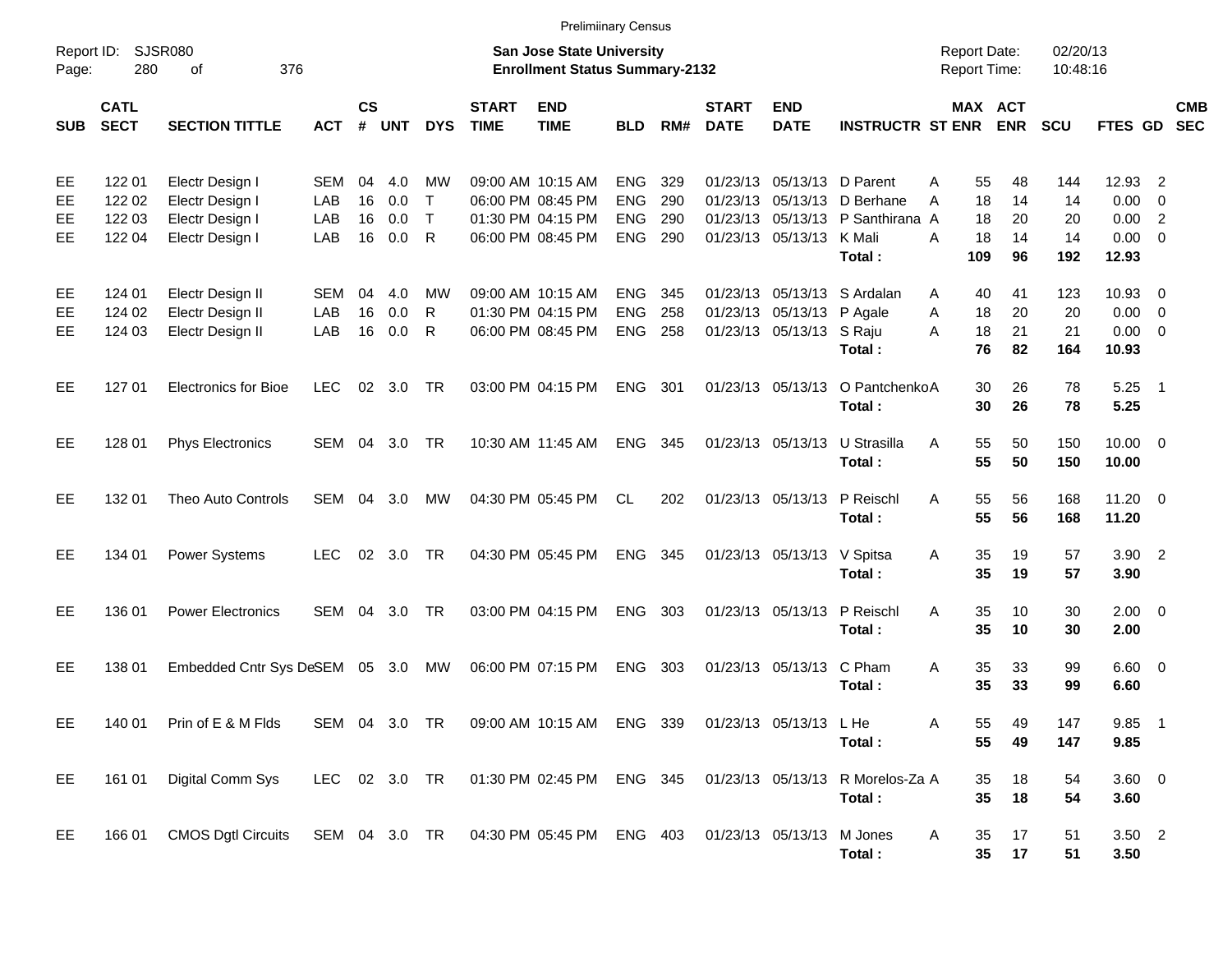|                              |                            |                                                                                        |                          |                    |                       |                          |                             | <b>Prelimiinary Census</b>                                         |                                        |                   |                             |                                                                                    |                                                                      |                                            |                                                           |                       |                                                   |            |
|------------------------------|----------------------------|----------------------------------------------------------------------------------------|--------------------------|--------------------|-----------------------|--------------------------|-----------------------------|--------------------------------------------------------------------|----------------------------------------|-------------------|-----------------------------|------------------------------------------------------------------------------------|----------------------------------------------------------------------|--------------------------------------------|-----------------------------------------------------------|-----------------------|---------------------------------------------------|------------|
| Page:                        | Report ID: SJSR080<br>281  | 376<br>of                                                                              |                          |                    |                       |                          |                             | San Jose State University<br><b>Enrollment Status Summary-2132</b> |                                        |                   |                             |                                                                                    |                                                                      | <b>Report Date:</b><br><b>Report Time:</b> |                                                           | 02/20/13<br>10:48:16  |                                                   |            |
| <b>SUB</b>                   | <b>CATL</b><br><b>SECT</b> | <b>SECTION TITTLE</b>                                                                  | <b>ACT</b>               | $\mathsf{cs}$<br># | <b>UNT</b>            | <b>DYS</b>               | <b>START</b><br><b>TIME</b> | <b>END</b><br><b>TIME</b>                                          | <b>BLD</b>                             | RM#               | <b>START</b><br><b>DATE</b> | <b>END</b><br><b>DATE</b>                                                          | <b>INSTRUCTR ST ENR</b>                                              |                                            | MAX ACT<br><b>ENR</b>                                     | <b>SCU</b>            | FTES GD SEC                                       | <b>CMB</b> |
| EE                           | 175 01                     | <b>Filter Design</b>                                                                   | <b>SEM</b>               |                    | 3.0                   |                          |                             |                                                                    |                                        |                   |                             |                                                                                    | Total:                                                               | Χ                                          | 0<br>0<br>$\bf{0}$<br>$\bf{0}$                            | 0<br>0                | $0.00 \t 0$<br>0.00                               |            |
| EE                           | 178 01                     | Dig Design w FPGAS SEM 04 3.0                                                          |                          |                    |                       | МW                       |                             | 01:30 PM 02:45 PM                                                  | ENG                                    | 303               |                             | 01/23/13 05/13/13                                                                  | C Choo<br>Total:                                                     | 35<br>Α<br>35                              | 23<br>23                                                  | 69<br>69              | $4.60 \ 0$<br>4.60                                |            |
| EE<br><b>EE</b>              | 180 01<br>180 02           | <b>Indiv Studies</b><br><b>Indiv Studies</b>                                           | <b>SUP</b><br><b>SUP</b> | 36<br>36           | 1.0<br>3.0            | <b>TBA</b><br><b>TBA</b> |                             |                                                                    |                                        |                   |                             | 01/23/13 05/13/13 R Chen<br>01/23/13 05/13/13 R Chen                               | Total:                                                               | A<br>A<br>10                               | 5<br>$\mathbf 0$<br>5<br>$\overline{2}$<br>$\overline{2}$ | 0<br>6<br>6           | $0.00 \t 0$<br>$0.40 \quad 0$<br>0.40             |            |
| EE<br>EE.<br>EE.             |                            | 198A 01 EE Sr Dsgn Proj I<br>198A 02 EE Sr Dsgn Proj I<br>198A 03 EE Sr Dsgn Proj I    | LAB<br>LAB<br>LAB        | 16<br>16<br>16     | 1.0<br>1.0<br>$1.0$ F | -F<br>-F                 |                             | 12:00 PM 02:45 PM<br>12:00 PM 02:45 PM<br>12:00 PM 02:45 PM        | <b>ENG</b><br><b>ENG</b><br><b>ENG</b> | 189<br>189<br>189 |                             | 01/23/13 05/13/13 D Parent<br>01/23/13 05/13/13 J Rejeb                            | 01/23/13 05/13/13 R Morelos-Za A<br>Total:                           | 10<br>A<br>10<br>A<br>10<br>30             | 13<br>13<br>13<br>39                                      | 13<br>13<br>13<br>39  | $0.87$ 0<br>$0.87$ 0<br>$0.87$ 0<br>2.60          |            |
| EE<br><b>EE</b><br><b>EE</b> |                            | 198B 01 EE Sr Dsgn Proj II<br>198B 02 EE Sr Dsgn Proj II<br>198B 03 EE Sr Dsgn Proj II | LAB<br>LAB<br>LAB        | 16<br>16<br>16     | 3.0<br>3.0<br>3.0     | -F<br>-F<br>S            |                             | 01:30 PM 09:15 PM<br>01:30 PM 09:15 PM<br>01:30 PM 09:15 PM        | <b>ENG</b><br><b>ENG</b><br>ENG        | 376<br>376<br>376 |                             | 01/23/13 05/13/13 D Parent<br>01/23/13 05/13/13 E Marouf<br>01/23/13 05/13/13 L He | Total:                                                               | 10<br>A<br>A<br>10<br>A<br>10<br>30        | 14<br>11<br>11<br>36                                      | 42<br>33<br>33<br>108 | $2.80 \t 0$<br>$2.20 \t 0$<br>$2.20 \t 0$<br>7.20 |            |
| EE<br>EE.                    | 210 01<br>210 02           | Linear Sys Theory<br>Linear Sys Theory                                                 | SEM<br><b>SEM</b>        | 05<br>05           | 3.0<br>3.0            | МW<br><b>TR</b>          |                             | 06:00 PM 07:15 PM<br>07:30 PM 08:45 PM                             | <b>ENG</b><br><b>ENG</b>               | 345<br>339        |                             | 01/23/13 05/13/13 A Singh<br>01/23/13 05/13/13 J Kamali                            | Total:                                                               | 35<br>A<br>35<br>A<br>70                   | 21<br>18<br>39                                            | 63<br>54<br>117       | 5.25 21<br>4.45 17<br>9.70                        |            |
| EE<br>EE.                    | 221 01<br>221 02           | Prin of Semi Dev I<br>Prin of Semi Dev I                                               | SEM<br><b>SEM</b>        | 05<br>05           | 3.0<br>3.0            | TR.<br><b>MW</b>         |                             | 03:00 PM 04:15 PM<br>07:30 PM 08:45 PM                             | <b>ENG</b><br><b>ENG</b>               | 345<br>345        |                             | 01/23/13 05/13/13 L He<br>01/23/13 05/13/13                                        | M Zoroofchi<br>Total:                                                | 35<br>Α<br>35<br>A<br>70                   | 23<br>22<br>45                                            | 69<br>66<br>135       | 5.75 23<br>5.45 21<br>11.20                       |            |
| EE<br>EE                     | 223 01<br>223 02           | Analog Int Ckts<br>Analog Int Ckts                                                     | SEM<br>LAB               | 05                 | 3.0<br>16  0.0        | TR.<br><b>TBA</b>        |                             | 06:00 PM 06:50 PM                                                  | <b>ENG</b>                             | 401               |                             | 01/23/13 05/13/13<br>01/23/13 05/13/13                                             | M Zoroofchi A<br>Total:                                              | 35<br>35<br>Α                              | 23<br>23<br>70<br>46                                      | 46<br>23<br>69        | 5.75 23<br>$0.00$ 23<br>5.75                      |            |
| EE<br>EE                     | 224 01<br>224 02           | Hi Speed CMOS Ckts SEM 05 3.0 MW<br>Hi Speed CMOS Ckts LAB 16 0.0 MW                   |                          |                    |                       |                          |                             | 06:00 PM 06:50 PM<br>07:00 PM 07:15 PM                             | ENG 329<br>ENG 329                     |                   |                             |                                                                                    | 01/23/13 05/13/13 S Ardalan<br>01/23/13 05/13/13 S Ardalan<br>Total: | 35<br>A<br>35<br>A<br>70                   | 20<br>20<br>40                                            | 40<br>20<br>60        | 5.00 20<br>0.0020<br>5.00                         |            |
| EE.                          | 230 01                     | <b>RFIC II</b>                                                                         | <b>SEM</b>               |                    | 3.0                   |                          |                             |                                                                    |                                        |                   |                             |                                                                                    | Total:                                                               | X                                          | 0<br>0<br>$\bf{0}$<br>0                                   | 0<br>0                | $0.00 \t 0$<br>0.00                               |            |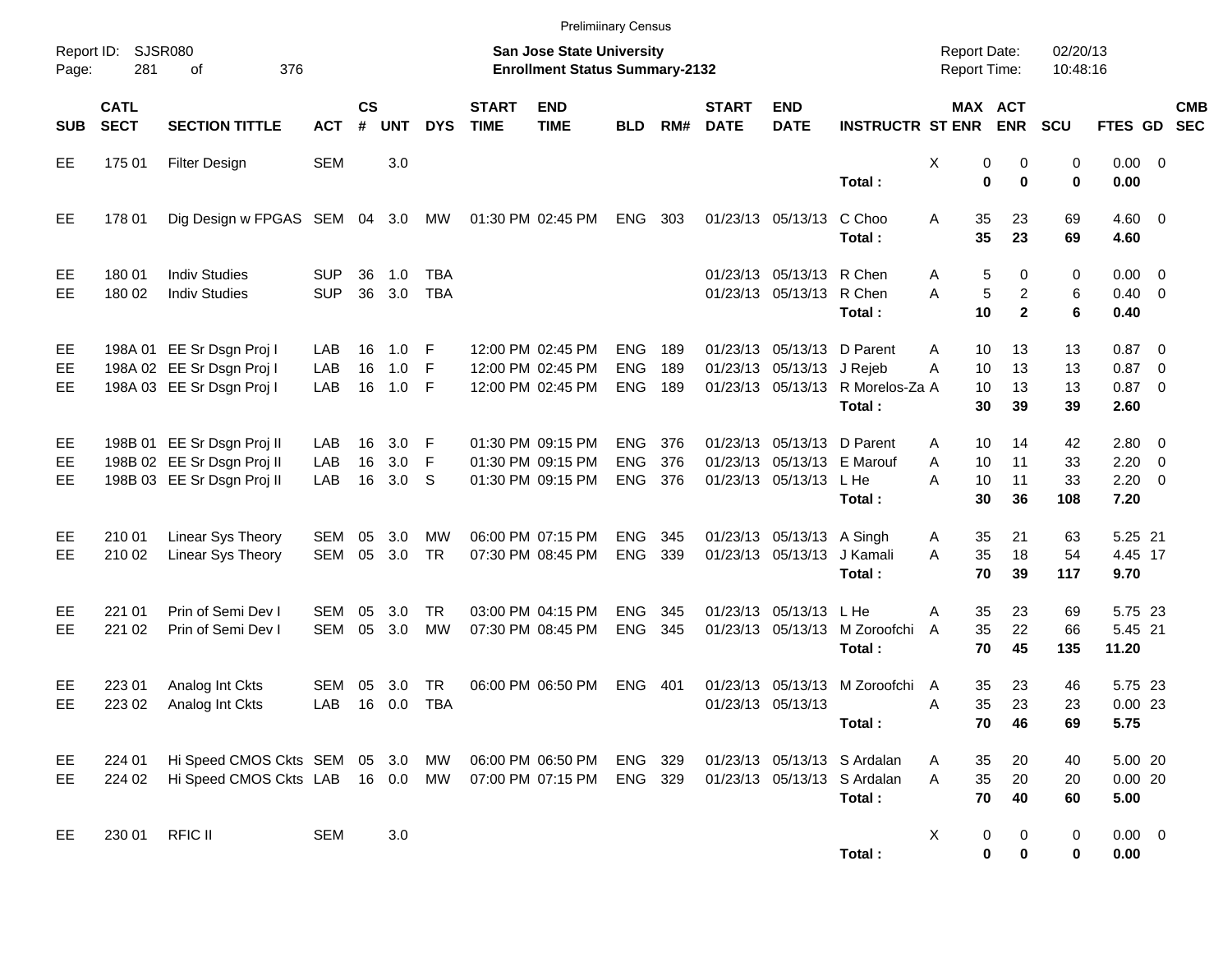|                     |                            |                                              |                   |                             |                        |                         |                             | <b>Prelimiinary Census</b>                                         |                          |            |                             |                                                        |                                            |                                            |                                |                           |                              |            |
|---------------------|----------------------------|----------------------------------------------|-------------------|-----------------------------|------------------------|-------------------------|-----------------------------|--------------------------------------------------------------------|--------------------------|------------|-----------------------------|--------------------------------------------------------|--------------------------------------------|--------------------------------------------|--------------------------------|---------------------------|------------------------------|------------|
| Report ID:<br>Page: | 282                        | SJSR080<br>376<br>οf                         |                   |                             |                        |                         |                             | San Jose State University<br><b>Enrollment Status Summary-2132</b> |                          |            |                             |                                                        |                                            | <b>Report Date:</b><br><b>Report Time:</b> |                                | 02/20/13<br>10:48:16      |                              |            |
| <b>SUB</b>          | <b>CATL</b><br><b>SECT</b> | <b>SECTION TITTLE</b>                        | <b>ACT</b>        | $\mathsf{cs}$<br>$\pmb{\#}$ | <b>UNT</b>             | <b>DYS</b>              | <b>START</b><br><b>TIME</b> | <b>END</b><br><b>TIME</b>                                          | <b>BLD</b>               | RM#        | <b>START</b><br><b>DATE</b> | <b>END</b><br><b>DATE</b>                              | <b>INSTRUCTR ST ENR</b>                    |                                            | MAX ACT<br><b>ENR</b>          | <b>SCU</b>                | FTES GD SEC                  | <b>CMB</b> |
| EE                  | 231 01                     | <b>Automat Contr Theo</b>                    | SEM               |                             | 05 3.0                 | MW                      |                             | 06:00 PM 07:15 PM                                                  | CL.                      | 202        |                             | 01/23/13 05/13/13 V Spitsa                             | Total:                                     | 35<br>Α<br>35                              | 5<br>5                         | 15<br>15                  | $1.25 - 5$<br>1.25           |            |
| EE<br>EE            | 239 01<br>239 02           | Sel Top in Sys & C<br>Sel Top in Sys & C     | SEM<br>LAB        | 05<br>16                    | 3.0<br>0.0             | <b>TR</b><br><b>TBA</b> |                             | 06:00 PM 06:50 PM                                                  | CL.                      | 202        |                             | 01/23/13 05/13/13 P Reischl<br>01/23/13 05/13/13       | Total:                                     | 35<br>A<br>35<br>A<br>70                   | 4<br>5<br>9                    | 8<br>$\overline{5}$<br>13 | 1.004<br>0.00 5<br>1.00      |            |
| EE<br>EE            | 250 01<br>250 02           | Prob Ran Vari & St P<br>Prob Ran Vari & St P | <b>SEM</b><br>SEM | 05                          | 3.0<br>05 3.0          | МW<br><b>TR</b>         |                             | 03:00 PM 04:15 PM<br>06:00 PM 07:15 PM                             | <b>ENG</b><br><b>ENG</b> | 345<br>345 |                             | 01/23/13 05/13/13 N Mir<br>01/23/13 05/13/13 K Ghadiri | Total:                                     | 70<br>Α<br>A<br>35<br>105                  | 78<br>11<br>89                 | 234<br>33<br>267          | 19.50 78<br>2.75 11<br>22.25 |            |
| EE                  | 251 01                     | Digital Data Tran I                          | SEM 05 3.0        |                             |                        | TR                      |                             | 06:00 PM 07:15 PM                                                  | ENG 339                  |            |                             |                                                        | 01/23/13 05/13/13 R Morelos-Za A<br>Total: | 35<br>35                                   | 11<br>11                       | 33<br>33                  | 2.75 11<br>2.75              |            |
| EE                  | 253 01                     | Dig Sig Proc I                               | SEM 05            |                             | 3.0                    | MW                      |                             | 04:30 PM 05:45 PM                                                  | <b>ENG</b>               | 303        |                             | 01/23/13 05/13/13 E Marouf                             | Total:                                     | 35<br>A<br>35                              | 13<br>13                       | 39<br>39                  | 3.25 13<br>3.25              |            |
| EE                  | 254 01                     | Digital Signal Pro                           | <b>SEM</b>        |                             | 3.0                    |                         |                             |                                                                    |                          |            |                             |                                                        | Total:                                     | X                                          | 0<br>0<br>$\bf{0}$<br>$\bf{0}$ | 0<br>0                    | $0.00 \t 0$<br>0.00          |            |
| EE                  | 255 01                     | Wireless Comm                                | SEM               |                             | 05 3.0                 | TR                      |                             | 07:30 PM 08:45 PM                                                  | <b>ENG</b>               | 345        |                             | 01/23/13 05/13/13                                      | J Kim<br>Total:                            | 35<br>Α<br>35                              | 11<br>11                       | 33<br>33                  | 2.75 11<br>2.75              |            |
| EE                  | 256 01                     | Prog DSP Architectur SEM 05 3.0              |                   |                             |                        | MW                      |                             | 07:30 PM 08:45 PM                                                  | <b>ENG</b>               | 329        |                             | 01/23/13 05/13/13                                      | A Singh<br>Total:                          | 35<br>Α<br>35                              | 14<br>14                       | 42<br>42                  | 3.50 14<br>3.50              |            |
| EE                  | 260 01                     | <b>RFID Systems</b>                          | SEM               | 05                          | 3.0                    | MW                      |                             | 07:30 PM 08:45 PM                                                  | <b>ENG</b>               | 340        |                             | 01/23/13 05/13/13                                      | R Morelos-Za A<br>Total:                   | 35<br>35                                   | 15<br>15                       | 45<br>45                  | 3.50 10<br>3.50              |            |
| EE                  | 262 01                     | <b>Biosignal Analysis</b>                    | <b>LEC</b>        |                             | 3.0                    |                         |                             |                                                                    |                          |            |                             |                                                        | Total:                                     | х                                          | 0<br>0<br>0<br>0               | 0<br>0                    | $0.00 \t 0$<br>0.00          |            |
| EE                  | 263 01                     | Image Processing                             |                   |                             |                        |                         |                             | SEM 05 3.0 MW 04:30 PM 05:45 PM                                    | ENG 340                  |            |                             | 01/23/13 05/13/13 B Sirkeci                            | Total:                                     | 35<br>Α<br>35                              | 12<br>12                       | 36<br>36                  | 3.00 12<br>3.00              |            |
| EE<br>EE            | 270 01<br>270 02           | Adv Logic Design<br>Adv Logic Design         | SEM<br>LAB        |                             | 05 3.0<br>16  0.0  TBA | MW                      |                             | 06:00 PM 06:50 PM                                                  | IS.                      | 113        |                             | 01/23/13 05/13/13 J Kim<br>01/23/13 05/13/13           | Total:                                     | 35<br>Α<br>35<br>Α<br>70                   | 14<br>14<br>28                 | 28<br>14<br>42            | 3.50 14<br>$0.00$ 14<br>3.50 |            |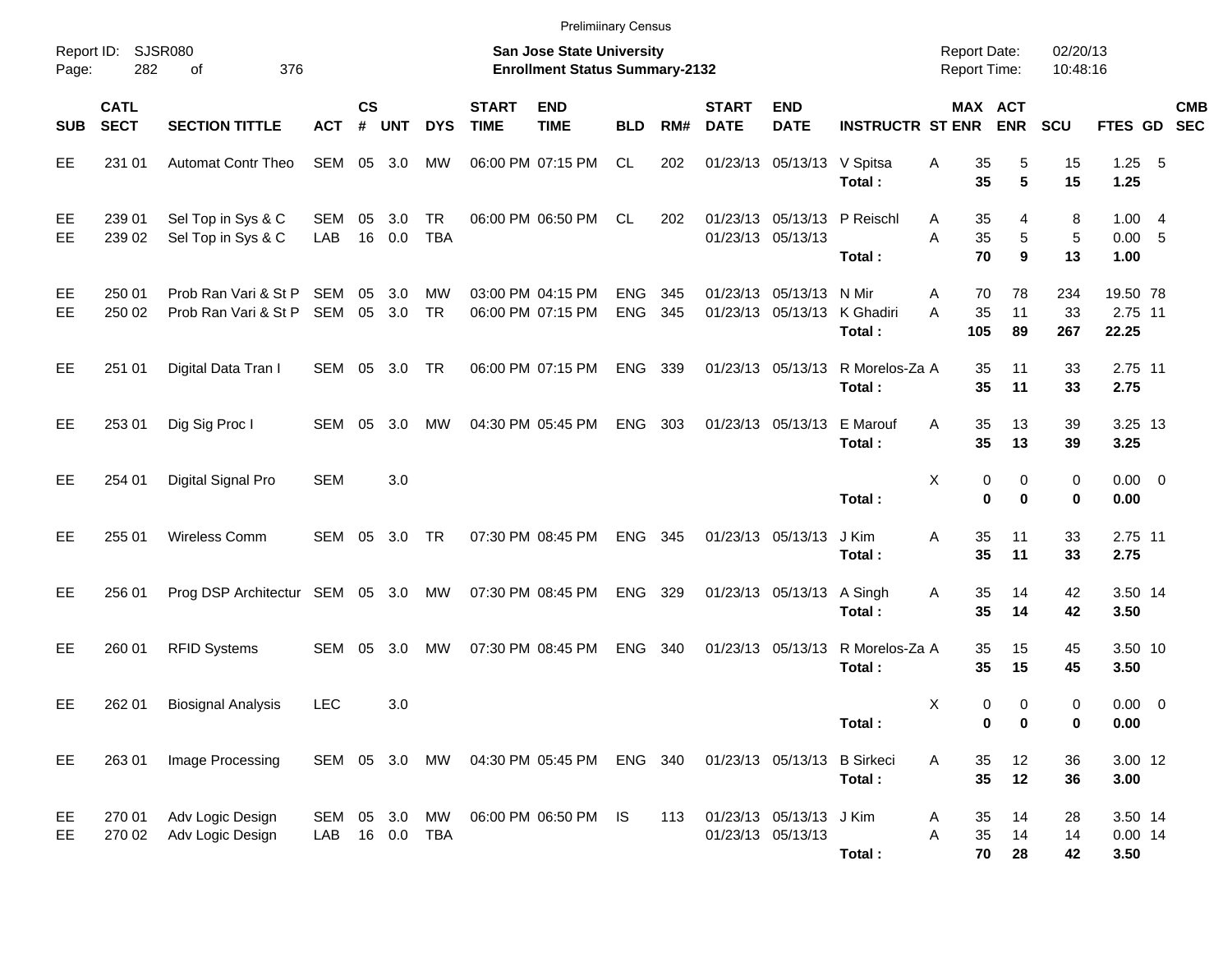|                                   |                            |                                                                                                                                              |                                        |                                  |                                                                  |                                                  |                             | <b>Prelimiinary Census</b>                                                                                                 |                                                                |                   |                             |                                                                                |                                                                                            |                                                                |                                 |                                  |                                                                 |            |
|-----------------------------------|----------------------------|----------------------------------------------------------------------------------------------------------------------------------------------|----------------------------------------|----------------------------------|------------------------------------------------------------------|--------------------------------------------------|-----------------------------|----------------------------------------------------------------------------------------------------------------------------|----------------------------------------------------------------|-------------------|-----------------------------|--------------------------------------------------------------------------------|--------------------------------------------------------------------------------------------|----------------------------------------------------------------|---------------------------------|----------------------------------|-----------------------------------------------------------------|------------|
| Report ID:<br>Page:               | 283                        | SJSR080<br>376<br>оf                                                                                                                         |                                        |                                  |                                                                  |                                                  |                             | <b>San Jose State University</b><br><b>Enrollment Status Summary-2132</b>                                                  |                                                                |                   |                             |                                                                                |                                                                                            | <b>Report Date:</b><br><b>Report Time:</b>                     |                                 | 02/20/13<br>10:48:16             |                                                                 |            |
| <b>SUB</b>                        | <b>CATL</b><br><b>SECT</b> | <b>SECTION TITTLE</b>                                                                                                                        | <b>ACT</b>                             | $\mathsf{cs}$<br>#               | <b>UNT</b>                                                       | <b>DYS</b>                                       | <b>START</b><br><b>TIME</b> | <b>END</b><br><b>TIME</b>                                                                                                  | <b>BLD</b>                                                     | RM#               | <b>START</b><br><b>DATE</b> | <b>END</b><br><b>DATE</b>                                                      | <b>INSTRUCTR ST ENR</b>                                                                    |                                                                | MAX ACT<br><b>ENR</b>           | <b>SCU</b>                       | FTES GD SEC                                                     | <b>CMB</b> |
| EE.                               | 271 01                     | Digital Sys Design                                                                                                                           | SEM                                    | 05                               | 3.0                                                              | MW                                               |                             | 06:00 PM 07:15 PM                                                                                                          | CL.                                                            | 310               |                             | 01/23/13 05/13/13 TLe                                                          | Total:                                                                                     | 55<br>Α<br>55                                                  | 57<br>57                        | 171<br>171                       | 14.25 57<br>14.25                                               |            |
| EE                                | 275 01                     | Adv Comp Architect                                                                                                                           | SEM                                    | 05                               | 3.0                                                              | MW                                               |                             | 07:30 PM 08:45 PM                                                                                                          | CL                                                             | 202               |                             | 01/23/13 05/13/13 C Tarng                                                      | Total:                                                                                     | 35<br>A<br>35                                                  | 41<br>41                        | 123<br>123                       | 10.25 41<br>10.25                                               |            |
| EE<br>EE                          | 276 01<br>276 02           | Parallel Cmpt Syst<br>Parallel Cmpt Syst                                                                                                     | <b>SEM</b><br>LAB                      | 05<br>16                         | 3.0<br>0.0                                                       | TR<br><b>TR</b>                                  |                             | 06:00 PM 06:50 PM<br>07:00 PM 07:15 PM                                                                                     | <b>ENG</b><br><b>ENG</b>                                       | 329<br>329        |                             |                                                                                | 01/23/13 05/13/13 T Caohuu<br>01/23/13 05/13/13 T Caohuu<br>Total:                         | 35<br>A<br>35<br>A<br>70                                       | 13<br>13<br>26                  | 26<br>13<br>39                   | 3.25 13<br>$0.00$ 13<br>3.25                                    |            |
| EE.                               | 281 01                     | Internetworking                                                                                                                              | SEM                                    | 04                               | 3.0                                                              | TR                                               |                             | 04:30 PM 05:45 PM                                                                                                          | ENG 329                                                        |                   |                             | 01/23/13 05/13/13                                                              | J Rejeb<br>Total:                                                                          | 35<br>Α<br>35                                                  | 24<br>24                        | 72<br>72                         | 5.95 23<br>5.95                                                 |            |
| EE                                | 283 01                     | Broadband Comm Nt SEM 04 3.0                                                                                                                 |                                        |                                  |                                                                  | МW                                               |                             | 04:30 PM 05:45 PM                                                                                                          | ENG 345                                                        |                   |                             | 01/23/13 05/13/13 N Mir                                                        | Total:                                                                                     | 55<br>Α<br>55                                                  | 45<br>45                        | 135<br>135                       | 11.15 43<br>11.15                                               |            |
| EE                                | 287 01                     | ASIC CMOS Design                                                                                                                             | SEM 05 3.0                             |                                  |                                                                  | TR                                               |                             | 07:30 PM 08:45 PM                                                                                                          | ENG 331                                                        |                   |                             | 01/23/13 05/13/13 M Jones                                                      | Total:                                                                                     | A<br>40<br>40                                                  | 50<br>50                        | 150<br>150                       | 12.50 50<br>12.50                                               |            |
| EE                                | 288 01                     | Data Cony for AMS                                                                                                                            | <b>LEC</b>                             |                                  | 02 3.0                                                           | MW                                               |                             | 07:30 PM 08:45 PM                                                                                                          | ENG 339                                                        |                   |                             |                                                                                | 01/23/13 05/13/13 S Ardalan<br>Total:                                                      | 35<br>A<br>35                                                  | 25<br>25                        | 75<br>75                         | 6.25 25<br>6.25                                                 |            |
| EE<br>EЕ                          | 295 01<br>295 02           | <b>Technical Writing</b><br><b>Technical Writing</b>                                                                                         | <b>LEC</b><br>LEC                      | 03<br>03                         | 3.0<br>3.0                                                       | TR<br><b>TR</b>                                  |                             | 06:00 PM 07:15 PM<br>10:30 AM 11:45 AM                                                                                     | <b>ENG</b><br><b>ENG</b>                                       | -331<br>303       |                             |                                                                                | 01/23/13 05/13/13 J Freeman<br>01/23/13 05/13/13 J Freeman<br>Total:                       | 40<br>A<br>40<br>A<br>80                                       | 40<br>40<br>80                  | 120<br>120<br>240                | 10.00 40<br>10.00 40<br>20.00                                   |            |
| EE<br>EE<br>EЕ                    |                            | 297A 01 MSEE Project Proposa LAB<br>297A 02 MSEE Project Proposa LAB<br>297A 03 MSEE Project Proposa LAB                                     |                                        | 16<br>16                         | 16 3.0<br>3.0<br>3.0                                             | – F<br>– F<br>-F                                 |                             | 12:30 PM 09:15 PM<br>12:30 PM 09:15 PM<br>12:30 PM 09:15 PM                                                                | <b>ENG</b><br><b>ENG</b><br><b>ENG</b>                         | 345<br>345<br>345 | 01/23/13                    | 05/13/13 C Choo<br>01/23/13 05/13/13 T Le                                      | 01/23/13 05/13/13 T Caohuu<br>Total :                                                      | 10<br>A<br>10<br>A<br>10<br>A<br>30                            | 12<br>12<br>11<br>35            | 36<br>36<br>33<br>105            | 3.00 12<br>3.00 12<br>2.75 11<br>8.75                           |            |
| EE.<br>EE<br>EE<br>EE<br>EE<br>EE |                            | 297B 01 MSEE Project<br>297B 02 MSEE Project<br>297B 03 MSEE Project<br>297B 04 MSEE Project<br>297B 05 MSEE Project<br>297B 06 MSEE Project | LAB<br>LAB<br>LAB<br>LAB<br>LAB<br>LAB | 16<br>16<br>16<br>16<br>16<br>16 | 3.0 <sub>5</sub><br>3.0<br>3.0<br>3.0<br>3.0<br>3.0 <sub>5</sub> | <b>S</b><br>$^{\circ}$ S<br><b>S</b><br><b>S</b> |                             | 12:30 PM 09:15 PM<br>12:30 PM 09:15 PM<br>12:30 PM 09:15 PM<br>12:30 PM 09:15 PM<br>12:30 PM 09:00 PM<br>12:30 PM 09:00 PM | ENG 345<br>ENG 345<br>ENG 345<br>ENG 345<br>ENG 345<br>ENG 345 |                   |                             | 01/23/13 05/13/13 N Mir<br>01/23/13 05/13/13 L He<br>01/23/13 05/13/13 A Singh | 01/23/13 05/13/13 T Caohuu<br>01/23/13 05/13/13 S Ardalan<br>01/23/13 05/13/13 U Strasilla | A<br>10<br>10<br>A<br>10<br>A<br>10<br>A<br>10<br>A<br>10<br>A | 14<br>11<br>9<br>11<br>10<br>13 | 42<br>33<br>27<br>33<br>30<br>39 | 3.50 14<br>2.75 11<br>$2.25$ 9<br>2.75 11<br>2.50 10<br>3.25 13 |            |
| EE.                               |                            | 297B 07 MSEE Project                                                                                                                         | LAB                                    | 16                               | 3.0 <sub>5</sub>                                                 |                                                  |                             | 12:30 PM 09:00 PM                                                                                                          | ENG 345                                                        |                   |                             |                                                                                | 01/23/13 05/13/13 P Reischl<br>Total:                                                      | 10<br>A<br>70                                                  | 9<br>77                         | 27<br>231                        | $2.25$ 9<br>19.25                                               |            |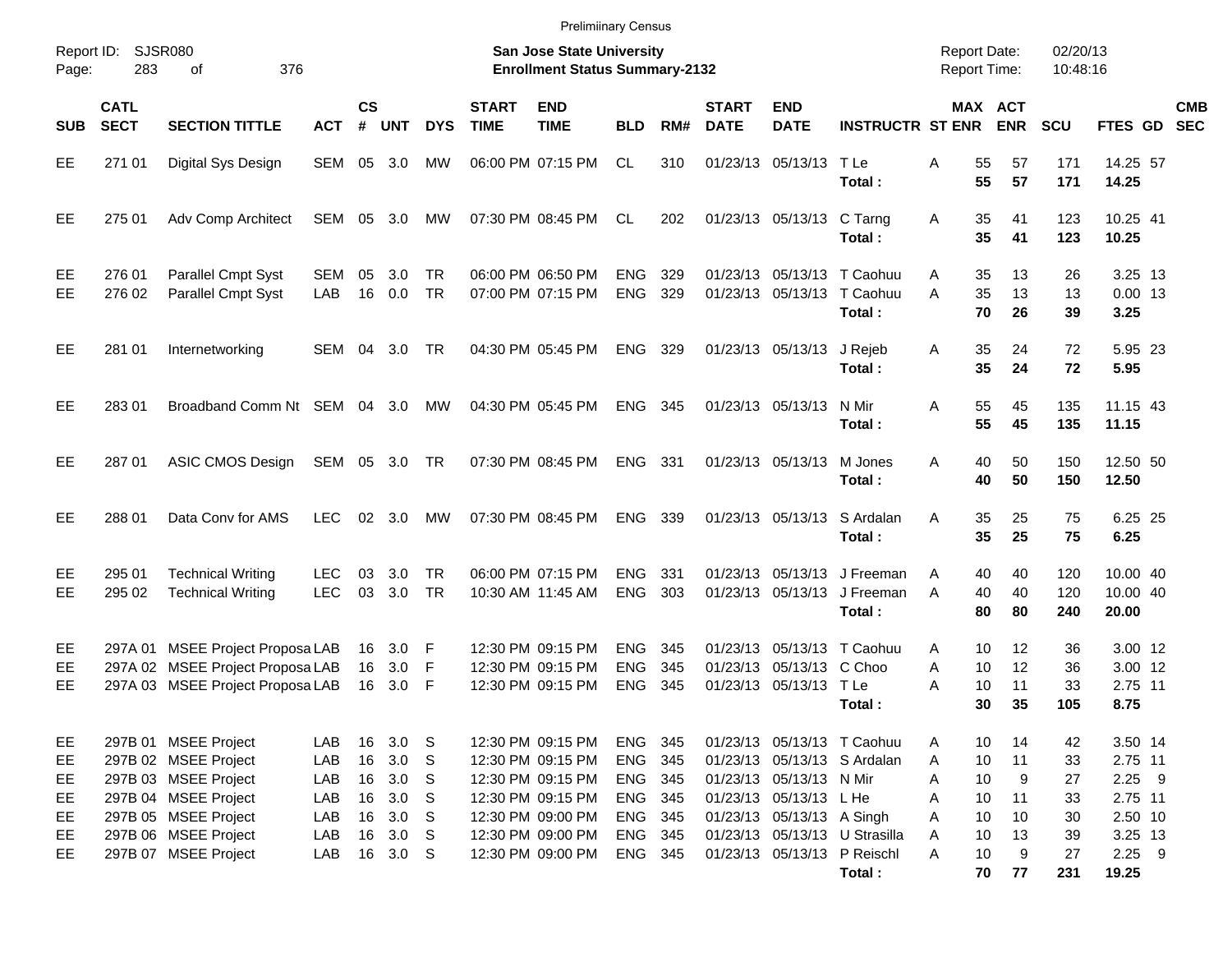| Report ID:<br>Page: | 284                        | <b>SJSR080</b><br>376<br>0f                                          |                          |                |                   |                                 |                             | <b>San Jose State University</b><br><b>Enrollment Status Summary-2132</b> |            |     |                                  |                                                       |                                         | <b>Report Date:</b><br><b>Report Time:</b> |                                            | 02/20/13<br>10:48:16         |                                               |                          |
|---------------------|----------------------------|----------------------------------------------------------------------|--------------------------|----------------|-------------------|---------------------------------|-----------------------------|---------------------------------------------------------------------------|------------|-----|----------------------------------|-------------------------------------------------------|-----------------------------------------|--------------------------------------------|--------------------------------------------|------------------------------|-----------------------------------------------|--------------------------|
| <b>SUB</b>          | <b>CATL</b><br><b>SECT</b> | <b>SECTION TITTLE</b>                                                | <b>ACT</b>               | $\mathsf{cs}$  | # UNT             | <b>DYS</b>                      | <b>START</b><br><b>TIME</b> | <b>END</b><br><b>TIME</b>                                                 | <b>BLD</b> | RM# | <b>START</b><br><b>DATE</b>      | <b>END</b><br><b>DATE</b>                             | <b>INSTRUCTR ST ENR</b>                 |                                            | MAX ACT<br><b>ENR</b>                      | <b>SCU</b>                   | FTES GD                                       | <b>CMB</b><br><b>SEC</b> |
| EE<br>EE            | 298 01<br>298 02           | Spec Prob<br>Spec Prob                                               | <b>SUP</b><br><b>SUP</b> | 25<br>25       | 3.0<br>1.0        | <b>TBA</b><br><b>TBA</b>        |                             |                                                                           |            |     | 01/23/13<br>01/23/13             | 05/13/13                                              | 05/13/13 T Caohuu<br>T Caohuu<br>Total: | A<br>A                                     | 5<br>0<br>5<br>0<br>10<br>$\bf{0}$         | 0<br>$\mathbf 0$<br>$\bf{0}$ | $0.00 \t 0$<br>$0.00 \t 0$<br>0.00            |                          |
| EE<br>EE<br>EE      | 298I01<br>298I02<br>298103 | EE Internship Experi<br>EE Internship Experi<br>EE Internship Experi | SUP<br><b>SUP</b><br>SUP | 48<br>48<br>48 | 1.0<br>2.0<br>3.0 | TBA<br><b>TBA</b><br><b>TBA</b> |                             |                                                                           |            |     | 01/23/13<br>01/23/13<br>01/23/13 | 05/13/13 R Chen<br>05/13/13 R Chen<br>05/13/13 R Chen | Total:                                  | A<br>A<br>A                                | 5<br>0<br>5<br>0<br>35<br>14<br>45<br>14   | 0<br>$\mathbf 0$<br>42<br>42 | $0.00 \t 0$<br>$0.00 \t 0$<br>3.50 14<br>3.50 |                          |
| EE                  |                            | 299A 01 MSEE Thesis Proposal SUP                                     |                          |                | 25 3.0            | TBA                             |                             |                                                                           |            |     | 01/23/13                         | 05/13/13                                              | T Caohuu<br>Total:                      | A                                          | 10<br>5<br>5<br>10                         | 15<br>15                     | $1.25 \quad 5$<br>1.25                        |                          |
| EE                  | 299B 01                    | <b>MSEE Thesis</b>                                                   | <b>SUP</b>               | -25            | 3.0               | <b>TBA</b>                      |                             |                                                                           |            |     | 01/23/13                         |                                                       | 05/13/13 T Caohuu<br>Total:             | A                                          | 10<br>$\overline{2}$<br>10<br>$\mathbf{2}$ | 6<br>6                       | $0.50$ 2<br>0.50                              |                          |
|                     | Department :               | <b>Electrical Engineering</b>                                        |                          |                |                   |                                 |                             |                                                                           |            |     |                                  |                                                       | <b>Department Total:</b>                | 2688                                       | 2054                                       | 5264                         | 390.27                                        |                          |

| Department Total:         |      |      | 2688 2054 5264 | - 390.27 |
|---------------------------|------|------|----------------|----------|
| <b>Lower Division:</b>    | 230  | -203 | -529           | 35.32    |
| <b>Upper Division:</b>    | 1108 |      | 993 2385       | 159.70   |
| <b>Graduate Division:</b> | 1350 |      | 858 2350       | 195.25   |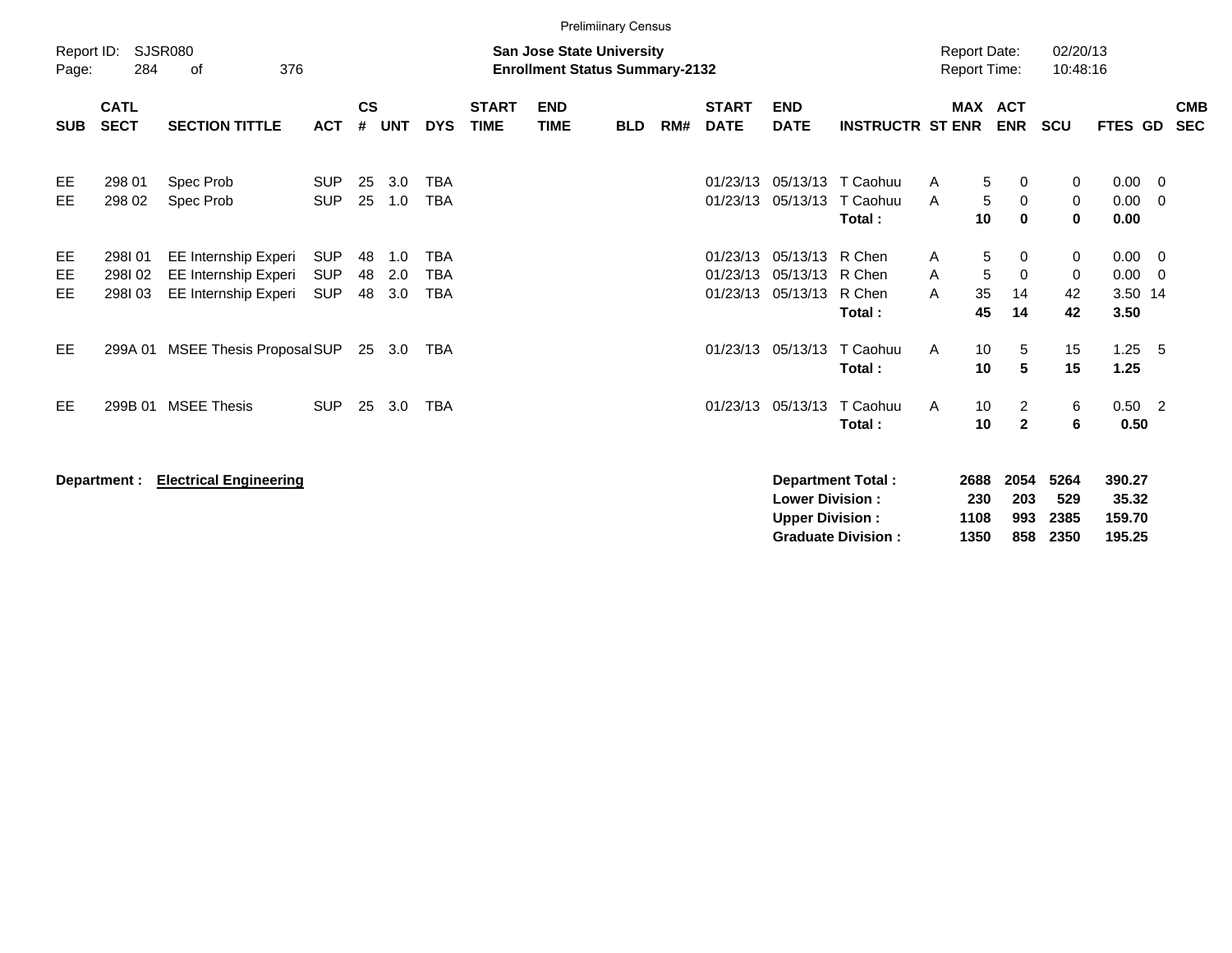|            |                  |                               |            |               |        |              |              | <b>Prelimiinary Census</b>            |            |     |              |                              |                         |   |                     |            |            |             |                          |            |
|------------|------------------|-------------------------------|------------|---------------|--------|--------------|--------------|---------------------------------------|------------|-----|--------------|------------------------------|-------------------------|---|---------------------|------------|------------|-------------|--------------------------|------------|
| Report ID: |                  | SJSR080                       |            |               |        |              |              | <b>San Jose State University</b>      |            |     |              |                              |                         |   | <b>Report Date:</b> |            | 02/20/13   |             |                          |            |
| Page:      | 285              | 376<br>οf                     |            |               |        |              |              | <b>Enrollment Status Summary-2132</b> |            |     |              |                              |                         |   | Report Time:        |            | 10:48:16   |             |                          |            |
|            | <b>CATL</b>      |                               |            | $\mathsf{cs}$ |        |              | <b>START</b> | <b>END</b>                            |            |     | <b>START</b> | <b>END</b>                   |                         |   | MAX ACT             |            |            |             |                          | <b>CMB</b> |
| <b>SUB</b> | <b>SECT</b>      | <b>SECTION TITTLE</b>         | <b>ACT</b> |               | # UNT  | <b>DYS</b>   | <b>TIME</b>  | <b>TIME</b>                           | <b>BLD</b> | RM# | <b>DATE</b>  | <b>DATE</b>                  | <b>INSTRUCTR ST ENR</b> |   |                     | <b>ENR</b> | <b>SCU</b> | FTES GD     |                          | <b>SEC</b> |
| College    |                  | <b>Engineering</b>            |            |               |        |              |              |                                       |            |     |              |                              |                         |   |                     |            |            |             |                          |            |
|            | Department :     | <b>General Engineering</b>    |            |               |        |              |              |                                       |            |     |              |                              |                         |   |                     |            |            |             |                          |            |
|            | ENGR 1001        | Intro to Engr                 | <b>SEM</b> | 05            | 3.0    | МW           |              | 08:00 AM 08:50 AM                     | <b>ENG</b> | 189 | 01/23/13     |                              | 05/13/13 T Anagnos      | A | 175                 | 113        | 226        | 22.65       | - 1                      |            |
|            | ENGR 1002        | Intro to Engr                 | <b>SEM</b> | 05            | 3.0    | МW           |              | 01:30 PM 02:20 PM                     | <b>ENG</b> | 189 | 01/23/13     |                              | 05/13/13 K Youssefi     | A | 175                 | 147        | 294        | 29.40       | - 0                      |            |
|            | ENGR 1003        | Intro to Engr                 | LAB        | 16            | 0.0    | т            |              | 09:00 AM 11:45 AM                     | <b>ENG</b> | 391 | 01/23/13     | 05/13/13                     | J Athanasiou A          |   | 24                  | 24         | 24         | 0.00        | - 0                      |            |
|            | ENGR 1004        | Intro to Engr                 | LAB        | 16            | 0.0    | R            |              | 09:00 AM 11:45 AM                     | <b>ENG</b> | 391 | 01/23/13     | 05/13/13                     | J Athanasiou A          |   | 24                  | 24         | 24         | 0.00        | - 1                      |            |
|            | ENGR 1005        | Intro to Engr                 | LAB        | 16            | 0.0    | т            |              | 03:00 PM 05:45 PM                     | <b>ENG</b> | 391 | 01/23/13     | 05/13/13 W Du                |                         | A | 24                  | 23         | 23         | 0.00        | - 0                      |            |
|            | <b>ENGR 1006</b> | Intro to Engr                 | LAB        | 16            | 0.0    | R            |              | 03:00 PM 05:45 PM                     | <b>ENG</b> | 391 | 01/23/13     | 05/13/13                     | J Athanasiou A          |   | 24                  | 24         | 24         | 0.00        | - 0                      |            |
|            | ENGR 1007        | Intro to Engr                 | LAB        | 16            | 0.0    | W            |              | 09:00 AM 11:45 AM                     | <b>ENG</b> | 391 | 01/23/13     | 05/13/13                     | J Athanasiou A          |   | 24                  | 22         | 22         | 0.00        | - 0                      |            |
|            | <b>ENGR 1008</b> | Intro to Engr                 | LAB        | 16            | 0.0    | W            |              | 12:00 PM 02:45 PM                     | <b>ENG</b> | 391 | 01/23/13     | 05/13/13                     | J Athanasiou A          |   | 24                  | 24         | 24         | 0.00        | - 0                      |            |
|            | ENGR 1009        | Intro to Engr                 | LAB        | 16            | 0.0    | W            |              | 03:00 PM 05:45 PM                     | <b>ENG</b> | 391 | 01/23/13     | 05/13/13                     | J Athanasiou A          |   | 24                  | 24         | 24         | 0.00        | - 0                      |            |
|            | <b>ENGR 1010</b> | Intro to Engr                 | LAB        | 16            | 0.0    | F            |              | 09:00 AM 11:45 AM                     | <b>ENG</b> | 391 | 01/23/13     |                              | 05/13/13 K Youssefi     | A | 24                  | 24         | 24         | 0.00        | - 0                      |            |
|            | ENGR 1011        | Intro to Engr                 | LAB        | 16            | 0.0    | F            |              | 12:30 PM 03:15 PM                     | <b>ENG</b> | 391 | 01/23/13     |                              | 05/13/13 S Duorah       | A | 24                  | 24         | 24         | 0.00        | - 0                      |            |
|            | <b>ENGR 1013</b> | Intro to Engr                 | LAB        | 16            | 0.0    | $\mathsf{T}$ |              | 06:00 PM 08:45 PM                     | <b>ENG</b> | 391 | 01/23/13     | 05/13/13 S Sepka             |                         | Α | 24                  | 23         | 23         | 0.00        | - 0                      |            |
|            | ENGR 1014        | Intro to Engr                 | LAB        | 16            | 0.0    | R            |              | 09:00 AM 11:45 AM                     | <b>ENG</b> | 393 |              | 01/23/13 05/13/13 S Duorah   |                         | A | 24                  | 24         | 24         | 0.00        | - 0                      |            |
|            |                  |                               |            |               |        |              |              |                                       |            |     |              |                              | Total:                  |   | 614                 | 520        | 780        | 52.05       |                          |            |
|            | ENGR 81W 01      | <b>Basic Writ Wrkshp</b>      | LAB        | 16            | 1.0    | M            |              | 11:30 AM 01:20 PM                     | <b>ENG</b> | 333 | 01/23/13     | 05/13/13                     | J Melvin                | A | 25                  | 8          | 8          | 0.53        | - 0                      |            |
|            |                  | ENGR 81W 02 Basic Writ Wrkshp | LAB        | 16            | 1.0    | $\mathsf T$  |              | 11:30 AM 01:20 PM                     | <b>ENG</b> | 388 | 01/23/13     | 05/13/13                     | J Melvin                | A | 25                  | 5          | 5          | 0.35        | - 1                      |            |
|            |                  | ENGR 81W 03 Basic Writ Wrkshp | LAB        | 16            | 1.0    | F            |              | 09:30 AM 11:20 AM                     | <b>ENG</b> | 394 | 01/23/13     | 05/13/13                     | C Cordero               | A | 25                  | 5          | 5          | 0.33        | - 0                      |            |
|            |                  | ENGR 81W 04 Basic Writ Wrkshp | LAB        | 16            | 1.0    | F            |              | 11:30 AM 01:20 PM                     | <b>ENG</b> | 333 |              | 01/23/13 05/13/13            | C Cordero               | A | 25                  | 11         | 11         | 0.73        | - 0                      |            |
|            |                  |                               |            |               |        |              |              |                                       |            |     |              |                              | Total:                  |   | 100                 | 29         | 29         | 1.95        |                          |            |
|            |                  | ENGR 100W 01 Engr Reports     | SEM        | 05            | 3.0    | W            |              | 12:00 PM 01:15 PM                     | <b>ENG</b> | 189 | 01/23/13     | 05/13/13                     | J Linsdell              | A | 24                  | 24         | 48         | 4.80        | $\overline{\phantom{0}}$ |            |
|            |                  | ENGR 100W 02 Engr Reports     | LAB        | 16            | 0.0    | W            |              | 07:00 AM 08:50 AM                     | <b>ENG</b> | 392 | 01/23/13     | 05/13/13                     | B Murphy-WesA           |   | 24                  | 24         | 24         | 0.00        | - 0                      |            |
|            |                  | ENGR 100W 03 Engr Reports     | <b>SEM</b> | 05            | 3.0    | W            |              | 12:00 PM 01:15 PM                     | <b>ENG</b> | 189 | 01/23/13     | 05/13/13                     | J Linsdell              | A | 24                  | 24         | 48         | 4.80        | 0                        |            |
|            |                  | ENGR 100W 04 Engr Reports     | LAB        | 16            | 0.0    | W            |              | 09:00 AM 10:50 AM                     | <b>ENG</b> | 392 | 01/23/13     |                              | 05/13/13 V Parrish      | Α | 24                  | 24         | 24         | 0.00        | 0                        |            |
|            |                  | ENGR 100W 05 Engr Reports     | <b>SEM</b> | 05            | 3.0    | W            |              | 12:00 PM 01:15 PM                     | <b>ENG</b> | 189 | 01/23/13     | 05/13/13                     | J Linsdell              | Α | 24                  | 22         | 44         | 4.40        | 0                        |            |
|            |                  | ENGR 100W 06 Engr Reports     | LAB        | 16            | 0.0    | W            |              | 01:30 PM 03:20 PM                     | <b>ENG</b> | 392 | 01/23/13     | 05/13/13                     | J Melvin                | A | 24                  | 22         | 22         | 0.00        | $\overline{\mathbf{0}}$  |            |
|            |                  | ENGR 100W 07 Engr Reports     | <b>SEM</b> | 05            | 3.0    | W            |              | 12:00 PM 01:15 PM                     | <b>ENG</b> | 189 |              | 01/23/13 05/13/13 J Linsdell |                         | A | 24                  | 23         | 46         | 4.60        | - 0                      |            |
|            |                  | ENGR 100W 08 Engr Reports     | LAB        | 16            | 0.0    | W            |              | 04:00 PM 05:50 PM                     | <b>ENG</b> | 392 |              | 01/23/13 05/13/13 J Melvin   |                         | A | 24                  | 23         | 23         | 0.00        | $\overline{\mathbf{0}}$  |            |
|            |                  | ENGR 100W 09 Engr Reports     | SEM        | 05            | 3.0    | M            |              | 06:00 PM 07:50 PM                     | ENG        | 392 |              | 01/23/13 05/13/13 J Melvin   |                         | A | 24                  | 24         | 48         | 4.80        | $\overline{\phantom{0}}$ |            |
|            |                  | ENGR 100W 10 Engr Reports     | LAB        |               | 16 0.0 | W            |              | 06:00 PM 08:50 PM                     | ENG        | 392 |              | 01/23/13 05/13/13 J Melvin   |                         | Α | 24                  | 24         | 24         | $0.00 \t 0$ |                          |            |
|            |                  | ENGR 100W 11 Engr Reports     | SEM        | 05            | 3.0    | W            |              | 12:00 PM 01:15 PM                     | ENG        | 189 |              | 01/23/13 05/13/13 J Linsdell |                         | Α | 24                  | 24         | 48         | 4.80 0      |                          |            |
|            |                  | ENGR 100W 12 Engr Reports     | LAB        | 16            | 0.0    | R            |              | 07:30 AM 09:20 AM                     | ENG        | 392 |              | 01/23/13 05/13/13 J Linsdell |                         | Α | 24                  | 24         | 24         | $0.00 \t 0$ |                          |            |
|            |                  | ENGR 100W 13 Engr Reports     | SEM        | 05            | 3.0    | W            |              | 12:00 PM 01:15 PM                     | ENG        | 189 |              | 01/23/13 05/13/13 J Linsdell |                         | Α | 24                  | 24         | 48         | 4.80 0      |                          |            |
|            |                  | ENGR 100W 14 Engr Reports     | LAB        |               | 16 0.0 | R            |              | 10:30 AM 12:20 PM                     | ENG        | 392 |              | 01/23/13 05/13/13 J Linsdell |                         | Α | 24                  | 24         | 24         | $0.00 \t 0$ |                          |            |
|            |                  | ENGR 100W 15 Engr Reports     | SEM        |               | 05 3.0 | W            |              | 12:00 PM 01:15 PM                     | ENG 189    |     |              | 01/23/13 05/13/13 J Linsdell |                         | Α | 24                  | 23         | 46         | 4.60 0      |                          |            |
|            |                  | ENGR 100W 16 Engr Reports     | LAB        |               | 16 0.0 | R            |              | 01:30 PM 03:20 PM                     | ENG 392    |     |              | 01/23/13 05/13/13 V Parrish  |                         | A | 24                  | 23         | 23         | $0.00 \t 0$ |                          |            |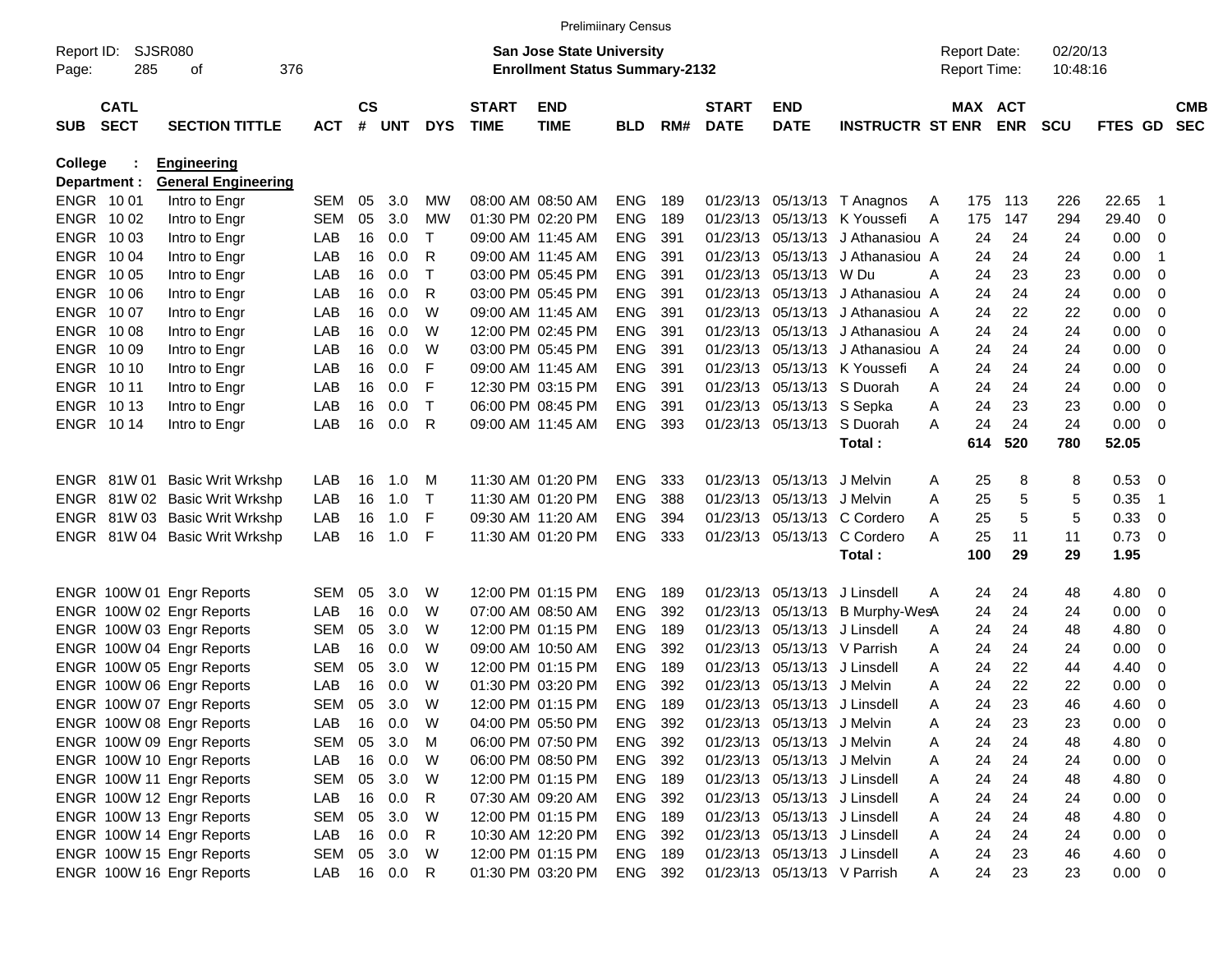|                     |                            |                                                           |              |                    |            |              |                             | <b>Prelimiinary Census</b>                                                |            |              |                             |                            |                             |                                            |                      |                      |              |                          |            |
|---------------------|----------------------------|-----------------------------------------------------------|--------------|--------------------|------------|--------------|-----------------------------|---------------------------------------------------------------------------|------------|--------------|-----------------------------|----------------------------|-----------------------------|--------------------------------------------|----------------------|----------------------|--------------|--------------------------|------------|
| Report ID:<br>Page: | 286                        | SJSR080<br>376<br>οf                                      |              |                    |            |              |                             | <b>San Jose State University</b><br><b>Enrollment Status Summary-2132</b> |            |              |                             |                            |                             | <b>Report Date:</b><br><b>Report Time:</b> |                      | 02/20/13<br>10:48:16 |              |                          |            |
| <b>SUB</b>          | <b>CATL</b><br><b>SECT</b> | <b>SECTION TITTLE</b>                                     | <b>ACT</b>   | $\mathsf{cs}$<br># | <b>UNT</b> | <b>DYS</b>   | <b>START</b><br><b>TIME</b> | <b>END</b><br><b>TIME</b>                                                 | <b>BLD</b> | RM#          | <b>START</b><br><b>DATE</b> | <b>END</b><br><b>DATE</b>  | <b>INSTRUCTR ST ENR</b>     | MAX ACT                                    | <b>ENR</b>           | <b>SCU</b>           | FTES GD SEC  |                          | <b>CMB</b> |
|                     |                            | ENGR 100W 19 Engr Reports                                 | SEM          | 05                 | 3.0        | $\mathsf{T}$ |                             | 06:00 PM 07:50 PM                                                         | <b>ENG</b> | 392          |                             |                            | 01/23/13 05/13/13 C Cordero | 24<br>A                                    | 24                   | 48                   | 4.80         | - 0                      |            |
|                     |                            | ENGR 100W 20 Engr Reports                                 | LAB          | 16                 | 0.0        | R            |                             | 06:00 PM 08:50 PM                                                         | <b>ENG</b> | 333          |                             |                            | 01/23/13 05/13/13 C Cordero | 24<br>A                                    | 24                   | 24                   | 0.00         | - 0                      |            |
|                     |                            | ENGR 100W 25 Engr Reports                                 | <b>SEM</b>   | 05                 | 3.0        | F            |                             | 01:00 PM 02:50 PM                                                         | <b>ENG</b> | 392          |                             | 01/23/13 05/13/13          | B Murphy-WesA               | 24                                         | 24                   | 48                   | 4.80         | - 0                      |            |
|                     |                            | ENGR 100W 26 Engr Reports                                 | LAB          | 16                 | 0.0        | F            |                             | 09:30 AM 12:20 PM                                                         | <b>ENG</b> | 392          |                             | 01/23/13 05/13/13          | B Murphy-WesA               | 24                                         | 24                   | 24                   | 0.00         | - 0                      |            |
|                     |                            | ENGR 100W 27 Engr Reports                                 | <b>SEM</b>   | 05                 | 3.0        | W            |                             | 12:00 PM 01:15 PM                                                         | <b>ENG</b> | 189          |                             | 01/23/13 05/13/13          |                             | 24<br>A                                    | 18                   | 36                   | 3.60         | - 0                      |            |
|                     |                            | ENGR 100W 28 Engr Reports                                 | LAB          | 16                 | 0.0        | M            |                             | 01:00 PM 03:50 PM                                                         | <b>ENG</b> | 394          |                             | 01/23/13 05/13/13          | B Murphy-WesA               | 24                                         | 18                   | 18                   | 0.00         | - 0                      |            |
|                     |                            |                                                           |              |                    |            |              |                             |                                                                           |            |              |                             |                            | Total:                      | 528                                        | 508                  | 762                  | 50.80        |                          |            |
|                     | ENGR 103 01                | Life Cycle Engineeri                                      | <b>LEC</b>   | 02                 | 3.0        | TR           |                             | 10:30 AM 11:45 AM                                                         | <b>ENG</b> | 401          |                             | 01/23/13 05/13/13          | M Yaqub                     | 40<br>A                                    | 12                   | 36                   | 2.40         | 0 <sup>C</sup>           |            |
| <b>ISE</b>          | 103 01                     | Life Cycle Engineeri                                      | <b>LEC</b>   | 02                 | 3.0        | TR           |                             | 10:30 AM 11:45 AM                                                         | <b>ENG</b> | 401          |                             | 01/23/13 05/13/13          | M Yaqub                     | 0<br>A                                     | 17                   | 51                   | 3.40         | 0 <sup>C</sup>           |            |
|                     |                            |                                                           |              |                    |            |              |                             |                                                                           |            |              |                             |                            | Total:                      | 40                                         | 29                   | 87                   | 5.80         |                          |            |
|                     | ENGR 180 01                | <b>Indiv Studies</b>                                      | <b>SUP</b>   | 36                 | 1.0        | <b>TBA</b>   |                             |                                                                           |            |              |                             | 01/23/13 05/13/13          |                             | 10<br>A                                    | 0                    | 0                    | $0.00 \t 0$  |                          |            |
|                     | ENGR 180 02                | <b>Indiv Studies</b>                                      | <b>SUP</b>   | 36                 | 2.0        | <b>TBA</b>   |                             |                                                                           |            |              |                             | 01/23/13 05/13/13 P Backer |                             | 15<br>A                                    | 1                    | $\overline{2}$       | 0.13         | $\overline{\phantom{0}}$ |            |
|                     | ENGR 180 03                | <b>Indiv Studies</b>                                      | <b>SUP</b>   | 36                 | 3.0        | <b>TBA</b>   |                             |                                                                           |            |              |                             | 01/23/13 05/13/13          |                             | 15<br>A                                    | 0                    | $\pmb{0}$            | $0.00 \t 0$  |                          |            |
|                     |                            |                                                           |              |                    |            |              |                             |                                                                           |            |              |                             |                            | Total:                      | 40                                         | $\blacktriangleleft$ | $\mathbf{2}$         | 0.13         |                          |            |
|                     | ENGR 194 01                | Bus Org & Mgmt                                            | SEM          | 05                 | 3.0        | M            |                             | 06:00 PM 08:45 PM                                                         | <b>ENG</b> | 232          |                             | 01/23/13 05/13/13          | J Dorosti                   | 30<br>A                                    | $\mathbf 1$          | 3                    | 0.25         | 1 C                      |            |
|                     | BUS3 194 01                | Bus Org & Mgmt                                            | SEM          | 05                 | 3.0        | M            |                             | 06:00 PM 08:45 PM                                                         | <b>ENG</b> | 232          |                             | 01/23/13 05/13/13          | J Dorosti                   | 0<br>A                                     | 13                   | 39                   | 2.60         | 0 <sup>C</sup>           |            |
|                     |                            |                                                           |              |                    |            |              |                             |                                                                           |            |              |                             |                            | Total:                      | 30                                         | 14                   | 42                   | 2.85         |                          |            |
|                     |                            |                                                           |              |                    | 3.0        |              |                             | 01:30 PM 04:15 PM                                                         | <b>ENG</b> |              |                             | 01/23/13 05/13/13          | <b>B</b> Furman             |                                            |                      |                      |              | $0\,C$                   |            |
|                     |                            | ENGR 195D 01 Inter Sr Proj II                             | LAB<br>LAB   | 16<br>16           | 3.0        | W<br>W       |                             | 01:30 PM 04:15 PM                                                         | <b>ENG</b> | - 133<br>133 |                             | 01/23/13 05/13/13          | B Furman                    | 30<br>A<br>0                               | 11<br>0              | 33<br>0              | 2.20<br>0.00 | 0 <sup>C</sup>           |            |
| AVIA                |                            | 195D 01 Inter Sr Proj II<br>TECH 195D 01 Inter Sr Proj II | LAB          | 16                 | 3.0        | W            |                             | 01:30 PM 04:15 PM                                                         | <b>ENG</b> | 133          |                             |                            | 01/23/13 05/13/13 B Furman  | A<br>0<br>A                                | 0                    | 0                    | 0.00         | 0 <sup>C</sup>           |            |
|                     |                            | CMPE 195D 01 Inter Sr Proj II                             | LAB          | 16                 | 3.0        | W            |                             | 01:30 PM 04:15 PM                                                         | <b>ENG</b> | 133          |                             |                            | 01/23/13 05/13/13 B Furman  | 0<br>A                                     | 4                    | 12                   | 0.80         | $0\,C$                   |            |
| <b>ISE</b>          |                            | 195D 01 Inter Sr Proj II                                  | LAB          | 16                 | 3.0        | W            |                             | 01:30 PM 04:15 PM                                                         | <b>ENG</b> | 133          |                             |                            | 01/23/13 05/13/13 B Furman  | 0<br>A                                     | 0                    | 0                    | 0.00         | 0 <sup>C</sup>           |            |
| EE                  |                            | 195D 01 Inter Sr Proj II                                  | LAB          | 16                 | 3.0        | W            |                             | 01:30 PM 04:15 PM                                                         | <b>ENG</b> | 133          |                             |                            | 01/23/13 05/13/13 B Furman  | 0<br>A                                     | 0                    | 0                    | 0.00         | 0 <sup>C</sup>           |            |
| MATE                |                            | 195D 01 Inter Sr Proj II                                  | LAB          | 16                 | 3.0        | W            |                             | 01:30 PM 04:15 PM                                                         | <b>ENG</b> | 133          |                             |                            | 01/23/13 05/13/13 B Furman  | 0<br>A                                     | 0                    | 0                    | 0.00         | 0 <sup>C</sup>           |            |
| <b>CHE</b>          |                            | 195D 01 Inter Sr Proj II                                  | LAB          | 16                 | 3.0        | W            |                             | 01:30 PM 04:15 PM                                                         | <b>ENG</b> | 133          |                             | 01/23/13 05/13/13          | <b>B</b> Furman             | 0<br>A                                     | 0                    | 0                    | 0.00         | 0 <sup>C</sup>           |            |
|                     |                            |                                                           |              |                    |            |              |                             |                                                                           |            |              |                             |                            | Total:                      | 30                                         | 15                   | 45                   | 3.00         |                          |            |
|                     |                            |                                                           |              |                    |            |              |                             |                                                                           |            |              |                             |                            |                             |                                            |                      |                      |              |                          |            |
|                     | ENGR 197 01                | Co-op Ed Project                                          | SEM          | 04                 | 3.0        | W            |                             | 06:00 PM 08:45 PM                                                         | ENG 232    |              |                             | 01/23/13 05/13/13 A Zargar |                             | 30<br>A                                    | 0                    | 0                    | 0.00         | 0 <sup>C</sup>           |            |
| EE                  | 197 01                     | Co-op Ed Project                                          | SEM          | 04                 | 3.0        | W            |                             | 06:00 PM 08:45 PM                                                         | ENG 232    |              |                             | 01/23/13 05/13/13 A Zargar |                             | 0<br>A                                     | $\mathbf 1$          | 3                    | 0.20         | 0 <sup>C</sup>           |            |
| ME                  | 197 01                     | Co-op Ed Project                                          | SEM          | 04                 | 3.0        | W            |                             | 06:00 PM 08:45 PM                                                         | ENG 232    |              |                             | 01/23/13 05/13/13 A Zargar |                             | 0<br>A                                     | 5                    | 15                   | 1.00         | $0\,C$                   |            |
| <b>CHE</b>          | 19701                      | Co-op Ed Project                                          | SEM          | 04                 | 3.0        | W            |                             | 06:00 PM 08:45 PM                                                         | ENG 232    |              |                             | 01/23/13 05/13/13 A Zargar |                             | 0<br>A                                     | 0                    | 0                    | 0.00         | 0 <sup>C</sup>           |            |
|                     | MATE 197 01                | Co-op Ed Project                                          | SEM          | 04                 | 3.0        | W            |                             | 06:00 PM 08:45 PM                                                         | ENG 232    |              |                             | 01/23/13 05/13/13 A Zargar |                             | 0<br>A                                     | 0                    | 0                    | 0.00         | 0 <sup>C</sup>           |            |
|                     | CMPE 197 01                | Co-op Ed Project                                          | SEM          | 04                 | 3.0        | W            |                             | 06:00 PM 08:45 PM                                                         | ENG 232    |              |                             | 01/23/13 05/13/13 A Zargar |                             | $\pmb{0}$<br>A                             | 0                    | 0                    | 0.00         | 0 <sup>C</sup>           |            |
| <b>ISE</b>          | 197 01                     | Co-op Ed Project                                          | SEM          | 04                 | 3.0        | W            |                             | 06:00 PM 08:45 PM                                                         | ENG 232    |              |                             | 01/23/13 05/13/13 A Zargar |                             | 0<br>A                                     | 0                    | 0                    | 0.00         | $0\,C$                   |            |
| AVIA                | 19701                      | Co-op Ed Project                                          | SEM 04 3.0 W |                    |            |              |                             | 06:00 PM 08:45 PM                                                         | ENG 232    |              |                             | 01/23/13 05/13/13 A Zargar |                             | $\pmb{0}$<br>A                             | 0                    | 0                    | 0.00         | $0\,C$                   |            |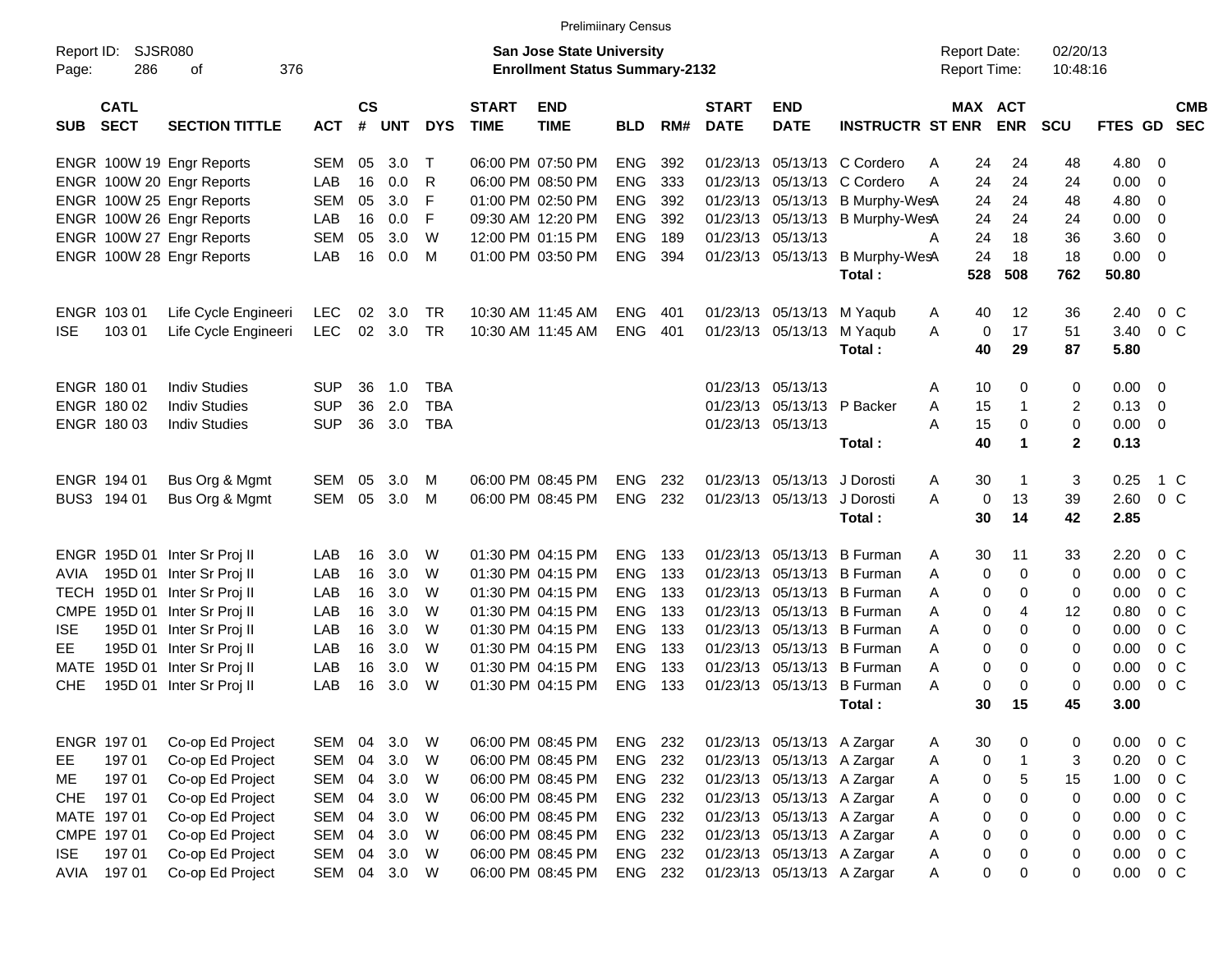|       |                            |                                                                    |                          |                    |                  |                   |                             | <b>Prelimiinary Census</b>                                         |            |       |                             |                           |                                                                              |                                            |                                        |                      |                                    |            |
|-------|----------------------------|--------------------------------------------------------------------|--------------------------|--------------------|------------------|-------------------|-----------------------------|--------------------------------------------------------------------|------------|-------|-----------------------------|---------------------------|------------------------------------------------------------------------------|--------------------------------------------|----------------------------------------|----------------------|------------------------------------|------------|
| Page: | Report ID: SJSR080<br>287  | 376<br>of                                                          |                          |                    |                  |                   |                             | San Jose State University<br><b>Enrollment Status Summary-2132</b> |            |       |                             |                           |                                                                              | <b>Report Date:</b><br><b>Report Time:</b> |                                        | 02/20/13<br>10:48:16 |                                    |            |
| SUB   | <b>CATL</b><br><b>SECT</b> | <b>SECTION TITTLE</b>                                              | <b>ACT</b>               | $\mathsf{cs}$<br># | <b>UNT</b>       | <b>DYS</b>        | <b>START</b><br><b>TIME</b> | <b>END</b><br><b>TIME</b>                                          | <b>BLD</b> | RM#   | <b>START</b><br><b>DATE</b> | <b>END</b><br><b>DATE</b> | <b>INSTRUCTR ST ENR</b>                                                      |                                            | MAX ACT<br><b>ENR</b>                  | <b>SCU</b>           | FTES GD SEC                        | <b>CMB</b> |
|       | TECH 197 01                | Co-op Ed Project                                                   | SEM 04 3.0               |                    |                  | W                 |                             | 06:00 PM 08:45 PM                                                  | ENG 232    |       |                             | 01/23/13 05/13/13         | A Zargar<br>Total:                                                           | Α<br>30                                    | 0<br>0<br>6                            | 0<br>18              | $0.00 \t 0 C$<br>1.20              |            |
|       |                            | ENGR 200W 03 Engr Grad Reports<br>ENGR 200W 04 Engr Grad Reports   | <b>SEM</b><br>LAB        | 05<br>16           | 3.0<br>0.0       | W<br><b>TBA</b>   |                             | 07:30 AM 10:15 AM                                                  | ENG 407    |       |                             |                           | 01/23/13 05/13/13 J Linsdell<br>01/23/13 05/13/13 J Linsdell                 | 26<br>A<br>26<br>A                         | 27<br>27                               | 54<br>27             | 6.75 27<br>0.0027                  |            |
|       |                            | ENGR 200W 05 Engr Grad Reports<br>ENGR 200W 06 Engr Grad Reports   | <b>SEM</b><br>LAB        | 05                 | 3.0<br>16 0.0    | м<br><b>TBA</b>   |                             | 07:00 PM 09:45 PM                                                  | <b>ENG</b> | - 394 |                             |                           | 01/23/13 05/13/13 B Murphy-WesA<br>01/23/13 05/13/13 B Murphy-WesA<br>Total: | 26<br>26<br>104                            | 29<br>29<br>112                        | 58<br>29<br>168      | 7.25 29<br>0.0029<br>14.00         |            |
|       | ENGR 201 01                | <b>Engr Analysis</b>                                               | SEM 05 3.0               |                    |                  | M                 |                             | 06:00 PM 08:45 PM                                                  | ENG        | - 388 |                             | 01/23/13 05/13/13         | M Khosravi<br>Total:                                                         | 30<br>A<br>30                              | 18<br>18                               | 54<br>54             | 4.50 18<br>4.50                    |            |
|       | ENGR 202 01                | <b>Systems Engr</b>                                                | SEM 04 3.0 T             |                    |                  |                   |                             | 06:00 PM 08:45 PM                                                  | ENG 340    |       |                             | 01/23/13 05/13/13         | A Zargar<br>Total:                                                           | 25<br>Α<br>25                              | 25<br>25                               | 75<br>75             | 6.25 25<br>6.25                    |            |
|       | ENGR 220 01                | <b>Bioinfo Comp Tools</b>                                          | <b>LEC</b>               |                    | 02 3.0 T         |                   |                             | 06:00 PM 08:45 PM                                                  | ENG        | - 394 |                             | 01/23/13 05/13/13         | L Wesley                                                                     | 30<br>Α<br>30                              | 38<br>38                               | 114<br>114           | 9.50 38<br>9.50                    |            |
|       | ENGR 281 01                | Master's Project                                                   | LAB                      |                    | 16 1.0 F         |                   |                             | 06:00 PM 08:45 PM                                                  | <b>ENG</b> | 388   |                             | 01/23/13 05/13/13         | Total:<br>A Zargar                                                           | 30<br>Α                                    | 11                                     | 11                   | $0.92$ 11                          |            |
|       |                            | ENGR 297B 01 Spc Topics Bioinfo                                    | <b>SUP</b>               |                    | 25 3.0           | TBA               |                             |                                                                    |            |       |                             | 01/23/13 05/13/13         | Total:<br>L Wesley                                                           | 30<br>25<br>Α                              | 11<br>3                                | 11<br>9              | 0.92<br>$0.75$ 3                   |            |
|       |                            | ENGR 297D 01 Topics Emerge Tech                                    | LEC                      |                    | 02 2.0           | TBA               |                             |                                                                    |            |       |                             |                           | Total:<br>01/23/13 05/13/13 L Wesley                                         | 25<br>30<br>A                              | $\mathbf{3}$<br>0                      | 9<br>0               | 0.75<br>$0.00 \t 0$                |            |
|       |                            | ENGR 297D 02 Topics Emerge Tech<br>ENGR 297D 03 Topics Emerge Tech | <b>LEC</b><br><b>LEC</b> |                    | 02 1.0<br>02 3.0 | <b>TBA</b><br>TBA |                             |                                                                    |            |       |                             |                           | 01/23/13 05/13/13 L Wesley<br>01/23/13 05/13/13 L Wesley<br>Total:           | 20<br>A<br>A<br>20<br>70                   | $\mathbf 0$<br>0<br>0                  | 0<br>0<br>0          | $0.00 \t 0$<br>$0.00 \t 0$<br>0.00 |            |
|       |                            | ENGR 297M 01 Spec Top Eng Mgmt LEC 02 3.0 TBA                      |                          |                    |                  |                   |                             |                                                                    |            |       |                             | 01/23/13 05/13/13         | Total:                                                                       | 25<br>Α<br>25                              | $\mathbf 0$<br>$\overline{\mathbf{0}}$ | 0<br>0               | $0.00 \t 0$<br>0.00                |            |
|       |                            | ENGR 298 01 Master's Project                                       |                          |                    |                  | LAB 16 2.0 F      |                             | 05:00 PM 07:45 PM ENG 394                                          |            |       |                             |                           | 01/23/13 05/13/13 L Wesley<br>Total:                                         | A<br>30<br>30                              | 12<br>12                               | 24<br>24             | 2.00 12<br>2.00                    |            |
|       |                            | ENGR 298I 03 MSE Internship Exper SUP 48 3.0 TBA                   |                          |                    |                  |                   |                             |                                                                    |            |       |                             | 01/23/13 05/13/13         | Total:                                                                       | 30<br>Α<br>30                              | 1<br>$\mathbf{1}$                      | 3<br>$\mathbf{3}$    | $0.25$ 1<br>0.25                   |            |
|       | ENGR 299 01                | <b>Masters Thesis</b>                                              | SUP 25 1.0 TBA           |                    |                  |                   |                             |                                                                    |            |       |                             |                           | 01/23/13 05/13/13 L Wesley                                                   | 30<br>A                                    | 0                                      | 0                    | $0.00 \t 0$                        |            |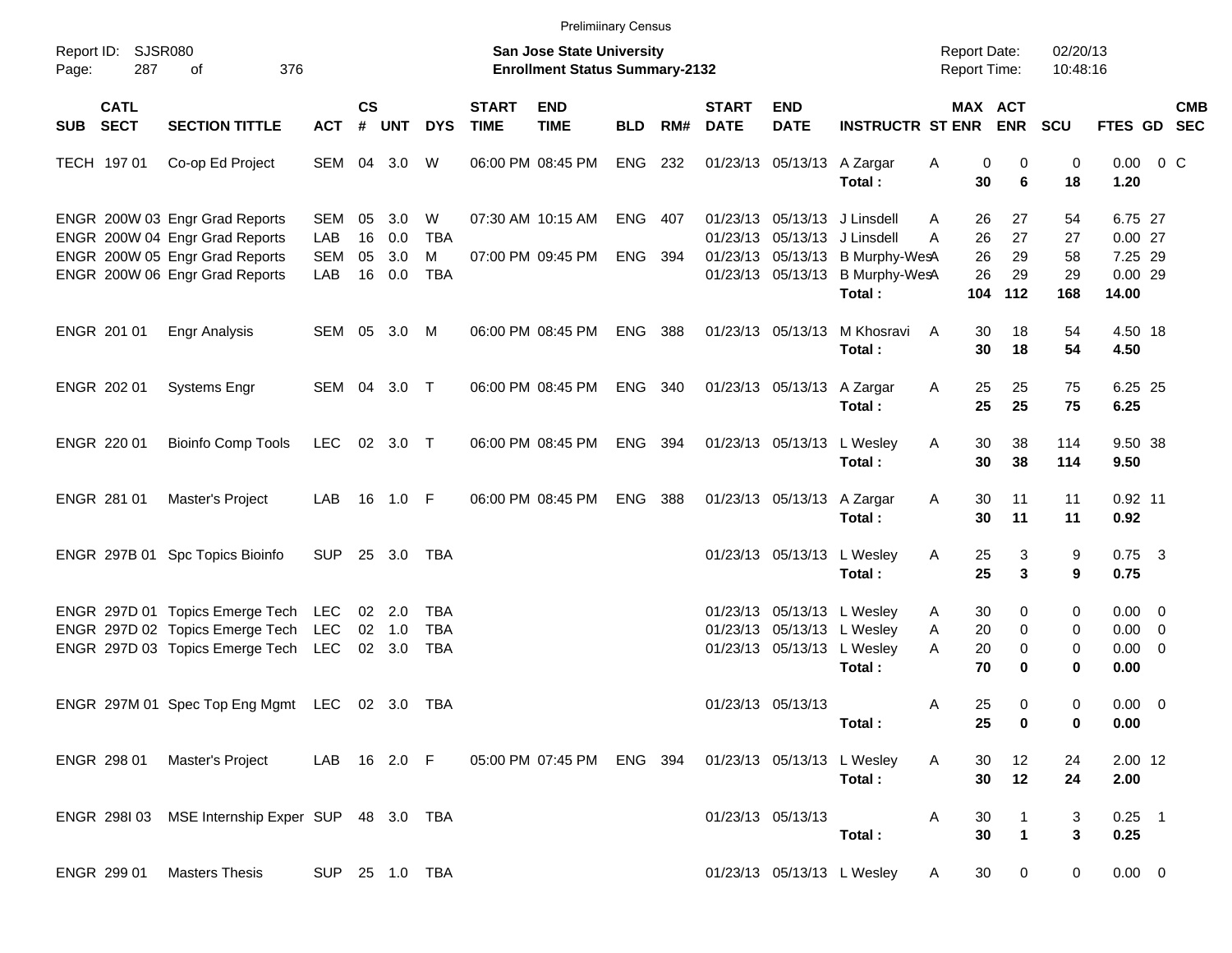|            |                                                                                                           |                            |            |           |            |            |              |            | <b>Prelimiinary Census</b> |     |              |                        |                           |              |                     |             |              |                 |            |
|------------|-----------------------------------------------------------------------------------------------------------|----------------------------|------------|-----------|------------|------------|--------------|------------|----------------------------|-----|--------------|------------------------|---------------------------|--------------|---------------------|-------------|--------------|-----------------|------------|
| Report ID: | <b>SJSR080</b><br><b>San Jose State University</b><br>288<br>376<br><b>Enrollment Status Summary-2132</b> |                            |            |           |            |            |              |            |                            |     |              |                        |                           |              | <b>Report Date:</b> |             | 02/20/13     |                 |            |
| Page:      |                                                                                                           | οf                         |            |           |            |            |              |            |                            |     |              |                        |                           |              | <b>Report Time:</b> |             | 10:48:16     |                 |            |
|            | <b>CATL</b>                                                                                               |                            |            | <b>CS</b> |            |            | <b>START</b> | <b>END</b> |                            |     | <b>START</b> | <b>END</b>             |                           |              | <b>MAX</b>          | <b>ACT</b>  |              |                 | <b>CMB</b> |
| <b>SUB</b> | <b>SECT</b>                                                                                               | <b>SECTION TITTLE</b>      | <b>ACT</b> | #         | <b>UNT</b> | <b>DYS</b> | <b>TIME</b>  | TIME       | <b>BLD</b>                 | RM# | <b>DATE</b>  | <b>DATE</b>            | <b>INSTRUCTR ST ENR</b>   |              |                     | <b>ENR</b>  | <b>SCU</b>   | <b>FTES GD</b>  | <b>SEC</b> |
|            | <b>ENGR 299 02</b>                                                                                        | <b>Masters Thesis</b>      | SUP.       | 25        | 2.0        | <b>TBA</b> |              |            |                            |     | 01/23/13     |                        | 05/13/13 L Wesley         | $\mathsf{A}$ | 25                  | 0           | $\mathbf{0}$ | 0.00            | - 0        |
|            | ENGR 299 03                                                                                               | <b>Masters Thesis</b>      | <b>SUP</b> | 25        | 3.0        | <b>TBA</b> |              |            |                            |     | 01/23/13     |                        | 05/13/13 L Wesley         | A            | 25                  | 0           | $\mathbf{0}$ | 0.00            | - 0        |
|            | ENGR 299 04                                                                                               | <b>Masters Thesis</b>      | SUP.       | 25        | 4.0        | <b>TBA</b> |              |            |                            |     | 01/23/13     |                        | 05/13/13 L Wesley         | A            | 25                  | 0           | $\mathbf{0}$ | $0.00\,$        | - 0        |
|            | ENGR 299 05                                                                                               | <b>Masters Thesis</b>      | <b>SUP</b> | 25        | 5.0        | TBA        |              |            |                            |     | 01/23/13     |                        | 05/13/13 L Wesley         | A            | 25                  | 0           | $\mathbf{0}$ | 0.00            | - 0        |
|            |                                                                                                           |                            |            |           |            |            |              |            |                            |     |              |                        | Total :                   |              | 130                 | 0           | $\bf{0}$     | 0.00            |            |
|            | Department :                                                                                              | <b>General Engineering</b> |            |           |            |            |              |            |                            |     |              | <b>Lower Division:</b> | <b>Department Total:</b>  |              | 1941<br>714         | 1342<br>549 | 2223<br>809  | 155.95<br>54.00 |            |
|            |                                                                                                           |                            |            |           |            |            |              |            |                            |     |              | <b>Upper Division:</b> | <b>Graduate Division:</b> |              | 802<br>425          | 685<br>108  | 1124<br>290  | 77.78<br>24.17  |            |
|            |                                                                                                           |                            |            |           |            |            |              |            |                            |     |              |                        |                           |              |                     |             |              |                 |            |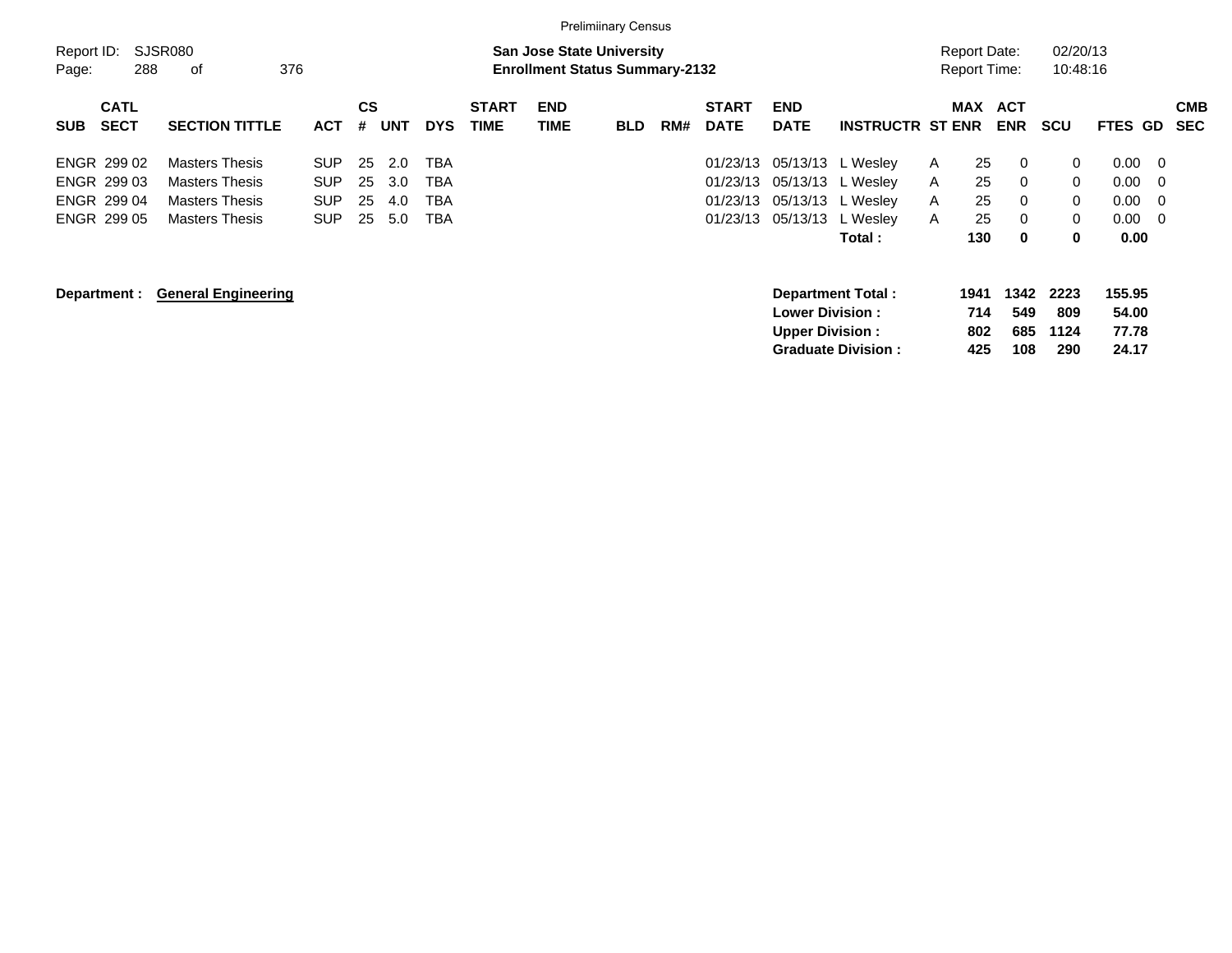|                |                            |                                                               |              |               |         |            |                             | <b>Prelimiinary Census</b>                                         |                |       |                             |                            |                                            |                                     |                     |                                  |                        |                          |                          |
|----------------|----------------------------|---------------------------------------------------------------|--------------|---------------|---------|------------|-----------------------------|--------------------------------------------------------------------|----------------|-------|-----------------------------|----------------------------|--------------------------------------------|-------------------------------------|---------------------|----------------------------------|------------------------|--------------------------|--------------------------|
| Page:          | Report ID: SJSR080<br>289  | 376<br>of                                                     |              |               |         |            |                             | San Jose State University<br><b>Enrollment Status Summary-2132</b> |                |       |                             |                            |                                            | <b>Report Date:</b><br>Report Time: |                     | 02/20/13<br>10:48:16             |                        |                          |                          |
| SUB            | <b>CATL</b><br><b>SECT</b> | <b>SECTION TITTLE</b>                                         | <b>ACT</b>   | $\mathsf{cs}$ | # UNT   | <b>DYS</b> | <b>START</b><br><b>TIME</b> | <b>END</b><br><b>TIME</b>                                          | <b>BLD</b>     | RM#   | <b>START</b><br><b>DATE</b> | <b>END</b><br><b>DATE</b>  | <b>INSTRUCTR ST ENR ENR</b>                |                                     | MAX ACT             | <b>SCU</b>                       | <b>FTES GD</b>         |                          | <b>CMB</b><br><b>SEC</b> |
| <b>College</b> |                            | <b>Engineering</b>                                            |              |               |         |            |                             |                                                                    |                |       |                             |                            |                                            |                                     |                     |                                  |                        |                          |                          |
| ISE.           | Department :<br>105 01     | <b>Industrial &amp; Systems Engineering</b><br>Intr Syst Engr | SEM 04 3.0   |               |         | R          |                             | 06:00 PM 08:45 PM                                                  | <b>ENG</b>     | 486   |                             | 01/23/13 05/13/13 M Yaqub  | Total:                                     | Α<br>40<br>40                       | 47<br>47            | 141<br>141                       | $9.40 \quad 0$<br>9.40 |                          |                          |
| <b>ISE</b>     | 115 01                     | <b>CIM</b>                                                    | SEM          | 04            | 3.0     | W          |                             | 04:00 PM 05:45 PM                                                  | <b>ENG</b>     | 488   |                             | 01/23/13 05/13/13 H Bae    |                                            | 40<br>Α                             | 28                  | 56                               | $5.65$ 1               |                          |                          |
| <b>ISE</b>     | 115 02                     | <b>CIM</b>                                                    | LAB          | 16            | 0.0     | W          |                             | 06:00 PM 08:45 PM                                                  | <b>ENG</b>     | 194   |                             | 01/23/13 05/13/13 H Bae    |                                            | A<br>20                             | 20                  | 20                               | 0.00                   | $\overline{\phantom{1}}$ |                          |
| <b>ISE</b>     | 115 03                     | <b>CIM</b>                                                    | LAB          | 16            | 0.0     | R          |                             | 06:00 PM 08:45 PM                                                  | <b>ENG</b>     | 194   |                             | 01/23/13 05/13/13 H Bae    | Total:                                     | A<br>20<br>80                       | 8<br>56             | 8<br>84                          | $0.00 \t 0$<br>5.65    |                          |                          |
| <b>ISE</b>     | 120 01                     | Methods Design                                                | <b>LEC</b>   | 04            | $3.0$ T |            |                             | 06:00 PM 08:45 PM                                                  | <b>ENG</b>     | 486   |                             |                            | 01/23/13 05/13/13 S Vatan-Kork A<br>Total: | 40<br>40                            | 31<br>31            | 93<br>93                         | $6.25$ 1<br>6.25       |                          |                          |
| <b>ISE</b>     | 130 01                     | <b>Engr Statistics</b>                                        | <b>LEC</b>   | 04            | 3.0     | МW         |                             | 01:30 PM 02:45 PM                                                  | ENG 331        |       |                             | 01/23/13 05/13/13 N Patel  | Total:                                     | 80<br>A<br>80                       | 81<br>81            | 243<br>243                       | 16.55 7<br>16.55       |                          |                          |
| <b>ISE</b>     | 131 01                     | <b>Statistical Proc Con</b>                                   | SEM          |               | 04 3.0  | МW         |                             | 01:30 PM 02:45 PM                                                  | <b>ENG 488</b> |       |                             |                            | 01/23/13 05/13/13 Y Dessouky A<br>Total:   | 50<br>50                            | 29<br>29            | 87<br>87                         | $5.85$ 1<br>5.85       |                          |                          |
| <b>ISE</b>     | 142 01                     | Svc Sys Engrg & Mgmt SEM 04 3.0 M                             |              |               |         |            |                             | 06:00 PM 08:45 PM                                                  | ENG            | 486   |                             | 01/23/13 05/13/13          | K Mabrouk<br>Total:                        | 40<br>A<br>40                       | 38<br>38            | 114<br>114                       | $7.60 \t 0$<br>7.60    |                          |                          |
| <b>ISE</b>     | 155 01                     | Supply Chain Engr                                             | SEM 04 3.0   |               |         | TR         |                             | 01:30 PM 02:45 PM                                                  | ENG            | 486   |                             | 01/23/13 05/13/13          | D Steele<br>Total:                         | 50<br>A<br>50                       | 24<br>24            | 72<br>72                         | $4.80$ 0<br>4.80       |                          |                          |
| <b>ISE</b>     | 164 01                     | Comp & Hum Interact SEM 04 3.0 T                              |              |               |         |            |                             | 06:00 PM 08:45 PM                                                  | ENG            | - 343 |                             | 01/23/13 05/13/13          | A Moallem<br>Total:                        | 50<br>A<br>50                       | 47<br>47            | 141<br>141                       | 9.50 2<br>9.50         |                          |                          |
| <b>ISE</b>     | 170 01                     | <b>Operation Research</b>                                     | SEM 04 3.0   |               |         | TR         |                             | 04:30 PM 05:45 PM                                                  | <b>ENG</b>     | 488   |                             | 01/23/13 05/13/13          | H Tsao<br>Total:                           | A<br>50<br>50                       | 24<br>24            | 72<br>72                         | 4.85<br>4.85           | $\blacksquare$ 1         |                          |
| <b>ISE</b>     | 180 01                     | <b>Individ Studies</b>                                        | <b>SUP</b>   |               | 36 3.0  | TBA        |                             |                                                                    |                |       | 01/23/13 05/13/13           |                            |                                            | 0<br>Α                              | 0                   | 0                                | $0.00 \t 0$            |                          |                          |
| <b>ISE</b>     | 180 02                     | <b>Individ Studies</b>                                        | <b>SUP</b>   | 36            | 3.0     | TBA        |                             |                                                                    |                |       |                             | 01/23/13 05/13/13          |                                            | 0<br>Α                              | 0                   | 0                                | $0.00 \t 0$            |                          |                          |
| <b>ISE</b>     | 180 03                     | <b>Individ Studies</b>                                        | <b>SUP</b>   |               | 36 3.0  | TBA        |                             |                                                                    |                |       |                             | 01/23/13 05/13/13          |                                            | 0                                   | 0                   | 0                                | $0.00 \t 0$            |                          |                          |
|                |                            |                                                               |              |               |         |            |                             |                                                                    |                |       |                             |                            | Total:                                     | $\mathbf 0$                         | 0                   | 0                                | 0.00                   |                          |                          |
| <b>ISE</b>     |                            | 195A 01 Sr ISE Design I                                       | LAB 16 1.0 F |               |         |            |                             | 09:30 AM 12:15 PM ENG 486                                          |                |       |                             | 01/23/13 05/13/13 L Freund | Total:                                     | 25<br>Α<br>25                       | 7<br>$\overline{7}$ | $\overline{7}$<br>$\overline{7}$ | 0.47 0<br>0.47         |                          |                          |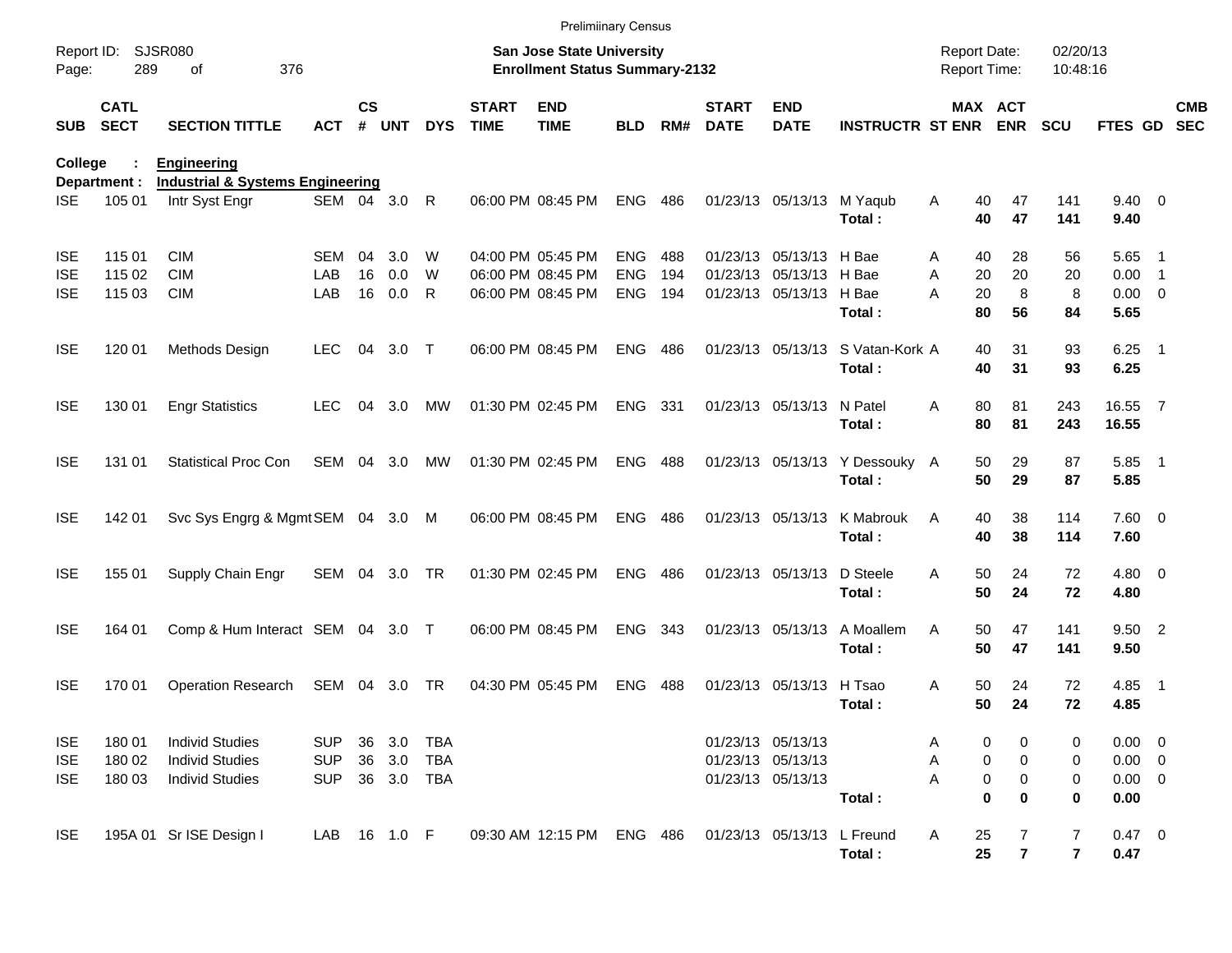| <b>Prelimiinary Census</b> |  |
|----------------------------|--|
|                            |  |

| Report ID:<br>Page:                                  | 290                                  | SJSR080<br>376<br>οf                             |                                                          |                |                            |                                 |                             | <b>San Jose State University</b><br><b>Enrollment Status Summary-2132</b> |                          |            |                             |                                                        |                                                                                                    |        |                      | <b>Report Date:</b><br><b>Report Time:</b> | 02/20/13<br>10:48:16   |                                           |        |            |
|------------------------------------------------------|--------------------------------------|--------------------------------------------------|----------------------------------------------------------|----------------|----------------------------|---------------------------------|-----------------------------|---------------------------------------------------------------------------|--------------------------|------------|-----------------------------|--------------------------------------------------------|----------------------------------------------------------------------------------------------------|--------|----------------------|--------------------------------------------|------------------------|-------------------------------------------|--------|------------|
| <b>SUB</b>                                           | <b>CATL</b><br><b>SECT</b>           | <b>SECTION TITTLE</b>                            | <b>ACT</b>                                               | <b>CS</b><br># | <b>UNT</b>                 | <b>DYS</b>                      | <b>START</b><br><b>TIME</b> | <b>END</b><br><b>TIME</b>                                                 | <b>BLD</b>               | RM#        | <b>START</b><br><b>DATE</b> | <b>END</b><br><b>DATE</b>                              | <b>INSTRUCTR ST ENR</b>                                                                            |        |                      | MAX ACT<br><b>ENR</b>                      | SCU                    | FTES GD SEC                               |        | <b>CMB</b> |
| <b>ISE</b>                                           |                                      | 195B 01 Sr ISE Design II                         | LAB                                                      | 16             | 3.0                        | F                               |                             | 01:00 PM 03:45 PM                                                         | <b>ENG</b>               | 486        |                             | 01/23/13 05/13/13                                      | L Freund<br>Total:                                                                                 | A      | 25<br>25             | 22<br>22                                   | 66<br>66               | 4.40 0<br>4.40                            |        |            |
| <b>ISE</b>                                           | 200 01                               | Fincl Mthds Engr                                 | SEM 05 3.0                                               |                |                            | R                               |                             | 06:00 PM 08:45 PM                                                         | <b>ENG</b>               | 488        |                             | 01/23/13 05/13/13                                      | N Patel<br>Total:                                                                                  | A      | 50<br>50             | 37<br>37                                   | 111<br>111             | 9.25 37<br>9.25                           |        |            |
| <b>ISE</b>                                           | 202 01                               | Des Ana Engr Exp                                 | SEM 05 3.0 W                                             |                |                            |                                 |                             | 06:00 PM 08:45 PM                                                         | <b>ENG</b>               | 488        |                             | 01/23/13 05/13/13                                      | H Tsao<br>Total:                                                                                   | A      | 50<br>50             | 41<br>41                                   | 123<br>123             | 10.25 41<br>10.25                         |        |            |
| <b>ISE</b>                                           | 212 01                               | Hum Factors Exp                                  | SEM 05 3.0                                               |                |                            | W                               |                             | 06:00 PM 08:45 PM                                                         | <b>ENG 486</b>           |            |                             |                                                        | 01/23/13 05/13/13 S Laraway<br>Total:                                                              | Α      | 50<br>50             | 44<br>44                                   | 132<br>132             | 11.00 44<br>11.00                         |        |            |
| <b>ISE</b>                                           | 215 01                               | <b>Usability Testing</b>                         | SEM 04 3.0                                               |                |                            | R                               |                             | 03:00 PM 05:45 PM                                                         | <b>ENG</b>               | 486        |                             | 01/23/13 05/13/13                                      | A Andre<br>Total:                                                                                  | A      | 50<br>50             | 29<br>29                                   | 87<br>87               | 7.25 29<br>7.25                           |        |            |
| <b>ISE</b>                                           | 222 01                               | Adv Sys Engr                                     | SEM 05 3.0                                               |                |                            | R                               |                             | 06:00 PM 08:45 PM                                                         | <b>ENG</b>               | 194        | 01/23/13 05/13/13           |                                                        | M Yaqub<br>Total:                                                                                  | Α      | 50<br>50             | 9<br>9                                     | 27<br>27               | $2.25$ 9<br>2.25                          |        |            |
| <b>ISE</b>                                           | 242 01                               | Adv Scv Sys Engrg & SEM 04 3.0                   |                                                          |                |                            | M                               |                             | 06:00 PM 08:45 PM                                                         | <b>ENG</b>               | 194        |                             | 01/23/13 05/13/13                                      | K Mabrouk<br>Total:                                                                                | A      | 50<br>50             | 4<br>4                                     | 12<br>12               | 1.004<br>1.00                             |        |            |
| <b>ISE</b>                                           | 247 01                               | Logistics Supl Chn                               | SEM 04 3.0                                               |                |                            | M                               |                             | 06:00 PM 08:45 PM                                                         | <b>ENG</b>               | 335        |                             | 01/23/13 05/13/13                                      | J Li<br>Total:                                                                                     | Α      | 50<br>50             | 21<br>21                                   | 63<br>63               | 5.25 21<br>5.25                           |        |            |
| <b>ISE</b>                                           | 250 01                               | Leading 6Sigma Impro SEM 04 3.0 T                |                                                          |                |                            |                                 |                             | 06:00 PM 08:45 PM                                                         | <b>ENG</b>               | 488        |                             | 01/23/13 05/13/13                                      | D Steele<br>Total:                                                                                 | A      | 50<br>50             | 57<br>57                                   | 171<br>171             | 13.65 45<br>13.65                         |        |            |
| <b>ISE</b>                                           | 270 01<br>CMPE 270 01                | Info Sys<br>Info Sys                             | SEM<br>SEM                                               | 05<br>05       | 3.0<br>3.0                 | M<br>М                          |                             | 06:00 PM 08:45 PM<br>06:00 PM 08:45 PM                                    | <b>ENG</b><br><b>ENG</b> | 488<br>488 |                             | 01/23/13 05/13/13 A Rayes<br>01/23/13 05/13/13 A Rayes | Total:                                                                                             | A<br>A | 50<br>0<br>50        | 23<br>3<br>26                              | 69<br>9<br>78          | 5.70 22 C<br>0.75<br>6.45                 | $3\,C$ |            |
| <b>ISE</b><br><b>ISE</b>                             | 297 01<br>297 02                     | Sp Topics IE<br>Sp Topics IE                     | SEM 05 1.0 TBA<br>SEM 05 3.0 TBA                         |                |                            |                                 |                             |                                                                           |                          |            |                             | 01/23/13 05/13/13                                      | 01/23/13 05/13/13 Y Dessouky A<br>Total:                                                           | A      | 35<br>25<br>60       | 0<br>$\overline{2}$<br>$\mathbf{2}$        | 0<br>2<br>$\mathbf{2}$ | $0.00 \t 0$<br>$0.50$ 2<br>0.50           |        |            |
| <b>ISE</b><br><b>ISE</b><br><b>ISE</b><br><b>ISE</b> | 298 01<br>298 02<br>298 03<br>298 04 | Spec Prob<br>Spec Prob<br>Spec Prob<br>Spec Prob | <b>SUP</b><br><b>SUP</b><br><b>SUP</b><br>SUP 25 4.0 TBA |                | 25 1.0<br>25 2.0<br>25 3.0 | <b>TBA</b><br><b>TBA</b><br>TBA |                             |                                                                           |                          |            |                             | 01/23/13 05/13/13 H Tsao                               | 01/23/13 05/13/13 Y Dessouky A<br>01/23/13 05/13/13 Y Dessouky A<br>01/23/13 05/13/13 Y Dessouky A | Α      | 35<br>35<br>35<br>35 | 5<br>$\mathbf{1}$<br>23<br>$\overline{2}$  | 5<br>2<br>69<br>8      | 0.42 5<br>$0.17$ 1<br>5.75 23<br>$0.67$ 2 |        |            |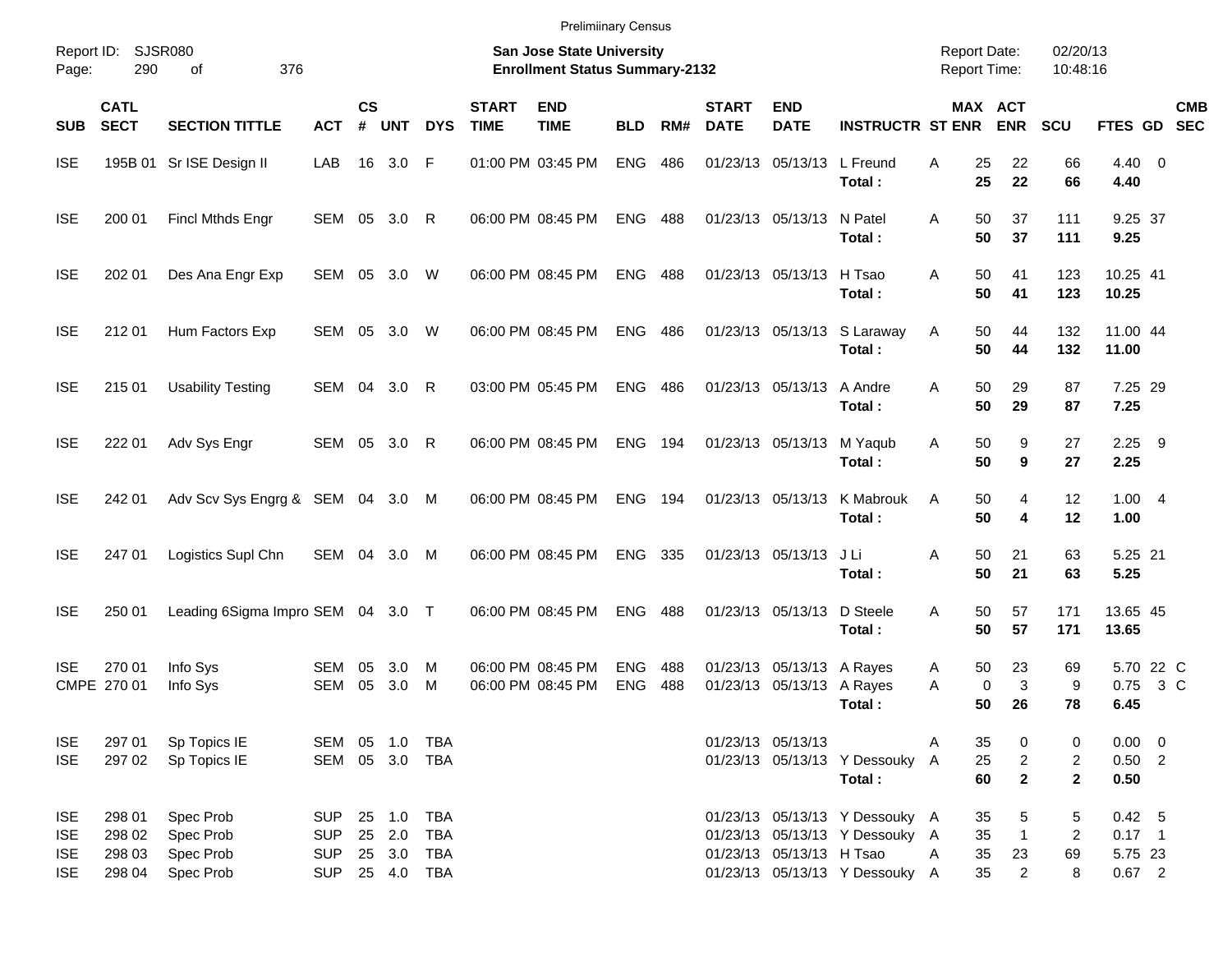|                                                      |                                      |                                                                                                  |                                                      |                      |                          |                          |                             |                                                                           | <b>Prelimiinary Census</b> |     |                                              |                                  |                                                                             |   |                                            |                          |                        |                                             |                              |                          |
|------------------------------------------------------|--------------------------------------|--------------------------------------------------------------------------------------------------|------------------------------------------------------|----------------------|--------------------------|--------------------------|-----------------------------|---------------------------------------------------------------------------|----------------------------|-----|----------------------------------------------|----------------------------------|-----------------------------------------------------------------------------|---|--------------------------------------------|--------------------------|------------------------|---------------------------------------------|------------------------------|--------------------------|
| Report ID:<br>Page:                                  | 291                                  | SJSR080<br>376<br>оf                                                                             |                                                      |                      |                          |                          |                             | <b>San Jose State University</b><br><b>Enrollment Status Summary-2132</b> |                            |     |                                              |                                  |                                                                             |   | <b>Report Date:</b><br><b>Report Time:</b> |                          | 02/20/13<br>10:48:16   |                                             |                              |                          |
| <b>SUB</b>                                           | <b>CATL</b><br><b>SECT</b>           | <b>SECTION TITTLE</b>                                                                            | <b>ACT</b>                                           | <b>CS</b><br>#       | <b>UNT</b>               | <b>DYS</b>               | <b>START</b><br><b>TIME</b> | <b>END</b><br><b>TIME</b>                                                 | <b>BLD</b>                 | RM# | <b>START</b><br><b>DATE</b>                  | <b>END</b><br><b>DATE</b>        | <b>INSTRUCTR ST ENR</b>                                                     |   | MAX                                        | <b>ACT</b><br><b>ENR</b> | <b>SCU</b>             | <b>FTES GD</b>                              |                              | <b>CMB</b><br><b>SEC</b> |
| <b>ISE</b>                                           | 298 05                               | Spec Prob                                                                                        | <b>SUP</b>                                           | 25                   | 3.0                      | <b>TBA</b>               |                             |                                                                           |                            |     | 01/23/13                                     | 05/13/13                         | Total:                                                                      | A | 35<br>175                                  | $\overline{0}$<br>31     | 0<br>84                | 0.00<br>7.00                                | $\overline{\phantom{0}}$     |                          |
| <b>ISE</b><br><b>ISE</b><br><b>ISE</b><br><b>ISE</b> | 299 01<br>299 02<br>299 03<br>299 04 | <b>Masters Thesis</b><br><b>Masters Thesis</b><br><b>Masters Thesis</b><br><b>Masters Thesis</b> | <b>SUP</b><br><b>SUP</b><br><b>SUP</b><br><b>SUP</b> | 25<br>25<br>25<br>25 | 1.0<br>2.0<br>3.0<br>4.0 | TBA<br>TBA<br>TBA<br>TBA |                             |                                                                           |                            |     | 01/23/13<br>01/23/13<br>01/23/13<br>01/23/13 | 05/13/13<br>05/13/13<br>05/13/13 | Y Dessouky A<br>A Andre<br>05/13/13 Y Dessouky A<br>Y Dessouky A<br>Total : | A | 35<br>35<br>35<br>35<br>140                | $\mathbf 0$<br>3<br>5    | 0<br>6<br>3<br>4<br>13 | $0.00 \t 0$<br>0.50<br>0.25<br>0.33<br>1.08 | - 3<br>- 1<br>$\overline{1}$ |                          |
|                                                      | Department :                         | <b>Industrial &amp; Systems Engineering</b>                                                      |                                                      |                      |                          |                          |                             |                                                                           |                            |     |                                              | <b>Lower Division :</b>          | Department Total:                                                           |   | 1355<br>0                                  | 712<br>$\bf{0}$          | 2023<br>0              | 150.25<br>0.00                              |                              |                          |

**Upper Division : 580 443 1231 84.57 Graduate Division : 775 269 792 65.68**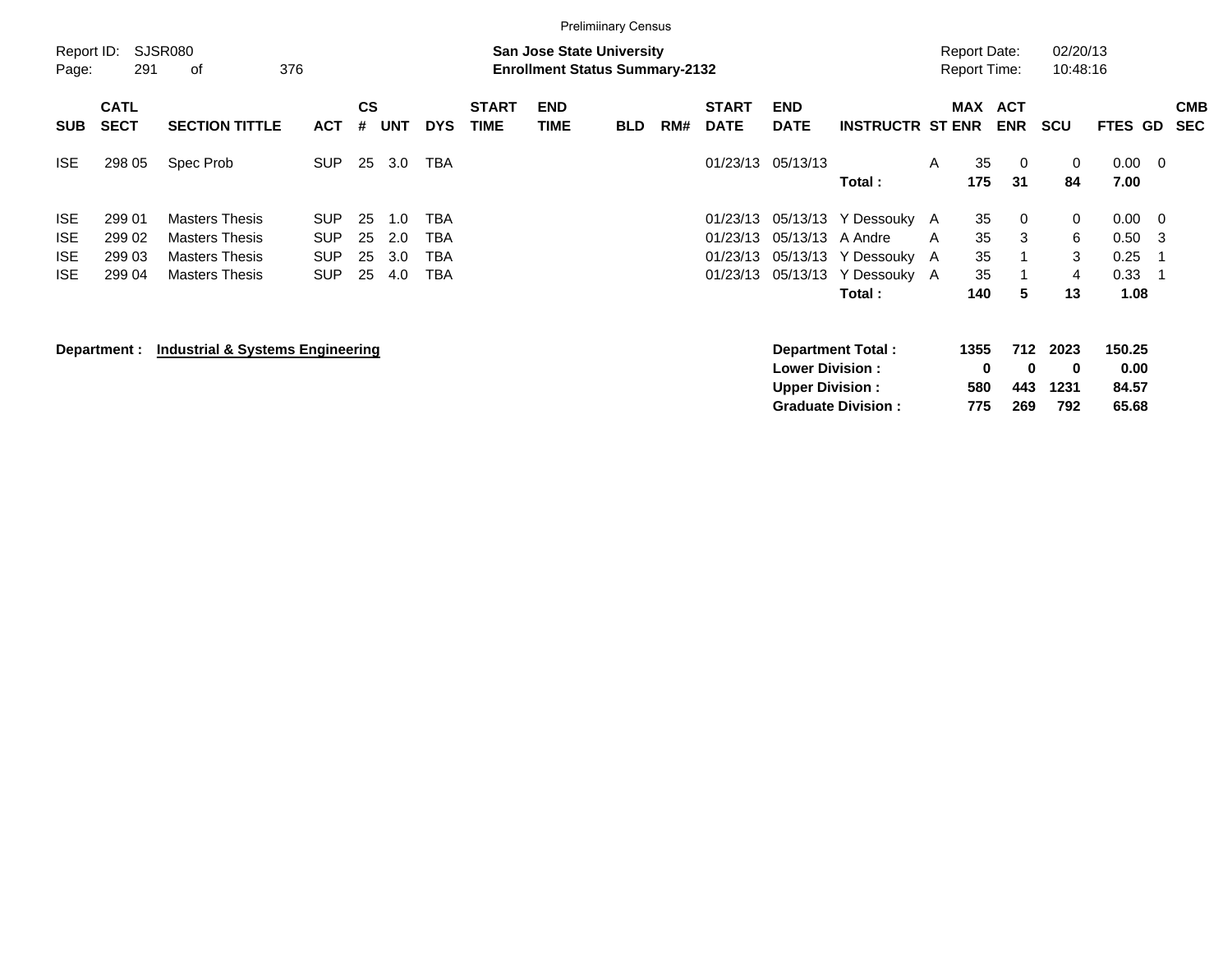|                     |                            |                                         |            |                    |            |              |                             | <b>Prelimiinary Census</b>                                                |            |     |                             |                           |                               |                                     |                       |                      |              |                         |                          |
|---------------------|----------------------------|-----------------------------------------|------------|--------------------|------------|--------------|-----------------------------|---------------------------------------------------------------------------|------------|-----|-----------------------------|---------------------------|-------------------------------|-------------------------------------|-----------------------|----------------------|--------------|-------------------------|--------------------------|
| Report ID:<br>Page: | 292                        | <b>SJSR080</b><br>376<br>οf             |            |                    |            |              |                             | <b>San Jose State University</b><br><b>Enrollment Status Summary-2132</b> |            |     |                             |                           |                               | <b>Report Date:</b><br>Report Time: |                       | 02/20/13<br>10:48:16 |              |                         |                          |
| SUB                 | <b>CATL</b><br><b>SECT</b> | <b>SECTION TITTLE</b>                   | <b>ACT</b> | $\mathsf{cs}$<br># | <b>UNT</b> | <b>DYS</b>   | <b>START</b><br><b>TIME</b> | <b>END</b><br><b>TIME</b>                                                 | <b>BLD</b> | RM# | <b>START</b><br><b>DATE</b> | <b>END</b><br><b>DATE</b> | <b>INSTRUCTR ST ENR</b>       |                                     | MAX ACT<br><b>ENR</b> | <b>SCU</b>           | FTES GD      |                         | <b>CMB</b><br><b>SEC</b> |
| <b>College</b>      | Department :               | <b>Engineering</b><br><u>Technology</u> |            |                    |            |              |                             |                                                                           |            |     |                             |                           |                               |                                     |                       |                      |              |                         |                          |
|                     | TECH 31 01                 | Qual Assur & Control                    | LEC        | 02                 | 3.0        | R            |                             | 09:00 AM 10:45 AM                                                         | <b>ENG</b> | 103 |                             | 01/23/13 05/13/13         | S Obi                         | A<br>30                             | 27                    | 54                   | 5.40         | $\overline{0}$          |                          |
|                     | TECH 31 11                 | Qual Assur & Control                    | LAB        | 16                 | 0.0        | $\mathsf{T}$ |                             | 09:00 AM 11:45 AM                                                         | ENG        | 103 |                             | 01/23/13 05/13/13         | S Obi<br>Total:               | 30<br>Α<br>60                       | 27<br>54              | 27<br>81             | 0.00<br>5.40 | 0                       |                          |
| <b>TECH</b>         | 41 11                      | Mach Shop Safety                        | LAB        | 16                 | 1.0        | $\top$       |                             | 06:00 PM 08:45 PM                                                         | IS.        | 119 |                             | 01/23/13 05/13/13         | V Hageman A                   | 22                                  | 3                     | 3                    | 0.20         | 0 <sup>o</sup>          |                          |
| ME                  | 41 11                      | Mach Shop Safety                        | LAB        | 16                 | 1.0        | T            |                             | 06:00 PM 08:45 PM                                                         | <b>IS</b>  | 119 | 01/23/13                    | 05/13/13                  | V Hageman                     | A                                   | 19<br>0               | 19                   | 1.27         | 0 <sup>C</sup>          |                          |
| <b>TECH</b>         | 41 12                      | Mach Shop Safety                        | LAB        | 16                 | 1.0        | W            |                             | 03:00 PM 05:45 PM                                                         | <b>IS</b>  | 119 | 01/23/13                    | 05/13/13                  | D Muntz                       | 22<br>Α                             | 3                     | 3                    | 0.20         | 0 <sup>o</sup>          |                          |
| ME                  | 41 12                      | Mach Shop Safety                        | LAB        | 16                 | 1.0        | W            |                             | 03:00 PM 05:45 PM                                                         | IS         | 119 | 01/23/13                    | 05/13/13                  | D Muntz                       | Α                                   | 0<br>18               | 18                   | 1.20         | 0 <sup>o</sup>          |                          |
| <b>TECH</b>         | 41 13                      | Mach Shop Safety                        | LAB        | 16                 | 1.0        | M            |                             | 03:00 PM 05:45 PM                                                         | IS         | 119 | 01/23/13                    | 05/13/13                  | D Muntz                       | 22<br>Α                             | $\overline{4}$        | 4                    | 0.27         | 0 <sub>C</sub>          |                          |
| ME                  | 41 13                      | Mach Shop Safety                        | LAB        | 16                 | 1.0        | M            |                             | 03:00 PM 05:45 PM                                                         | <b>IS</b>  | 119 |                             | 01/23/13 05/13/13         | D Muntz                       | Α                                   | 0<br>17               | 17                   | 1.13         | 0 <sub>C</sub>          |                          |
| <b>TECH</b>         | 41 14                      | Mach Shop Safety                        | LAB        | 16                 | 1.0        | M            |                             | 06:00 PM 08:45 PM                                                         | <b>IS</b>  | 119 |                             | 01/23/13 05/13/13         | D Muntz                       | 22<br>Α                             | $\overline{2}$        | $\overline{2}$       | 0.13         | 0 <sub>C</sub>          |                          |
| ME                  | 41 14                      | Mach Shop Safety                        | LAB        | 16                 | 1.0        | M            |                             | 06:00 PM 08:45 PM                                                         | <b>IS</b>  | 119 |                             | 01/23/13 05/13/13         | D Muntz                       | Α                                   | $\mathbf 0$<br>19     | 19                   | 1.27         | $0\quad C$              |                          |
| <b>TECH</b>         | 41 15                      | Mach Shop Safety                        | LAB        | 16                 | 1.0        | R            |                             | 03:00 PM 05:45 PM                                                         | <b>IS</b>  | 119 |                             | 01/23/13 05/13/13         | V Hageman                     | 22<br>A                             | 3                     | 3                    | 0.20         | $0\quad C$              |                          |
| МE                  | 41 15                      | Mach Shop Safety                        | LAB        | 16                 | 1.0        | R            |                             | 03:00 PM 05:45 PM                                                         | <b>IS</b>  | 119 |                             |                           | 01/23/13 05/13/13 V Hageman A |                                     | 0<br>18               | 18                   | 1.20         | $0\,C$                  |                          |
|                     |                            |                                         |            |                    |            |              |                             |                                                                           |            |     |                             |                           | Total:                        | 110                                 | 106                   | 106                  | 7.07         |                         |                          |
|                     | TECH 45 01                 | Sus Facilities Pln                      | <b>LEC</b> | 02                 | 3.0        | W            |                             | 09:00 AM 11:45 AM                                                         | IS         | 117 |                             | 01/23/13 05/13/13         | S Obi                         | 24<br>Α                             | 22                    | 66                   | 4.40         | $\overline{\mathbf{0}}$ |                          |
|                     |                            |                                         |            |                    |            |              |                             |                                                                           |            |     |                             |                           | Total:                        | 24                                  | 22                    | 66                   | 4.40         |                         |                          |
|                     | TECH 60 01                 | Intro Electronics                       | <b>LEC</b> | 02                 | 3.0        | MW           |                             | 01:00 PM 02:15 PM                                                         | IS         | 117 |                             | 01/23/13 05/13/13         | T Brown Jr.                   | 24<br>A                             | 25                    | 75                   | 5.00         | $\overline{\mathbf{0}}$ |                          |
|                     |                            |                                         |            |                    |            |              |                             |                                                                           |            |     |                             |                           | Total:                        | 24                                  | 25                    | 75                   | 5.00         |                         |                          |
| <b>TECH</b>         | 6301                       | <b>Digital Circuits</b>                 | <b>LEC</b> | 02                 | 3.0        | W            |                             | 03:00 PM 04:45 PM                                                         | IS         | 117 |                             | 01/23/13 05/13/13         | J Yu                          | 22<br>Α                             | 24                    | 48                   | 4.80         | 0                       |                          |
| <b>TECH</b>         | 63 11                      | <b>Digital Circuits</b>                 | LAB        | 16                 | 0.0        | м            |                             | 03:00 PM 05:45 PM                                                         | <b>IS</b>  | 117 |                             | 01/23/13 05/13/13         | J Yu                          | 22<br>Α                             | 24                    | 24                   | 0.00         | 0                       |                          |
|                     |                            |                                         |            |                    |            |              |                             |                                                                           |            |     |                             |                           | Total:                        | 44                                  | 48                    | 72                   | 4.80         |                         |                          |
|                     | TECH 145 01                | Lean Manufacturing                      | <b>LEC</b> | 03                 | 3.0        | $\mathsf T$  |                             | 06:00 PM 08:45 PM                                                         | IS         | 216 | 01/23/13                    | 05/13/13                  | D Hall                        | 20<br>Α                             | 28                    | 84                   | 5.60         | $0\,C$                  |                          |
| <b>ISE</b>          | 145 01                     | Lean Manufacturing                      | <b>LEC</b> | 03                 | 3.0        | $\mathsf{T}$ |                             | 06:00 PM 08:45 PM                                                         | <b>IS</b>  | 216 |                             | 01/23/13 05/13/13         | D Hall                        | Α                                   | 0<br>$\mathbf 1$      | 3                    | 0.20         | 0 <sup>o</sup>          |                          |
|                     |                            |                                         |            |                    |            |              |                             |                                                                           |            |     |                             |                           | Total:                        | 20                                  | 29                    | 87                   | 5.80         |                         |                          |
|                     | TECH 149 01                | <b>CIM Systems</b>                      | <b>LEC</b> |                    | 02 3.0     | $\mathsf{R}$ |                             | 03:00 PM 04:45 PM                                                         | <b>ENG</b> | 103 |                             | 01/23/13 05/13/13 S Obi   |                               | Α<br>18                             | 15                    | 30                   | $3.00 \ 0$   |                         |                          |
|                     | TECH 149 11                | <b>CIM Systems</b>                      | LAB        |                    | 16 0.0     | $\top$       |                             | 03:00 PM 05:45 PM                                                         | <b>IS</b>  | 119 |                             | 01/23/13 05/13/13 S Obi   |                               | 24<br>A                             | 15                    | 15                   | $0.00 \t 0$  |                         |                          |
|                     |                            |                                         |            |                    |            |              |                             |                                                                           |            |     |                             |                           | Total:                        | 42                                  | 30                    | 45                   | 3.00         |                         |                          |
|                     | TECH 160 01                | Mcropro Theory & AP LEC                 |            |                    | 02 3.0     | W            |                             | 09:00 AM 10:45 AM                                                         | - IS       | 116 |                             | 01/23/13 05/13/13         | J Yu                          | 22<br>Α                             | 16                    | 32                   | $3.20 \ 0$   |                         |                          |
|                     | TECH 160 11                | Mcropro Theory & AP LAB                 |            |                    | 16  0.0  M |              |                             | 09:00 AM 11:45 AM                                                         | IS.        | 117 |                             | 01/23/13 05/13/13         | J Yu                          | 22<br>Α                             | 17                    | 17                   | $0.00 \t 0$  |                         |                          |
|                     |                            |                                         |            |                    |            |              |                             |                                                                           |            |     |                             |                           | Total:                        | 44                                  | 33                    | 49                   | 3.20         |                         |                          |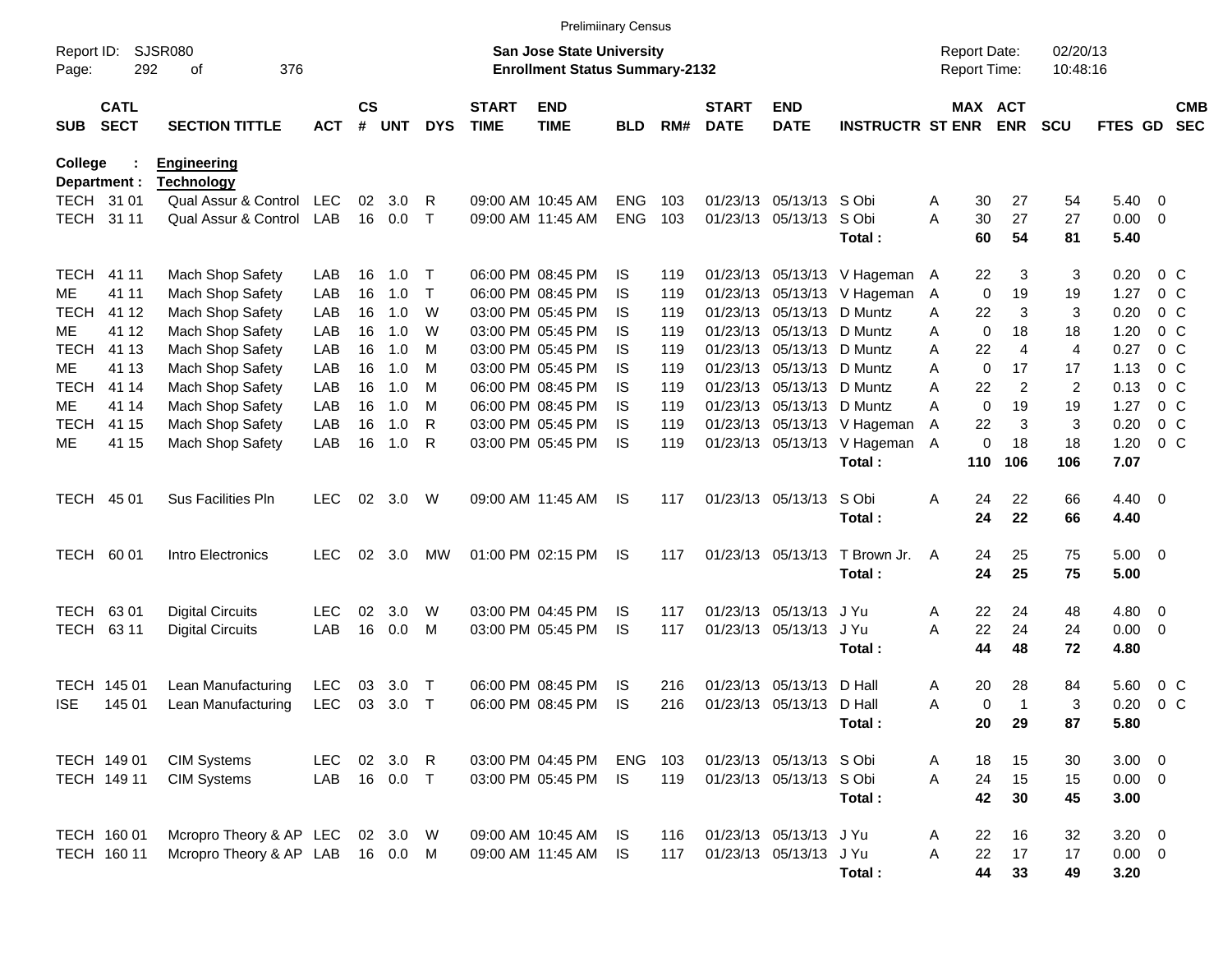|            |                                                     |                                                                                      |                                                      |                 |                                      |                                 |                             | <b>Prelimiinary Census</b>                                                |                 |                   |                             |                                                                                                             |                                                                          |                                     |                                |                                                |                                    |                                                               |            |
|------------|-----------------------------------------------------|--------------------------------------------------------------------------------------|------------------------------------------------------|-----------------|--------------------------------------|---------------------------------|-----------------------------|---------------------------------------------------------------------------|-----------------|-------------------|-----------------------------|-------------------------------------------------------------------------------------------------------------|--------------------------------------------------------------------------|-------------------------------------|--------------------------------|------------------------------------------------|------------------------------------|---------------------------------------------------------------|------------|
| Page:      | Report ID: SJSR080<br>293                           | 376<br>of                                                                            |                                                      |                 |                                      |                                 |                             | <b>San Jose State University</b><br><b>Enrollment Status Summary-2132</b> |                 |                   |                             |                                                                                                             |                                                                          | <b>Report Date:</b><br>Report Time: |                                | 02/20/13<br>10:48:16                           |                                    |                                                               |            |
| <b>SUB</b> | <b>CATL</b><br><b>SECT</b>                          | <b>SECTION TITTLE</b>                                                                | <b>ACT</b>                                           | <b>CS</b><br>#  | <b>UNT</b>                           | <b>DYS</b>                      | <b>START</b><br><b>TIME</b> | <b>END</b><br><b>TIME</b>                                                 | <b>BLD</b>      | RM#               | <b>START</b><br><b>DATE</b> | <b>END</b><br><b>DATE</b>                                                                                   | <b>INSTRUCTR ST ENR</b>                                                  |                                     | MAX ACT<br><b>ENR</b>          | <b>SCU</b>                                     | FTES GD SEC                        |                                                               | <b>CMB</b> |
|            | TECH 167 01<br>TECH 167 11                          | <b>Control Systems</b><br><b>Control Systems</b>                                     | <b>LEC</b><br>LAB                                    |                 | 3.0<br>0.0                           |                                 |                             |                                                                           |                 |                   |                             |                                                                                                             | Total:                                                                   | X<br>0<br>X<br>0<br>$\bf{0}$        | 0<br>0<br>$\bf{0}$             | 0<br>0<br>0                                    | $0.00 \t 0$<br>$0.00 \t 0$<br>0.00 |                                                               |            |
|            | TECH 169 01<br>TECH 169 11                          | Applied Elec Desgn<br>Applied Elec Desgn                                             | <b>LEC</b><br>LAB                                    | 02<br>16        | 3.0<br>0.0                           | W<br>M                          |                             | 06:00 PM 07:45 PM<br>06:00 PM 08:45 PM                                    | IS<br><b>IS</b> | 116<br>117        |                             |                                                                                                             | 01/23/13 05/13/13 T Brown Jr.<br>01/23/13 05/13/13 T Brown Jr.<br>Total: | 15<br>A<br>22<br>A<br>37            | 11<br>11<br>22                 | 22<br>11<br>33                                 | 2.20<br>$0.00 \t 0$<br>2.20        | $\overline{\phantom{0}}$                                      |            |
|            |                                                     | TECH 180A 03 Indiv St El Comtec                                                      | <b>SUP</b>                                           | 36              | 3.0                                  | TBA                             |                             |                                                                           | <b>IS</b>       | 120               |                             | 01/23/13 05/13/13                                                                                           | J Yu<br>Total:                                                           | Α<br>10<br>10                       | $\blacktriangleleft$           | 3<br>3                                         | $0.20 \ 0$<br>0.20                 |                                                               |            |
|            |                                                     | TECH 180B 03 Indiv St Manufactg<br>TECH 180B 04 Indiv St Manufactg                   | <b>SUP</b><br><b>SUP</b>                             | 36              | 3.0<br>36 4.0                        | TBA<br><b>TBA</b>               |                             |                                                                           | <b>IS</b>       | 120               |                             | 01/23/13 05/13/13 S Obi<br>01/23/13 05/13/13                                                                | S Obi<br>Total:                                                          | 0<br>A<br>Α<br>10<br>10             | $\mathbf{1}$<br>$\overline{2}$ | 3<br>$\overline{4}$<br>$\overline{\mathbf{r}}$ | $0.20 \ 0$<br>0.27 0<br>0.47       |                                                               |            |
|            |                                                     | TECH 180H 03 Indiv St Materials                                                      | <b>SUP</b>                                           |                 | 36 3.0                               | TBA                             |                             |                                                                           | <b>IS</b>       | 120               |                             | 01/23/13 05/13/13                                                                                           | S Bates<br>Total:                                                        | Α<br>10<br>10                       | 0<br>$\bf{0}$                  | 0<br>0                                         | $0.00 \t 0$<br>0.00                |                                                               |            |
|            | <b>TECH 180J03</b>                                  | Indiv St Tech Issu                                                                   | <b>SUP</b>                                           | 36              | 3.0                                  | TBA                             |                             |                                                                           | <b>IS</b>       | 120               |                             | 01/23/13 05/13/13                                                                                           | E Reynolds<br>Total:                                                     | 10<br>$\mathsf{A}$<br>10            | $\mathbf{1}$                   | 3<br>3                                         | $0.20 \ 0$<br>0.20                 |                                                               |            |
|            | TECH 190 01                                         | Senior Tch Seminar                                                                   | <b>LEC</b>                                           |                 | 02 3.0                               | W                               |                             | 12:00 PM 02:45 PM                                                         | IS.             | 120               |                             | 01/23/13 05/13/13                                                                                           | A Zargar<br>Total:                                                       | 20<br>A<br>20                       | 14<br>14                       | 42<br>42                                       | 2.80 0<br>2.80                     |                                                               |            |
|            | TECH 195 03                                         | Cooperative Intern                                                                   | <b>SUP</b>                                           |                 | 36 3.0                               | TBA                             |                             |                                                                           | <b>IS</b>       | 120               |                             | 01/23/13 05/13/13                                                                                           | S Obi<br>Total:                                                          | Α<br>22<br>22                       | 2<br>$\overline{2}$            | 6<br>6                                         | $0.40 \quad 0$<br>0.40             |                                                               |            |
| AE<br>ME   | TECH 198 01<br>CMPE 198 01<br>198 01<br>198 01      | Technology & Civil<br>Technology & Civil<br>Technology & Civil<br>Technology & Civil | <b>LEC</b><br><b>LEC</b><br><b>LEC</b><br><b>LEC</b> | 02<br>02        | 3.0<br>02 3.0<br>3.0<br>02 3.0       | TBA<br>TBA<br>TBA<br><b>TBA</b> |                             |                                                                           |                 |                   |                             | 01/23/13 05/13/13<br>01/23/13 05/13/13 P Backer<br>01/23/13 05/13/13 P Backer<br>01/23/13 05/13/13 P Backer | P Backer                                                                 | 100<br>A<br>Α<br>0<br>A<br>0<br>A   | 35<br>30<br>0<br>9<br>18       | 105<br>90<br>27<br>54                          | 7.00<br>6.00<br>1.80<br>3.70       | $0\,$ C<br>$0\,C$<br>$0\,$ C<br>2 C                           |            |
| AE         | ENGR 198 01<br>TECH 198 03<br>CMPE 198 03<br>198 03 | Technology & Civil<br>Technology & Civil<br>Technology & Civil<br>Technology & Civil | <b>LEC</b><br><b>LEC</b><br><b>LEC</b><br><b>LEC</b> |                 | 02 3.0<br>02 3.0<br>02 3.0<br>02 3.0 | <b>TBA</b><br>W<br>W<br>W       |                             | 06:00 PM 08:45 PM<br>06:00 PM 08:45 PM<br>06:00 PM 08:45 PM               | CL<br>CL<br>CL. | 234<br>234<br>234 |                             | 01/23/13 05/13/13 P Backer<br>01/23/13 05/13/13<br>01/23/13 05/13/13                                        | 01/23/13 05/13/13 E Reynolds<br>E Reynolds<br>E Reynolds                 | Α<br>0<br>30<br>Α<br>0<br>Α<br>Α    | 10<br>12<br>0<br>0<br>0        | 30<br>36<br>0<br>0                             | 2.00<br>2.40<br>0.00<br>0.00       | 0 <sup>o</sup><br>$0\,$ C<br>0 <sup>o</sup><br>0 <sup>o</sup> |            |
| ME         | 198 03<br>ENGR 198 03                               | Technology & Civil<br>Technology & Civil                                             | <b>LEC</b><br><b>LEC</b>                             | 02 <sub>o</sub> | 3.0<br>02 3.0                        | W<br>W                          |                             | 06:00 PM 08:45 PM<br>06:00 PM 08:45 PM                                    | CL.<br>CL       | 234<br>234        |                             | 01/23/13 05/13/13                                                                                           | E Reynolds<br>01/23/13 05/13/13 E Reynolds A<br>Total:                   | Α                                   | 0<br>0<br>0<br>0<br>130 114    | 0<br>0<br>342                                  | 0.00<br>0.00<br>22.90              | 0 <sup>o</sup><br>$0\,C$                                      |            |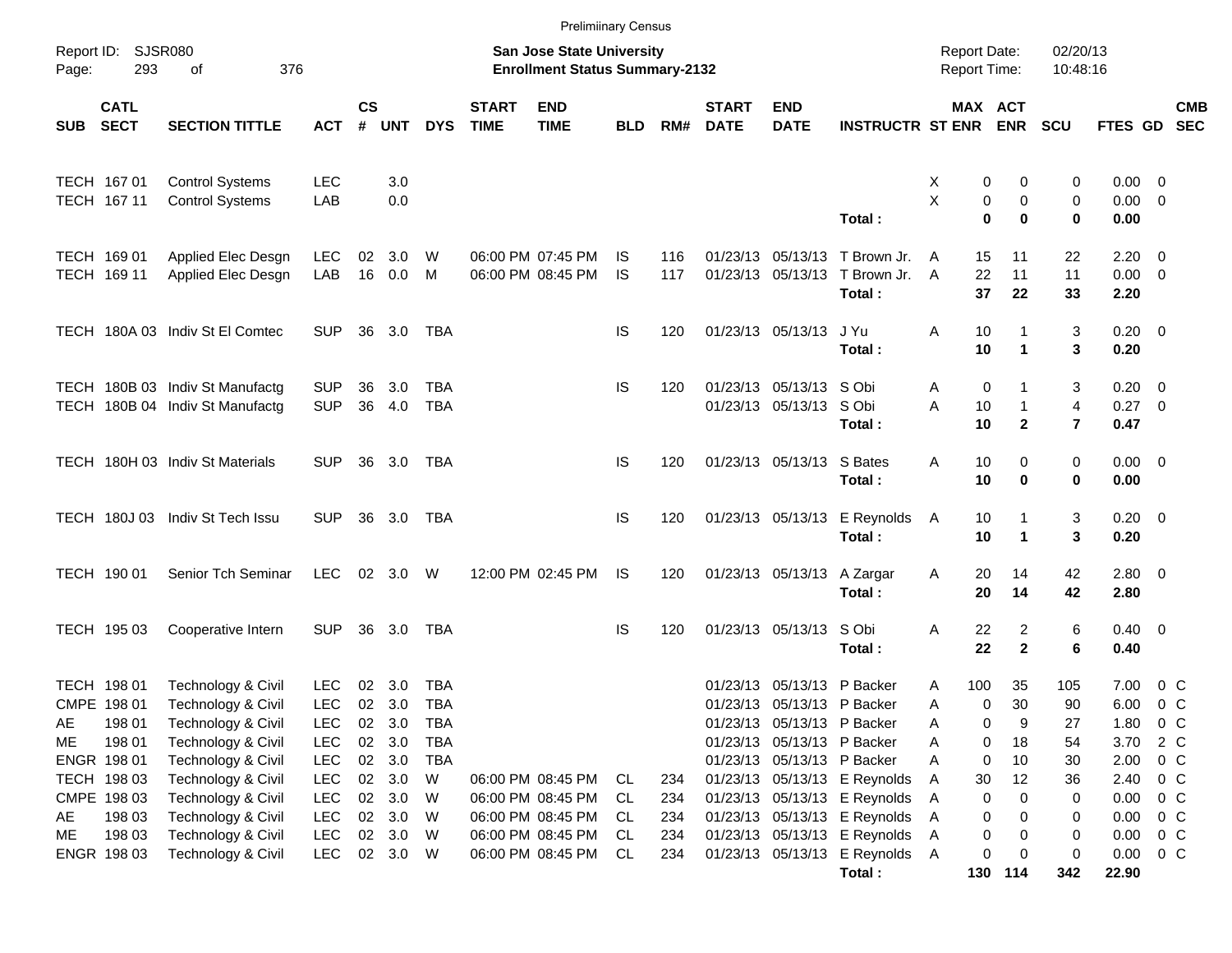|             |                            |                                              |                          |                |            |              |                             | <b>Prelimiinary Census</b>                                                |            |     |                             |                                                  |                                                       |                                     |                                                    |                            |                                 |                                            |                          |
|-------------|----------------------------|----------------------------------------------|--------------------------|----------------|------------|--------------|-----------------------------|---------------------------------------------------------------------------|------------|-----|-----------------------------|--------------------------------------------------|-------------------------------------------------------|-------------------------------------|----------------------------------------------------|----------------------------|---------------------------------|--------------------------------------------|--------------------------|
| Page:       | Report ID: SJSR080<br>294  | 376<br>of                                    |                          |                |            |              |                             | <b>San Jose State University</b><br><b>Enrollment Status Summary-2132</b> |            |     |                             |                                                  |                                                       | <b>Report Date:</b><br>Report Time: |                                                    | 02/20/13<br>10:48:16       |                                 |                                            |                          |
| <b>SUB</b>  | <b>CATL</b><br><b>SECT</b> | <b>SECTION TITTLE</b>                        | <b>ACT</b>               | <b>CS</b><br># | <b>UNT</b> | <b>DYS</b>   | <b>START</b><br><b>TIME</b> | <b>END</b><br><b>TIME</b>                                                 | <b>BLD</b> | RM# | <b>START</b><br><b>DATE</b> | <b>END</b><br><b>DATE</b>                        | <b>INSTRUCTR ST ENR</b>                               |                                     | MAX ACT<br><b>ENR</b>                              | SCU                        | <b>FTES GD</b>                  |                                            | <b>CMB</b><br><b>SEC</b> |
| <b>TECH</b> |                            | 199A 03 Special Topics ECT                   | SEM                      | 05             | 3.0        | <b>TBA</b>   |                             |                                                                           | IS         | 120 |                             | 01/23/13 05/13/13                                | J Yu<br>Total:                                        | 20<br>Α<br>20                       | $\mathbf 0$<br>$\bf{0}$                            | 0<br>$\mathbf 0$           | 0.00<br>0.00                    | $\overline{\mathbf{0}}$                    |                          |
|             |                            | TECH 199B 03 Special Topics Mfg S SEM 05 3.0 |                          |                |            | <b>TBA</b>   |                             |                                                                           | <b>IS</b>  | 120 |                             | 01/23/13 05/13/13                                | S Obi<br>Total:                                       | 20<br>Α<br>20                       | $\mathbf 0$<br>$\bf{0}$                            | $\mathbf 0$<br>$\mathbf 0$ | $0.00 \t 0$<br>0.00             |                                            |                          |
|             | TECH 231 01                | Syst Rel & Maint                             | SEM                      | 05             | 3.0        | $\mathsf{R}$ |                             | 06:00 PM 08:45 PM                                                         | IS.        | 120 |                             | 01/23/13 05/13/13                                | A Zargar<br>Total:                                    | Α<br>10<br>10                       | 8<br>8                                             | 24<br>24                   | 2.00<br>2.00                    | 8                                          |                          |
|             | TECH 232 01<br>TECH 232 02 | Adv Stat Proc Cont<br>Adv Stat Proc Cont     | <b>SEM</b><br><b>SEM</b> |                | 3.0<br>3.0 |              |                             |                                                                           |            |     |                             |                                                  | Total:                                                | Χ<br>X                              | 0<br>0<br>$\mathbf 0$<br>0<br>$\bf{0}$<br>$\bf{0}$ | 0<br>0<br>$\bf{0}$         | 0.00<br>0.00<br>0.00            | $\overline{\phantom{0}}$<br>$\overline{0}$ |                          |
|             | TECH 290 03                | <b>Grad Prob</b>                             | <b>SUP</b>               | 25             | 3.0        | <b>TBA</b>   |                             |                                                                           | <b>IS</b>  | 120 |                             | 01/23/13 05/13/13                                | A Zargar<br>Total:                                    | 20<br>Α<br>20                       | 0<br>$\mathbf 0$                                   | 0<br>$\bf{0}$              | $0.00 \t 0$<br>0.00             |                                            |                          |
|             | TECH 298 03                | <b>Grad Spec Study</b>                       | <b>SUP</b>               | 25             | 3.0        | <b>TBA</b>   |                             |                                                                           | IS         | 120 |                             | 01/23/13 05/13/13                                | A Zargar<br>Total:                                    | 20<br>Α<br>20                       | 0<br>$\mathbf 0$                                   | 0<br>$\bf{0}$              | 0.00<br>0.00                    | $\overline{\mathbf{0}}$                    |                          |
|             | TECH 299 03                | <b>Masters Thesis</b>                        | <b>SUP</b>               | 25             | 3.0        | <b>TBA</b>   |                             |                                                                           | IS         | 120 |                             | 01/23/13 05/13/13                                | A Zargar<br>Total:                                    | 10<br>A<br>10                       | 0<br>$\bf{0}$                                      | 0<br>$\bf{0}$              | $0.00 \t 0$<br>0.00             |                                            |                          |
|             | Department :               | <b>Technology</b>                            |                          |                |            |              |                             |                                                                           |            |     |                             | <b>Lower Division:</b><br><b>Upper Division:</b> | <b>Department Total:</b><br><b>Graduate Division:</b> | 717<br>262<br>395<br>60             | 511<br>255<br>248<br>8                             | 1041<br>400<br>617<br>24   | 69.83<br>26.67<br>41.17<br>2.00 |                                            |                          |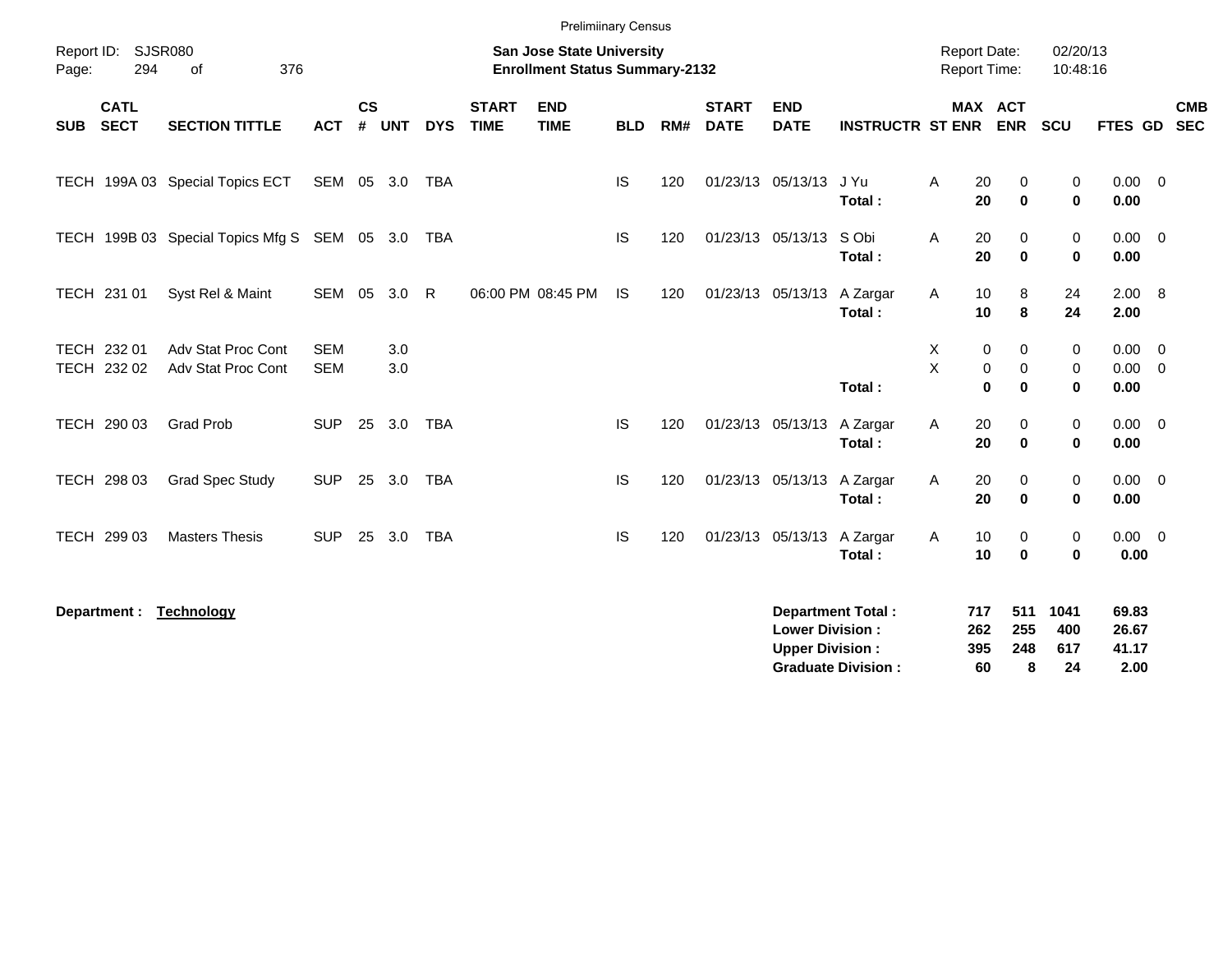|                         |                            |                                                    |               |                         |            |            |                             | <b>Prelimiinary Census</b>                                                |            |     |                             |                           |                             |                                            |             |                       |                      |             |                |                          |
|-------------------------|----------------------------|----------------------------------------------------|---------------|-------------------------|------------|------------|-----------------------------|---------------------------------------------------------------------------|------------|-----|-----------------------------|---------------------------|-----------------------------|--------------------------------------------|-------------|-----------------------|----------------------|-------------|----------------|--------------------------|
| Report ID:<br>Page:     | 295                        | SJSR080<br>376<br>οf                               |               |                         |            |            |                             | <b>San Jose State University</b><br><b>Enrollment Status Summary-2132</b> |            |     |                             |                           |                             | <b>Report Date:</b><br><b>Report Time:</b> |             |                       | 02/20/13<br>10:48:16 |             |                |                          |
| <b>SUB</b>              | <b>CATL</b><br><b>SECT</b> | <b>SECTION TITTLE</b>                              | <b>ACT</b>    | <b>CS</b><br>$\pmb{\#}$ | <b>UNT</b> | <b>DYS</b> | <b>START</b><br><b>TIME</b> | <b>END</b><br><b>TIME</b>                                                 | <b>BLD</b> | RM# | <b>START</b><br><b>DATE</b> | <b>END</b><br><b>DATE</b> | <b>INSTRUCTR ST ENR</b>     |                                            |             | MAX ACT<br><b>ENR</b> | <b>SCU</b>           | FTES GD     |                | <b>CMB</b><br><b>SEC</b> |
| College<br>Department : |                            | <b>Engineering</b><br><b>Materials Engineering</b> |               |                         |            |            |                             |                                                                           |            |     |                             |                           |                             |                                            |             |                       |                      |             |                |                          |
| MATE 25 01              |                            | Intro to Materials                                 | <b>SEM</b>    | 04                      | 3.0        | TR         |                             | 09:00 AM 09:50 AM                                                         | <b>ENG</b> | 341 | 01/23/13                    | 05/13/13                  | C Peters                    | A                                          | 80          | 64                    | 128                  | 12.80       | 0              |                          |
| MATE                    | 25 02                      | Intro to Materials                                 | <b>SEM</b>    | 04                      | 3.0        | MW         |                             | 04:30 PM 05:20 PM                                                         | <b>ENG</b> | 331 | 01/23/13                    | 05/13/13                  | M Ove                       | Α                                          | 80          | 65                    | 130                  | 13.00       | 0              |                          |
| MATE                    | 25 03                      | Intro to Materials                                 | LAB           | 16                      | 0.0        | M          |                             | 10:30 AM 01:15 PM                                                         | <b>ENG</b> | 105 | 01/23/13                    | 05/13/13                  | W Ray                       | Α                                          | 15          | 13                    | 13                   | 0.00        | 0              |                          |
| MATE                    | 25 04                      | Intro to Materials                                 | LAB           | 16                      | 0.0        | M          |                             | 01:30 PM 04:15 PM                                                         | <b>ENG</b> | 105 | 01/23/13                    | 05/13/13                  | W Ray                       | Α                                          | 16          | 17                    | 17                   | 0.00        | 0              |                          |
| MATE                    | 25 05                      | Intro to Materials                                 | LAB           | 16                      | 0.0        | M          |                             | 06:00 PM 08:45 PM                                                         | <b>ENG</b> | 105 | 01/23/13                    | 05/13/13                  | S Sepka                     | Α                                          | 16          | 15                    | 15                   | 0.00        | 0              |                          |
| MATE                    | 25 06                      | Intro to Materials                                 | LAB           | 16                      | 0.0        | т          |                             | 10:30 AM 01:15 PM                                                         | <b>ENG</b> | 105 | 01/23/13                    | 05/13/13                  | <b>B</b> Serrano            | A                                          | 16          | 14                    | 14                   | 0.00        | 0              |                          |
| MATE                    | 25 07                      | Intro to Materials                                 | LAB           | 16                      | 0.0        | т          |                             | 01:30 PM 04:15 PM                                                         | <b>ENG</b> | 105 | 01/23/13                    | 05/13/13                  | S Duorah                    | Α                                          | 16          | 16                    | 16                   | 0.00        | 0              |                          |
| MATE                    | 25 08                      | Intro to Materials                                 | LAB           | 16                      | 0.0        | Τ          |                             | 06:00 PM 08:45 PM                                                         | <b>ENG</b> | 105 | 01/23/13                    | 05/13/13                  | T Lam                       | Α                                          | 16          | 16                    | 16                   | 0.00        | 0              |                          |
| MATE                    | 25 09                      | Intro to Materials                                 | LAB           | 16                      | 0.0        | W          |                             | 10:30 AM 01:15 PM                                                         | <b>ENG</b> | 105 | 01/23/13                    | 05/13/13                  | <b>B</b> Serrano            | Α                                          | 12          | 12                    | 12                   | 0.00        | 0              |                          |
| MATE                    | 25 10                      | Intro to Materials                                 | LAB           | 16                      | 0.0        | R          |                             | 01:30 PM 04:15 PM                                                         | <b>ENG</b> | 105 | 01/23/13                    | 05/13/13                  | M Chan                      | Α                                          | 16          | 16                    | 16                   | 0.00        | 0              |                          |
| MATE                    | 25 11                      | Intro to Materials                                 | LAB           | 16                      | 0.0        | R          |                             | 06:00 PM 08:45 PM                                                         | <b>ENG</b> | 105 | 01/23/13                    | 05/13/13                  | J Tjahjadi                  | Α                                          | 12          | 10                    | 10                   | 0.00        | 0              |                          |
| MATE                    | 25 12                      | Intro to Materials                                 | LAB           | 16                      | 0.0        | R          |                             | 10:00 AM 12:45 PM                                                         | <b>ENG</b> | 105 | 01/23/13 05/13/13           |                           |                             | Α                                          | 10          | $\mathbf 0$           | 0                    | 0.00        | 0              |                          |
| MATE                    | 25 13                      | Intro to Materials                                 | LAB           | 16                      | 0.0        | F          |                             | 10:00 AM 12:45 PM                                                         | <b>ENG</b> | 105 | 01/23/13 05/13/13           |                           |                             | А                                          | 10          | 0                     | 0                    | 0.00        | 0              |                          |
|                         |                            |                                                    |               |                         |            |            |                             |                                                                           |            |     |                             |                           | Total:                      |                                            | 315         | 258                   | 387                  | 25.80       |                |                          |
| MATE                    | 129 01                     | Intro IC Proc Desgn                                | <b>SEM</b>    | 04                      | 3.0        | R          |                             | 04:30 PM 06:20 PM                                                         | <b>ENG</b> | 327 |                             | 01/23/13 05/13/13         | K Eason                     | Α                                          | 18          | 13                    | 26                   | 2.90        | 6 C            |                          |
| EE                      | 129 01                     | Intro IC Proc Desgn                                | <b>SEM</b>    | 04                      | 3.0        | R          |                             | 04:30 PM 06:20 PM                                                         | <b>ENG</b> | 327 | 01/23/13                    | 05/13/13                  | K Eason                     | Α                                          | 0           | $\overline{7}$        | 14                   | 1.40        | 0 <sup>o</sup> |                          |
| MATE                    | 129 02                     | Intro IC Proc Desgn                                | LAB           | 16                      | 0.0        | т          |                             | 01:30 PM 04:15 PM                                                         | <b>ENG</b> | 311 | 01/23/13                    | 05/13/13                  | N Peters                    | Α                                          | 9           | $\overline{7}$        | 7                    | 0.00        | 2 C            |                          |
| EE                      | 129 02                     | Intro IC Proc Desgn                                | LAB           | 16                      | 0.0        | т          |                             | 01:30 PM 04:15 PM                                                         | <b>ENG</b> | 311 | 01/23/13                    | 05/13/13                  | N Peters                    | А                                          | 0           | $\mathbf 1$           | $\mathbf 1$          | 0.00        | 0 <sup>o</sup> |                          |
| MATE                    | 129 03                     | Intro IC Proc Desgn                                | LAB           | 16                      | 0.0        | т          |                             | 06:00 PM 08:45 PM                                                         | ENG        | 311 | 01/23/13                    | 05/13/13                  | W Schulkins                 | A                                          | 9           | 6                     | 6                    | 0.00        | 4 C            |                          |
| EЕ                      | 129 03                     | Intro IC Proc Desgn                                | LAB           | 16                      | 0.0        | $\top$     |                             | 06:00 PM 08:45 PM                                                         | <b>ENG</b> | 311 |                             | 01/23/13 05/13/13         | W Schulkins                 | A                                          | 0           | 6                     | 6                    | 0.00        | 0 <sup>o</sup> |                          |
|                         |                            |                                                    |               |                         |            |            |                             |                                                                           |            |     |                             |                           | Total:                      |                                            | 36          | 40                    | 60                   | 4.30        |                |                          |
| MATE                    | 135 01                     | Intro Composite Matl                               | <b>SEM</b>    | 05                      | 3.0        | TR         |                             | 01:30 PM 02:45 PM                                                         | <b>ENG</b> | 331 | 01/23/13                    | 05/13/13                  | W Chung                     | A                                          | 35          | 3                     | 9                    | 0.70        | 2 C            |                          |
| MЕ                      | 135 01                     | Intro Composite Matl                               | <b>SEM</b>    | 05                      | 3.0        | <b>TR</b>  |                             | 01:30 PM 02:45 PM                                                         | <b>ENG</b> | 331 | 01/23/13                    | 05/13/13                  | W Chung                     | Α                                          | 0           | 23                    | 69                   | 4.60        | 0 <sup>o</sup> |                          |
| AE                      | 135 01                     | Intro Composite Matl                               | <b>SEM</b>    | 05                      | 3.0        | <b>TR</b>  |                             | 01:30 PM 02:45 PM                                                         | ENG        | 331 |                             | 01/23/13 05/13/13         | W Chung                     | A                                          | 0           | 10                    | 30                   | 2.00        | 0 <sup>o</sup> |                          |
|                         |                            |                                                    |               |                         |            |            |                             |                                                                           |            |     |                             |                           | Total:                      |                                            | 35          | 36                    | 108                  | 7.30        |                |                          |
|                         |                            | MATE 141 01 Strctr Analys Matls                    | SEM 05 3.0 TR |                         |            |            |                             | 01:30 PM 02:45 PM ENG 303                                                 |            |     |                             |                           | 01/23/13 05/13/13 C England | Α                                          | 12          | 10                    | $30\,$               | $2.05$ 1    |                |                          |
|                         |                            |                                                    |               |                         |            |            |                             |                                                                           |            |     |                             |                           | Total:                      |                                            | 12          | 10                    | 30                   | 2.05        |                |                          |
|                         | MATE 143 01                | Prin Scng Micrscpy                                 | LAB           | 16                      | 1.0        |            |                             |                                                                           |            |     |                             | 01/23/13 05/13/13         |                             | X                                          | 0           | $\boldsymbol{0}$      | 0                    | $0.00 \t 0$ |                |                          |
|                         | MATE 143 02                | Prin Scng Micrscpy                                 | LAB           |                         | 1.0        |            |                             |                                                                           |            |     |                             |                           |                             | X                                          | $\pmb{0}$   | $\boldsymbol{0}$      | 0                    | $0.00 \t 0$ |                |                          |
|                         |                            |                                                    |               |                         |            |            |                             |                                                                           |            |     |                             |                           | Total:                      |                                            | $\mathbf 0$ | $\mathbf 0$           | 0                    | 0.00        |                |                          |
|                         | MATE 144 01                | XRD Lab                                            | LAB           |                         | 16 1.0 T   |            |                             | 03:00 PM 05:45 PM                                                         | ENG 223    |     |                             | 01/23/13 05/13/13         | C Peters                    | A                                          | 12          | 13                    | 13                   | $0.95$ 5    |                |                          |
|                         |                            |                                                    |               |                         |            |            |                             |                                                                           |            |     |                             |                           | Total:                      |                                            | 12          | 13                    | 13                   | 0.95        |                |                          |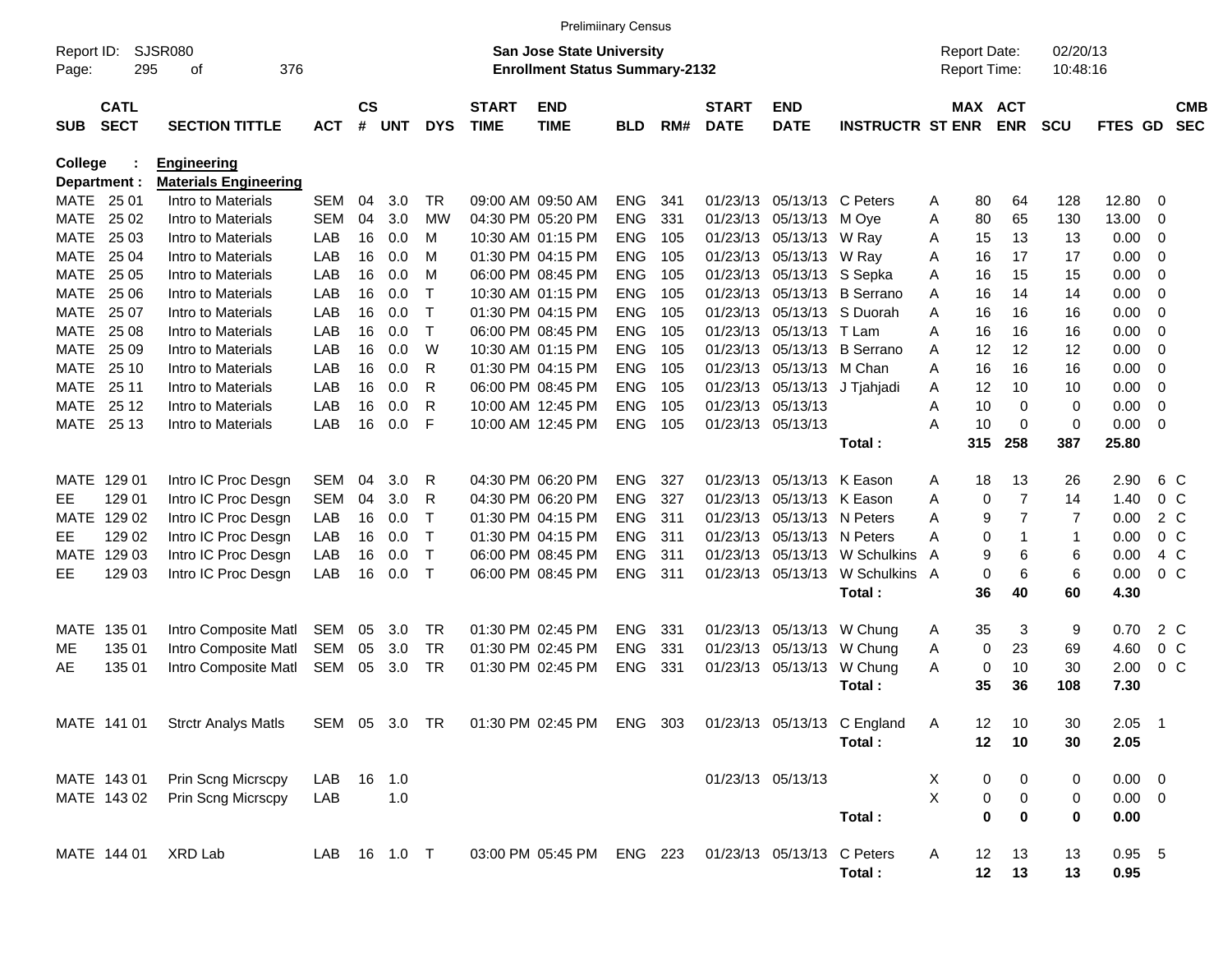|                                                            |                                                                                                                              |                          |                      |                                      |                             |                             |                                                                                  | <b>Prelimiinary Census</b>                    |                          |                             |                                                                                           |                                                                        |                     |                                                |                               |                                                         |                          |
|------------------------------------------------------------|------------------------------------------------------------------------------------------------------------------------------|--------------------------|----------------------|--------------------------------------|-----------------------------|-----------------------------|----------------------------------------------------------------------------------|-----------------------------------------------|--------------------------|-----------------------------|-------------------------------------------------------------------------------------------|------------------------------------------------------------------------|---------------------|------------------------------------------------|-------------------------------|---------------------------------------------------------|--------------------------|
| Report ID:<br>296<br>Page:                                 | SJSR080<br>376<br>οf                                                                                                         |                          |                      |                                      |                             |                             | <b>San Jose State University</b><br><b>Enrollment Status Summary-2132</b>        |                                               |                          |                             |                                                                                           |                                                                        | <b>Report Date:</b> | <b>Report Time:</b>                            | 02/20/13<br>10:48:16          |                                                         |                          |
| <b>CATL</b><br><b>SECT</b><br><b>SUB</b>                   | <b>SECTION TITTLE</b>                                                                                                        | <b>ACT</b>               | <b>CS</b><br>#       | <b>UNT</b>                           | <b>DYS</b>                  | <b>START</b><br><b>TIME</b> | <b>END</b><br><b>TIME</b>                                                        | <b>BLD</b>                                    | RM#                      | <b>START</b><br><b>DATE</b> | <b>END</b><br><b>DATE</b>                                                                 | <b>INSTRUCTR ST ENR</b>                                                |                     | MAX ACT<br><b>ENR</b>                          | <b>SCU</b>                    | <b>FTES GD</b>                                          | <b>CMB</b><br><b>SEC</b> |
| MATE 145 01                                                | Princ Scnng Probes                                                                                                           | LAB                      |                      | 16 1.0 F                             |                             |                             | 09:00 AM 11:45 AM                                                                | <b>ENG</b>                                    | 115                      |                             | 01/23/13 05/13/13                                                                         | M Goedert<br>Total:                                                    | Α                   | 12<br>3<br>12<br>3                             | 3<br>3                        | $0.22$ 1<br>0.22                                        |                          |
| MATE 152 01                                                | Solid State Kin                                                                                                              | SEM 04                   |                      | 3.0                                  | TR                          |                             | 09:00 AM 10:15 AM                                                                | <b>ENG</b>                                    | - 327                    |                             |                                                                                           | 01/23/13 05/13/13 S Gleixner<br>Total:                                 | Α                   | 25<br>9<br>25<br>9                             | 27<br>27                      | $2.05$ 5<br>2.05                                        |                          |
| MATE 153 01<br>MATE 153 02<br>MATE 153 03<br>MATE 153 04   | <b>EO&amp;M Props Solids</b><br><b>EO&amp;M Props Solids</b><br><b>EO&amp;M Props Solids</b><br><b>EO&amp;M Props Solids</b> | SEM<br>LAB<br>LAB<br>LAB | 04<br>16<br>16<br>16 | 3.0<br>0.0<br>0.0<br>0.0             | МW<br>$\top$<br>$\top$<br>W |                             | 09:00 AM 09:50 AM<br>10:30 AM 01:15 PM<br>01:30 PM 04:15 PM<br>01:30 PM 04:15 PM | ENG<br><b>ENG</b><br><b>ENG</b><br><b>ENG</b> | 339<br>315<br>315<br>315 |                             | 01/23/13 05/13/13 M Oye<br>01/23/13 05/13/13 C Jones<br>01/23/13 05/13/13                 | 01/23/13 05/13/13 S Duorah                                             | Α<br>A<br>Α<br>Α    | 48<br>41<br>15<br>16<br>11<br>16<br>12<br>0    | 82<br>15<br>11<br>$\mathbf 0$ | $8.20 \ 0$<br>$0.00 \t 0$<br>$0.00 \t 0$<br>$0.00 \t 0$ |                          |
| MATE 153 05<br>MATE 153 06                                 | <b>EO&amp;M Props Solids</b><br><b>EO&amp;M Props Solids</b>                                                                 | LAB<br>LAB               | 16<br>16             | 0.0<br>0.0                           | R<br>R                      |                             | 10:30 AM 01:15 PM<br>06:00 PM 08:45 PM                                           | <b>ENG</b><br><b>ENG</b>                      | 315<br>315               |                             | 01/23/13 05/13/13                                                                         | 01/23/13 05/13/13 J Rosenthal<br>Total:                                | A<br>Α<br>120       | 16<br>15<br>12<br>0<br>82                      | 15<br>$\mathbf 0$<br>123      | $0.00 \ 0$<br>$0.00 \t 0$<br>8.20                       |                          |
| MATE 154 01<br>MATE 154 02                                 | Metals and Alloys<br>Metals and Alloys                                                                                       | SEM<br>LAB               | 04<br>16             | 3.0<br>0.0                           | M<br>W                      |                             | 03:00 PM 04:40 PM<br>03:00 PM 05:45 PM                                           | <b>ENG</b><br><b>ENG</b>                      | 327<br>231               |                             |                                                                                           | 01/23/13 05/13/13 D Chafev<br>01/23/13 05/13/13 D Chafey<br>Total:     | A<br>A              | 12<br>13<br>13<br>12<br>24<br>26               | 26<br>13<br>39                | $2.65$ 1<br>$0.00$ 1<br>2.65                            |                          |
| MATE 155 01                                                | Matls Select Desgn                                                                                                           | SEM                      |                      | 05 3.0                               | МW                          |                             | 01:30 PM 02:45 PM                                                                | <b>ENG</b>                                    | 327                      |                             | 01/23/13 05/13/13                                                                         | W Chung<br>Total:                                                      | Α                   | 12<br>9<br>12<br>9                             | 27<br>27                      | $1.80 \ 0$<br>1.80                                      |                          |
| MATE 180 01<br>MATE 180 02                                 | <b>Ind Studies</b><br>Ind Studies                                                                                            | SUP<br><b>SUP</b>        | 36<br>36             | 1.0<br>2.0                           | TBA<br><b>TBA</b>           |                             |                                                                                  |                                               |                          |                             |                                                                                           | 01/23/13 05/13/13 S Gleixner<br>01/23/13 05/13/13 S Gleixner<br>Total: | Α<br>A              | 30<br>0<br>$\mathbf 0$<br>30<br>60<br>$\bf{0}$ | 0<br>0<br>0                   | $0.00 \t 0$<br>$0.00 \t 0$<br>0.00                      |                          |
| MATE 186 01                                                | Polymers                                                                                                                     | SEM                      | 05                   | 3.0                                  | TR                          |                             | 10:30 AM 11:45 AM                                                                | <b>ENG</b>                                    | 327                      |                             | 01/23/13 05/13/13                                                                         | A Diaz<br>Total:                                                       | Α                   | 25<br>8<br>25<br>8                             | 24<br>24                      | $1.60 \ 0$<br>1.60                                      |                          |
| MATE 198B 01 Sr Design Proj<br>MATE 198B 02 Sr Design Proj |                                                                                                                              | SEM 04 2.0 F<br>LAB      |                      | 16  0.0  F                           |                             |                             | 09:00 AM 09:50 AM<br>10:30 AM 01:15 PM ENG 335 01/23/13 05/13/13 W Chung         | ENG 335                                       |                          |                             |                                                                                           | 01/23/13 05/13/13 W Chung<br>Total:                                    | A<br>Α              | 15<br>4<br>15<br>4<br>30<br>8                  | 4<br>4<br>8                   | 0.53 0<br>$0.00 \t 0$<br>0.53                           |                          |
| MATE 205 01                                                | Adv Theory Behav                                                                                                             | SEM 05 3.0 M             |                      |                                      |                             |                             | 06:00 PM 08:45 PM                                                                | ENG 301                                       |                          |                             | 01/23/13 05/13/13 A Mcgee                                                                 | Total:                                                                 | Α                   | 25<br>24<br>24<br>25                           | 75<br>75                      | 6.25 25<br>6.25                                         |                          |
| MATE 210 01<br>MATE 210 02<br>MATE 210 03                  | Expl Methods Mat E<br>Expl Methods Mat E<br>Expl Methods Mat E                                                               | SEM<br>LAB<br>LAB        |                      | 05 3.0 W<br>16  0.0  W<br>16  0.0  F |                             |                             | 04:30 PM 06:20 PM<br>06:30 PM 09:15 PM<br>01:30 PM 04:15 PM                      | <b>ENG</b><br>ENG 105                         | 105                      |                             | DMH 226B 01/23/13 05/13/13 M Buie<br>01/23/13 05/13/13 J Bull<br>01/23/13 05/13/13 J Bull |                                                                        | A<br>Α<br>Α         | 25<br>23<br>20<br>19<br>3<br>6                 | 50<br>19<br>6                 | 6.25 25<br>$0.00$ 19<br>$0.00\ 6$                       |                          |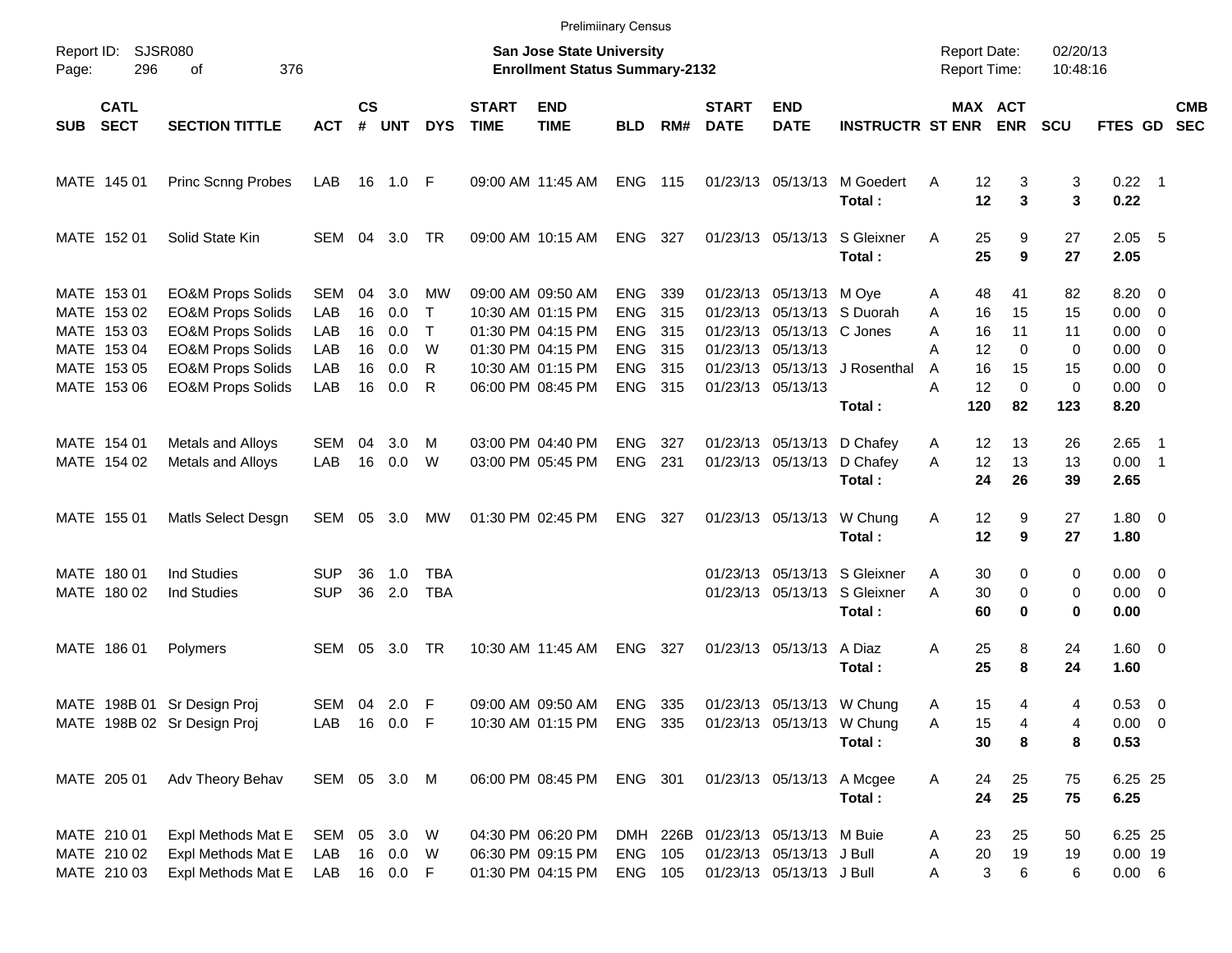|                     | <b>Prelimiinary Census</b>           |                                                                            |                                        |                |                   |                                        |                             |                                                                           |                          |            |                             |                                                    |                                      |                                            |                                         |                             |                                   |                                                          |                          |
|---------------------|--------------------------------------|----------------------------------------------------------------------------|----------------------------------------|----------------|-------------------|----------------------------------------|-----------------------------|---------------------------------------------------------------------------|--------------------------|------------|-----------------------------|----------------------------------------------------|--------------------------------------|--------------------------------------------|-----------------------------------------|-----------------------------|-----------------------------------|----------------------------------------------------------|--------------------------|
| Report ID:<br>Page: | 297                                  | <b>SJSR080</b><br>376<br>οf                                                |                                        |                |                   |                                        |                             | <b>San Jose State University</b><br><b>Enrollment Status Summary-2132</b> |                          |            |                             |                                                    |                                      | <b>Report Date:</b><br><b>Report Time:</b> |                                         | 02/20/13<br>10:48:16        |                                   |                                                          |                          |
| <b>SUB</b>          | <b>CATL</b><br><b>SECT</b>           | <b>SECTION TITTLE</b>                                                      | <b>ACT</b>                             | <b>CS</b><br># | <b>UNT</b>        | <b>DYS</b>                             | <b>START</b><br><b>TIME</b> | <b>END</b><br><b>TIME</b>                                                 | <b>BLD</b>               | RM#        | <b>START</b><br><b>DATE</b> | <b>END</b><br><b>DATE</b>                          | <b>INSTRUCTR ST ENR</b>              |                                            | <b>MAX ACT</b><br><b>ENR</b>            | <b>SCU</b>                  | FTES GD                           |                                                          | <b>CMB</b><br><b>SEC</b> |
|                     |                                      |                                                                            |                                        |                |                   |                                        |                             |                                                                           |                          |            |                             |                                                    | Total:                               | 46                                         | 50                                      | 75                          | 6.25                              |                                                          |                          |
|                     | MATE 220 01                          | Pr in Apps ElecChem SEM 04                                                 |                                        |                | 3.0 R             |                                        |                             | 06:30 PM 09:15 PM                                                         | ENG                      | 232        |                             | 01/23/13 05/13/13                                  | D Sopchak<br>Total:                  | 23<br>A<br>23                              | 23<br>23                                | 69<br>69                    | 5.70 22<br>5.70                   |                                                          |                          |
| MATE<br><b>CHE</b>  | 281 01<br>281 01                     | Thesis Prep Sem<br>Thesis Prep Sem                                         | LAB<br>LAB                             | 16<br>16       | 1.0<br>1.0        | - F<br>-F                              |                             | 03:00 PM 05:45 PM<br>03:00 PM 05:45 PM                                    | <b>ENG</b><br><b>ENG</b> | 333<br>333 |                             | 01/23/13 05/13/13<br>01/23/13 05/13/13             | M Mcneil<br>M Mcneil<br>Total:       | 21<br>A<br>A<br>21                         | 9<br>12<br>$\mathbf 0$<br>21            | 9<br>12<br>21               | 0.75<br>1.00<br>1.75              | 9 C<br>12 C                                              |                          |
|                     | MATE 298 01<br>MATE 298 02           | Master's Project<br>Master's Project                                       | <b>SUP</b><br><b>SUP</b>               | 25<br>25       | 1.0<br>2.0        | <b>TBA</b><br><b>TBA</b>               |                             |                                                                           |                          |            |                             | 01/23/13 05/13/13<br>01/23/13 05/13/13             | A Diaz<br>A Diaz<br>Total:           | Α<br>A                                     | 3<br>3<br>$\overline{2}$<br>5<br>5<br>8 | 3<br>10<br>13               | $0.25 \quad 3$<br>0.83, 5<br>1.08 |                                                          |                          |
| MATE                | MATE 299 01<br>299 02<br>MATE 299 03 | <b>Master's Thesis</b><br><b>Master's Thesis</b><br><b>Master's Thesis</b> | <b>SUP</b><br><b>SUP</b><br><b>SUP</b> | 25<br>25<br>25 | 1.0<br>2.0<br>3.0 | <b>TBA</b><br><b>TBA</b><br><b>TBA</b> |                             |                                                                           |                          |            | 01/23/13                    | 01/23/13 05/13/13<br>05/13/13<br>01/23/13 05/13/13 | A Diaz<br>A Diaz<br>A Diaz<br>Total: | 25<br>A<br>25<br>A<br>25<br>A<br>75        | $\Omega$<br>0                           | $\mathbf{0}$<br>0<br>3<br>3 | 0.00<br>0.00<br>0.25<br>0.25      | $\overline{\mathbf{0}}$<br>$\overline{\mathbf{0}}$<br>-1 |                          |
|                     | Department :                         | <b>Materials Engineering</b>                                               |                                        |                |                   |                                        |                             |                                                                           |                          |            |                             | <b>Lower Division:</b>                             | <b>Department Total:</b>             | 912<br>315                                 | 630<br>258                              | 1105<br>387                 | 78.73<br>25.80                    |                                                          |                          |

**Upper Division : 403 244 462 31.65 Graduate Division : 194 128 256 21.28**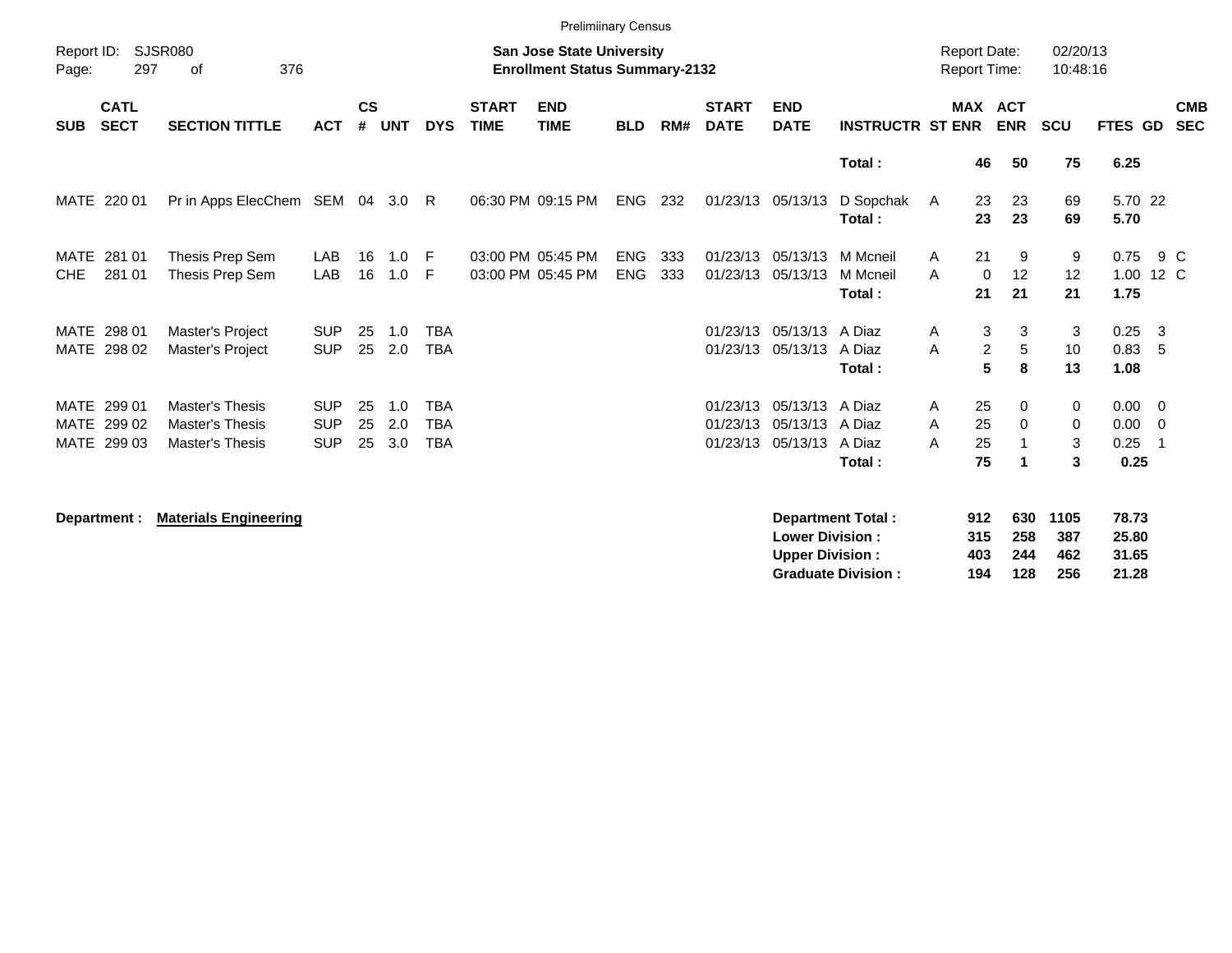|                     |                            |                               |            |                    |            |            |                             | <b>Prelimiinary Census</b>                                                |                |     |                             |                            |                              |   |                                     |                |                      |                     |                         |                          |
|---------------------|----------------------------|-------------------------------|------------|--------------------|------------|------------|-----------------------------|---------------------------------------------------------------------------|----------------|-----|-----------------------------|----------------------------|------------------------------|---|-------------------------------------|----------------|----------------------|---------------------|-------------------------|--------------------------|
| Report ID:<br>Page: | 298                        | <b>SJSR080</b><br>376<br>οf   |            |                    |            |            |                             | <b>San Jose State University</b><br><b>Enrollment Status Summary-2132</b> |                |     |                             |                            |                              |   | <b>Report Date:</b><br>Report Time: |                | 02/20/13<br>10:48:16 |                     |                         |                          |
| <b>SUB</b>          | <b>CATL</b><br><b>SECT</b> | <b>SECTION TITTLE</b>         | <b>ACT</b> | $\mathsf{cs}$<br># | <b>UNT</b> | <b>DYS</b> | <b>START</b><br><b>TIME</b> | <b>END</b><br><b>TIME</b>                                                 | <b>BLD</b>     | RM# | <b>START</b><br><b>DATE</b> | <b>END</b><br><b>DATE</b>  | <b>INSTRUCTR ST ENR</b>      |   | MAX ACT                             | <b>ENR</b>     | <b>SCU</b>           | FTES GD             |                         | <b>CMB</b><br><b>SEC</b> |
| <b>College</b>      |                            | <b>Engineering</b>            |            |                    |            |            |                             |                                                                           |                |     |                             |                            |                              |   |                                     |                |                      |                     |                         |                          |
| Department :        |                            | <b>Mechanical Engineering</b> |            |                    |            |            |                             |                                                                           |                |     |                             |                            |                              |   |                                     |                |                      |                     |                         |                          |
| ME                  | 1901                       | Graphics for Enginee LAB      |            |                    | 16  1.0  W |            |                             | 09:00 AM 11:45 AM                                                         | <b>ENG</b>     | 394 |                             | 01/23/13 05/13/13          | K Youssefi<br>Total:         | Α | 30<br>30                            | 30<br>30       | 30<br>30             | $2.00 \t 0$<br>2.00 |                         |                          |
| ME                  | 20 01                      | Design & Graphics             | <b>SEM</b> | 05                 | 2.0        | м          |                             | 09:00 AM 09:50 AM                                                         | ENG            | 189 | 01/23/13                    | 05/13/13                   | K Youssefi                   | Α | 90                                  | 82             | 82                   | 10.93               | $0\,$ C                 |                          |
| <b>TECH</b>         | 20 01                      | Design & Graphics             | <b>SEM</b> | 05                 | 2.0        | M          |                             | 09:00 AM 09:50 AM                                                         | <b>ENG</b>     | 189 | 01/23/13                    |                            | 05/13/13 K Youssefi          | Α | $\mathbf 0$                         | $\overline{7}$ | $\overline{7}$       | 0.93                | 0 <sup>o</sup>          |                          |
| ME                  | 20 03                      | Design & Graphics             | LAB        | 16                 | 0.0        | т          |                             | 09:00 AM 11:45 AM                                                         | <b>ENG</b>     | 394 | 01/23/13                    |                            | 05/13/13 K Youssefi          | A | 30                                  | 27             | 27                   | 0.00                | 0 <sup>o</sup>          |                          |
| <b>TECH</b>         | 20 03                      | Design & Graphics             | LAB        | 16                 | 0.0        | Т          |                             | 09:00 AM 11:45 AM                                                         | <b>ENG</b>     | 394 | 01/23/13                    |                            | 05/13/13 K Youssefi          | A | 0                                   | 3              | 3                    | 0.00                | 0 <sup>o</sup>          |                          |
| ME                  | 20 04                      | Design & Graphics             | LAB        | 16                 | 0.0        | W          |                             | 01:30 PM 04:15 PM                                                         | <b>ENG</b>     | 394 | 01/23/13                    |                            | 05/13/13 K Youssefi          | A | 30                                  | 27             | 27                   | 0.00                | 0 <sup>o</sup>          |                          |
| <b>TECH</b>         | 20 04                      | Design & Graphics             | LAB        | 16                 | 0.0        | W          |                             | 01:30 PM 04:15 PM                                                         | <b>ENG</b>     | 394 | 01/23/13                    |                            | 05/13/13 K Youssefi          | A | $\mathbf 0$                         | 2              | 2                    | 0.00                | 0 <sup>o</sup>          |                          |
| ME                  | 20 05                      | Design & Graphics             | LAB        | 16                 | 0.0        | R          |                             | 01:30 PM 04:15 PM                                                         | <b>ENG</b>     | 394 | 01/23/13                    |                            | 05/13/13 K Youssefi          | A | 30                                  | 28             | 28                   | 0.00                | 0 <sup>o</sup>          |                          |
| <b>TECH</b>         | 20 05                      | Design & Graphics             | LAB        | 16                 | 0.0        | R          |                             | 01:30 PM 04:15 PM                                                         | <b>ENG</b>     | 394 |                             |                            | 01/23/13 05/13/13 K Youssefi | A | 0                                   | $\overline{2}$ | 2                    | 0.00                | 0 <sup>o</sup>          |                          |
|                     |                            |                               |            |                    |            |            |                             |                                                                           |                |     |                             |                            | Total:                       |   | 180                                 | 178            | 178                  | 11.87               |                         |                          |
| ME                  | 30 01                      | <b>Comp Applications</b>      | <b>SEM</b> | 05                 | 2.0        | м          |                             | 12:00 PM 12:50 PM                                                         | <b>ENG</b>     | 189 | 01/23/13                    | 05/13/13                   | <b>B</b> Furman              | A | 84                                  | 78             | 78                   | 10.40               | $\overline{0}$          |                          |
| ME                  | 30 02                      | <b>Comp Applications</b>      | LAB        | 16                 | 0.0        | T          |                             | 01:30 PM 04:15 PM                                                         | <b>ENG</b>     | 407 | 01/23/13                    | 05/13/13                   | <b>B</b> Furman              | A | 28                                  | 26             | 26                   | 0.00                | $\overline{\mathbf{0}}$ |                          |
| ME                  | 30 03                      | <b>Comp Applications</b>      | LAB        | 16                 | 0.0        | W          |                             | 01:30 PM 04:15 PM                                                         | <b>ENG</b>     | 407 | 01/23/13                    | 05/13/13                   | <b>B</b> Furman              | A | 28                                  | 25             | 25                   | 0.00                | 0                       |                          |
| ME                  | 30 04                      | <b>Comp Applications</b>      | LAB        | 16                 | 0.0        | R          |                             | 01:30 PM 04:15 PM                                                         | <b>ENG</b>     | 407 |                             | 01/23/13 05/13/13          | <b>B</b> Furman              | А | 28                                  | 27             | 27                   | 0.00                | $\overline{\mathbf{0}}$ |                          |
|                     |                            |                               |            |                    |            |            |                             |                                                                           |                |     |                             |                            | Total:                       |   | 168                                 | 156            | 156                  | 10.40               |                         |                          |
| ME                  | 101 01                     | Dynamics                      | SEM        | 04                 | 3.0        | MW         |                             | 09:00 AM 10:15 AM                                                         | <b>ENG</b>     | 331 |                             | 01/23/13 05/13/13          | S Lee                        | Α | 75                                  | 75             | 225                  | 15.10 2             |                         |                          |
|                     |                            |                               |            |                    |            |            |                             |                                                                           |                |     |                             |                            | Total:                       |   | 75                                  | 75             | 225                  | 15.10               |                         |                          |
| ME                  | 106 01                     | Fund Mechatro Engr            | SEM        | 04                 | 3.0        | TR.        |                             | 10:30 AM 11:20 AM                                                         | <b>ENG</b>     | 341 | 01/23/13                    | 05/13/13                   | <b>B</b> Furman              | A | 80                                  | 68             | 136                  | 13.60               | $0\,$ C                 |                          |
| EE                  | 106 01                     | Fund Mechatro Engr            | <b>SEM</b> | 04                 | 3.0        | TR         |                             | 10:30 AM 11:20 AM                                                         | <b>ENG</b>     | 341 | 01/23/13                    | 05/13/13                   | <b>B</b> Furman              | A | $\mathbf 0$                         | 4              | 8                    | 0.80                | 0 <sup>o</sup>          |                          |
| ME                  | 106 02                     | Fund Mechatro Engr            | LAB        | 16                 | 0.0        | т          |                             | 02:30 PM 05:15 PM                                                         | <b>ENG</b>     | 125 | 01/23/13                    | 05/13/13                   | <b>B</b> Furman              | A | 20                                  | 16             | 16                   | 0.00                | 0 <sup>o</sup>          |                          |
| EE                  | 106 02                     | Fund Mechatro Engr            | LAB        | 16                 | 0.0        | T          |                             | 02:30 PM 05:15 PM                                                         | <b>ENG</b>     | 125 | 01/23/13                    | 05/13/13                   | B Furman                     | A | 0                                   | $\overline{c}$ | 2                    | 0.00                | 0 <sup>o</sup>          |                          |
| МE                  | 106 03                     | Fund Mechatro Engr            | LAB        | 16                 | 0.0        | W          |                             | 06:00 PM 08:45 PM                                                         | <b>ENG</b>     | 125 | 01/23/13                    | 05/13/13                   | <b>B</b> Furman              | A | 20                                  | 20             | 20                   | 0.00                | 0 <sup>o</sup>          |                          |
| EE                  | 106 03                     | Fund Mechatro Engr            | LAB        | 16                 | 0.0        | W          |                             | 06:00 PM 08:45 PM                                                         | <b>ENG</b>     | 125 |                             |                            | 01/23/13 05/13/13 B Furman   | A | 0                                   | $\overline{2}$ | $\overline{2}$       | 0.00                | 0 <sup>o</sup>          |                          |
| ME                  | 106 04                     | Fund Mechatro Engr            | LAB        |                    | 16 0.0     | R          |                             | 02:30 PM 05:15 PM                                                         | ENG            | 125 |                             |                            | 01/23/13 05/13/13 B Furman   | Α | 20                                  | 11             | 11                   | 0.00                | $0\,$ C                 |                          |
| EE                  | 106 04                     | Fund Mechatro Engr            | LAB        |                    | 16 0.0     | R          |                             | 02:30 PM 05:15 PM                                                         | ENG            | 125 |                             |                            | 01/23/13 05/13/13 B Furman   | A | 0                                   | 0              | 0                    | 0.00                | 0 <sup>o</sup>          |                          |
| ME                  | 106 05                     | Fund Mechatro Engr            | LAB        |                    | 16 0.0     | F          |                             | 02:30 PM 05:15 PM                                                         | <b>ENG 125</b> |     |                             |                            | 01/23/13 05/13/13 B Furman   | A | 20                                  | 21             | 21                   | 0.00                | $0\,$ C                 |                          |
| EE                  | 106 05                     | Fund Mechatro Engr            | LAB        |                    | 16  0.0  F |            |                             | 02:30 PM 05:15 PM                                                         | <b>ENG 125</b> |     |                             |                            | 01/23/13 05/13/13 B Furman   | A | 0                                   | $\mathbf 0$    | 0                    | 0.00                | $0\,$ C                 |                          |
|                     |                            |                               |            |                    |            |            |                             |                                                                           |                |     |                             |                            | Total:                       |   |                                     | 160 144        | 216                  | 14.40               |                         |                          |
| ME                  | 111 01                     | <b>Fluid Mech</b>             | SEM 04 3.0 |                    |            | TR         |                             | 09:00 AM 10:15 AM                                                         | ENG 331        |     |                             | 01/23/13 05/13/13 J Rhee   |                              | A | 63                                  | 60             | 180                  | 12.20 4             |                         |                          |
| ME                  | 111 02                     | Fluid Mech                    | SEM 04 3.0 |                    |            | MW         |                             | 04:30 PM 05:45 PM                                                         | ENG 329        |     |                             | 01/23/13 05/13/13 P Kutler |                              | A | 35                                  | 39             | 117                  | 7.85 1              |                         |                          |
|                     |                            |                               |            |                    |            |            |                             |                                                                           |                |     |                             |                            | Total:                       |   | 98                                  | 99             | 297                  | 20.05               |                         |                          |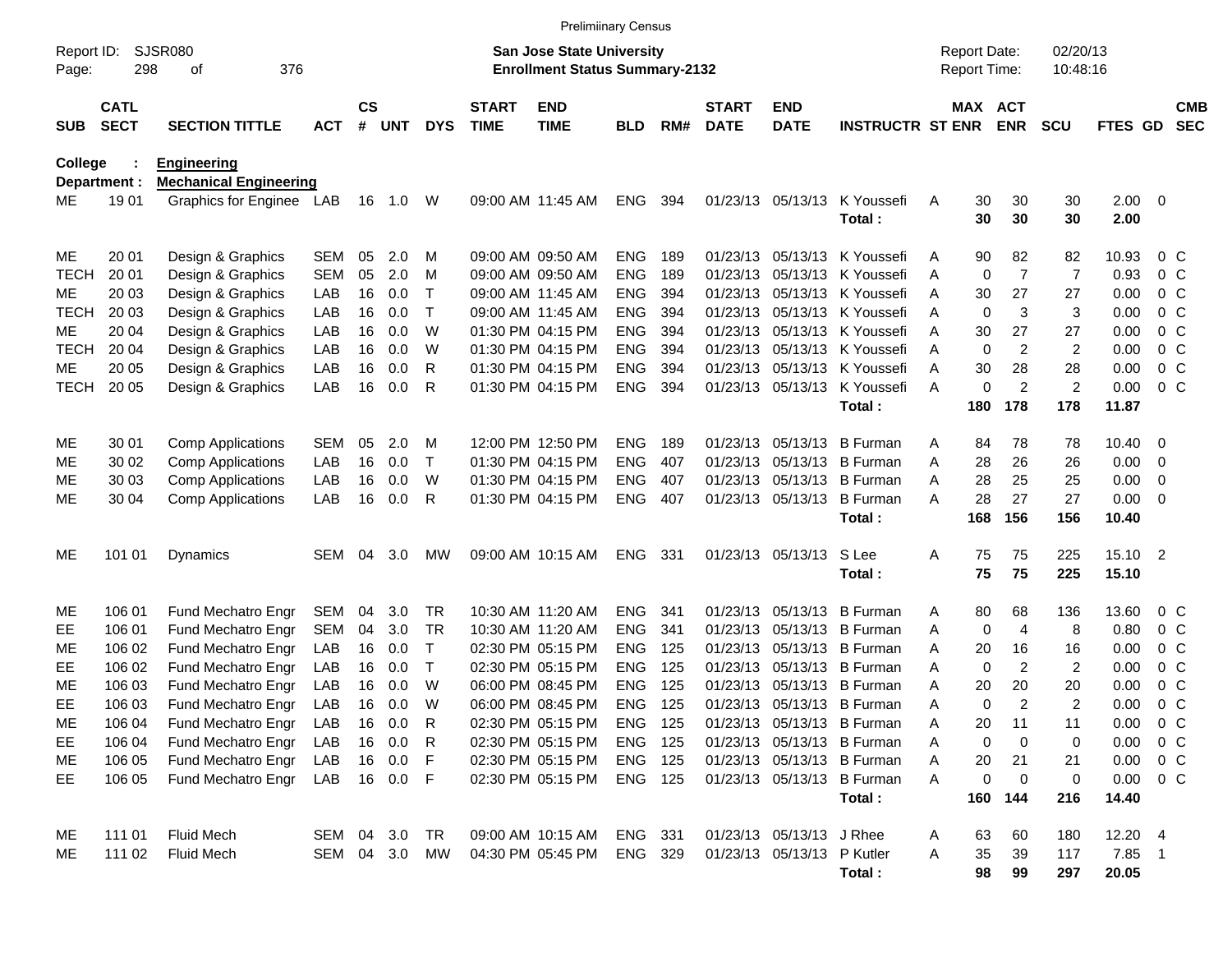|                                  |                                                          |                                                                                                                                                                            |                                               |                                  |                                        |                                                 |                             | <b>Prelimiinary Census</b>                                                                                                 |                                                                                  |                                        |                             |                                                                    |                                                                                                                                                                          |                                                                       |                                        |                                        |                                                                                               |                |                          |
|----------------------------------|----------------------------------------------------------|----------------------------------------------------------------------------------------------------------------------------------------------------------------------------|-----------------------------------------------|----------------------------------|----------------------------------------|-------------------------------------------------|-----------------------------|----------------------------------------------------------------------------------------------------------------------------|----------------------------------------------------------------------------------|----------------------------------------|-----------------------------|--------------------------------------------------------------------|--------------------------------------------------------------------------------------------------------------------------------------------------------------------------|-----------------------------------------------------------------------|----------------------------------------|----------------------------------------|-----------------------------------------------------------------------------------------------|----------------|--------------------------|
| Report ID:<br>Page:              | 299                                                      | <b>SJSR080</b><br>376<br>οf                                                                                                                                                |                                               |                                  |                                        |                                                 |                             | <b>San Jose State University</b><br><b>Enrollment Status Summary-2132</b>                                                  |                                                                                  |                                        |                             |                                                                    |                                                                                                                                                                          | <b>Report Date:</b><br><b>Report Time:</b>                            |                                        | 02/20/13<br>10:48:16                   |                                                                                               |                |                          |
| <b>SUB</b>                       | <b>CATL</b><br><b>SECT</b>                               | <b>SECTION TITTLE</b>                                                                                                                                                      | <b>ACT</b>                                    | $\mathsf{cs}$<br>#               | <b>UNT</b>                             | <b>DYS</b>                                      | <b>START</b><br><b>TIME</b> | <b>END</b><br><b>TIME</b>                                                                                                  | <b>BLD</b>                                                                       | RM#                                    | <b>START</b><br><b>DATE</b> | <b>END</b><br><b>DATE</b>                                          | <b>INSTRUCTR ST ENR</b>                                                                                                                                                  | MAX ACT                                                               | <b>ENR</b>                             | <b>SCU</b>                             | <b>FTES GD</b>                                                                                |                | <b>CMB</b><br><b>SEC</b> |
| ME                               | 11301                                                    | Thermodynamics                                                                                                                                                             | SEM                                           | 04                               | 4.0                                    | MW                                              |                             | 01:30 PM 03:10 PM                                                                                                          | <b>ENG</b>                                                                       | 486                                    |                             | 01/23/13 05/13/13                                                  | J Rhee<br>Total:                                                                                                                                                         | 46<br>A<br>46                                                         | 44<br>44                               | 176<br>176                             | 11.80 1<br>11.80                                                                              |                |                          |
| ME<br>ME                         | 114 01<br>114 02                                         | <b>Heat Transfer</b><br><b>Heat Transfer</b>                                                                                                                               | SEM<br>SEM                                    | 04<br>04                         | 3.0<br>3.0                             | <b>TR</b><br><b>TR</b>                          |                             | 09:00 AM 10:15 AM<br>04:30 PM 05:45 PM                                                                                     | <b>CL</b><br><b>ENG</b>                                                          | 310<br>331                             |                             | 01/23/13 05/13/13                                                  | 01/23/13 05/13/13 N Okamoto<br>A Hashemi<br>Total:                                                                                                                       | 45<br>A<br>46<br>A<br>91                                              | 45<br>51<br>96                         | 135<br>153<br>288                      | 9.05<br>$10.20 \t 0$<br>19.25                                                                 | $\overline{1}$ |                          |
| ME<br>ME<br>ME<br>ME             | 115 01<br>115 03<br>115 04<br>115 05                     | Thermal Eng Lab<br>Thermal Eng Lab<br>Thermal Eng Lab<br>Thermal Eng Lab                                                                                                   | LAB<br>LAB<br>LAB<br>LAB                      | 16<br>16<br>16<br>16             | 1.0<br>1.0<br>1.0<br>1.0               | M<br>$\top$<br>W<br>R                           |                             | 02:30 PM 05:15 PM<br>02:30 PM 05:15 PM<br>06:00 PM 08:45 PM<br>02:30 PM 05:15 PM                                           | ENG.<br><b>ENG</b><br><b>ENG</b><br><b>ENG</b>                                   | 113<br>113<br>113<br>113               | 01/23/13                    | 01/23/13 05/13/13 J Mokri<br>05/13/13 J Mokri<br>01/23/13 05/13/13 | 01/23/13 05/13/13 T Grushkowit A<br>J Mokri<br>Total:                                                                                                                    | 15<br>A<br>15<br>A<br>15<br>15<br>A<br>60                             | 18<br>15<br>17<br>11<br>61             | 18<br>15<br>17<br>11<br>61             | $1.20 \t 0$<br>$1.00 \t 0$<br>$1.13 \ 0$<br>$0.73 \quad 0$<br>4.07                            |                |                          |
| ME<br>ME<br>ME<br>ME<br>ME<br>ME | 120 01<br>120 02<br>120 03<br>120 04<br>120 05<br>120 06 | <b>Experimental Meths</b><br><b>Experimental Meths</b><br><b>Experimental Meths</b><br><b>Experimental Meths</b><br><b>Experimental Meths</b><br><b>Experimental Meths</b> | <b>SEM</b><br>LAB<br>LAB<br>LAB<br>LAB<br>LAB | 04<br>16<br>16<br>16<br>16<br>16 | 2.0<br>0.0<br>0.0<br>0.0<br>0.0<br>0.0 | $\top$<br>M<br>$\top$<br>$\mathsf{T}$<br>R<br>M |                             | 08:00 AM 08:50 AM<br>05:30 PM 08:15 PM<br>01:30 PM 04:15 PM<br>05:30 PM 08:15 PM<br>05:30 PM 08:15 PM<br>01:30 PM 04:15 PM | <b>ENG</b><br><b>ENG</b><br><b>ENG</b><br><b>ENG</b><br><b>ENG</b><br><b>ENG</b> | 331<br>133<br>133<br>133<br>133<br>133 |                             | 01/23/13 05/13/13                                                  | 01/23/13 05/13/13 A Mysore<br>01/23/13 05/13/13 A Mysore<br>01/23/13 05/13/13 A Mysore<br>01/23/13 05/13/13 A Mysore<br>01/23/13 05/13/13 A Mysore<br>A Mysore<br>Total: | 65<br>A<br>18<br>A<br>18<br>A<br>18<br>A<br>A<br>18<br>15<br>A<br>152 | 69<br>18<br>18<br>18<br>11<br>5<br>139 | 69<br>18<br>18<br>18<br>11<br>5<br>139 | $9.20 \ 0$<br>$0.00 \t 0$<br>$0.00 \t 0$<br>$0.00 \t 0$<br>$0.00 \t 0$<br>$0.00 \t 0$<br>9.20 |                |                          |
| ME                               | 130 01                                                   | Appl Engr Analysis                                                                                                                                                         | SEM                                           | 04                               | 3.0                                    | МW                                              |                             | 08:30 AM 09:45 AM                                                                                                          | <b>ENG</b>                                                                       | 341                                    |                             | 01/23/13 05/13/13                                                  | T Hsu<br>Total:                                                                                                                                                          | 75<br>A<br>75                                                         | 67<br>67                               | 201<br>201                             | 13.45 1<br>13.45                                                                              |                |                          |
| ME                               | 14701                                                    | Dyn Sys Vibs Cntrl                                                                                                                                                         | SEM                                           | 04                               | 3.0                                    | TR                                              |                             | 04:30 PM 05:45 PM                                                                                                          | <b>ENG</b>                                                                       | 341                                    |                             | 01/23/13 05/13/13 F Barez                                          | Total:                                                                                                                                                                   | 65<br>A<br>65                                                         | 76<br>76                               | 228<br>228                             | 15.35 3<br>15.35                                                                              |                |                          |
| ME                               | 154 01                                                   | Mech Engr Design                                                                                                                                                           | SEM                                           | 04                               | 4.0                                    | МW                                              |                             | 10:30 AM 12:10 PM                                                                                                          | <b>ENG</b>                                                                       | 331                                    |                             | 01/23/13 05/13/13 R Yee                                            | Total:                                                                                                                                                                   | 80<br>A<br>80                                                         | 75<br>75                               | 300<br>300                             | $20.00 \t 0$<br>20.00                                                                         |                |                          |
| ME                               | 160 01                                                   | Finite Ele Methods                                                                                                                                                         |                                               |                                  |                                        |                                                 |                             | SEM 04 3.0 MW 04:30 PM 05:45 PM                                                                                            |                                                                                  |                                        |                             |                                                                    | ENG 213 01/23/13 05/13/13 R Agarwal<br>Total:                                                                                                                            | 35<br>A<br>35                                                         | 35<br>35                               | 105<br>105                             | $7.00 \t 0$<br>7.00                                                                           |                |                          |
| ME                               | 165 01                                                   | Com Aid Des in ME                                                                                                                                                          | SEM 04 3.0 MW                                 |                                  |                                        |                                                 |                             | 10:30 AM 11:45 AM                                                                                                          | ENG 213                                                                          |                                        |                             |                                                                    | 01/23/13 05/13/13 R Agarwal<br>Total:                                                                                                                                    | 35<br>Α<br>35                                                         | 35<br>35                               | 105<br>105                             | $7.00 \t 0$<br>7.00                                                                           |                |                          |
| ME<br>EE.                        | 169 01<br>169 01                                         | MEMS Fab & Design LAB<br>MEMS Fab & Design LAB 16 1.0 R                                                                                                                    |                                               |                                  | 16  1.0  R                             |                                                 |                             | 01:30 PM 04:15 PM<br>01:30 PM 04:15 PM                                                                                     | ENG 311<br>ENG 311                                                               |                                        |                             |                                                                    | 01/23/13 05/13/13 M Bryning<br>01/23/13 05/13/13 M Bryning                                                                                                               | 24<br>A<br>0<br>Α                                                     | 14<br>0                                | 14<br>0                                | 1.02 5 C<br>$0.00 \t 0 C$                                                                     |                |                          |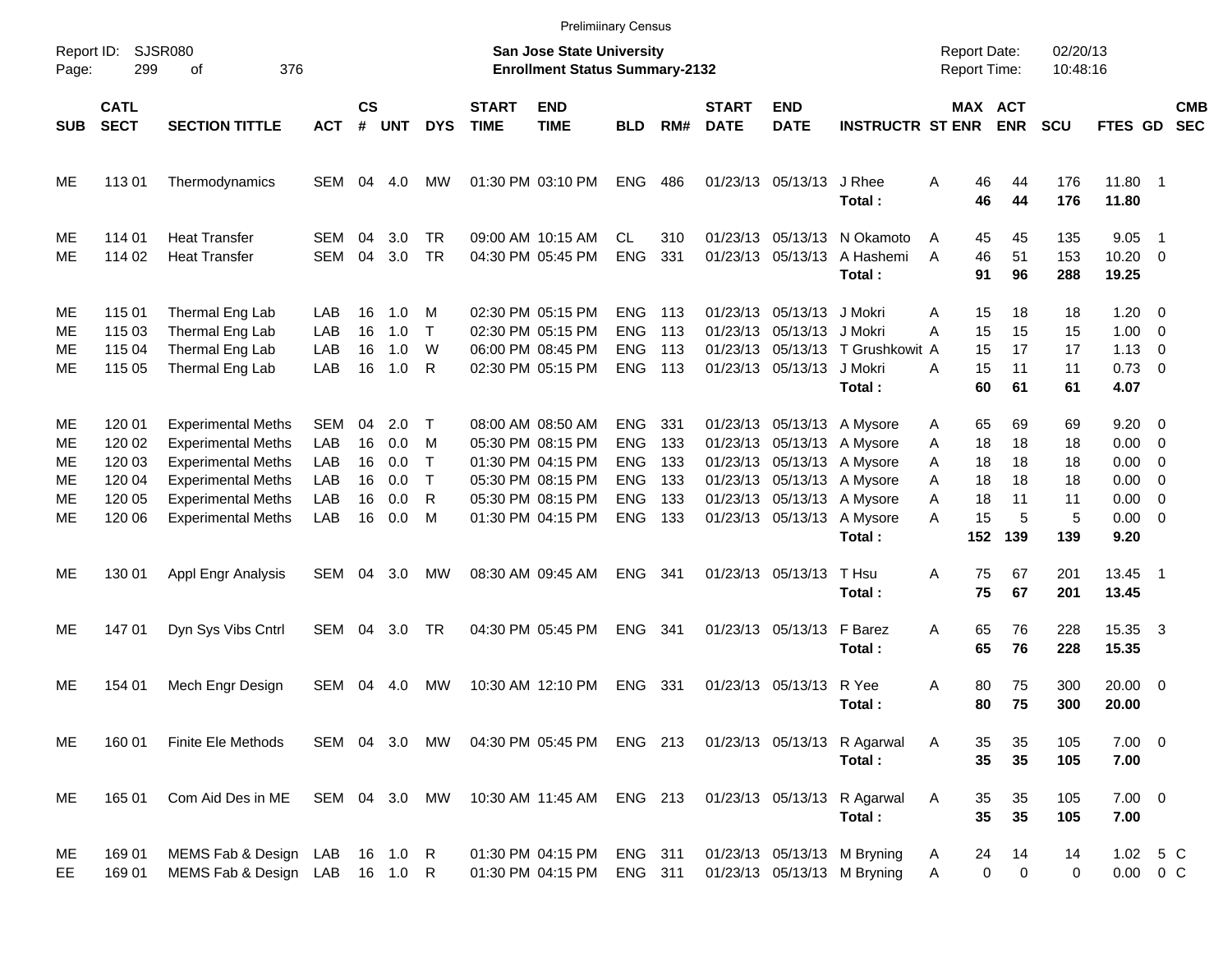|                      |                            |                                                                                                                  |                          |                      |                          |                          |                             | <b>Prelimiinary Census</b>                                                       |            |       |                             |                                                                                |                                                 |                                                 |                             |                              |                                                                  |            |
|----------------------|----------------------------|------------------------------------------------------------------------------------------------------------------|--------------------------|----------------------|--------------------------|--------------------------|-----------------------------|----------------------------------------------------------------------------------|------------|-------|-----------------------------|--------------------------------------------------------------------------------|-------------------------------------------------|-------------------------------------------------|-----------------------------|------------------------------|------------------------------------------------------------------|------------|
| Page:                | Report ID: SJSR080<br>300  | 376<br>of                                                                                                        |                          |                      |                          |                          |                             | <b>San Jose State University</b><br><b>Enrollment Status Summary-2132</b>        |            |       |                             |                                                                                |                                                 | <b>Report Date:</b><br><b>Report Time:</b>      |                             | 02/20/13<br>10:48:16         |                                                                  |            |
| <b>SUB</b>           | <b>CATL</b><br><b>SECT</b> | <b>SECTION TITTLE</b>                                                                                            | <b>ACT</b>               | $\mathsf{cs}$<br>#   | <b>UNT</b>               | <b>DYS</b>               | <b>START</b><br><b>TIME</b> | <b>END</b><br><b>TIME</b>                                                        | <b>BLD</b> | RM#   | <b>START</b><br><b>DATE</b> | <b>END</b><br><b>DATE</b>                                                      | <b>INSTRUCTR ST ENR</b>                         | MAX ACT                                         | <b>ENR</b>                  | <b>SCU</b>                   | FTES GD SEC                                                      | <b>CMB</b> |
|                      | MATE 169 01                | MEMS Fab & Design LAB                                                                                            |                          |                      | 16  1.0  R               |                          |                             | 01:30 PM 04:15 PM                                                                | ENG 311    |       |                             | 01/23/13 05/13/13                                                              | M Bryning<br>Total:                             | 0<br>Α<br>24                                    | 6<br>20                     | 6<br>20                      | 0.43 2 C<br>1.45                                                 |            |
| ME<br>МE             | 180 01<br>180 03           | <b>Indiv Studies</b><br><b>Indiv Studies</b>                                                                     | <b>SUP</b><br><b>SUP</b> | 36<br>36             | 1.0<br>3.0               | <b>TBA</b><br><b>TBA</b> |                             |                                                                                  |            |       |                             | 01/23/13 05/13/13 R Yee<br>01/23/13 05/13/13 R Yee                             | Total:                                          | 30<br>Α<br>A<br>20<br>50                        | $\overline{2}$<br>3<br>5    | 2<br>9<br>11                 | $0.15$ 1<br>$0.60 \quad 0$<br>0.75                               |            |
| ME                   | 18301                      | <b>HVAC Sys Design</b>                                                                                           | SEM 04 3.0 TR            |                      |                          |                          |                             | 06:00 PM 07:15 PM                                                                | IS.        | 113   |                             | 01/23/13 05/13/13                                                              | M Gholamalip A<br>Total:                        | 35<br>35                                        | 39<br>39                    | 117<br>117                   | $7.90$ 2<br>7.90                                                 |            |
| ME                   | 18701                      | Auto Control Dsgn                                                                                                | SEM 04 3.0               |                      |                          | МW                       |                             | 07:30 PM 08:45 PM                                                                | ENG        | - 303 |                             | 01/23/13 05/13/13                                                              | N Hemati<br>Total:                              | 35<br>A<br>35                                   | 32<br>32                    | 96<br>96                     | $6.45$ 1<br>6.45                                                 |            |
| ME                   | 18901                      | Des Manuf Microsys                                                                                               | SEM 04 3.0 TR            |                      |                          |                          |                             | 09:00 AM 10:15 AM                                                                | ENG 232    |       |                             | 01/23/13 05/13/13 S Lee                                                        | Total:                                          | A<br>25<br>25                                   | 21<br>21                    | 63<br>63                     | $4.25$ 1<br>4.25                                                 |            |
| МE<br>ME<br>ME<br>ME |                            | 195B 01 Sr Design Proj II<br>195B 02 Sr Design Proj II<br>195B 03 Sr Design Proj II<br>195B 04 Sr Design Proj II | LAB<br>LAB<br>LAB<br>LAB | 16<br>16<br>16<br>16 | 3.0<br>3.0<br>3.0<br>3.0 | W<br>W<br>W<br>W         |                             | 01:30 PM 04:15 PM<br>01:30 PM 04:15 PM<br>01:30 PM 04:15 PM<br>01:30 PM 04:15 PM |            |       |                             | 01/23/13 05/13/13 F Barez<br>01/23/13 05/13/13 W Du<br>01/23/13 05/13/13 R Yee | 01/23/13 05/13/13 N Okamoto<br>Total:           | 25<br>Α<br>A<br>30<br>30<br>A<br>25<br>A<br>110 | 30<br>28<br>35<br>21<br>114 | 90<br>84<br>105<br>63<br>342 | $6.00 \quad 0$<br>$5.60$ 0<br>$7.00 \t 0$<br>$4.20 \ 0$<br>22.80 |            |
| ME                   | 211 01                     | Adv Heat Transfer                                                                                                | SEM                      |                      | 05 3.0                   | МW                       |                             | 04:30 PM 05:45 PM                                                                | ENG 232    |       |                             | 01/23/13 05/13/13                                                              | J Rhee<br>Total:                                | 35<br>A<br>35                                   | 28<br>28                    | 84<br>84                     | 6.90 26<br>6.90                                                  |            |
| ME                   | 250 01                     | <b>Precision Mach Des</b>                                                                                        | SEM                      |                      | 05 3.0                   | МW                       |                             | 07:30 PM 08:45 PM                                                                |            |       | DMH 149B 01/23/13 05/13/13  |                                                                                | M Sullivan<br>Total:                            | 48<br>A<br>48                                   | 36<br>36                    | 108<br>108                   | 9.00 36<br>9.00                                                  |            |
| ME<br>ME             | 265 01<br>265 02           | Computer Aid ME Des SEM<br>Computer Aid ME Des SEM 05                                                            |                          |                      | 3.0<br>3.0               | MW                       |                             | 06:00 PM 07:15 PM                                                                |            |       |                             |                                                                                | DMH 149B 01/23/13 05/13/13 K Youssefi<br>Total: | 0<br>X<br>A<br>48<br>48                         | 0<br>44<br>44               | 0<br>132<br>132              | $0.00 \t 0$<br>10.50 34<br>10.50                                 |            |
| ME                   | 273 01                     | Finite El Meth Eng                                                                                               | SEM 04 3.0 TR            |                      |                          |                          |                             | 04:30 PM 05:45 PM ENG 301                                                        |            |       |                             |                                                                                | 01/23/13 05/13/13 R Agarwal<br>Total:           | A<br>35<br>35                                   | 16<br>16                    | 48<br>48                     | 3.80 12<br>3.80                                                  |            |
| ME                   |                            | 295A 01 ME Project I                                                                                             | SUP 25 3.0 F             |                      |                          |                          |                             | 05:00 PM 08:15 PM ENG 339                                                        |            |       |                             | 01/23/13 05/13/13 F Barez                                                      | Total:                                          | Α<br>35<br>35                                   | 12<br>12                    | 36<br>36                     | 3.00 12<br>3.00                                                  |            |
| ME                   |                            | 295B 01 ME Project II                                                                                            | SUP 25 3.0 F             |                      |                          |                          |                             | 05:00 PM 08:15 PM ENG 339                                                        |            |       |                             | 01/23/13 05/13/13 F Barez                                                      |                                                 | 35<br>A                                         | 13                          | 39                           | 3.25 13                                                          |            |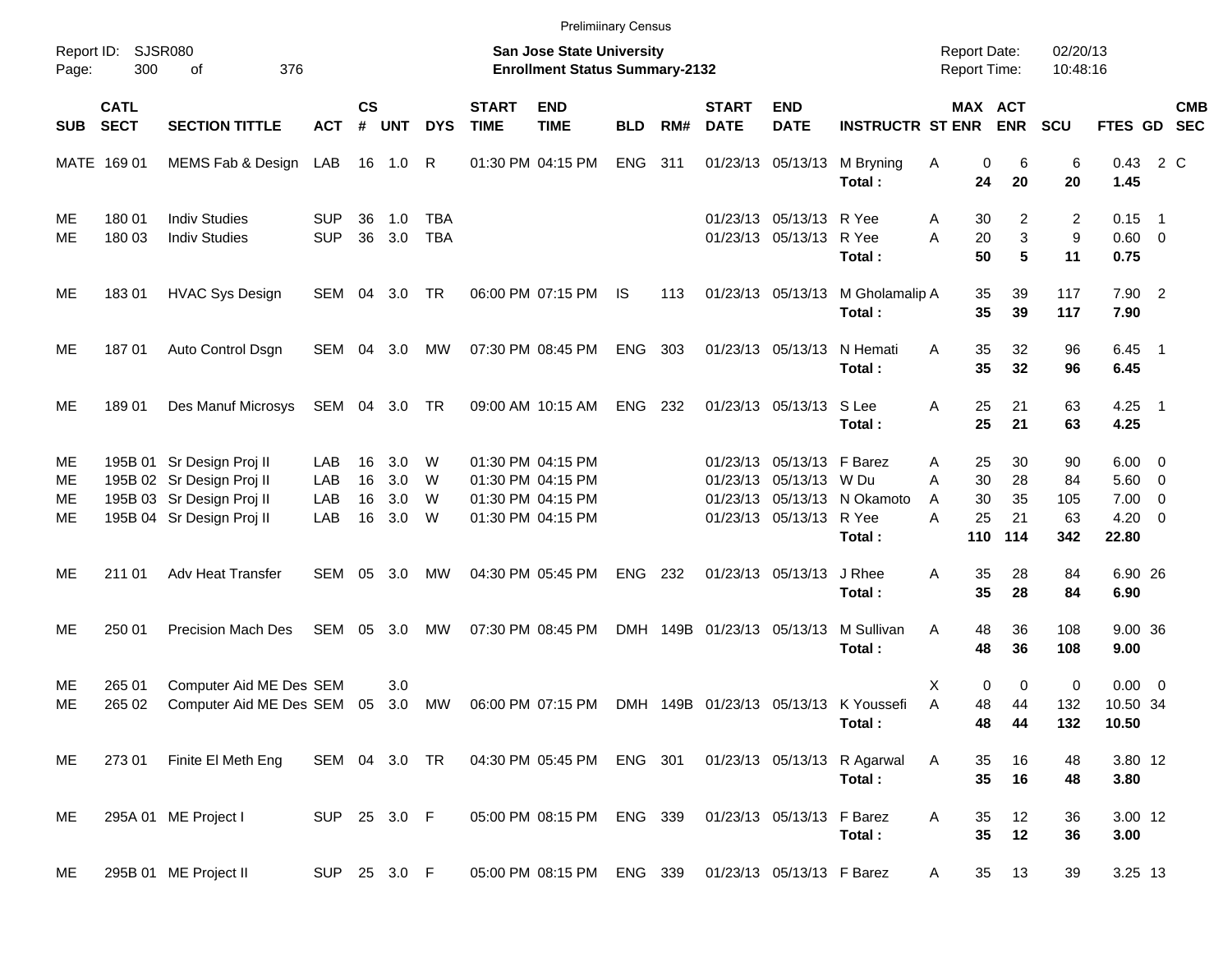|                     |                            |                               |            |                |            |            |                             | <b>Prelimiinary Census</b>                                                |            |     |                             |                                                  |                           |                                            |                     |                     |                      |                           |                          |
|---------------------|----------------------------|-------------------------------|------------|----------------|------------|------------|-----------------------------|---------------------------------------------------------------------------|------------|-----|-----------------------------|--------------------------------------------------|---------------------------|--------------------------------------------|---------------------|---------------------|----------------------|---------------------------|--------------------------|
| Report ID:<br>Page: | 301                        | SJSR080<br>376<br>of          |            |                |            |            |                             | <b>San Jose State University</b><br><b>Enrollment Status Summary-2132</b> |            |     |                             |                                                  |                           | <b>Report Date:</b><br><b>Report Time:</b> |                     |                     | 02/20/13<br>10:48:16 |                           |                          |
| <b>SUB</b>          | <b>CATL</b><br><b>SECT</b> | <b>SECTION TITTLE</b>         | <b>ACT</b> | <b>CS</b><br># | <b>UNT</b> | <b>DYS</b> | <b>START</b><br><b>TIME</b> | <b>END</b><br><b>TIME</b>                                                 | <b>BLD</b> | RM# | <b>START</b><br><b>DATE</b> | <b>END</b><br><b>DATE</b>                        | <b>INSTRUCTR ST ENR</b>   | MAX                                        |                     | ACT<br><b>ENR</b>   | <b>SCU</b>           | <b>FTES GD</b>            | <b>CMB</b><br><b>SEC</b> |
|                     |                            |                               |            |                |            |            |                             |                                                                           |            |     |                             |                                                  | Total:                    |                                            | 35                  | 13                  | 39                   | 3.25                      |                          |
| ME                  | 299 01                     | Master's Thesis               | <b>SUP</b> | 25             | 3.0        | -F         |                             | 05:00 PM 06:15 PM                                                         | ENG        | 339 | 01/23/13                    | 05/13/13                                         | F Barez<br>Total:         | $\mathsf{A}$                               | 10<br>10            | 10<br>10            | 30<br>30             | 2.50 10<br>2.50           |                          |
|                     | Department :               | <b>Mechanical Engineering</b> |            |                |            |            |                             |                                                                           |            |     |                             | <b>Lower Division:</b><br><b>Upper Division:</b> | <b>Department Total:</b>  |                                            | 1875<br>378<br>1251 | 1700<br>364<br>1177 | 3831<br>364<br>2990  | 263.48<br>24.27<br>200.27 |                          |
|                     |                            |                               |            |                |            |            |                             |                                                                           |            |     |                             |                                                  | <b>Graduate Division:</b> |                                            | 246                 | 159                 | 477                  | 38.95                     |                          |